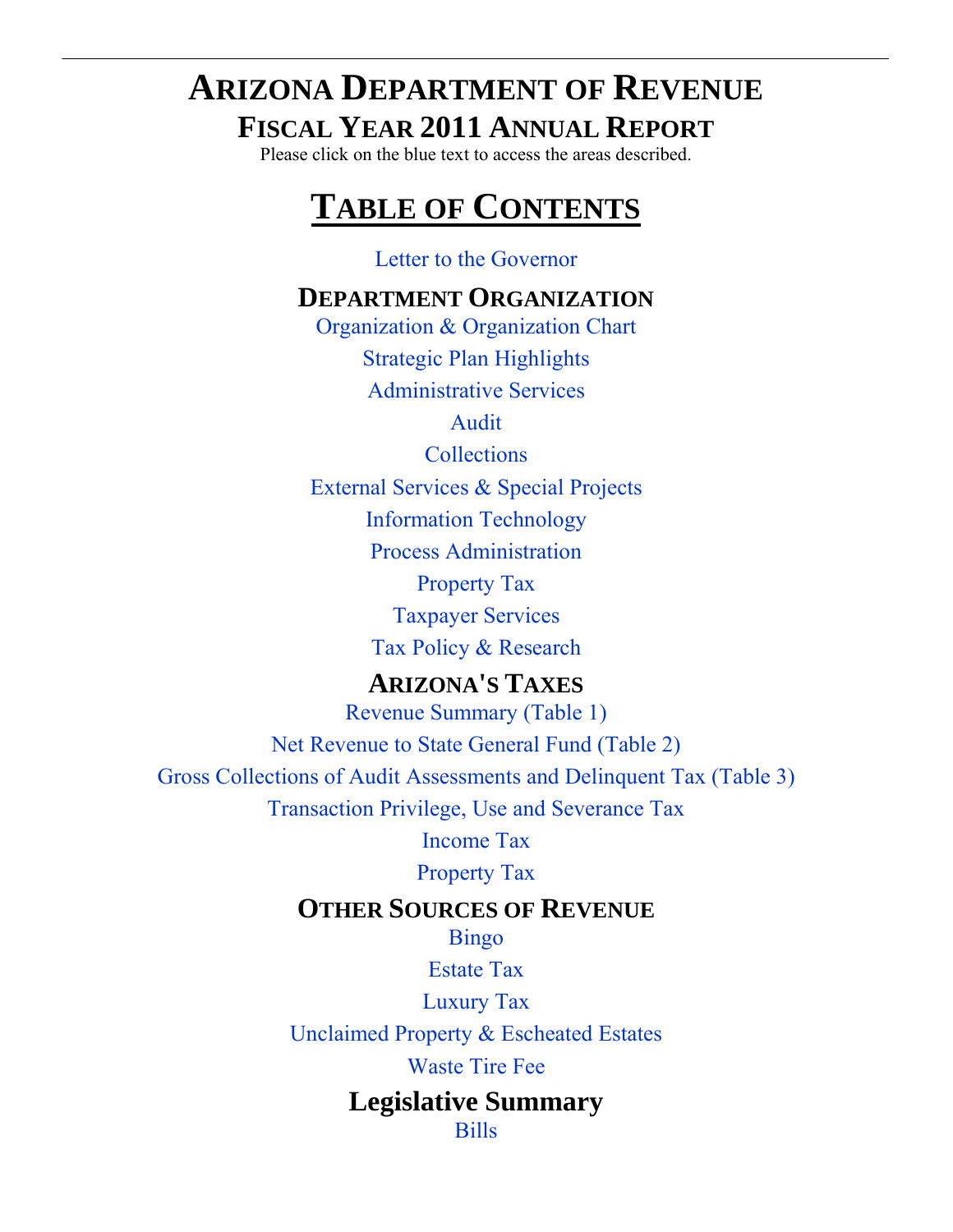

*Department of Revenue*



*Janice K. Brewer*  **Governor** 

*John A. Greene*  **Director** 

<span id="page-1-0"></span>November 15, 2011

The Honorable Janice K. Brewer Governor of the State of Arizona 1700 West Washington Street,  $9<sup>th</sup>$  floor Phoenix, Arizona 85007

Dear Governor Brewer and the Taxpayers of Arizona:

While my name appears on the face page of this annual report, the accomplishments were achieved under the department's former director, Gale Garriott. Fiscal year 2011 can be considered a milestone year in that we collected more than \$12 billion as an agency despite the challenges of a poor economy. Total taxes collected by the department during the year exceeded \$12.2 billion, including more than \$6.5 billion that was deposited directly into the state General Fund. Included in this total is over \$487 million that was collected through the department's tax enforcement efforts. By collecting over \$487 million through the audit, license compliance, and collections programs, the department nearly met its \$504 million target set at the beginning of the year; performing at 97% of goal.

Having only joined the department in July of this year along with new Chief Deputy Director David Raber and Deputy Director Vince Perez, I am impressed with the dedication and esprit de corps that exists in the agency. The department has a great team of employees who take pride in their abilities and look forward to continue moving to their goals in the next fiscal year.

With that said, Department of Revenue employees achieved several noteworthy accomplishments in fiscal year 2011 including: processing approximately 3.5 million paper and 1.9 million electronic tax returns; processing over 35,000 new business licenses, and achieving an overall Department customer service survey rating of 4.40 (out of 5.00) from the 1,433 taxpayers who completed satisfaction surveys. You can review more of our results in the Strategic Plan Highlights section of this report.

Additionally, we, as a Department, continue to focus on our three core goals:

- To increase our return on investment.
- To increase customer and stakeholder satisfaction.
- To increase employee satisfaction.

We are continuing our commitment to excellence and quality. I wish to thank our hard working employees for making this possible. Please contact me if I can provide you with any additional information.

Sincerely,

John Greene **Director**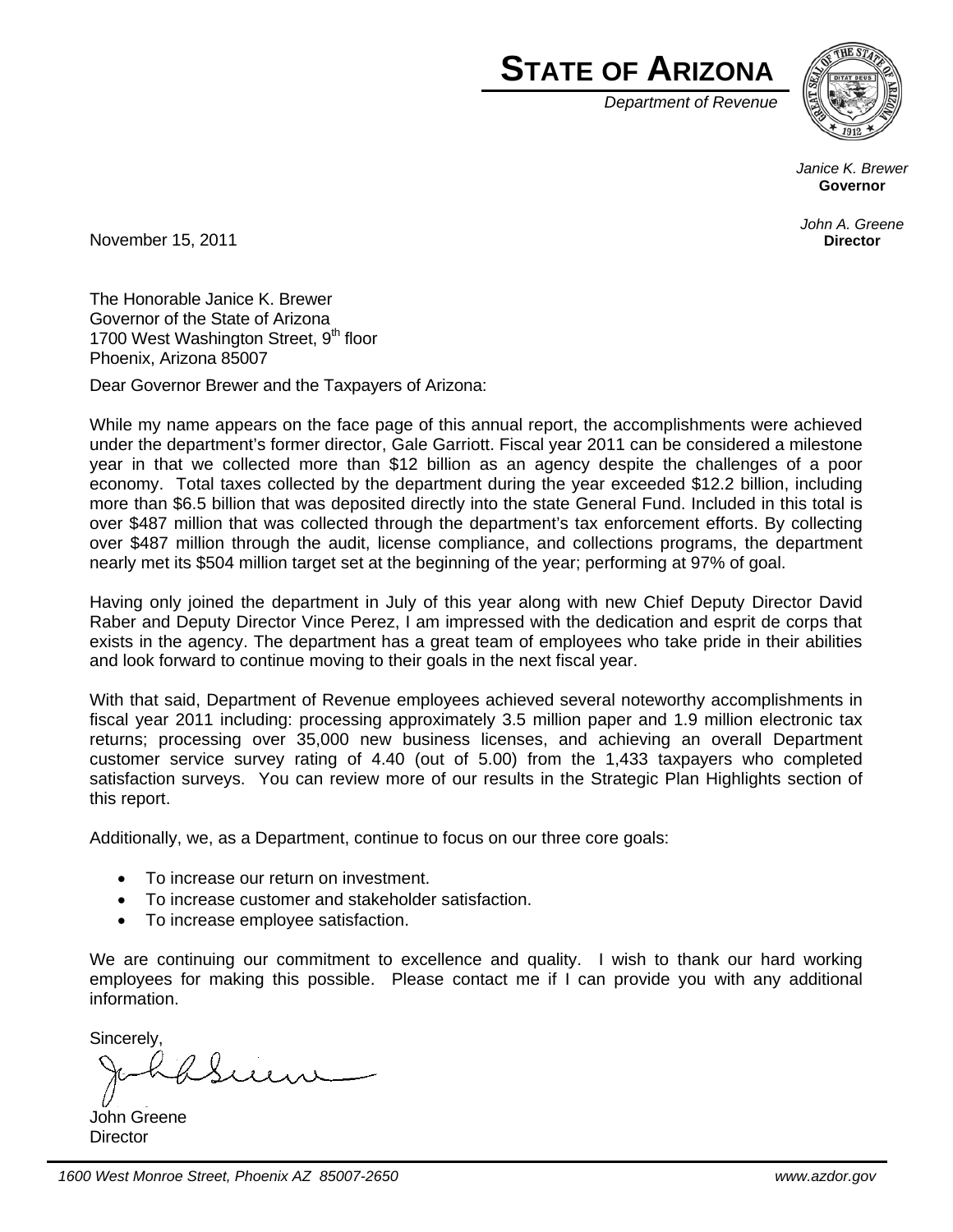# **Organization**

<span id="page-2-0"></span>The mission of the Arizona Department of Revenue is to administer tax laws fairly and efficiently for the people of Arizona. It is our vision that we set the standard for tax services.

Tax laws that fall under the department's purview are primarily in the areas of income, transaction privilege (sales), use, luxury, withholding, property, estate, fiduciary, bingo, and severance.

The director is responsible for the direction, operation, and control of the department to ensure that the administration and collection of taxes are cost effective and performed with high quality to meet taxpayers' needs.

Commencing in July, 2011, the chief deputy director and deputy director report to the director. The chief deputy director assists the director in the day-to-day operations of the department serving as acting director when the director is absent. Also

reporting to the director is the problem resolution officer, who acts as the taxpayer advocate within the department. Reporting to both the director and the chief deputy director is the chief internal auditor, who oversees the internal audit team and acts as liaison with external auditors.

Commencing in July 2011, the department was reorganized into eight divisions, each managed by an assistant director. Divisions include: Administrative Services, Audit, Collections, Taxpayer and External Services, Information Technology, Process Administration, Property Tax, Taxpayer Services, and Tax Policy and Research. Each division performs specific functions which are integrated to achieve the department's major external objectives of efficient tax collection and processing, timely enforcement of tax laws, and accurate valuation of property.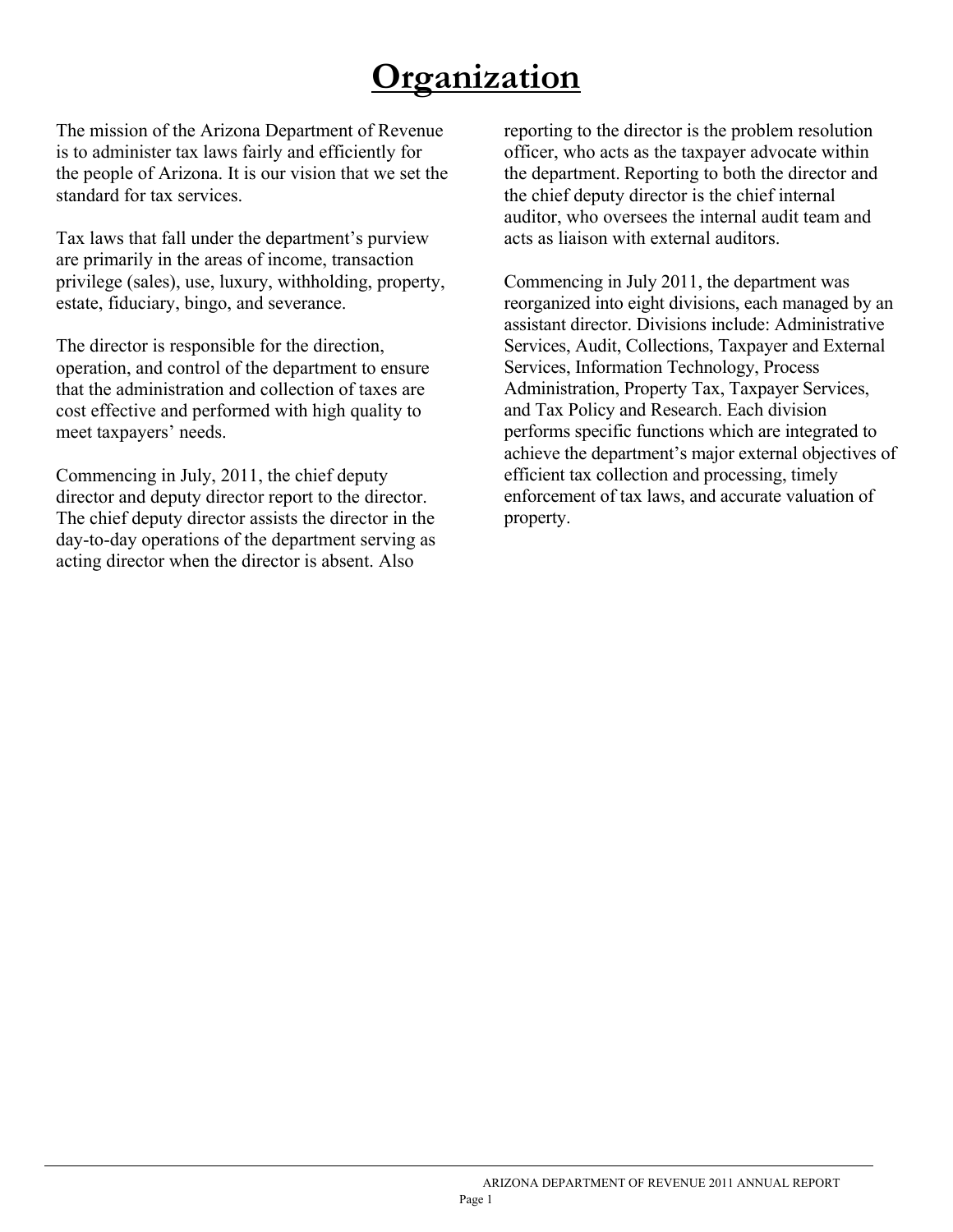#### **ARIZONA DEPARTMENT OF REVENUEARIZONA DEPARTMENT OF REVENUE**

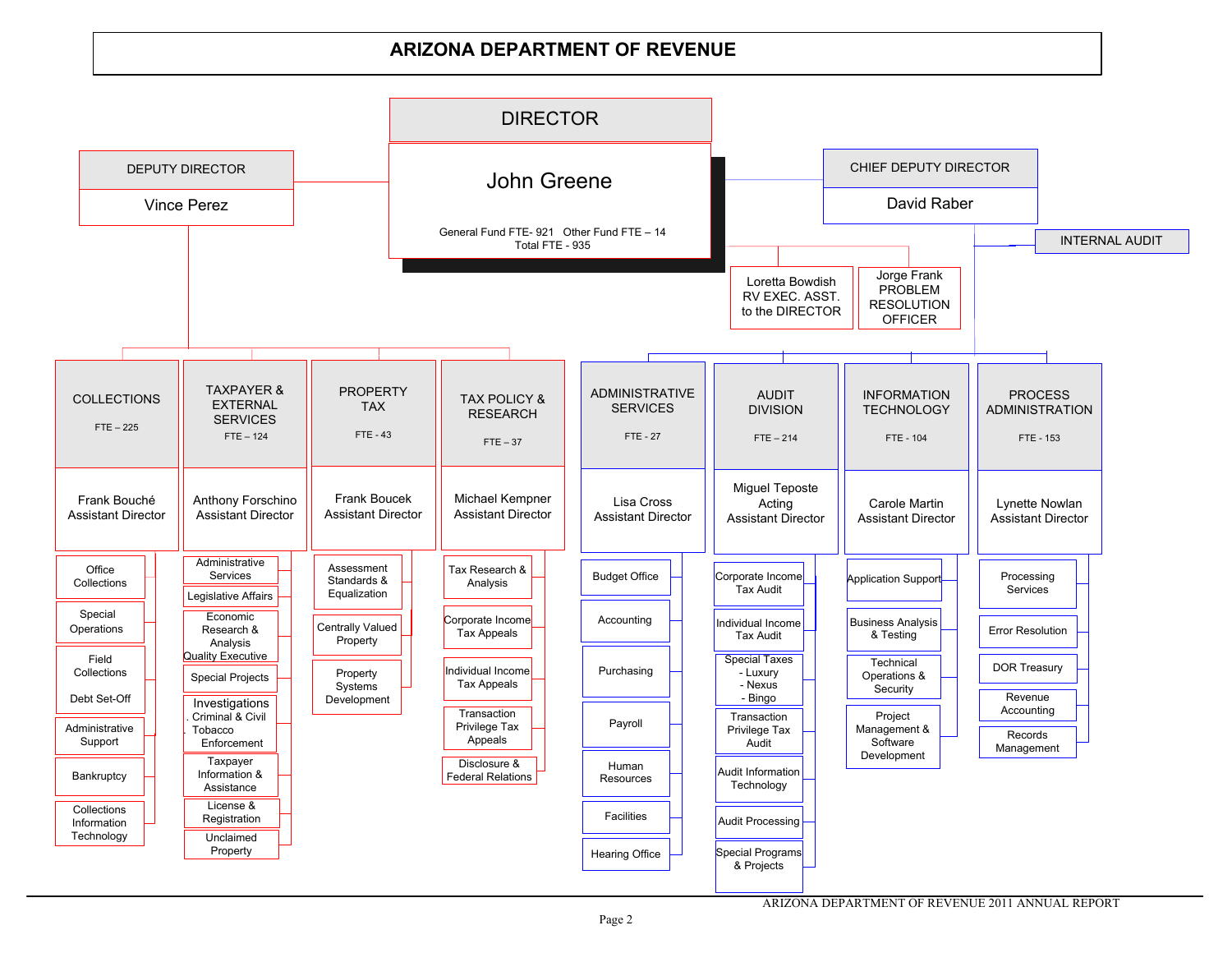# **Strategic Plan Highlights**

## <span id="page-4-0"></span>**MISSION, VISION, VALUES**

The Mission Statement of the Department of Revenue is "to administer tax laws fairly and efficiently for the people of Arizona". This statement of purpose guides our sense of direction, agency actions and decision making.

Our Vision Statement, "setting the standard for tax services", sets the marker for the kind of agency we want to become and what we hope to achieve.

Our company culture is defined by embracing values that are shared among all employees. Our Values are:

- Innovation We encourage each other to think creatively.
- $\bullet$  Integrity We strive to exhibit the highest standards of ethics and encourage employees to take a personal responsibility in making decisions based on facts.
- $\bullet$  Quality We strive to do things right the first time and continually look for ways to improve.
- Respect We believe that all customers and employees should be treated with dignity.
- Results We choose our strategies based on desired outcomes.
- Teamwork We believe that the best way to achieve excellence is together.

### **GOALS AND OBJECTIVES**

 $\overline{a}$ 

We continue to focus on our three core goals:

- To maximize our return on investment.
- To maximize customer and stakeholder satisfaction.
- To maximize employee satisfaction.

### **KEY MEASURE RESULT HIGHLIGHTS**

The results of these key measures for fiscal year 2011 are presented as well as comparisons to prior years.

#### **TOTAL GROSS REVENUES COLLECTED FY10**

| Transaction Privilege Tax \$5,982,149,321 |  |
|-------------------------------------------|--|
| Income & Withholding  \$3,785,268,107     |  |
|                                           |  |
|                                           |  |
|                                           |  |

### **FY11**

| Transaction Privilege Tax \$6,951,173,293                                                                            |  |  |  |
|----------------------------------------------------------------------------------------------------------------------|--|--|--|
| Income & Withholding  \$4,101,777,020                                                                                |  |  |  |
| Corporate  \$ 659,266,690                                                                                            |  |  |  |
|                                                                                                                      |  |  |  |
| Total  \$ 12,259,844,763                                                                                             |  |  |  |
| <b>Particular Contract Contract Contract Contract Contract Contract Contract Contract Contract Contract Contract</b> |  |  |  |

Detailed gross revenues are reported under Table 1.

#### **TOTAL NUMBER OF TAX RETURNS PROCESSED BY TAX TYPE**

~~~~~~~~~~~~~~~~~~~~~~~~~~~

All tax returns are processed through the BRITS system.

| Individual Income Tax2,895,396   |  |
|----------------------------------|--|
|                                  |  |
|                                  |  |
| Total Returns Processed5,409,404 |  |



~~~~~~~~~~~~~~~~~~~~~~~~~~~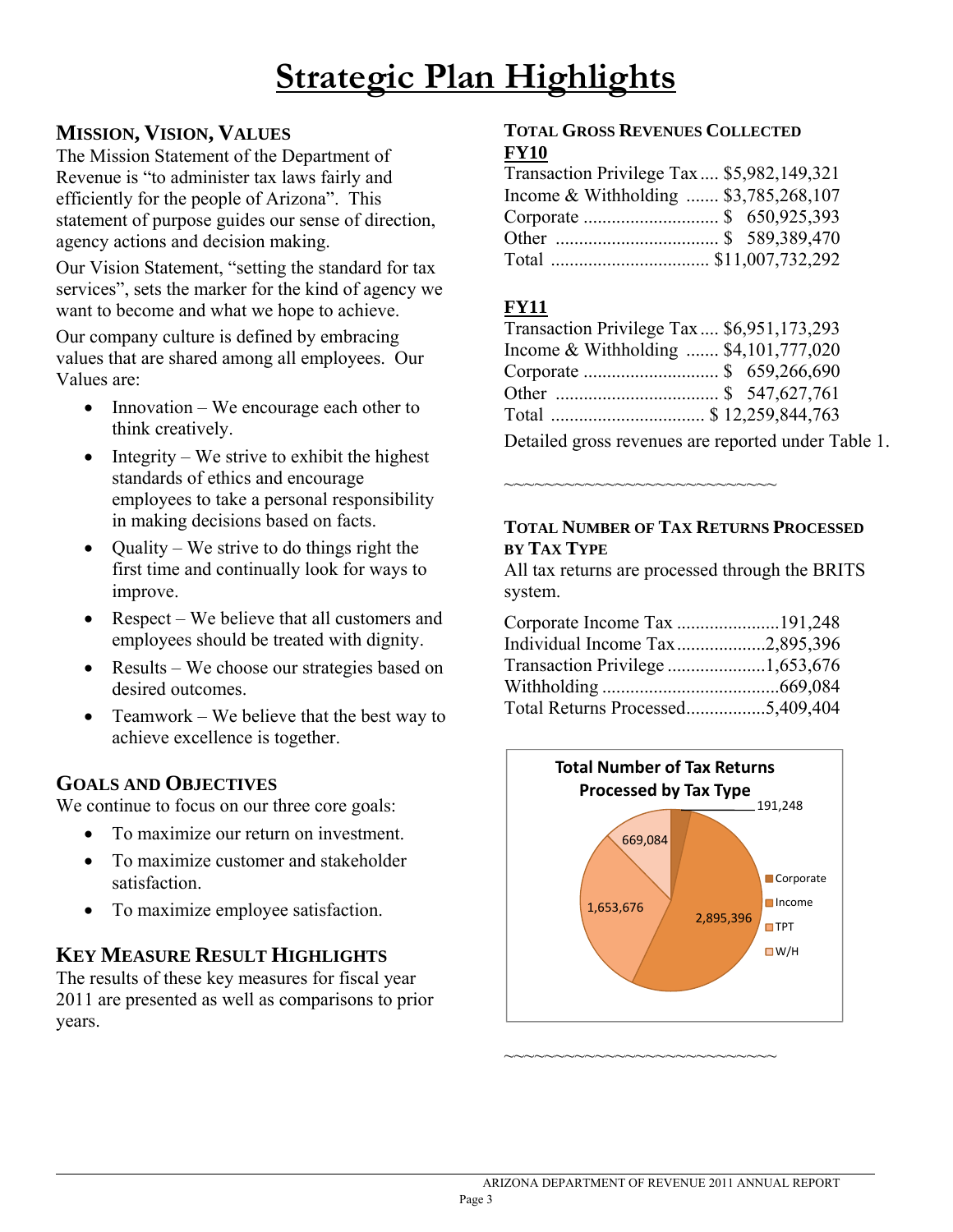#### **TOTAL NUMBER OF E-FILED INDIVIDUAL INCOME TAX RETURNS RECEIVED**



#### **TOTAL NUMBER OF INDIVIDUAL INCOME TAX REFUNDS**

The total number of income tax refunds processed includes both electronic direct deposits and paper refund warrants.



 $\overline{a}$ 

**AVERAGE TIME TO ISSUE INCOME TAX REFUNDS**

The average time to process an income tax refund is measured in calendar days. The data includes cycle times for both paper and electronic refunds. A portion of those electronic filers also elect to receive their refunds electronically via direct deposit.



#### **NUMBER OF NEW BUSINESS LICENSES PROCESSED**

New business licenses are processed at walk-in counters, through the mail and via on-line services.

~~~~~~~~~~~~~~~~~~~~~~~~~~



~~~~~~~~~~~~~~~~~~~~~~~~~~~~~~~~~~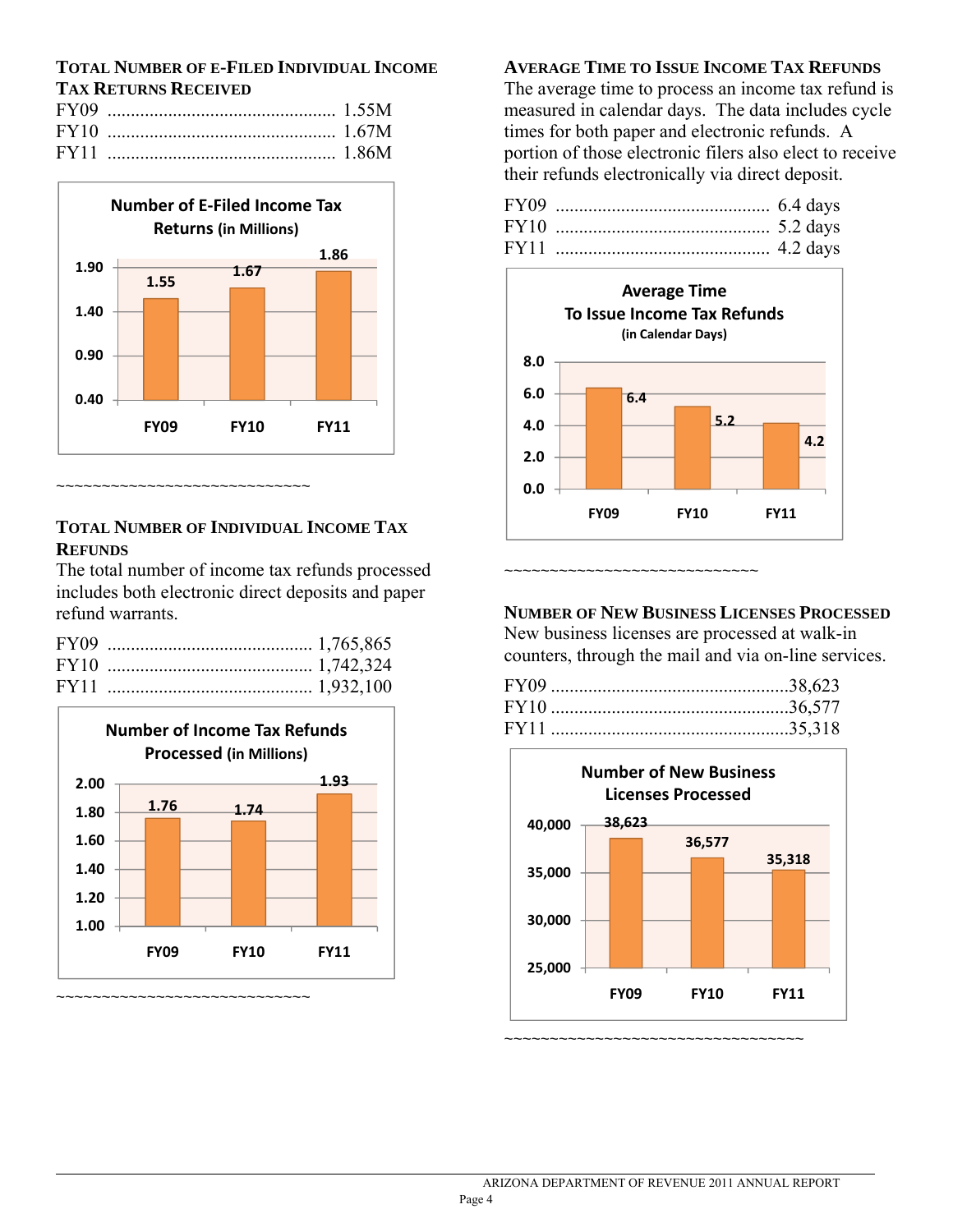#### **NEW BUSINESS LICENSE TURNAROUND TIME**

License turnaround time is defined as the point from when the initial application or request is received via walk-in, mail or electronically and ending when the approved license is mailed to the taxpayer. Higher turnaround times were due to turnover and staffing freeze.



#### **TOTAL NET ENFORCEMENT DOLLARS**

Total net enforcement dollars represent all revenue collected by collectors and auditors through their various enforcement programs.



#### **NET ENFORCEMENT REVENUE WITH GENERAL FUND TOTALS**

The enforcement program generated results at 96.9% of goal, almost reaching fiscal year 2011 targets. This chart also shows how much of the enforcement revenues went to the General Fund.

#### **FY11 Net Targets**

| General Fund Revenue  \$382.1M |  |
|--------------------------------|--|

#### **FY11 Net Actual**

| Accounts Receivable \$131.0M  |
|-------------------------------|
|                               |
| Total Revenue \$487.9M        |
| General Fund Revenue \$374.0M |
|                               |



~~~~~~~~~~~~~~~~~~~~~~~~~~~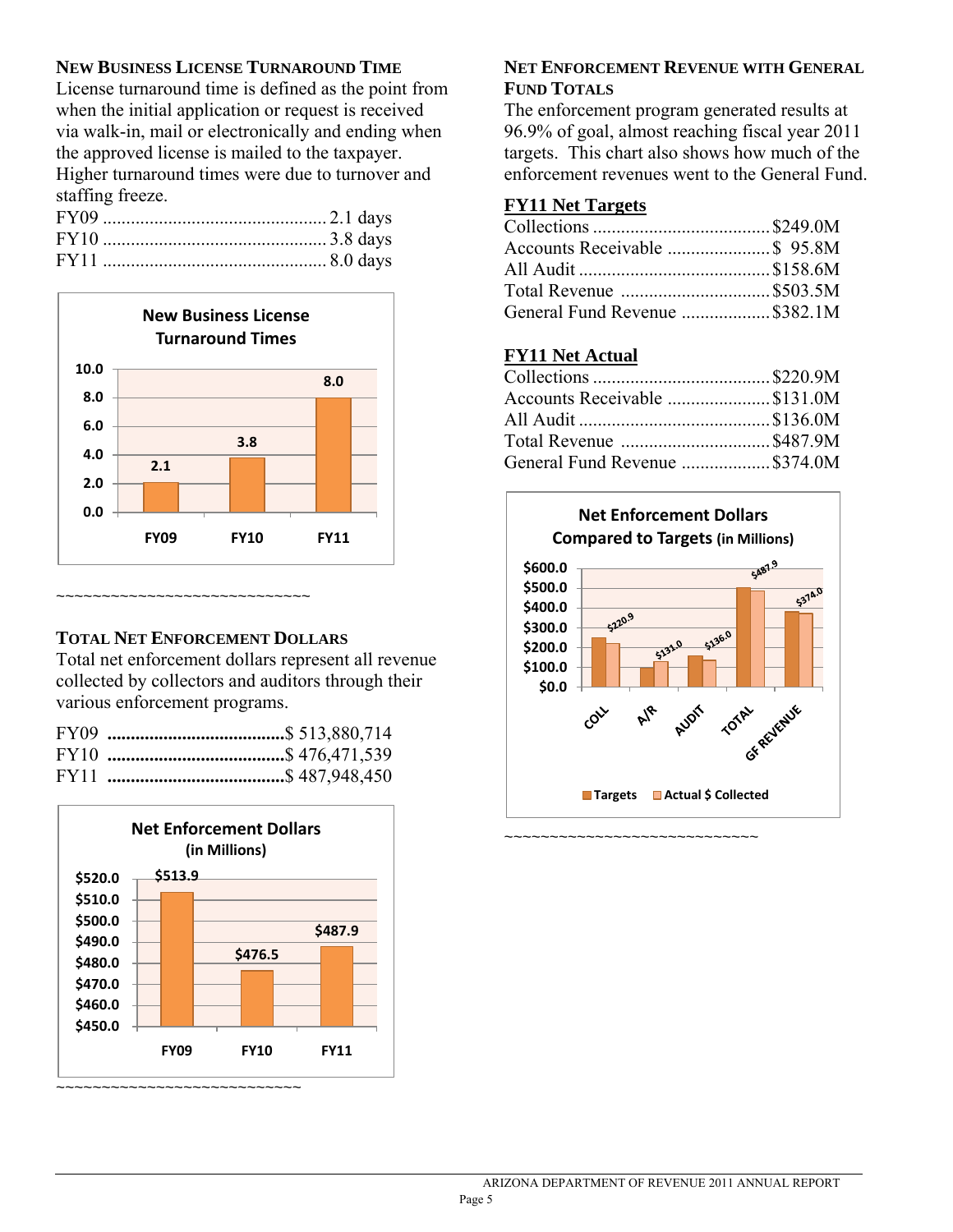#### **RETURN ON INVESTMENT**

Return on investment is calculated by dividing the total number of gross revenue dollars received and processed by the department's total operating budget. For fiscal year 2011, \$182.00 was produced for each dollar spent in the total DOR budget.



#### ~~~~~~~~~~~~~~~~~~~~~~~

#### **RETURN ON INVESTMENT FOR ENFORCEMENT PROGRAM**

The return on investment for the enforcement program is calculated by dividing the total number of net enforcement dollars collected by the department's total operating budget. For fiscal year 2011, \$7.24 of enforcement revenue was collected for each dollar spent in the total DOR budget. FY09 .....................................................\$7.98 FY10 .....................................................\$7.85 FY11 .....................................................\$7.24



~~~~~~~~~~~~~~~~~~~~~~~~~~~~

l

#### **AVERAGE COLLECTOR AND AUDITOR PRODUCTIVITY**

Collectors collected an average of \$1.4 million dollars per collector in fiscal year 2011. Auditors collected at different levels depending upon the type of audit work they performed; ranging from over \$730,000 per individual income (IIT) auditor to over \$1.1 million per transaction privilege tax (TPT) auditor.

| TPT Auditor\$1,109,434         |  |
|--------------------------------|--|
|                                |  |
| Corporate Auditor  \$1,007,661 |  |



~~~~~~~~~~~~~~~~~~~~~~~~~~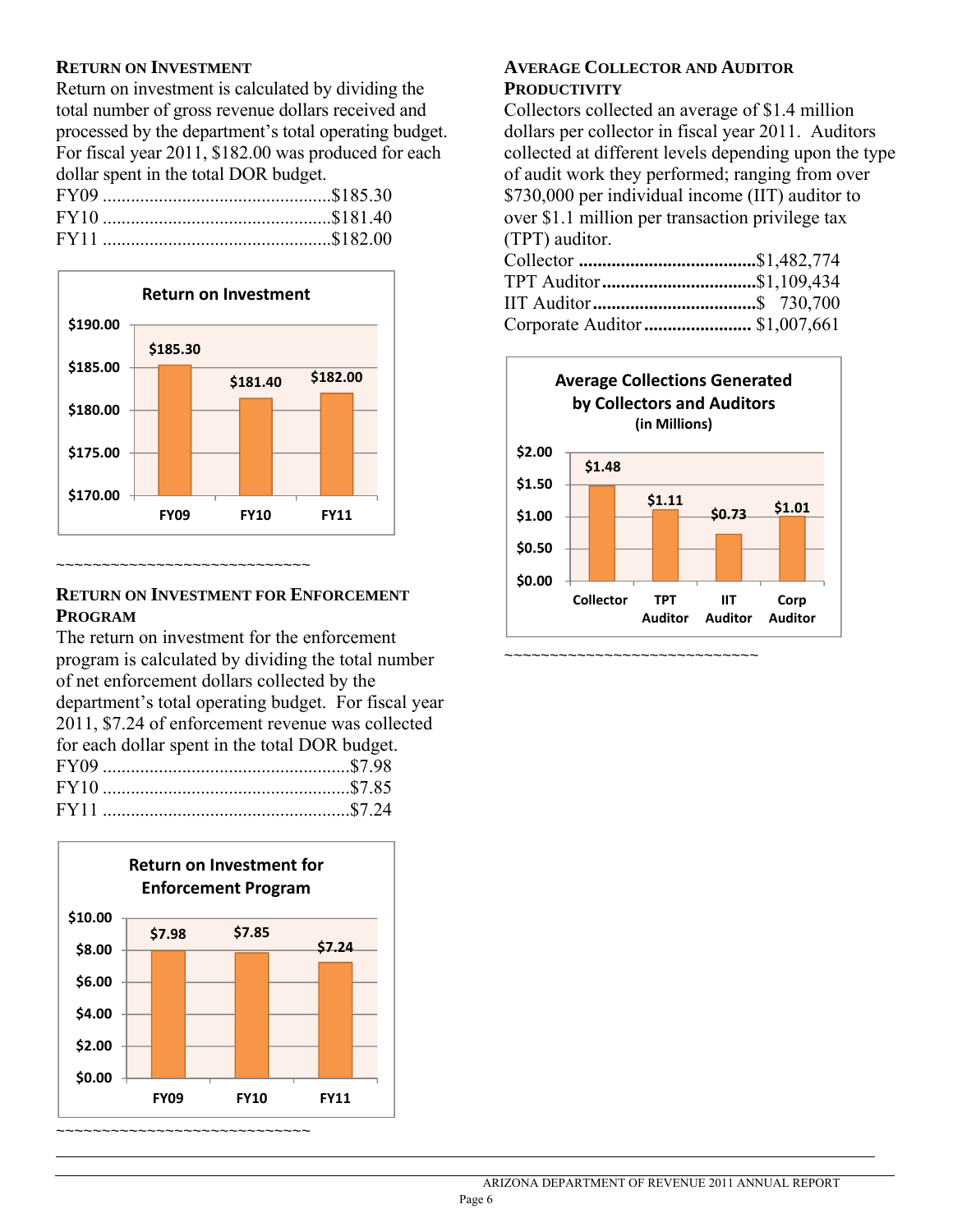#### **TAXPAYER SATISFACTION RATINGS FOR THE TAXPAYER SERVICES DIVISION**

These scores were received from taxpayers rating the services of the employees in the Taxpayer Services division's *Taxpayer Information & Assistance* call center. (All satisfaction ratings tracked at the department have a 1 to 5 scale, 5 being the highest rating.)



~~~~~~~~~~~~~~~~~~~~~~~~~~

 $\overline{a}$ 

#### **PERCENT OF TIME THE LOCAL AND WIDE AREA NETWORK (LAN/WAN) IS AVAILABLE.**

Local and wide area network availability is a measure for the Information Technology Division to assess their ability as a service provider.



The key measures reported here serve as a general overview of how the department is progressing in line with the strategic plan. The strategic plan keeps us aligned with our Mission, Values, Vision, and our day to day performance as a department.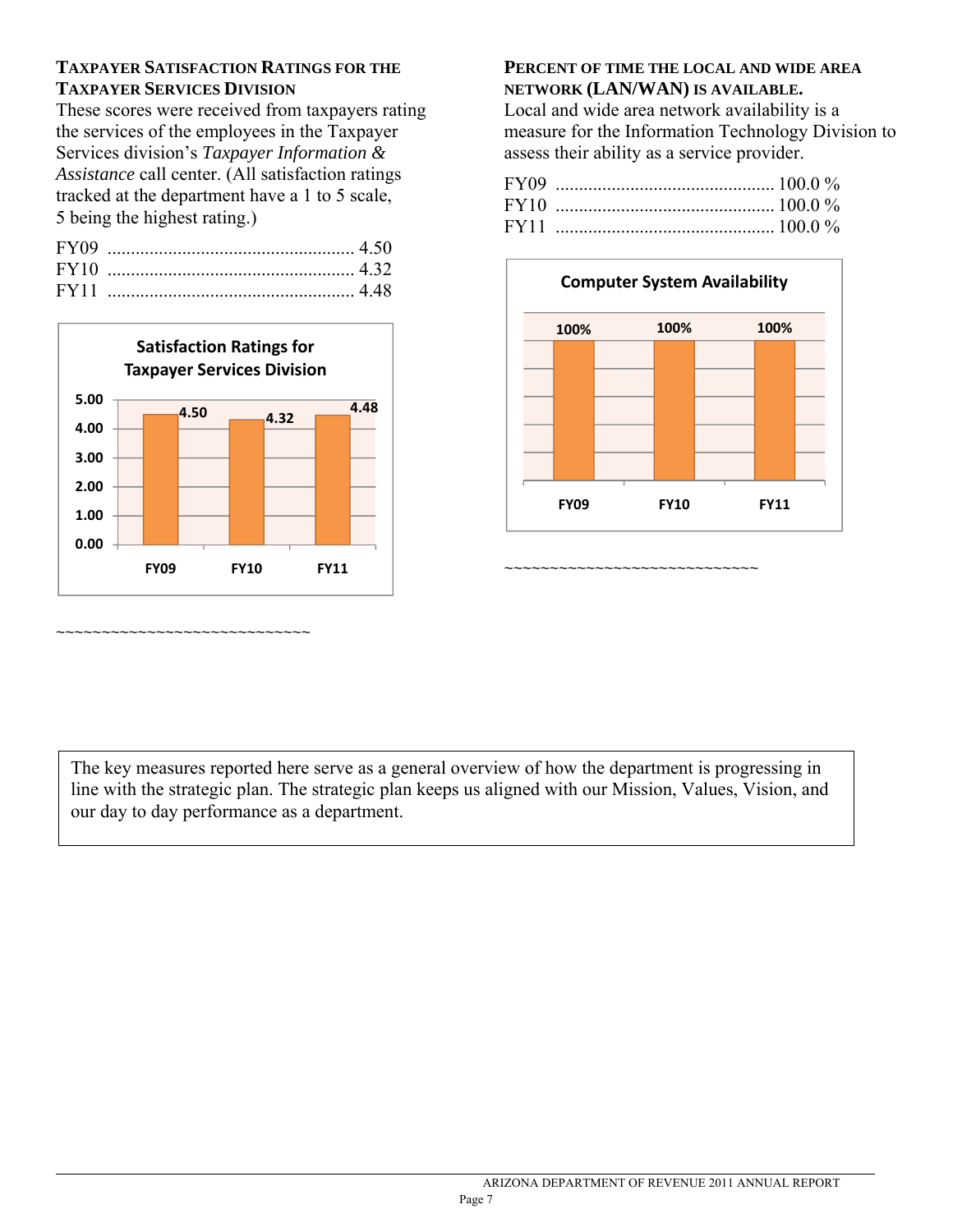# **ADMINISTRATIVE SERVICES**

<span id="page-9-0"></span>**Mission Statement:** *To provide support and expertise in delivering excellent services by understanding our products and customers.* 

The vision of the Administrative Services Division is to be the leader in innovative and proactive customer support.

The Administrative Services Division is responsible for the oversight of the department's financial and employee services. The division consists of the following sections/units:

#### **Accounting**

The Accounting Unit processes accounts payable invoices, provides travel services including employee reimbursement, and oversees the fixed assets inventory.

#### **Budget Office**

The Budget Office is responsible for monitoring current year expenditures against the approved budget, coordinating preparation of the department's budget, providing budget information and analysis to the Director and the department's Leadership Team.

#### **Facilities Management**

The Facilities Management Section coordinates building facility maintenance, remodeling office areas at the department's four buildings and coordinates tenant improvements to the buildings in cooperation with ADOA or the landlord. Facilities Management receives and logs all goods and supplies purchased by the department, manages building security access and the security guards. The section oversees safety issues such as fire drills, safety inspections, and interaction with the State Fire Marshall.

#### **Hearing Office**

The Hearing Office holds hearings and issues written decisions on protests of department assessments and refund denials relating to income tax, withholding tax and estate tax.

#### **Human Resources**

 $\overline{a}$ 

The Human Resources Unit is responsible for administering personnel activities for the department. This includes consultations with management concerning employee relations and discipline, classifications of positions, recruitment, and staffing. The Human Resources Unit is also responsible for processing all personnel actions through the State's Personnel System (HRIS), new employee orientation, new employee training, employee benefits program, and interpreting ADOA Personnel rules and policies that govern personnel within the ADOA Personnel System. The unit also oversees the Affirmative Action/Equal Opportunity responsibilities, Family Medical Leave Act and Americans with Disabilities issues.

#### **Payroll**

The Payroll Unit is responsible for oversight of the department's employee payroll, which includes accurate tracking of hours worked, leave taken and payroll deductions through HRIS. The unit also oversees risk management issues.

#### **Purchasing**

The Purchasing Unit is responsible for contracting and purchasing all goods and services required by the department. The unit oversees all contract and maintenance agreements and is the program administration area for the State Purchasing Card Program (P-Card).

### **HIGHLIGHTS IN FISCAL YEAR 2011**

- The Accounting Unit processed 99% of all invoices within 30 days.
- The Hearing Office resolved 281 cases during the fiscal year.
- Human resources implemented a new department-wide background check process. The process was changed from postemployment fingerprint cards to preemployment online background screening. Background checks are now completed prior to the employee's first day of employment thus providing additional security for staff, computer systems and information. The processing time has been reduced from an average of 14 days to 3 days.
- Facilities completed building energy conservation programs to include new lighting for the Phoenix building and the garage. Also installed motion sensors throughout the Phoenix building for lighting controls.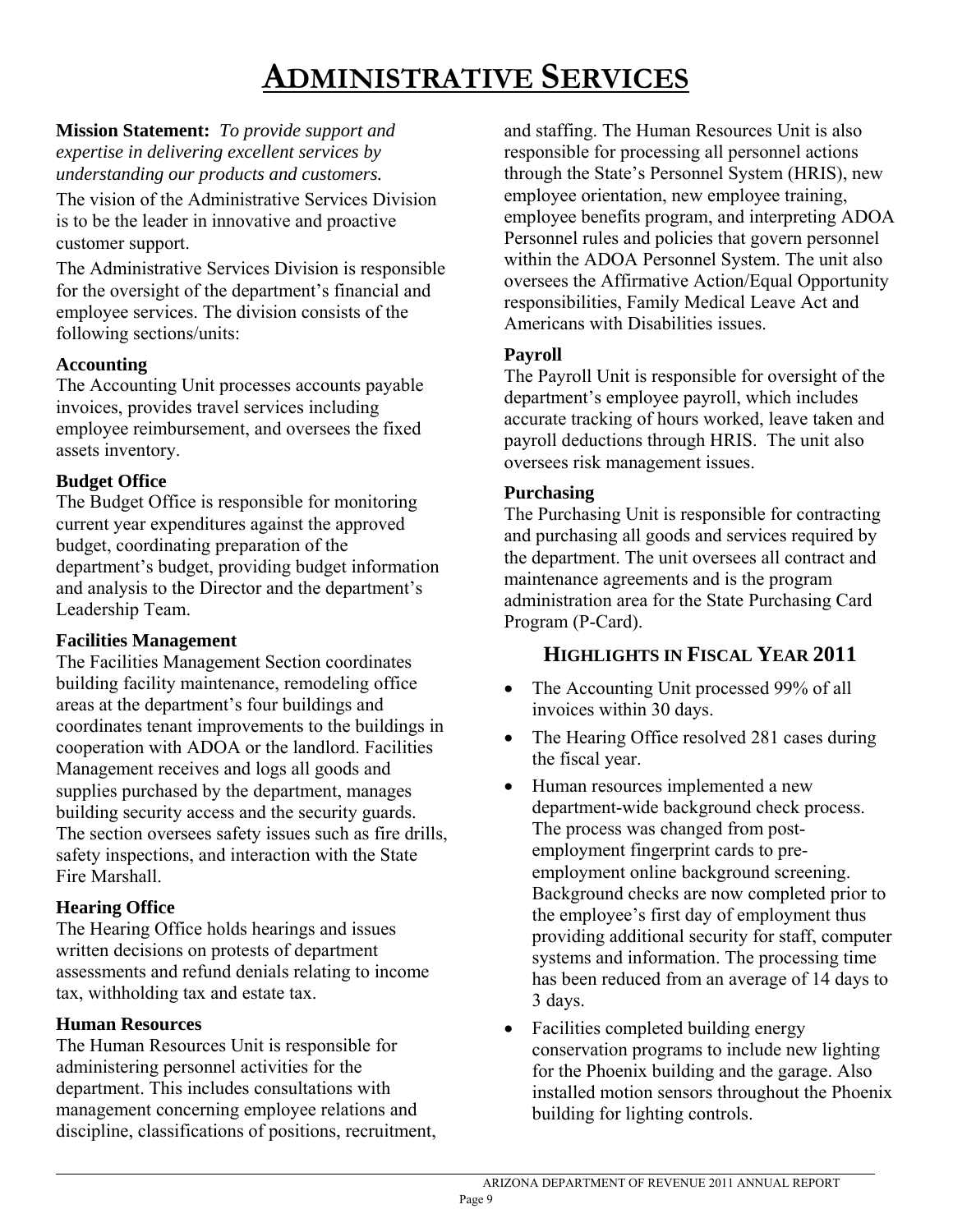# **AUDIT**

<span id="page-10-0"></span>**Mission Statement:** *To promote voluntary compliance by auditing, identifying common areas of non-compliance and educating taxpayers.* 

The Audit Division consists of the Corporate Income Tax Audit, Individual Income Tax Audit, Transaction Privilege and Use Tax Audit, Special Taxes, Processing and Information Technology sections. The division's major emphasis is to treat taxpayers equitably, fairly and respectfully.

Training and educating our employees is instrumental in developing skilled auditors. Staff members are professional, courteous employees whose expertise is reflected in their performance and achievement of audit goals and objectives. We take pride in our accomplishments and consistently strive to be more efficient, exceed expectations and be viewed as a model audit program.

#### **Corporate Income Tax (CIT) Audit**

The Corporate Income Tax Audit Section is comprised of the Field Audit and Office Audit units.

The Field Audit Unit conducts the majority of its audits outside of Arizona at the corporate headquarters where the corporation's books and records are maintained.

The Office Audit Unit focuses its audit work on desk audit programs such as analyzing, verifying, and processing of amended returns and refund claims, verification of net operating losses, including audits based upon federal revenue agent reports.

#### **Individual Income Tax (IIT) Audit**

The Individual Income Tax Audit Section is made up of staff dedicated to providing quality service in educating taxpayers by ensuring the correct amount of tax is reported. Audits are conducted in both the office and field of individuals and pass-through entities such as Partnerships and S Corporations. While most taxpayers are overwhelmed by the audit process, the Section has placed an emphasis on treating taxpayers in a courteous and professional manner.

Data from the Internal Revenue Service are being increasingly referred to the department in an electronic format that creates a more complete audit file that includes all other department data

l

and information on the taxpayer and tax year involved without requiring manual research by clerical support staff. This results in an audit being issued in a timelier manner since manual clerical support research is not required.

#### **Transaction Privilege and Use Tax (TPT) Audit**

The Transaction Privilege and Use Tax Audit Section is comprised of Field Audit and the Compliance Unit.

The Field Audit Unit conducts the majority of its audits within Arizona but out-of-state audits are conducted as well. The determining factor is the location of the taxpayer's books and records.

The Compliance Unit consists of License Compliance and Desk Audit. The License Compliance Unit continues to prove to be a dynamic and successful unit. License Compliance officers do both office research and field work. Their goal is to seek out those businesses that are not licensed for transaction privilege and/or withholding tax and provide education and knowledge, so taxpayers can voluntarily comply with the tax laws.

The Desk Audit Unit works on twenty-four different audit projects ranging from use tax to personal property rentals. The information processed in this unit is from various sources including governmental agencies.

#### **Special Taxes (ST)**

Special Taxes comprises three separate units: Bingo and Estate Tax, Luxury Tax, and Nexus.

The Bingo and Estate Tax Unit issues licenses, processes returns and conducts audit examinations of bingo licensees. The staff investigates complaints and violations of bingo laws, as well as conducts workshops and consultations with bingo licensees. The unit also processes estate tax returns and issues Arizona Income Tax Certificates required by the probate court to close an estate.

The Luxury Tax staff administers the taxes imposed on tobacco distributors and liquor wholesalers. This includes the licensing of tobacco distributors and processing of tax returns for both tobacco and liquor, as well as performing distributor audits and collecting taxes from consumers who purchase tobacco products via the internet or through mail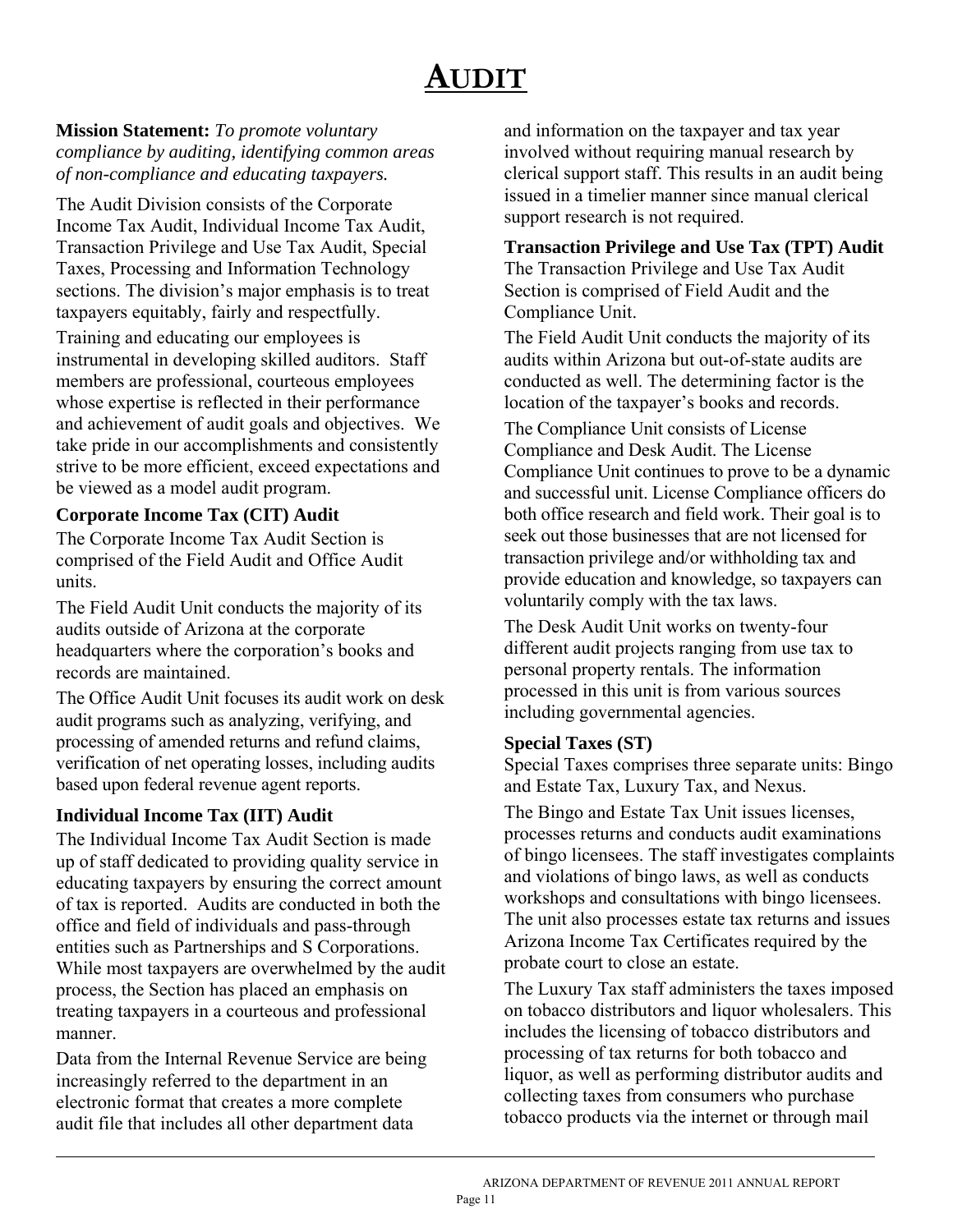tobacco products via the internet or through mail order. The unit also supports the Office of the Attorney General in administration of the Tobacco Master Settlement Agreement.

The Nexus Unit identifies companies and individuals who have an obligation to file tax returns with the state of Arizona, including, but not limited to, corporate income tax, transaction privilege/use tax, and individual income tax. Nexus is Latin, from *nectere* to bind. For tax purposes, it describes the connection (or link) that an out of state company/individual has within a taxing jurisdiction. The unit is also responsible for maintaining the department's Voluntary Disclosure Program. This program facilitates the process for taxpayers, who have determined that they have an obligation to come into compliance with their filing requirement(s) with the department.

#### **Audit Processing**

 $\overline{a}$ 

Audit Processing handles audit support for all audit operations; TPT Audit, Corporate Audit, Individual Audit, and Special Taxes. The Section keys all of the audit assessments into the system (BRITS), hand stuffs and mails all assessments, maintains all audit files and researches and corrects system issues.

#### **Audit Information Technology (AIT)**

The Audit IT Team is made up of tax specialists from the three major tax types, Individual Income Tax, Corporate Income Tax and Transaction Privilege Tax. These personnel have acquired the technical backgrounds in the various software and hardware that the department uses to support the daily functions of the Audit Division. They utilize their tax backgrounds with their IT technical backgrounds to support the large volume of data that the Audit Division needs to perform their function of auditing under the various taxing sections.

The Audit IT Team creates, develops, and supports the various tracking databases which retain all the information on the activities which take place in each of the taxing section. This includes but is not limited to the selection of the audits, the assignment of the audits, and the capturing of the final data of each of the audits.

## **HIGHLIGHTS IN FISCAL YEAR 2011**

### **Corporate Income Tax Audit (CIT) Section**

- $\checkmark$  Hired 21 new field staff and production has increased accordingly.
- $\checkmark$  Field Audit Unit assessed approximately \$38 million and collected approximately \$24 million.
- $\checkmark$  Office Audit Unit assessed approximately \$3 million and collected approximately \$7 million. The discrepancy results from a large assessment paid in this year, but assessed in a prior fiscal year.

### **Individual Income Tax (IIT) Audit**

- $\checkmark$  Completed over 62,700 audits for total assessments of \$36.5 million and collected \$22.7 million in additional revenue.
- $\checkmark$  The computer generated assessment (CGA) program was enhanced to increase the number of accounts eligible to be processed by this program. The results were the issuance of 18,423 audits for total assessments of \$6.3 million.
- $\checkmark$  Customer surveys averaged a score of 4.38, using a scale of 1 to 5 with 5 being excellent.
- $\checkmark$  Initial audit assessment quality continues to improve; 93% of initial audit assessments required no changes. The goal to achieve was established at 85%.
- $\checkmark$  The section continued to provide assistance with the AIMS project, which is the department's data warehousing project. This will allow continual improvement in the quality of the audit process by the matching of information available to the section.

### **Transaction Privilege and Use Tax (TPT) Audit**

- $\checkmark$  Field Audit Unit audited 421 taxpayers, produced 1,728 units, assessed over \$35 million and collected in excess of \$23 million in tax revenue.
- $\checkmark$  License Compliance Unit licensed 1,216 new taxpayers and collected over \$37 million.
- $\checkmark$  Desk Audit produced over 3,850 new billings that generated over \$13 million in tax revenue.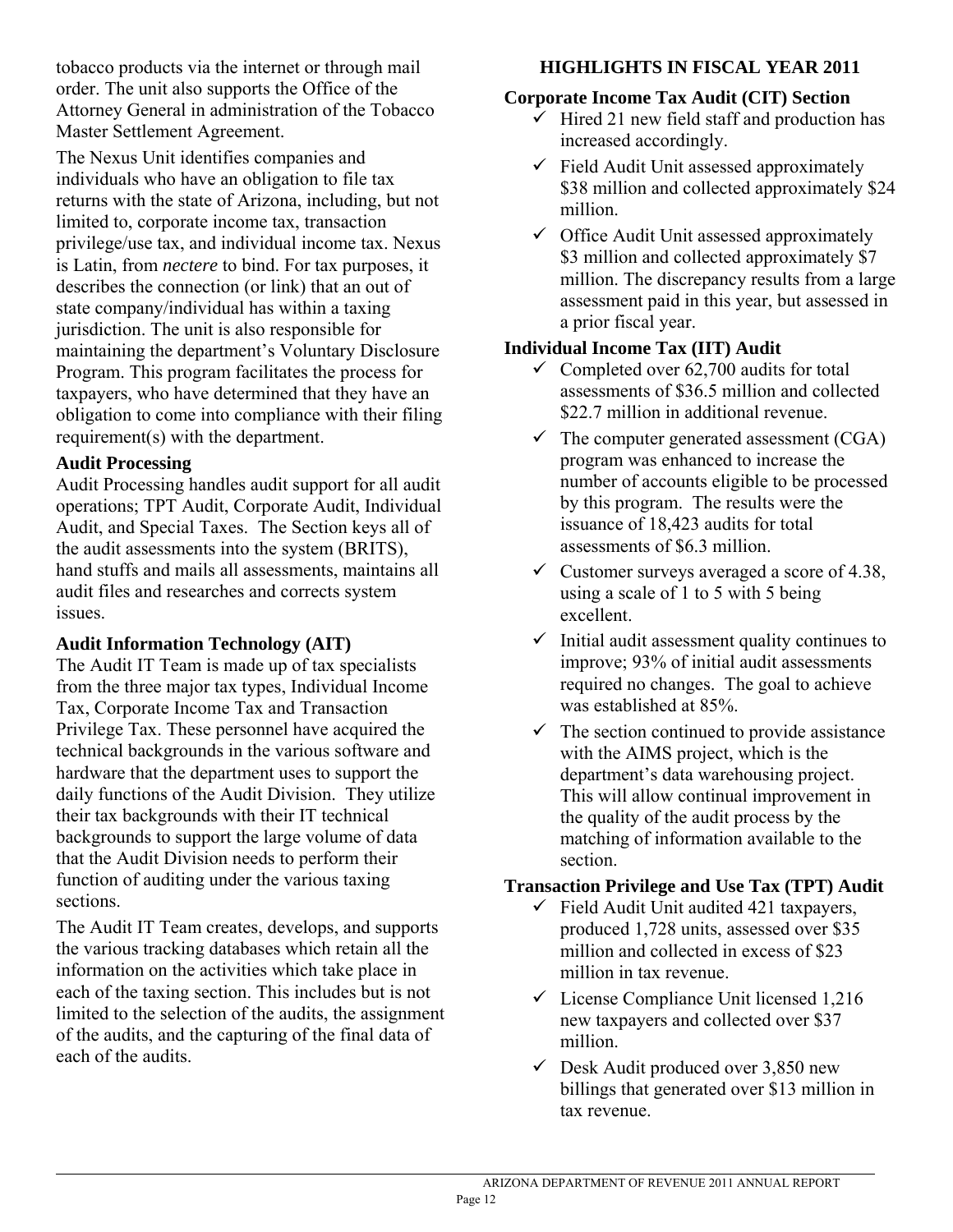$\checkmark$  Customer surveys averaged a score of 4.51, using a scale of 1 to 5 with 5 being excellent.

#### **Special Taxes (ST)**

 $\overline{a}$ 

 $\overrightarrow{V}$  The Nexus Unit brought 339 businesses into compliance and collected over \$41 million.

#### **Information Technology (AIT)**

 $\checkmark$  The Audit IT Section has been involved in the requirements definition and analysis phases of the AIMS Audit Selection Project. This is a critical project for Audit as it will replace programs from a platform that will no longer be supported. The programs being transferred to the new platform are vital to the TPT Desk unit. Additionally, the Section continues to work diligently to support the applications for the programs run.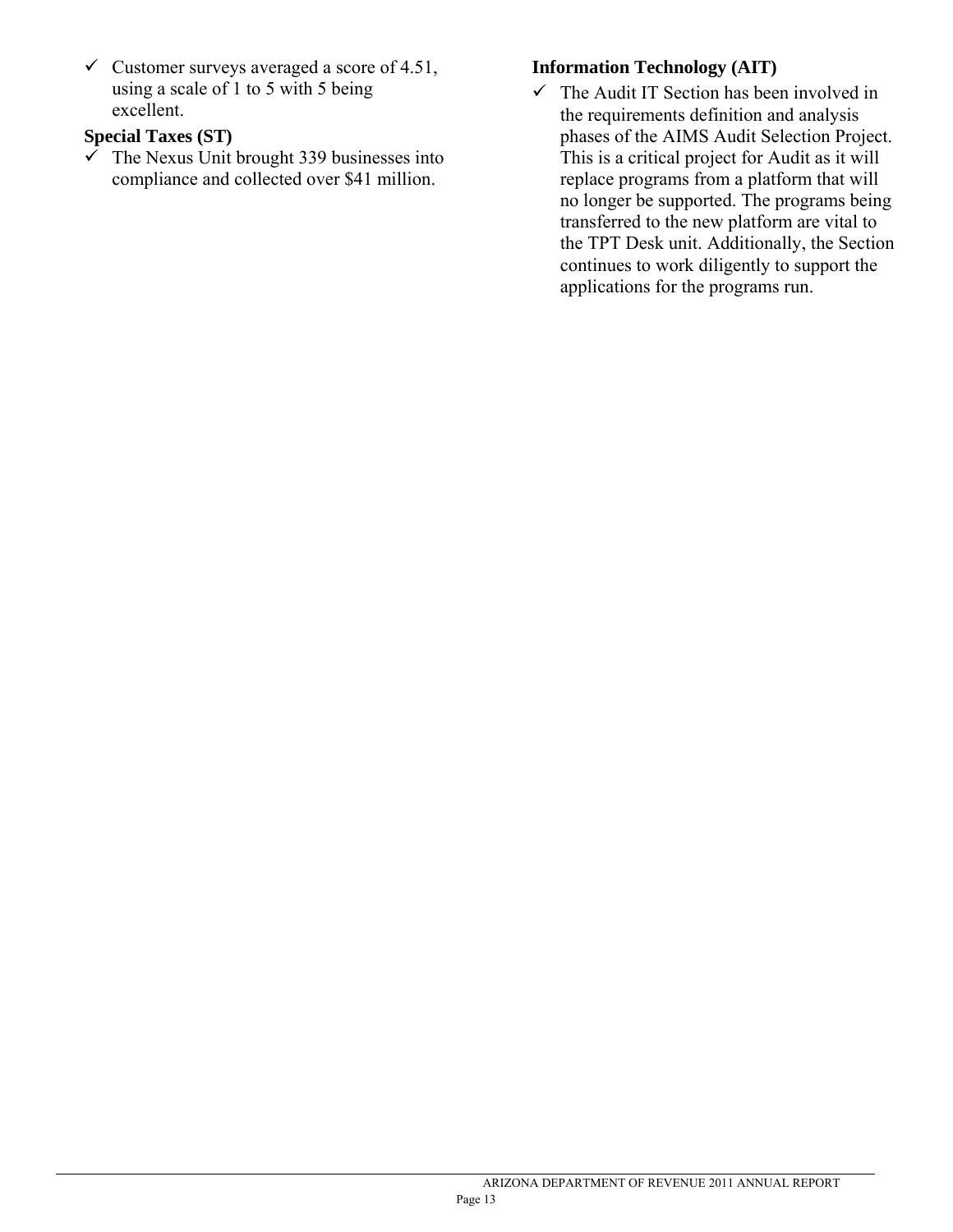# **COLLECTIONS**

<span id="page-13-0"></span>**Mission Statement:** *To collect delinquent tax liabilities in a fair manner, to promote voluntary compliance through the impartial enforcement of tax laws, and to provide efficient service to the taxpayers of this state.*

#### **Office Collections**

After the Accounts Receivable system has completed the prescribed billing cycle, cases are referred to Office Collections. Delinquencies (business accounts with returns that have not been filed) are also worked in this section. Here, collectors attempt to reach account resolution via the telephone and targeted mailings. Office Collections uses an Automatic Call Distribution (ACD) system to process and handle incoming calls. This system has an Interactive Voice Response (IVR) module that provides automated responses for some basic collections questions such as account balances.

Office Collectors can request that liens and levies be filed and can negotiate installment payment plans. If they are not able to resolve a case, it might be referred to Field Collections or Special Operation for further action. Office collections continue to accept payments over the phone for individual income tax. This includes payments through checking accounts, credit cards, and some debit cards (Visa© and MasterCard©).

#### **Field Collections**

If an Office Collector determines that a case cannot be resolved by phone and that a field (on-site) approach is warranted, the case is referred to the Field Collections section.

Field collectors are assigned a territory (by ZIP code) and are responsible for all types of tax cases (income, business, withholding, etc.) in the territory. Field collectors use a combination of telephone and field visits to effect closure. In addition to recommending lien and levy action, Field collectors may subpoena records, investigate Offers-in-Compromise, conduct seizures and write off cases if they are determined to be uncollectible. The objective in Field Collections is to reach closure in the least intrusive manner. Seizure actions are only used as a last resort after all other more reasonable actions have failed.

#### **Administrative Support**

Provides all support functions for the division: payroll, mail, maintenance on collection accounts, request levies, filing and releasing of tax liens and providing Certificates of Compliance.

#### **Debt Set-Off**

The area is responsible for the offset of income tax refunds to pay other delinquent taxes and debts owed to other state agencies or courts. The process involves matching data received from other agencies against refund data, notifying participating agencies and taxpayers when matches are made, validating the information, and paying the claims when warranted. The unit's duties also include qualifying agencies and courts for participation in the program and resolving discrepancies as necessary to protect the rights of both taxpayers and claimants.

### **HIGHLIGHTS IN FISCAL YEAR 2011**

- The division was responsible for the generation of total revenues of \$221 million, a \$9 million (4%) increase over prior fiscal year 2010.
- The Federal Matching System (FMS) program generated \$16 million in revenue, a \$12 million increase over fiscal year 2010.
- Office Collections successfully launched best practices inbound / outbound calling strategies resulting in:
	- 70,000 more inbound telephone calls
	- Increased total cases worked by 30,000 cases
	- Increased answer percent by  $2\%$  $(93 - 95\%)$
	- Reinstated High Balance Collection team
	- Expanded Office Collections to East Valley Facilities
- Developed on the job training program (OJT), quality control program (QC) and continuous training program (CT).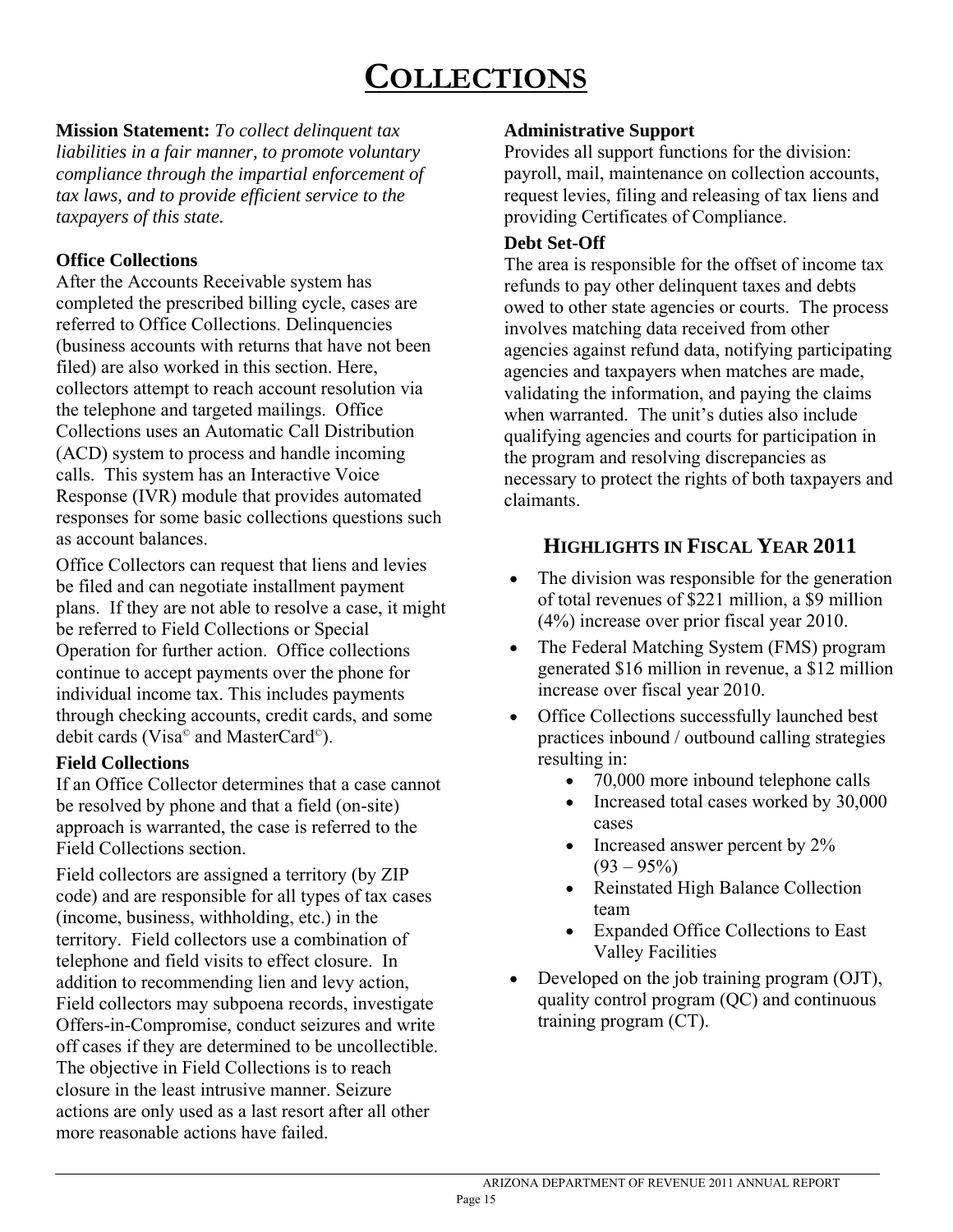# **EXTERNAL SERVICES & SPECIAL PROJECTS**

### <span id="page-14-0"></span>**Criminal and Civil Investigations**

The Criminal and Civil Investigations Section includes the Tobacco Enforcement Unit and the Criminal Investigations Unit. The Tobacco Enforcement Unit enforces the tobacco luxury taxes by educating retailers and wholesale suppliers, inspecting tobacco products for compliance with tax stamp requirements and seizing products that are not being sold legally in Arizona. The unit also investigates criminal activity, such as the importation and sale of counterfeit tobacco products. The Criminal Investigations Unit investigates tax evasion, improper or fraudulent tax activity by both taxpayers and preparers, and other related issues. Both units work with other law enforcement organizations to prosecute tax-related crimes.

#### **Forms and Publications**

This unit is responsible for design and printing of all official department forms, except Property Tax related forms, and review and approval of all substitute forms used by software vendors in preparing Arizona tax returns.

#### **Legislative Liaison**

l

The liaison represents the department at the Legislature. The liaison coordinates the analysis, research and testimony of tax legislation, reads, analyzes, and tracks bills through the legislative process; coordinates implementation of legislation after passage. Also acts as the liaison between legislators and the department including handling constituent issues for legislators and the Governor's office, and monitoring federal law changes.

**Office of Economic Research and Analysis** 

The Office of Economic Research & Analysis provides statistical analysis and research services to the department, the Governor's Office, the Legislature and other political subdivisions as well as the private sector. Fiscal impacts, when possible, and analysis are provided for proposals of changes to taxes administered by the department. This Office provides forecasts of general fund revenues from the major three tax types for consideration in the Governor's budget proposal. Staff support is provided for the Economic Estimates Commission, the Debt Oversight Commission and the Property Tax Oversight Commission. An individual income

tax simulation model is maintained to analyze proposed changes to Arizona's individual income tax. The department's annual report is prepared by this Office, as well as the Tax Expenditure Report and the Report on Bonded Indebtedness. Other reports are prepared throughout the year providing statistics and information on various tax types, including the monthly publication Tax Facts as well as the department's informational publications.

The Quality Office is also a part of the Office of Economic Research and Analysis. The Quality Office coordinates the strategic planning efforts of the department with programs focusing on agencywide quality initiatives. Included in these initiatives are customer satisfaction survey improvements, feedback and analysis and benchmarking studies.

#### **Public Information Officer**

This position is the official spokesperson for the department, facilitates the flow of information to the public, and responds to all media contacts and inquiries.

**Commencing in August 2011, Taxpayer Services merged with External Services and Special Projects to become Taxpayer and External Services.** 

# **HIGHLIGHTS IN FISCAL YEAR 2011**

- The Criminal Investigations and Tobacco Enforcement Units received restitution payments totaling \$222,795 during fiscal year 2011, an increase of over 600 percent compared to fiscal year 2010. This total is a combination of both financial-related and tobacco-related prosecutions wherein the suspect(s) were ordered to pay restitution. Fines assessed by the court for both financial-related and tobaccorelated cases totaled \$18,789.
- The Financial Investigations Unit stopped/recouped \$3,193,855 in fraudulent refunds in fiscal year 2011 which is also a marked increase over last year's figures.
- The Tobacco Enforcement Unit issued fifty-nine criminal citations during fiscal year 2011. Many of the citations are for knowingly selling tobacco on which no taxes have been paid or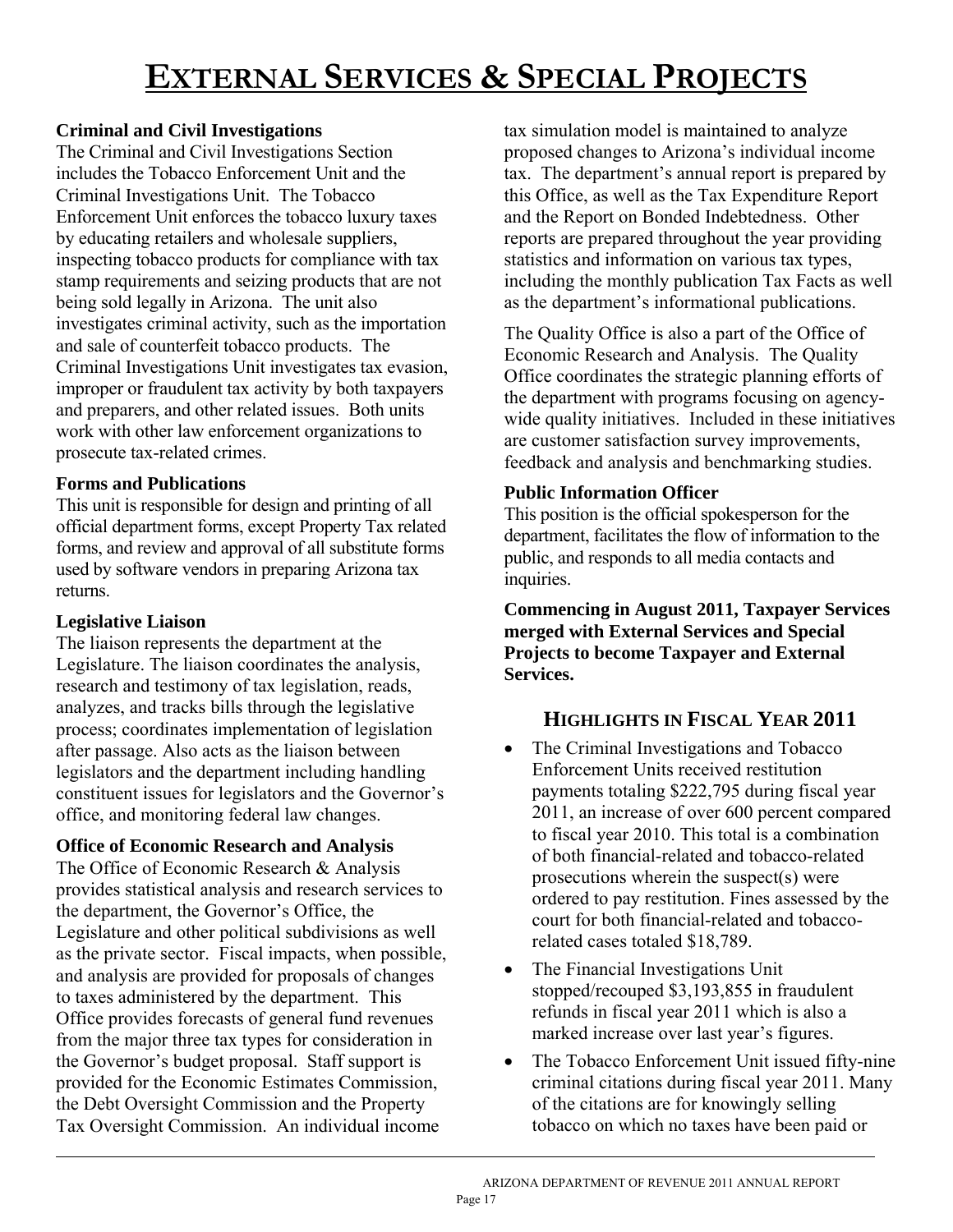knowingly selling cigarettes without tax stamps. Others are for failing to produce tobacco invoices as required during an inspection.

- The Tobacco Enforcement Unit conducted 1,691 retail inspections with an additional 197 licensed distributor inspections during fiscal year 2011. Seventy-three separate seizures were conducted which included over 69,000 cigars, over 722 pounds of molasses tobacco and over 345 pounds of smokeless tobacco, on which no tobacco taxes were paid. During this same period, 108,362 cigarettes were confiscated which included untaxed cigarettes and cigarettes which were non-Arizona directory compliant.
- The Office of Economic Research and Analysis accomplished several things over the fiscal year. These include:
	- $\checkmark$  Calculated and/or authorized transfers to the Tourism & Sports Authority, Rio Nuevo, Phoenix Convention Center, WQARF and Phoenix International Raceway.
	- $\checkmark$  Sent out 911 Certificates of Eligibility for the Health Insurance Premium Tax Credit to individuals and small businesses.
	- $\checkmark$  Sent out 291 approvals for the Water Conservation Credit.

l

 $\sim$  Approved 110 corporate donations for the Corporate Income Tax Credit for Donations to School Tuition Organizations and the Corporate Income Tax Credit for Donations to School Tuition Organizations for Disabled/Displaced Student Scholarships. Confirmed 171 Disabled/Displaced Student Scholarship Awards. Approved 42 Disabled/Displaced Student Eligibility Applications. Held 3 meetings (Phoenix, Tucson and Payson) to educate school tuition organizations on extensive new law governing the private school tax credit programs.

- $\checkmark$  Assisted in the creation of an online, searchable database containing bonded indebtedness information of all political subdivisions in Arizona.
- $\checkmark$  Approved 84 new charities as Qualified Charitable Organizations for purposes of the income tax credit for contributions to charities that provide assistance to the working poor.
- $\checkmark$  Satisfied 2,216 information requests.
- $\checkmark$  Administered the FY11 Employee Satisfaction Survey.
- $\checkmark$  Completed the 2005 individual income tax simulation model.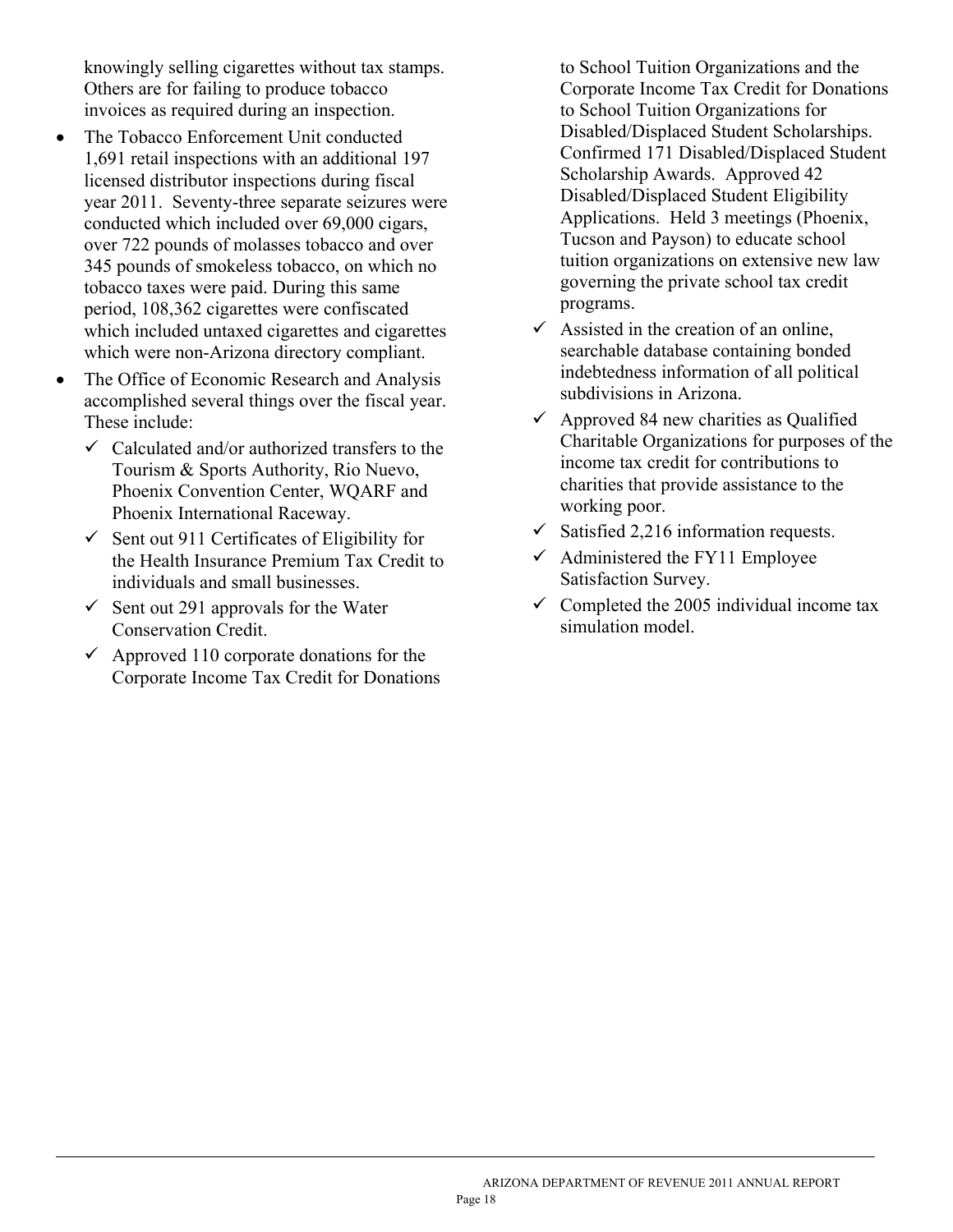# **INFORMATION TECHNOLOGY**

<span id="page-16-0"></span>*Mission Statement***:** *The IT Division provides the department with an integrated technology environment and automated business processes which allow for timely, efficient, and secure transfer of information to employees, taxpayers, and other agencies.* 

#### **Applications Support**

Applications Support provides maintenance services for the BRITS Taxpayer Administration System (TAS), AZ Taxes [\(www.aztaxes.gov\)](http://www.aztaxes.gov/), eFile and BRITS feeder applications like Data Entry, Cashier, Remittance and 2D Barcode. Support is also provided for business Reporting Functions, and more than a dozen mainframe applications including the Property and Audit applications. Activities include working with the various divisions (Process Administration, Collections, Taxpayer Services, Audit, Property Tax, External Services and Special Projects) to resolve defects, and supporting production processes such as the monthly Transaction Privilege Tax (TPT) Close. Application Support works closely with the Managed Services Group in responding to customer requests for support, software release management,

software implementation and performance enhancement.

### **Managed Services Group**

l

The Managed Services Group (MSG) acts as a liaison between IT and the functional areas within DOR (Collections, Audit, Taxpayer Services, etc). MSG administers all System Investigation Reports (SIRs) and ensures requests are properly tracked and prioritized. MSG is responsible for establishing policies, standards, methodologies, and guidelines pertaining to business requirements gathering and application testing, and the Help Desk. MSG works closely with the functional areas to better understand their business and IT requirements and seek ways to improve efficiencies through the use of application technology. MSG is responsible for testing all software applications prior to deployment, which includes implementing changes or fixes to new and existing applications.

#### **Operations and Security**

The Operations and Security team consists of the Desktop Support, Server and Network Engineering and Support, Database Administration, Information Security, Production Control and Systems Integration and Support.

*Desktop Support* ensures that all employees have the required telephone and end-user computer hardware, software, and peripherals necessary to perform their job functions as well as providing the technical support to keep them up and running.

*Server and Network Engineering & Support* is responsible for the support and management of the hardware and operations systems for all servers, storage systems, backup/archive, email, and networks. This team is responsible for operations and oversight of all of the agency's data centers.

*The Database Administration Team* supports various activities in database administration which include ensuring availability, performing backup/recovery, capacity management, maintenance, database performance diagnostics, tuning and monitoring, and upgrades to ensure software/vendor compliance. The databases include Oracle (TAS), SQL Server (AZTAXES, e-File, Cashier, Remittance, etc), SAND (Executive Dashboard), and Teradata (for the Audit division).

*Information Security* (InfoSec) ensures a sound security program is in place throughout the department, with the primary focus of protecting the information and systems based upon governance and security best practices. The InfoSec Program includes the following functional areas:

- Access and Authentication
- Policy and Compliance
- Monitoring Events and Incident Response
- Employee Awareness

*Production Control* manages system scheduling and processing services on the mainframe and BRITS systems, ensuring system processes are completed successfully.

*Systems Integration and Support* is responsible for support, management and monitoring of the tax systems infrastructure, application services and more than 200 system and inter-agency interfaces.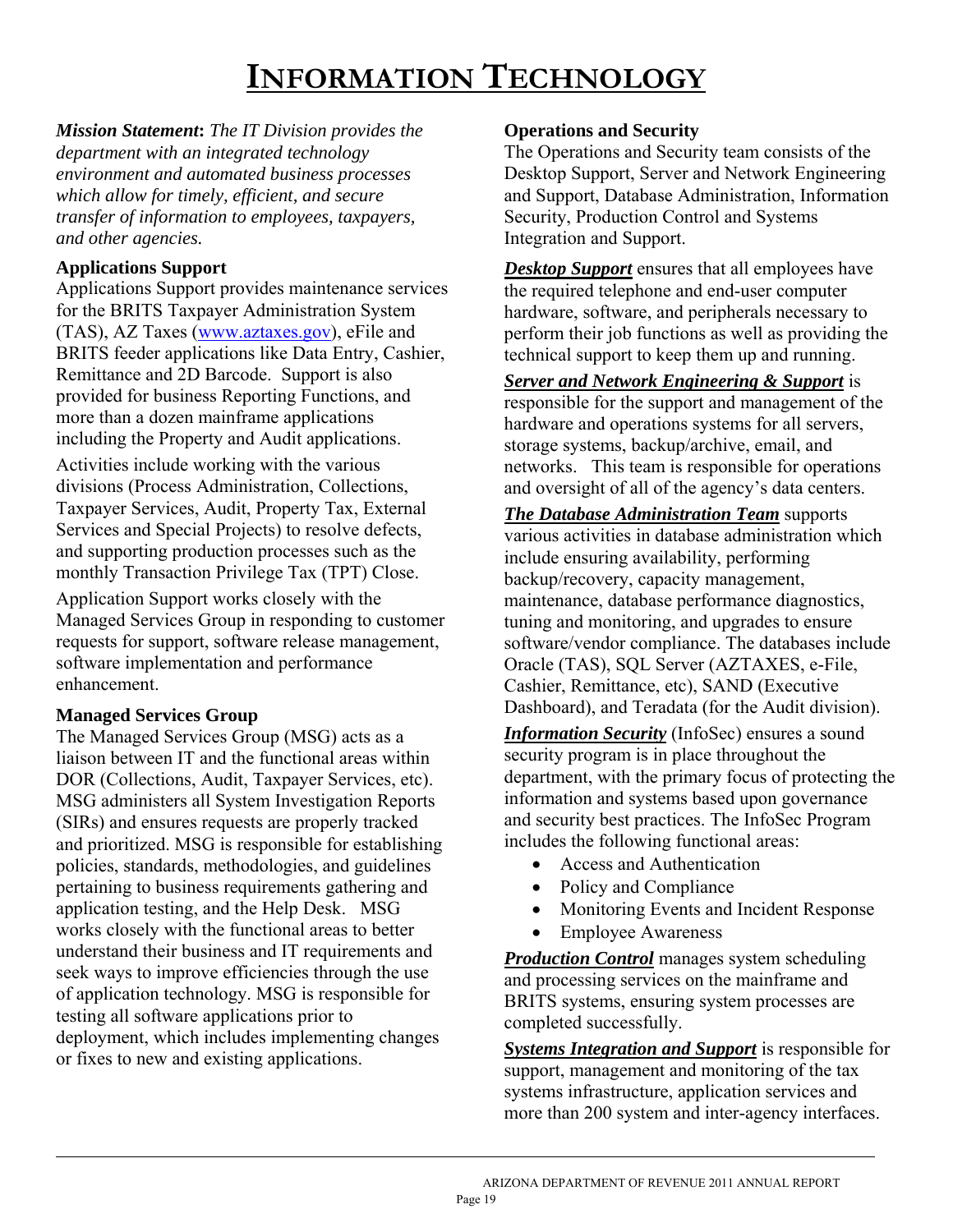This team also supports services that ensure usability and availability of the AZTaxes.gov and AZDOR.gov websites for taxpayers.

#### **Business Solutions Group**

The Business Solutions Group (BSG) is responsible for information technology, project management and software development. BSG is made up of three teams:

*Project Management Office (PMO)***.** The PMO is responsible for establishing, maintaining, and enforcing project management processes, procedures, and standards for IT projects. The PMO was established to better determine best practices in project methodology and standards, while actively managing a variety of projects and programs.

*Systems Analysts and Design*. The purpose of this team of business applications architects is to provide system design and technology expertise for the design of effective and efficient solutions to business requirements.

*Software Development*. This team is responsible for building quality software to meet legislative mandates, and to provide on-going enhancements to improve efficiency of the department's information systems.

The primary goals of the Business Solutions Group are:

- Promote excellence in Project Management for all IT projects, both by supplying experienced and qualified Project Managers and by providing guidance to project team members;
- Design and development high quality, cost effective, sustainable software solutions that utilize appropriate technical standards; Look for opportunities to continually improve processes, tools, and standards in order to provide improved service;
- Support the mission, vision and goals of the department.

#### **The Vendor Management Office**

l

The Vendor Management Office (VMO) is responsible for building and managing relationships with the department's IT suppliers and service providers to increase customer satisfaction, reduce costs, and improve services. The primary goal of the VMO is to partner with vendors, not only to negotiate the lowest price possible, but to gain commitment to assist and support operations of the department. Our core competencies include:

- Vendor Selection based on specific business requirements/needs.
- Vendor/Customer Relationship Management.
- IT Contract Management and Administration.
- Asset/Life Cycle Management.

## **HIGHLIGHTS IN FISCAL YEAR 2011**

- Sustained the technical environments that are used to process all tax filings, payments and returns.
- Automated key financial transactions.
- Disk hardware upgrade of key system databases increasing availability during the primary tax season.
- Successfully completed 2010 year end form changes, government lease database, and local government debt database projects.
- Started a multi-year Agency Information Management (AIMs) program which will consolidate our data warehouse and business intelligence environments, replacing aging technologies and modernizing mission critical applications.
- Supported more than 3,500 business-driven changes to the tax systems.
- Effectively addressed critical legislative mandates from the legislative session including:
	- o Statute of Limitations alignment
	- o Supporting Transparency through the establishment of a public database of government property leases
	- o Supporting Transparency through the establishment of an online accessible and searchable database of local government debts reported to the department
	- o Business license fees increase
	- $\circ$  The one percent (1%) transaction privilege tax increase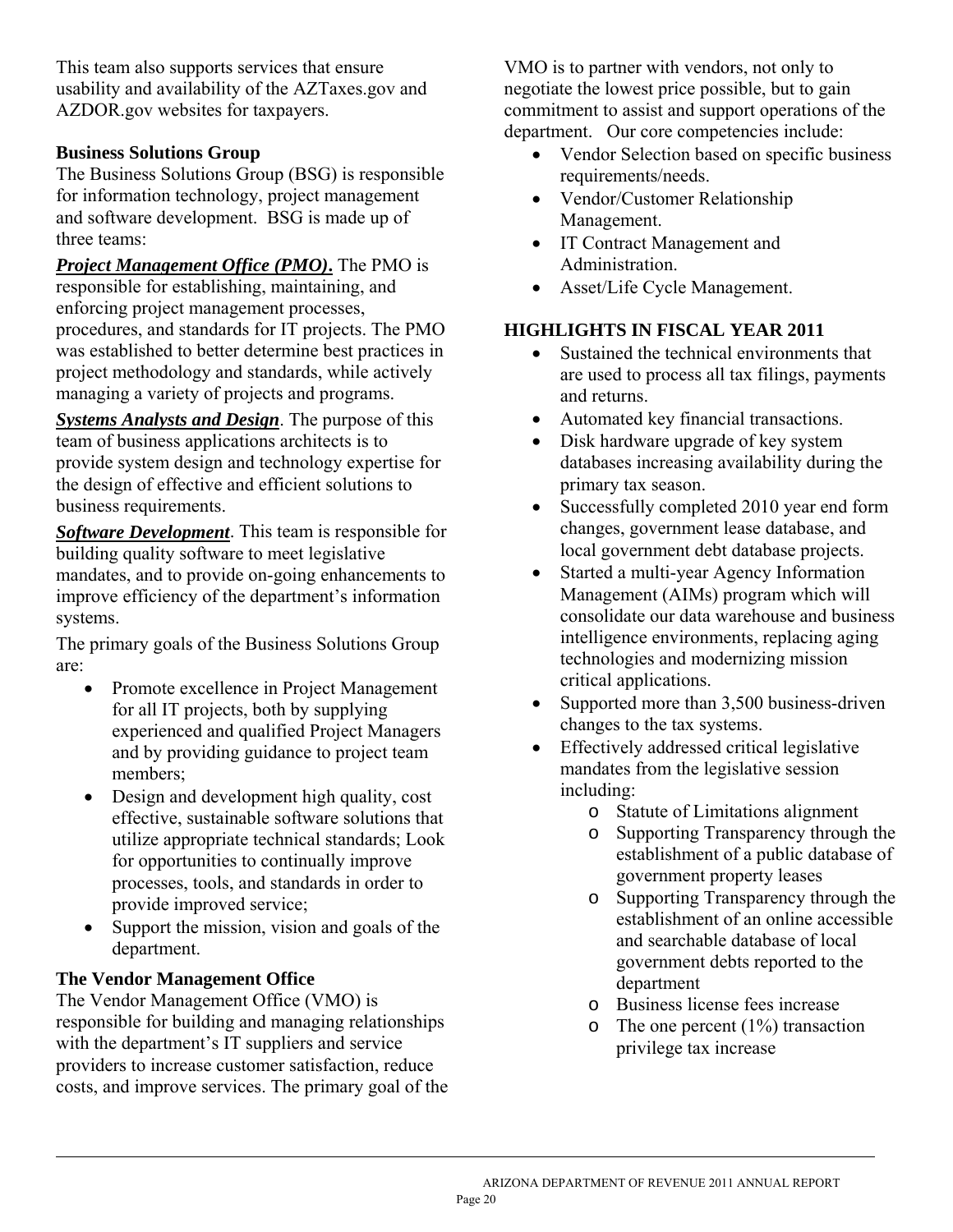# **PROCESS ADMINISTRATION**

#### <span id="page-18-0"></span>**Mission Statement:** *To provide quality service by processing all tax returns and payments accurately and timely for Arizona taxpayers.*

The Process Administration Division serves as the catalyst and cornerstone of the Department of Revenue. The division is responsible for the initial processing of all tax returns, remittances, supporting documentation, and correspondence received by the department. This includes opening, sorting, and reviewing all returns and accompanying mail, performing archival capture functions, remittance deposit preparation, and data entry into the computer systems. These functions are performed using both manual input of documents and imaging technologies. The division processes over five million returns and remittances each year.

#### **Processing Services**

Processing Services is responsible for the opening, batching and processing of tax documents for the largest four tax types: Individual Income, Transaction Privilege Tax, Withholding, and Corporate. Mail Services is responsible for the receipt, sorting and delivery of tax documents, payments and correspondence received by the agency. Processing is responsible for batching documents and identifying any documents missing proper information prior to data being entered for all taxes.

#### **DOR Treasury**

Treasury ensures efficiency and is responsible for processing taxpayer payments, entering taxpayer data, keying stray payments into the cashiering system, and researching problem payments. Treasury consists of three integrated units: Remittance, Data Entry, and Payment Stray.

#### **Error Resolution**

 $\overline{a}$ 

Error Resolution, which includes the Review unit, is responsible for ensuring accuracy in the processing of returns and payments for the largest four tax types.

#### **Revenue Accounting**

Revenue Accounting is responsible for providing monetary services for the department. This includes the reconciliation and reporting of tax dollars deposited to the State's financial institution, revenue and taxpayer accounting services, including accounts receivable management and refund/warrant management.

#### **Records Management**

Records Management is responsible for the filing, maintaining. and storing of all tax documents. Records Management also provides access to tax returns and license applications within the department.

#### **HIGHLIGHTS IN FISCAL YEAR 2011**

- The Process Administration Division continues its amazing performance. Constant process review for the purpose of streamlining the work flow assists the division to become more efficient and effective. An improvement to the process this year was the procurement of automated mail opening equipment. Division leadership is proud to declare that through the collective team efforts of all employees, turnaround time for the processing of returns and payments continue to be within the goals set. With the assistance of an increase in electronically filed individual income tax returns and combined efficiencies, the Division generated savings in labor costs but maintained refund turnaround times.
- 5.4 million tax documents were received and processed for the largest four tax types.
- 4.2 million payments were received, processed and deposited with an average deposit time of 1.23 days.
- 1.9 million refunds were issued to individual income taxpayers.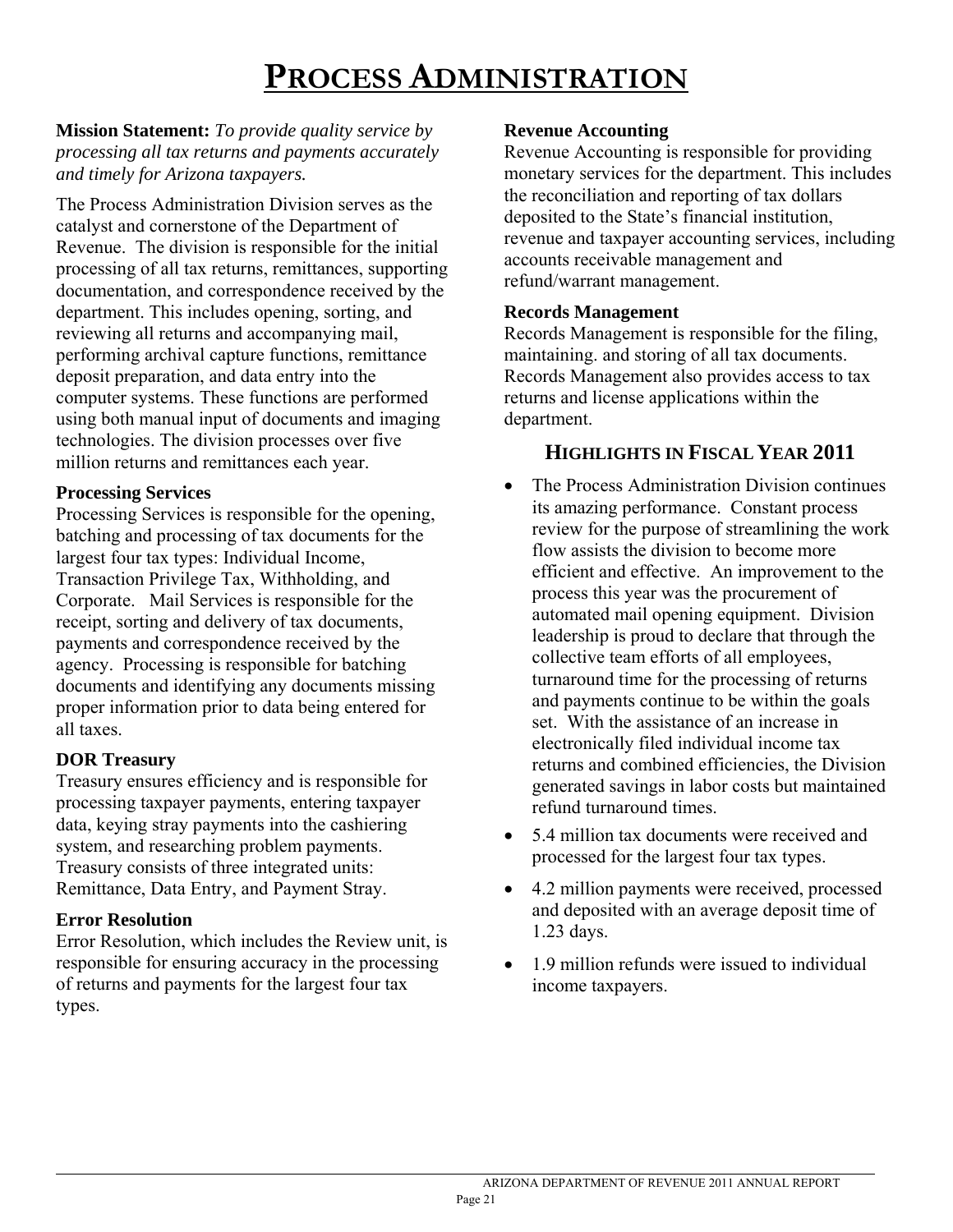# **PROPERTY TAX**

#### <span id="page-19-0"></span>**MISSION STATEMENT:** *To ensure fair and uniform property values for Arizona taxpayers.* The vision of the Property Tax Division is to deliver excellent property tax services.

The Property Tax Division is responsible for general oversight of the county assessors in the administration of Arizona's property tax laws and for the valuation of complex, geographically disbursed properties. Functional areas of the Property Tax Division and primary responsibilities of each are discussed below.

#### **Centrally Valued Properties**

The Centrally Valued Properties Team annually determines the full cash value of all utilities, railroads, mines and other complex or geographically dispersed properties (see page 83 for a list of the industries the department values). Values determined for such properties, with the exception of flight property and private rail cars, are transmitted to the appropriate county treasurers for collection of property taxes. The department collects taxes levied on flight property and private rail cars and deposits the taxes with the State Aviation Fund and the General Fund, respectively. In addition, the team assists county assessors with maintaining and updating a standardized cadastral mapping system. The team prepares tax area code maps that depict boundaries of taxing jurisdictions authorized to levy property taxes.

#### **Assessment Standards and Training**

The Assessment Standards and Training Team oversees and ensures the application of uniform appraisal methods and techniques used by county assessors to determine the value of locally assessed property. The team also presents technical workshops to county assessors and provides an appraiser/assessor certification program for appraisal staff.

#### **Personal Property**

The Personal Property Team oversees the development and application of personal property valuation procedures and manuals, and provides technical workshops to county personnel.

#### **Construction Cost**

l

The Construction Cost Team maintains the

computerized Construction Cost Valuation System and provides it for use by the Maricopa and Pima County Assessors to value property by the cost approach. The team also provides training for county appraisers in the use of the Construction Cost Valuation System.

#### **Central Information Services**

The Central Information Services Team coordinates the data processing services necessary to support property tax administration. The support services provided include management of automated systems used in the preparation of assessment and tax rolls, the preparation of valuation abstracts, property tax notices of value and statements of taxes due.

#### **Computer-Assisted Valuation**

The Computer-Assisted Mass Appraisal Team develops sales-based models for residential properties and maintains and assists county assessors with the Land Valuation System.

#### **Manuals and Forms**

The Manuals and Forms Team is responsible for producing and updating manuals, guidelines, and forms prescribed for use in the administration of the property tax system. The team also reviews legislative enactments and changes to existing property tax statutes, and prepares an extract of the property tax statutes found in Title 42.

#### **Equalization**

The Equalization Team is responsible for annually measuring county assessor performance for compliance with established full cash/market value standards. The team conducts sales ratio studies throughout the yearly valuation cycle to assist counties in complying with valuation standards.

## **HIGHLIGHTS IN FISCAL YEAR 2011**

• The Centrally Valued Property Team valued approximately 800 taxpayers, totaling \$34.3 billion in full cash value. There were 23 taxpayers (less than 3%) who appealed their values to the department in the first level of appeal; 11 taxpayers went on to file petitions with the State Board of Equalization. Of those 11 petitions, one was withdrawn; four were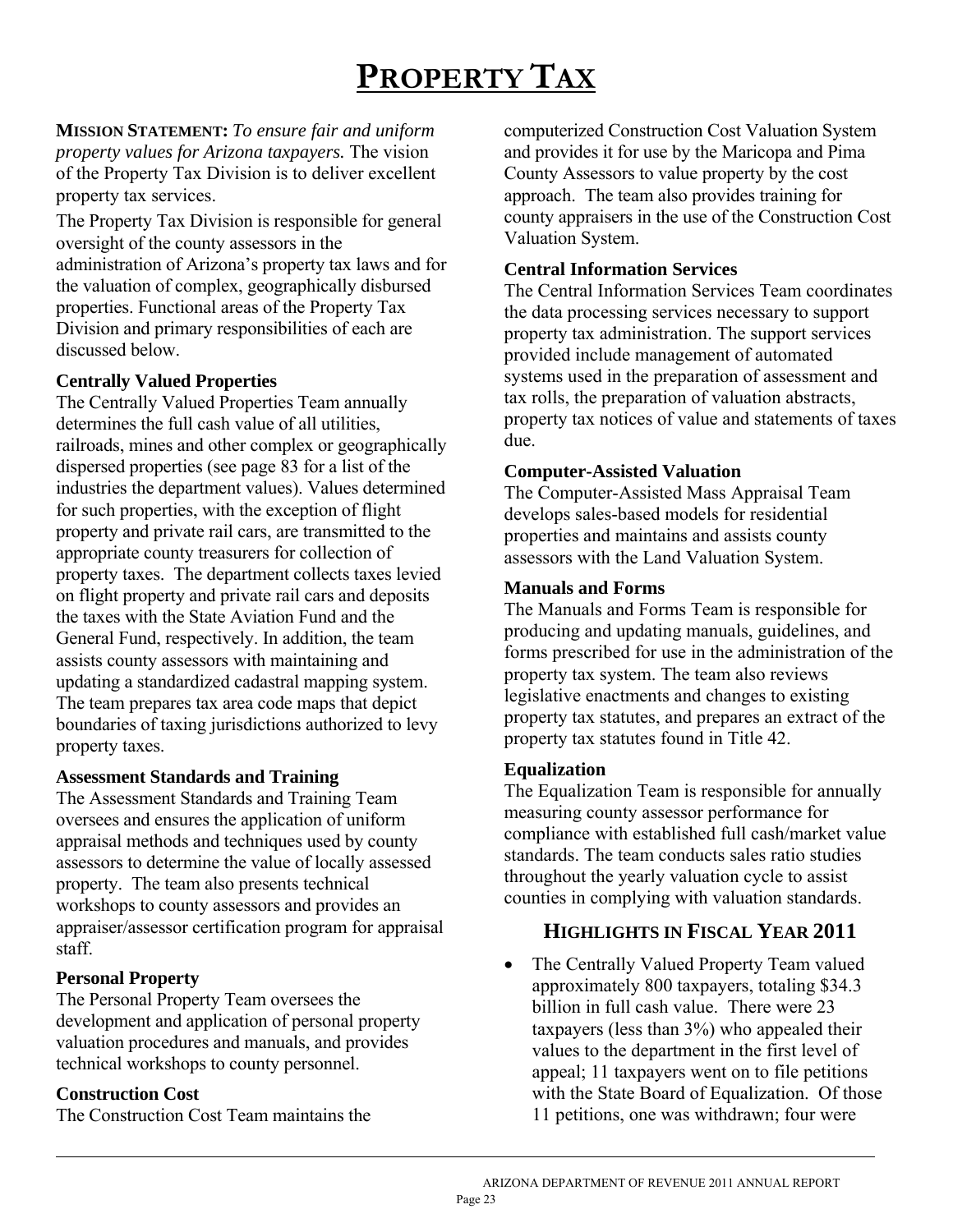settled, and six were heard before the Board. The Board decided in favor of the department in five of the six cases. There were ten new cases filed in tax court for the 2011 tax year.

- The department also prevailed, at the Tax Court level, on its litigation (2008 through 2010) with Southwest Airlines in November 2010. That case is now on appeal. In addition, two other court cases that involved appeals of Board decisions were dismissed by the taxpayer in June 2010.
- The Assessment Standards and Training Team completed on-site meetings with eight county assessors' offices during the fiscal year. The agenda for each meeting included statewide issues concerning the valuation and classification of property, provisions of newly passed legislation and the resulting changes required in DOR Guidelines and Manuals, and new requirements for appraiser training and certification as impacted by each county installing new computer systems. Agendas also included specific concerns unique to each county. The Team conducted five appraiser continuing education Income Workshops throughout the state this fiscal year. The Team also reviewed and entered lease data from approximately 1,000 leases into a statewide database for use with the Government Property Lease Excise Tax (GPLET) program.
- The Manuals and Forms Team completed return forms, instructions and tax rate charts for use with the Government Property Lease Excise Tax (GPLET) program. The return forms are designed to be filed by prime lessees of government property improvements with their

l

government lessor and the county treasurer of the county in which the property is located. The lessee may also use the return form to calculate the amount of GPLET due. In addition, the Team developed a GPLET reporting form for use by the county treasurers to report GPLET returns and payments received for the preceding calendar year to the department and respective government lessors.

• The Training and Certification Team reviewed and revised course materials used in the Appraiser Training and Certification Program to incorporate changes brought about in part, by the county assessors adopting new computerized mass appraisal systems. The Training and Certification Team provided training to 36 students attending Level 1 certification courses and 42 students attending Level 2 certification courses in the DOR Appraiser Training and Certification Program this fiscal year. A total of 32 appraisers received their Level 1 certification and 30 appraisers received their Level 2 certification during the fiscal year. The Property Tax Division continued its partnership with Rio Salado Community College this fiscal year. The partnership allows students attending DOR appraiser training courses to receive 9 semester hours of college credit for completing Level 1 courses, and 6 additional semester hours of credit for Level 2 courses. A total of 30 students completed the Level 1 series of courses and 35 students completed the Level 2 series of courses in the Rio Salado program this fiscal year.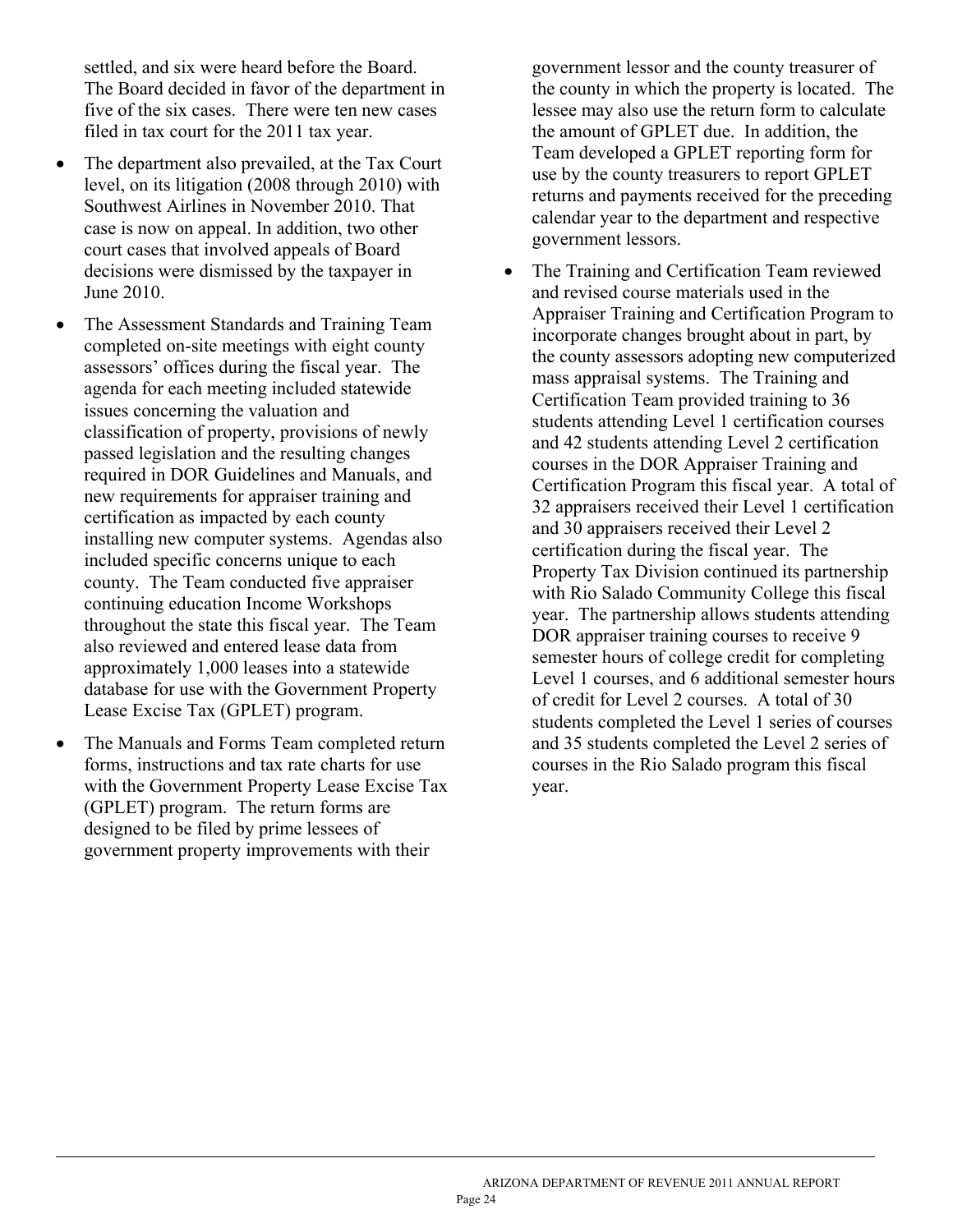# **TAXPAYER SERVICES**

<span id="page-21-0"></span>**Mission Statement:** *To meet the needs of our customers in a professional manner, with the highest standards of integrity.* 

### **License and Registration (L & R)**

The License and Registration Section processes applications for transaction privilege, use, severance, and withholding Taxes. The unit also issues transaction privilege tax licenses for program cities that participate in the state tax collection program. They also administer the taxpayer bonding program that protects the state against potential losses of tax revenue from contracting businesses and other high risk taxpayers.

The section oversees and maintains the database of licensed businesses. They provide assistance to the public through dissemination of licensing information, publications, and referrals as needed. The section handles the over-the-counter sales of tobacco stamps and provides cashiering services at each of the department's locations.

#### **Taxpayer Information and Assistance (TIA)**

Taxpayer Information and Assistance provides tax information to individual income and business customers, corporate officers, tax practitioners, enrolled agents and other authorized representatives.

TIA is responsible for responding to customer inquiries concerning business and income taxes administered by the department. The staff answers questions and offers resolution for account disputes in relation to billing, taxability, business registration, filing and payment. The various avenues of communication come to the department through the telephone call center, webmail, written correspondence and our walk-in offices at each of the department's locations.

Every year the clerical support team processes thousands of Power of Attorney and Disclosure forms. In addition to other duties, this team is responsible for providing guidance to walk-in customers at the lobby reception desk in our Phoenix office.

The Penalty Review Unit (PRU) is responsible for reviewing and making decisions on requests for abatement of penalties for non-audit periods. In the event of a subsequent hearing in cases where

l

abatement was denied, a representative from PRU will attend the hearing to present their case substantiating their decision.

#### **Unclaimed Property**

This program is administered to return abandoned property such as contents of safe deposit boxes, dormant bank accounts, insurance policy proceeds, security deposits, unclaimed stocks, bonds, and mutual fund accounts, and all types of uncashed checks to rightful owners. Through a variety of methods, the unclaimed property staff attempts to locate the owners and processes claims in order to return the property. The staff facilitates the reporting and remitting of abandoned property from businesses, financial institutions, and other entities that hold the property. The unit is also responsible for promoting compliance with the Unclaimed Property Statutes through outreach and audit.

**Commencing in August 2011, Taxpayer Services merged with External Services and Special Projects to become Taxpayer and External Services.** 

## **HIGHLIGHTS IN FISCAL YEAR 2011**

- The License & Registration team processed 35,308 applications with an average turnaround of 8 days. The applications were a part of the nearly 140,410 total documents processed by the section. Nearly 52% of all license applications are now done online. L&R staff processed over 2,700 taxpayer bonds and collected over \$79,000 in delinquencies.
- During the year, L&R also assisted almost 11,000 customers over the counter and cashiered over \$438 million in payments.
- Taxpayer Information and Assistance accomplishments include:
	- $\checkmark$  Calls offered for the year were 432,257, an increase of over 60,000 calls from fiscal year 2010.
	- Answered 257,535 calls and replied to 4,993 emails.
	- $\checkmark$  Worked 15,171 correspondence cases with 86 percent resolved in less than 30 days.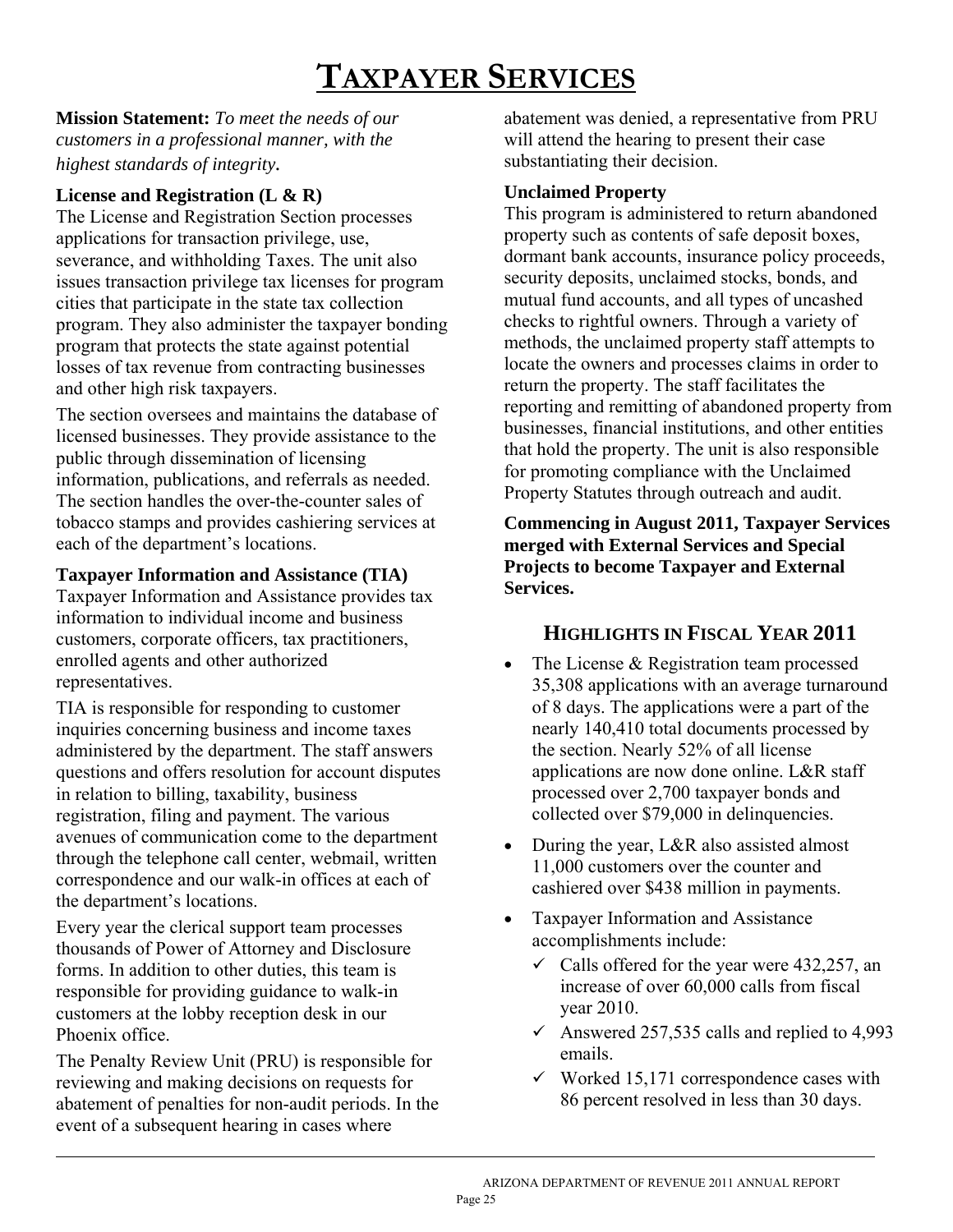- $\checkmark$  PRU reviewed 2,443 requests for penalty abatement and approved 1,548 cases.
- $\checkmark$  Walk-in office staff assisted a total of 15,052 customers.
- Unclaimed property claims processing staff returned properties valued at over \$34 million to its rightful owners, which was the highest annual return total in the unit's history.

l

- $\checkmark$  The average time to process and pay a claim was 74 days.
- $\checkmark$  The number of new properties reported to Unclaimed Property totaled 990,071 with total collections equaling more than \$121 million.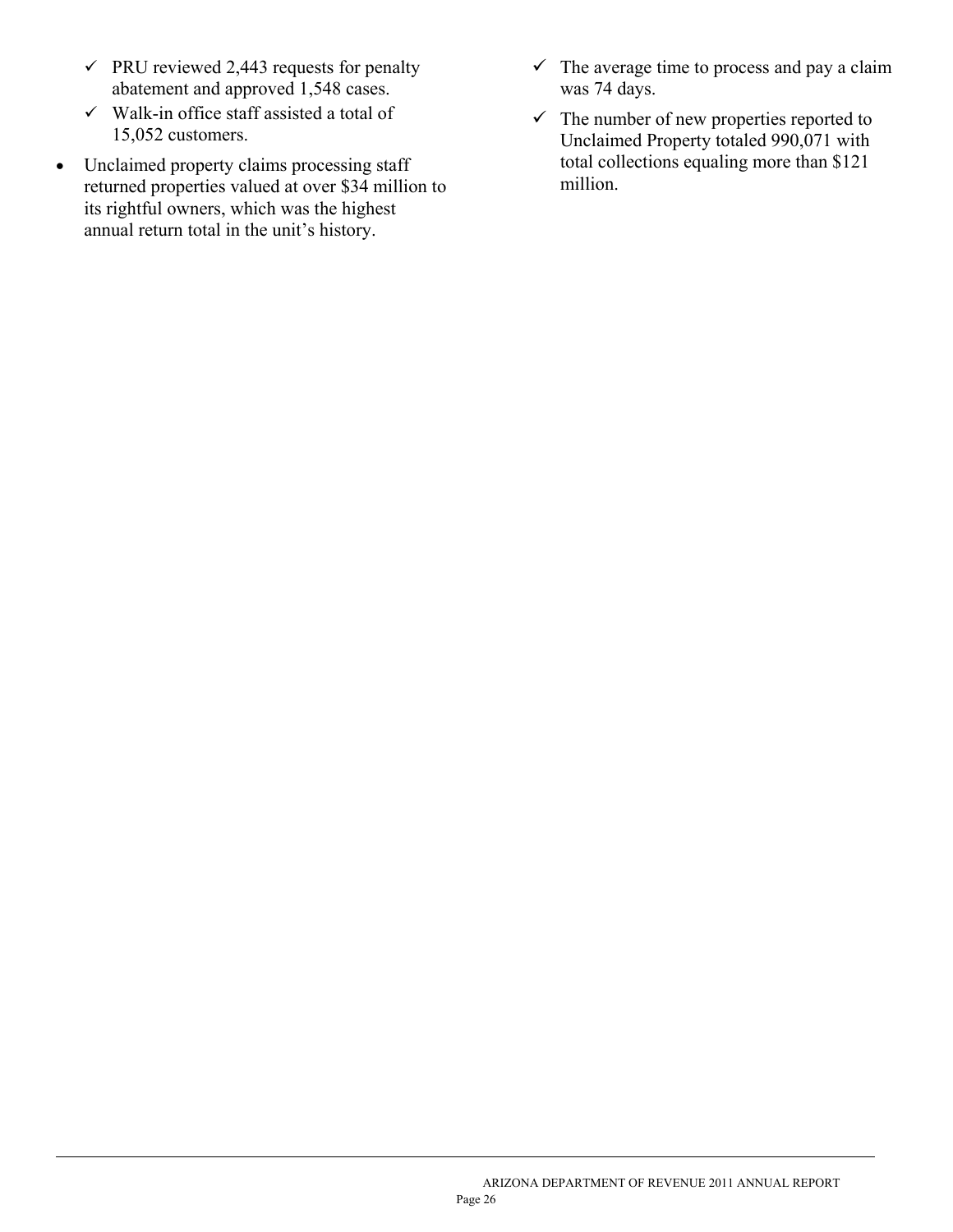# **TAX POLICY & RESEARCH**

<span id="page-23-0"></span>The division provides administrative tax policy for the department, legal and interpretative support, case resolution and advocacy for the various divisions within the department. The division also acts as liaison to the Attorney General's Tax Section and coordinates the defense of litigation with the Tax Section attorneys. The division provides additional support to the director on an as-needed basis, including services in the area of protecting taxpayer confidentiality and privacy. The division consists of Corporate Appeals, Individual Income Audit Appeals, Transaction Privilege Tax Audit Appeals, and the Tax Research & Analysis Section.

#### **Tax Research & Analysis**

The Tax Research & Analysis Section reviews, analyzes, develops and disseminates administrative tax policy for the department in numerous ways. The section also researches questions presented by other sections within the department, the Governor's office, and the Legislature. The section is responsible for drafting formal taxpayer rulings and procedures as well as private taxpayer rulings. The section also responds to technical and complex inquiries by telephone and information letters. The section is responsible for maintaining consistency in interpretation of policy and interpretation within the department.

The section reviews and analyzes legislation, assists the department in setting tax policy, and develops and promulgates administrative rules. Additionally, the section provides policy support for the Audit Division and provides guidance and interpretative advice to the audit sections on audit issues and protested cases.

#### **Tax Appeals**

l

The office consists of three appeals sections: Transaction Privilege & Use Tax, Corporate Income Tax and Individual Income Tax.

The Transaction Privilege & Use Tax (TPT) Appeals Section is headed by the TPT Appeals Administrator and includes the TPT Protest unit. TPT Appeals assists the Transaction Privilege and Use Tax Audit Section with case refinement and resolution services at the informal hearing as well as advocating the audit section's position in cases before the State Office of Administrative Hearings (OAH), the department's Hearing Office, and the director. It also represents the department at OAH in matters involving other issues, such as tobacco, luxury tax, and administrative determinations. The section also assists the Tax Section of the Attorney General's Office with preparation of cases being heard before the Board of Tax Appeals, Tax Court and the appellate courts. The administrator of the section acts as the General Counsel and Disclosure Officer for the department.

The Corporate Income Tax Appeals Section reviews cases from the Corporate Income Audit Section and provides case refinement, resolution and advocacy services for those cases. The section works hand-in-hand with the Corporate Audit Section, represents the Corporate Audit Section in informal hearings, before the Hearing Office, and before the director. The section also assists the Tax Section of the Attorney General's Office with preparation and research of cases being heard before the Board of Tax Appeals, Tax Court and the appellate courts. In addition, staff testifies at various levels of the appeals process. The section provides interpretative advice to the Corporate Income Audit staff.

The Individual Income Tax Appeals Section reviews cases from the Individual Income Audit Section and provides case refinement, resolution and advocacy services for those cases, representing the Individual Income Audit Section before the Hearing Office and before the director. The section also provides interpretative advice to the Individual Income Audit Staff. The section also assists the Tax Section of the Attorney General's Office with preparation and research of cases being heard before the Board of Tax Appeals, Tax Court and the appellate courts. In addition, the staff testifies at various levels of the appeals process.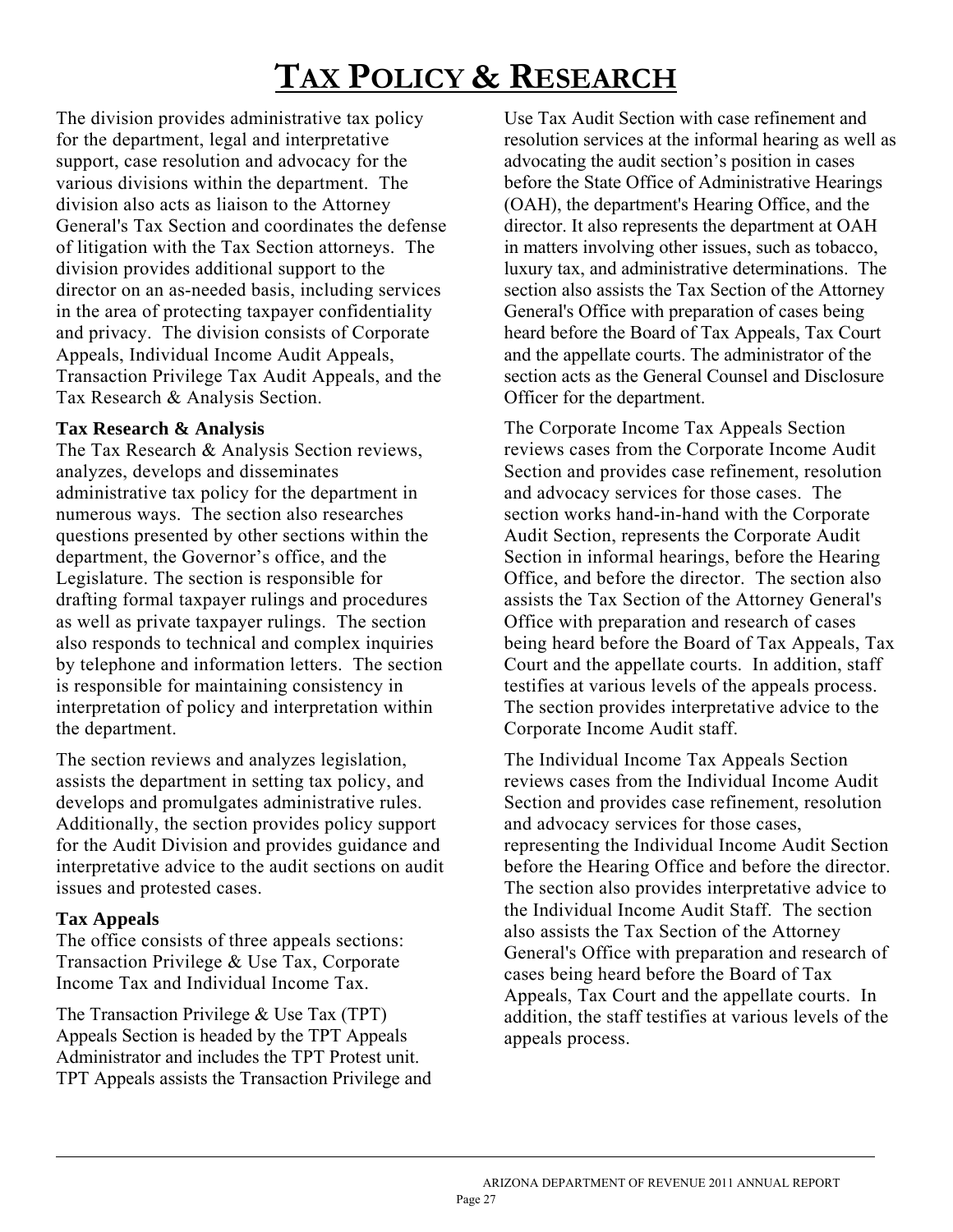# **ARIZONA'S TAXES**

Revenue Summary (Table 1) Net Revenue to State General Fund (Table 2) Gross Collections of Audit Assessments and Delinquent Tax (Table 3) Transaction Privilege, Use and Severance Tax Income Tax Property Tax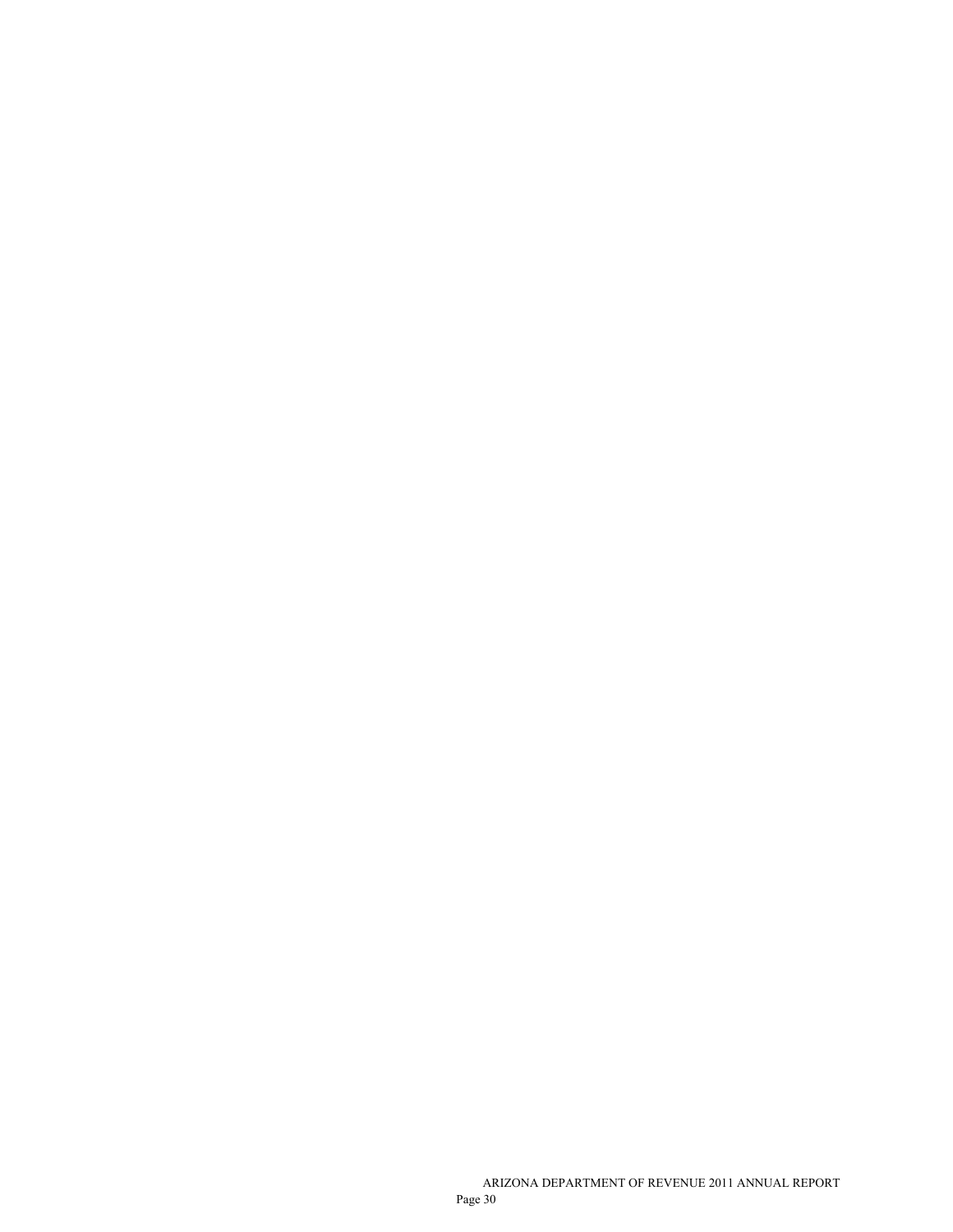#### **TABLE 1 REVENUE SUMMARY GROSS REVENUE COLLECTED FISCAL YEAR 2006-07 THROUGH FISCAL YEAR 2010-11**

<span id="page-26-0"></span>

| <b>SOURCE</b>                    | FY2006-07             | FY2007-08        | FY2008-09        |     | FY2009-10        | FY2010-11        |
|----------------------------------|-----------------------|------------------|------------------|-----|------------------|------------------|
| <b>TRANSACTION PRIVILEGE</b>     |                       |                  |                  |     |                  |                  |
| USE AND SEVERANCE TAX            |                       |                  |                  |     |                  |                  |
| <b>Distribution Base</b>         | \$1,848,148,565       | \$1,788,242,630  | \$1,548,202,473  |     | \$1,427,991,054  | \$1,493,036,999  |
| Nonshared Portion                | 3,575,743,539         | 3,448,839,624    | 2,965,242,162    |     | 2,653,983,212    | 2,719,128,171    |
| Use Tax                          | 303,010,863           | 340,535,252      | 292,698,574      |     | 271,763,845      | 229,250,912      |
| <b>Education Tax</b>             | 666,184,022           | 645,827,821      | 558,899,709      |     | 504,391,092      | 514,345,951      |
| Temporary Tax (6)                |                       |                  |                  |     | 544,136          | 835,801,251      |
| <b>Undistributed Estimated</b>   |                       |                  |                  |     |                  |                  |
| <b>Transaction Privilege Tax</b> | 34,613,656            | (28,064,558)     | (17, 219, 713)   |     | 26,197,663       | 36,915,698       |
| Other State Revenue              | 32,316,678            | 26,543,638       | 26,453,838       |     | 24,955,212       | 25,467,086       |
| County and City Collections      | 1,430,363,301         | 1,375,333,407    | 1,199,517,669    |     | 1,072,323,109    | 1,097,227,224    |
| <b>Subtotal</b>                  | \$7,890,380,625       | \$7,597,257,813  | \$6,573,794,714  |     | \$5,982,149,321  | \$6,951,173,293  |
| <b>INCOME TAX</b>                |                       |                  |                  |     |                  |                  |
| Withholding                      | 3,294,287,540         | 3,344,770,438    | 3,092,546,185    |     | 3,017,256,893    | 3,234,666,688    |
| Individual                       | 1,677,949,795         | 1,461,050,780    | 967,788,513      |     | 768,011,214      | 867,110,332      |
| Corporate (3)                    | 1,070,723,965         | 985, 305, 494    | 749,362,551      |     | 650,925,393      | 659,266,690      |
| <b>Subtotal</b>                  | \$6,042,961,300       | \$5,791,126,712  | \$4,809,697,249  |     | \$4,436,193,500  | \$4,761,043,709  |
| <b>LUXURY TAX</b>                |                       |                  |                  |     |                  |                  |
| Spirituous Liquor                | 27,674,933            | 27,613,939       | 28,341,033       |     | 29,304,713       | 28,202,704       |
| Vinous Liquor                    | 10,755,478            | 13,006,487       | 13,006,125       |     | 13,881,407       | 13,596,155       |
| Malt Liquor                      | 24,758,494            | 23,936,126       | 22,831,547       |     | 22,232,715       | 21,566,369       |
| Tobacco - All Types (1)          | 363,431,607           | 412,769,855      | 380,593,991      |     | 340,839,935      | 340,754,224      |
| Licensing                        | 8,100                 | 7,100            | 7,075            |     | 7,900            | 7,710            |
| <b>Subtotal</b>                  | \$426,628,612         | \$477,333,506    | \$444,779,771    |     | \$406,266,670    | \$404,127,163    |
| <b>ESTATE TAX</b>                |                       |                  |                  |     |                  |                  |
| Estate $(4)$                     | 860.558               | 414,711          | 234.065          |     | 363,755          | 437,372          |
| <b>Unclaimed Property</b>        | 97,125,191            | 136,446,760      | 74,337,392       |     | 161,637,025      | 121,263,602      |
| <b>Escheated Estates</b>         | 552,507               | 647,669          | 643,679          |     | 320,538          | 370,786          |
| <b>Subtotal</b>                  | \$98,538,256          | \$137,509,139    | \$75,215,136     |     | \$162,321,318    | \$122,071,760    |
| <b>OTHER REVENUES</b>            |                       |                  |                  |     |                  |                  |
| Bingo                            | 619,387               | 558,330          | 531,588          |     | 520.655          | 504.905          |
| Flight Property Tax              | 15,302,697            | 13,821,790       | 11,975,326       |     | 9,451,430        | 9,673,124        |
| Private Car Tax                  | 1,709,362             | 1,615,246        | 1,435,069        |     | 1,335,091        | 1,283,026        |
| Nuclear Plan Assessment          | 1,367,248             | 1,440,492        | $\theta$         | (5) | 1,569,091        | 1,812,420        |
| Waste Tire                       | 8,967,577             | 8,704,684        | 7,890,076        |     | 7,925,216        | 8,155,363        |
| <b>Subtotal</b>                  | \$27,966,271(3)       | \$26,140,542     | \$21,832,059     |     | \$20,801,482     | \$21,428,838     |
| TOTAL (2)                        | $$14,486,475,063$ (3) | \$14,029,367,713 | \$11,925,318,928 |     | \$11,007,732,292 | \$12,259,844,763 |

(1) Figures represent gross tobacco revenue less administrative expenses.

(2) All revenues collected by the Department of Revenue, including those which are later refunded or distributed.

 $(3)$  Corrected figures.

(4) Arizona's estate tax was effectively repealed January 1, 2005, following the elimination of the Federal State Death Tax Credit by Congress.

(5) Due to an extended legislative session, the Nuclear Assessment bill was not signed in FY09. This amount will be reflected in FY10.

(6) On May 18, 2010, voters approved Proposition 100 which temporarily increases the state transaction privilege and use tax rates on most

transactions by one percentage point beginning June 1, 2010, and ending May 31, 2013.

For additional detail on the current year revenue, please refer to the appropriate section within this report. Figures may not add to total due to rounding.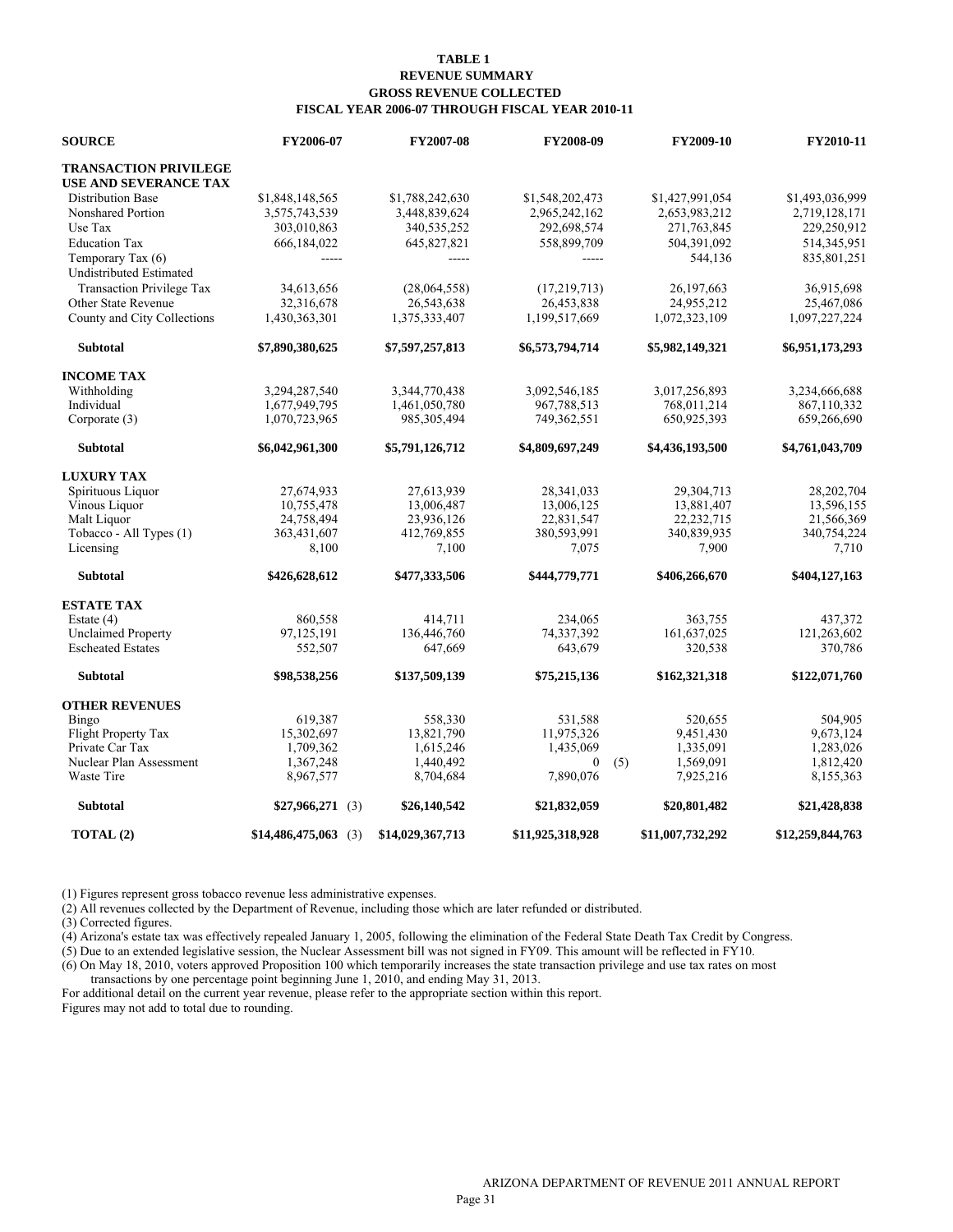#### **TABLE 2 NET REVENUE TO STATE GENERAL FUND FISCAL YEAR 2006-07 THROUGH FISCAL YEAR 2010-11**

<span id="page-27-0"></span>

|                                                                    | FY2006-07       | <b>FY2007-08</b> | FY2008-09       | FY2009-10        | FY2010-11       |
|--------------------------------------------------------------------|-----------------|------------------|-----------------|------------------|-----------------|
| <b>SOURCE</b>                                                      |                 |                  |                 |                  |                 |
| Transaction Privilege,<br>Use, and Severance Tax                   | \$4,516,215,317 | \$4,406,139,759  | \$3,791,915,770 | \$3,418,261,171  | \$3,463,327,544 |
| <b>Undistributed Estimated</b><br><b>Transaction Privilege Tax</b> | 34,613,656      | (28,064,558)     | (17,219,713)    | 26,197,663       | 8,215,241       |
| Income Tax                                                         | 4,089,906,556   | 3,506,425,271    | 2,432,366,069   | 2,200,844,986    | 2,949,887,110   |
| Luxury Tax                                                         | 65,808,829      | 61,037,231       | 57,878,187      | 55,352,260       | 53,599,408      |
| Estate Tax $(1)$                                                   | (550, 764)      | 320,203          | 210,372         | 363,755          | 437,372         |
| <b>Unclaimed Property</b>                                          | 11,703,745      | 9,755,359        | 9,526,605       | 100,034,835      | 49,120,855      |
| Bingo                                                              | 619,387         | 558,330          | 531,588         | 520,655          | 504,905         |
| Private Car Tax                                                    | 1,709,362       | 1,615,246        | 1,435,069       | 1,335,091        | 1,283,026       |
| Nuclear Plan Assessment                                            | 1,367,248       | 1,440,492        | $\overline{0}$  | (2)<br>1,569,091 | 1,812,420       |
| <b>Total</b>                                                       | \$8,721,393,336 | \$7,959,227,334  | \$6,276,643,947 | \$5,804,479,506  | \$6,528,187,881 |

(1) Arizona's estate tax was effectively repealed January 1, 2005, following the elimination of the Federal State Death Tax Credit by Congress. (2) Due to an extended legislative session, the Nuclear Assessment bill was not signed in FY09. This amount will be reflected in FY10.

Figures may not add to total due to rounding.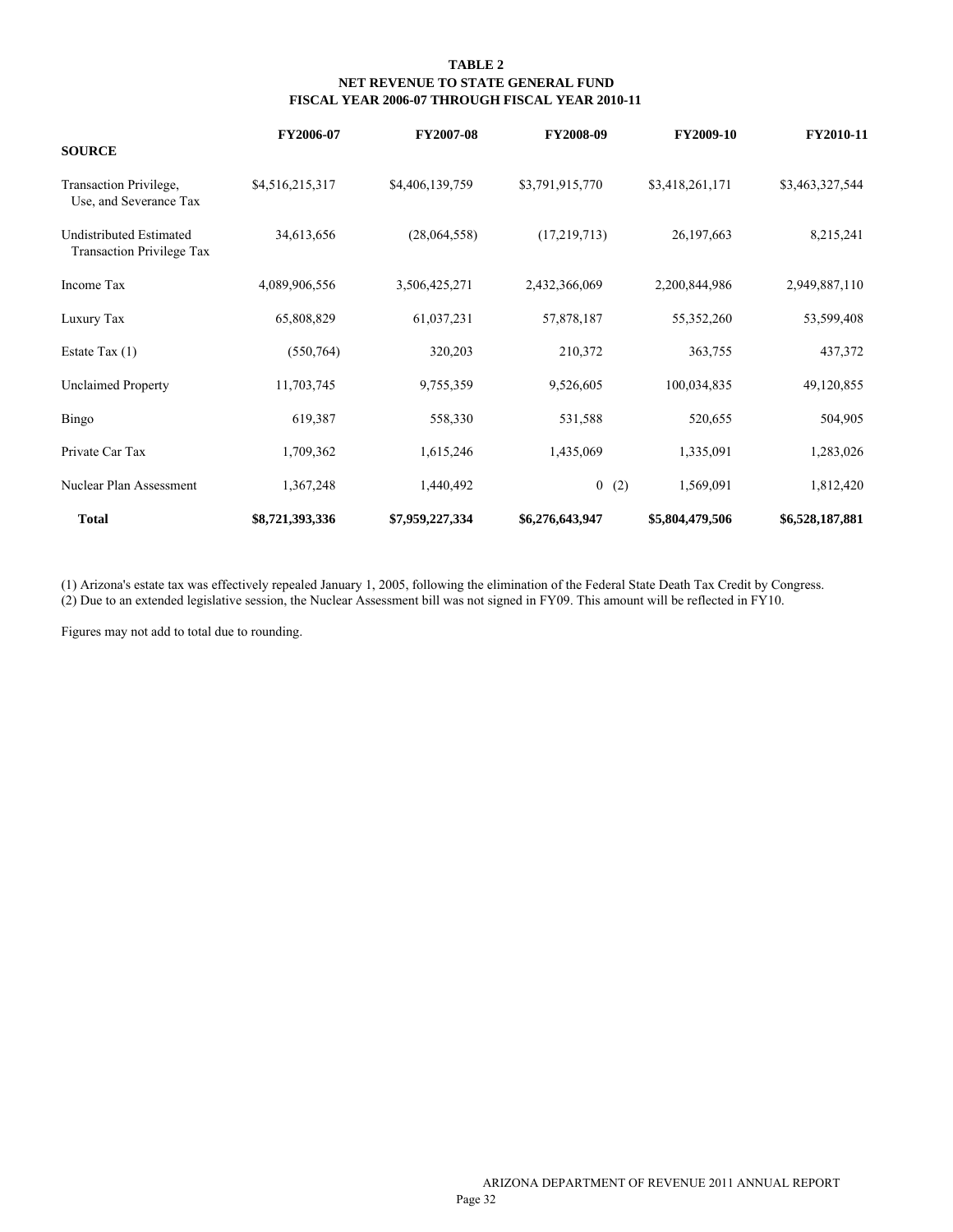#### **TABLE 3 GROSS COLLECTIONS OF AUDIT ASSESSMENTS AND DELINQUENT TAX FISCAL YEAR 2009-10 AND FISCAL YEAR 2010-11**

<span id="page-28-0"></span>

|                                                              |               |               | $\frac{6}{9}$ |  |
|--------------------------------------------------------------|---------------|---------------|---------------|--|
| <b>GROSS COLLECTIONS</b>                                     | FY2009-10     | FY2010-11     | <b>CHANGE</b> |  |
| Collections                                                  | \$211,849,992 | \$220,933,377 | $4.3\%$       |  |
| Audit                                                        | \$176,910,617 | \$157,401,770 | $-11.0\%$     |  |
| <b>Accounts Receivable</b>                                   | \$106,116,400 | \$131,005,775 | 23.5%         |  |
| <b>TOTAL GROSS COLLECTIONS</b>                               | \$494,877,009 | \$509,340,922 | $2.9\%$       |  |
| <b>ADJUSTMENTS (1)</b>                                       |               |               |               |  |
| Duplication, Credit Audits and Other Adjustments As Reported | \$18,405,470  | \$21,392,472  | 16.2%         |  |
| <b>TOTAL ADJUSTED NET ENFORCEMENT COLLECTIONS (2)</b>        | \$476,471,539 | \$487,948,450 | $2.4\%$       |  |

(1) Audits resulting in credit adjustments are subtracted to produce an actual figure representing the net gain to the state from the Audit Division's efforts.

(2) Actual amounts resulting from the department's enforcement effort.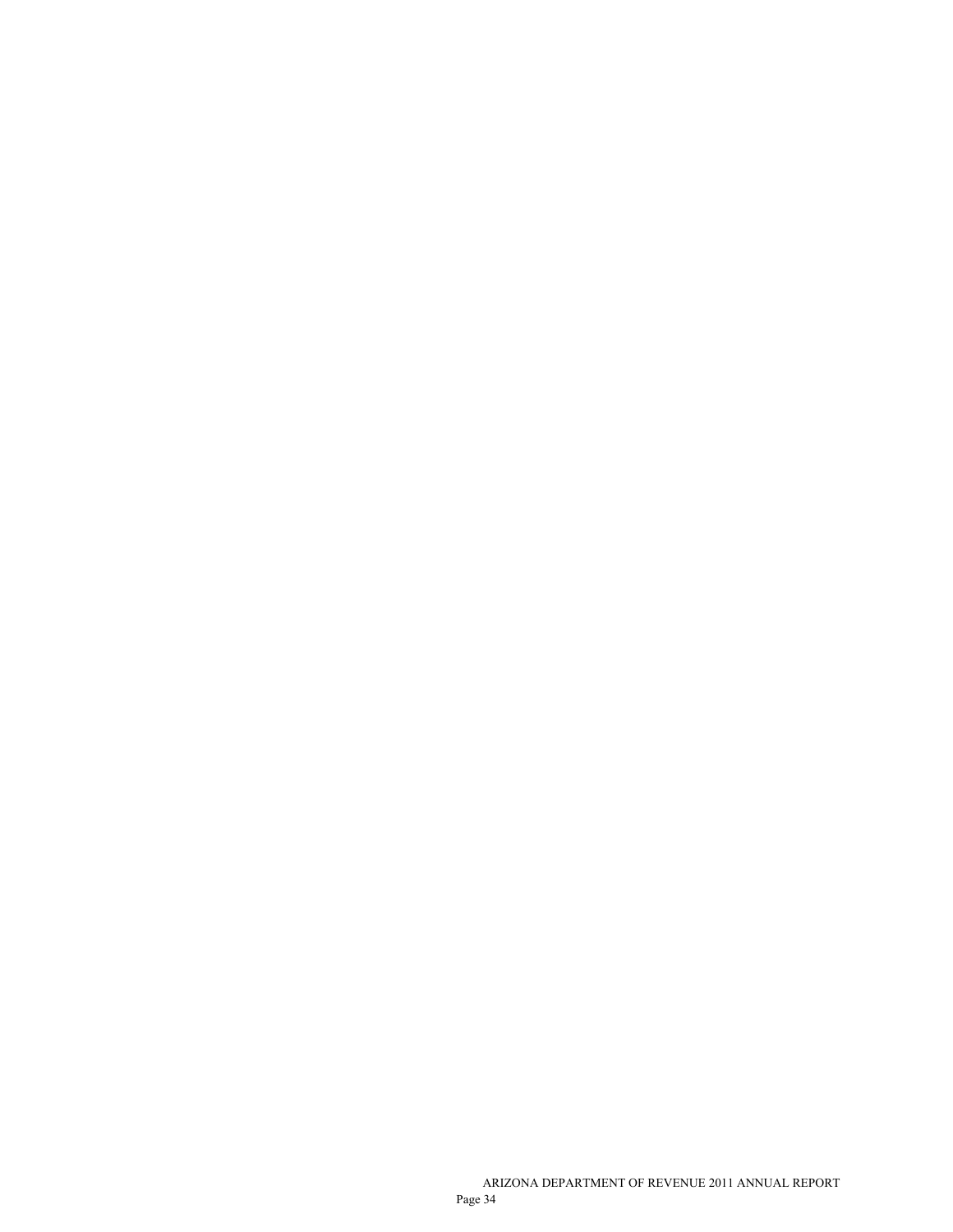# <span id="page-30-0"></span>**MAJOR FEATURES**

Arizona's transaction privilege, use and severance taxes are imposed on the privilege of transacting business in the state.

During fiscal year 2011, the state tax rates range from 2.5% to 6.6% depending on the type of business, with most rates at 5.6% (*Refer to Table 5*). Gross revenue exceeding \$6.95 billion was remitted by Transaction Privilege, Severance and Use Tax license holders during fiscal year 2011 *(Refer to Table 4)*.

On May 18, 2010, voters approved Proposition 100 which temporarily increases the state transaction privilege and use rate on most transactions by one percentage point beginning June 1, 2010 and ending May 31, 2013.

## **SEVERANCE TAX**

A severance tax is imposed in lieu of a transaction privilege tax on the businesses of mining metalliferous mineral. The severance rate is 2.5% on mining metalliferous minerals (*Refer to Table 5*).

## **DISTRIBUTION**

The transaction privilege tax creates a tax base that is divided into two parts, distribution base and nonshared. The distribution base portion is divided among municipalities (25%), counties (40.51%), and the state general fund (34.49%). The non-shared portion is deposited directly to the state general fund (*Refer to Tables 7 and 8*). Use tax is deposited only to the state general fund.

# **USE TAX**

l

A 6.6% use tax is imposed on the purchase price of tangible personal property when a transaction privilege tax equal to or greater than the Arizona rate was not paid. A use tax collection responsibility is imposed on retailers whose activities in the state are insufficient to require them to pay transaction privilege tax but are nonetheless substantial enough to fall outside the protective umbrella of the United States Constitutional provision governing interstate commerce. Firms without nexus may also voluntarily collect use tax for the benefit of their customers.

## **MUNICIPAL PRIVILEGE AND USE TAX**

The department collects transaction privilege and use tax for 73 Arizona cities and towns at no charge to the municipalities. This is a service to the cities and to the taxpaying community who are therefore able to combine their reporting requirements on a single form and payment to a single governmental entity. Weekly distribution checks to the cities are processed after the department collects the local taxes (*Refer to Tables 26 and 27*).

### **COUNTY TAX AND SURCHARGE COLLECTION**

All 15 counties in Arizona levy some type of county tax or surcharge (*Refer to Table 4*). These taxes or surcharges are collected by the department. The rental car surcharge is imposed only in Maricopa and Pima Counties. A tax on hotels located in unincorporated areas of the county is levied in Pima County.

Of the 14 counties with statutory authority to impose a general excise tax, only 13 do so. By statute, Maricopa County may not impose an excise tax. Although subject to voter approval, any county may levy a transportation excise tax or road tax. Only four counties, Gila, Maricopa, Pima, and Pinal, do so.

The other types of county excise tax options are a hospital tax, a jail tax, capital projects, and health services district.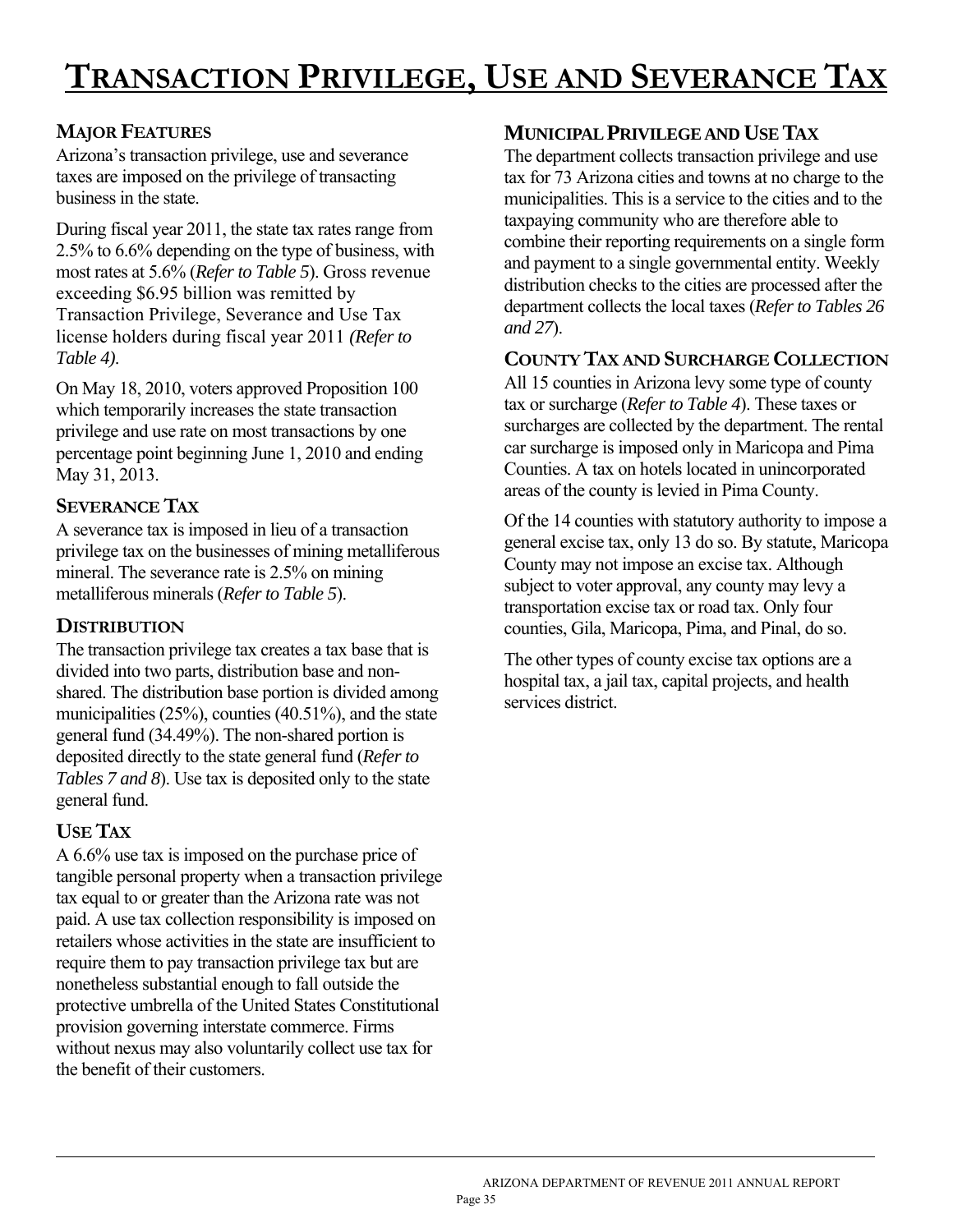#### **TABLE 4 GROSS TRANSACTION PRIVILEGE, USE AND SEVERANCE TAX COLLECTIONS FISCAL YEAR 2006-07 THROUGH FISCAL YEAR 2010-11**

| <b>SOURCE</b>                                                    | FY2006-07            | FY2007-08                   | FY2008-09               | FY2009-10               | FY2010-11               |
|------------------------------------------------------------------|----------------------|-----------------------------|-------------------------|-------------------------|-------------------------|
| <b>Distribution Base</b>                                         | \$1,848,148,565      | \$1,788,242,630             | \$1,548,202,473         | \$1,427,991,054         | \$1,493,036,999         |
| Nonshared                                                        | 3,575,743,539        | 3,448,839,624               | 2,965,242,162           | 2,653,983,212           | 2,719,128,171           |
| Use Tax                                                          | 303,010,863          | 340,535,252                 | 292,698,574             | 271,763,845             | 229,250,912             |
| <b>SUBTOTAL</b>                                                  | \$5,726,902,967      | \$5,577,617,505             | \$4,806,143,210         | \$4,353,738,110         | \$4,441,416,082         |
| <b>Education Tax</b>                                             | \$666,184,022        | \$645,827,821               | \$558,899,709           | \$504,391,092           | \$514,345,951           |
| Temporary Tax (3)                                                |                      |                             |                         | 544,136 (1)             | 835,801,251             |
| Temporary Tax Estimated Payment                                  | $\sim$ $\sim$ $\sim$ | $\sim$                      | $\sim$                  |                         | 28,700,457              |
| Undistributed Estimated Payment                                  | 34,613,656           | (28,064,558)                | (17, 219, 713)          | 26,197,663              | 8,215,241               |
| <b>Telecommunications Devices</b>                                | $6,744,231$ (2)      | 6,581,940                   | 6,274,404               | 6,086,692               | 6,452,762               |
| 911 Excise                                                       | 23,074,167           | 17,332,349                  | 17,774,128              | 16,453,500              | 16,606,135              |
| Municipal Water                                                  | 2,449,270            | 2,550,646                   | 2,375,423               | 2,392,765               | 2,377,136               |
| Waste Tire Accounts Receivable Collections                       | 49,009               | 78,702                      | 29,883                  | 22,255                  | 31,053                  |
| <b>GROSS STATE COLLECTIONS</b>                                   | \$6,460,017,324      | \$6,221,924,406             | \$5,374,277,044         | \$4,909,826,212         | \$5,853,946,069         |
| Municipal Privilege Tax                                          | \$619,189,088        | \$581,066,050               | \$506,884,596           | \$443,808,996           | \$450,148,563           |
| Apache County Excise Tax                                         | 1,150,488            | 1,402,145                   | 1,443,180               | 1,057,667               | 1,052,062               |
| Cochise County Excise Tax                                        | 7,626,330            | 7,801,411                   | 7,457,788               | 7,136,677               | 6,951,160               |
| Coconino County Excise Tax                                       | 12,219,377           | 12,455,849                  | 11,697,597              | 10,722,220              | 11,110,639              |
| Coconino County Jail Tax                                         | 9,143,351            | 12,400,413                  | 11,680,202              | 10,741,640              | 11,101,630              |
| Coconino County Capitol Projects Tax                             | 3,050,257            | 3,108,226                   | 2,921,475               | 2,676,492               | 2,773,896               |
| Gila County Excise Tax                                           | 3,308,376            | 3,287,537                   | 3,041,923               | 2,689,763               | 2,690,335               |
| Gila County Road Tax                                             | 3,410,721            | 3,391,644                   | 3,152,896               | 2,799,473               | 2,766,830               |
| Graham County Excise Tax                                         | 1,977,017            | 2,258,906                   | 1,982,088               | 1,601,005               | 1,682,449               |
| Greenlee County Excise Tax                                       | 1,052,972            | 1,641,764                   | 1,553,396               | 842,107                 | 1,281,394               |
| La Paz County Excise Tax                                         | 1,168,130            | 1,122,268                   | 1,027,828               | 1,038,469               | 1,025,763               |
| La Paz County Jail Tax                                           | 1,167,821            | 1,122,266                   | 1,027,827               | 1,037,994               | 1,025,659               |
| La Paz County Health Services District                           | 573                  | 41                          | 61                      | 16                      | (7)                     |
| Maricopa County Road Tax                                         | 1,496,644            | 715,372                     | 797,117                 | 671,246                 | 859,919                 |
| Maricopa County Road Tax Extension                               | 390,953,954          | 379,350,183                 | 327,388,602             | 298, 352, 305           | 308,374,052             |
| Maricopa County Stadium Tax                                      | 2,346                | 884                         | 1,104                   | 1,736                   | 252                     |
| Maricopa County Jail Tax                                         | 145,445,860          | 139,699,551                 | 118,527,726             | 107,492,524             | 111,547,857             |
| Maricopa County Rental Car Surcharge                             | 6,211,155            | 6,206,305                   | 5,318,690               | 4,669,860               | 4,971,979               |
| Mohave County Excise Tax                                         | 7,717,443            | 7,070,208                   | 6,429,137               | 5,654,783               | 5,710,609               |
| Navajo County Excise Tax                                         | 6,778,153            | 7,083,165                   | 6,330,588               | 5,480,598               | 5,889,027               |
| Pima County Hotel Tax                                            | 8,766,453            | 8,215,104                   | 6,700,311               | 5,637,658               | 5,590,968               |
| Pima County Rental Car Surcharge                                 | 1,689,669            | 1,731,469                   | 1,388,670               | 1,339,960               | 1,372,901               |
| Pima County R.V. Surcharge                                       | 217,530              | 208,287                     | 167,218                 | 180,969                 | 164,805                 |
| Pima County Road Tax                                             | 66,810,147           | 74,768,398                  | 67,221,351              | 62,936,950              | 64,540,737              |
| Pinal County Excise Tax<br>Pinal County Health Services District | 18,826,280<br>-----  | 17,449,950                  | 14,335,789              | 12,130,566<br>2,414,381 | 12,032,993<br>2,401,515 |
| Pinal County Road Tax                                            | 19,177,206           | 2,319,086 (1)<br>17,856,916 | 2,881,911<br>14,830,503 | 12,599,660              |                         |
| Santa Cruz County Excise Tax                                     | 3,458,900            | 3,267,685                   | 2,961,238               | 2,547,860               | 12,561,088<br>2,571,487 |
| Santa Cruz County Jail Tax                                       | 3,111,567            | 3,241,021                   | 2,951,355               | 2,445,901               | 2,609,373               |
| Yavapai County Excise Tax                                        | 16,971,697           | 15,908,075                  | 13,657,537              | 11,818,833              | 11,703,512              |
| Yavapai County Jail Tax                                          | 8,483,152            | 7,952,863                   | 6,829,627               | 5,908,756               | 5,850,290               |
| Yuma County Excise Tax                                           | 12,400,384           | 12,339,424                  | 11,937,204              | 10,463,855              | 10,761,578              |
| Yuma County Jail Tax                                             | 12,401,312           | 12,338,683                  | 11,937,082              | 10,463,970              | 10,761,452              |
| Yuma County Capitol Projects Tax                                 | 8,240,159 (1)        | 49,866                      | 65,276                  | 18,633                  | 37,106                  |
| Yuma County Health Services District                             | 2,458,301            | 2,474,852                   | 2,372,996               | 2,083,126               | 2,138,596               |
| Tourism/Sports Authority                                         | 24,267,403           | 24,027,540                  | 20,615,783              | 20,856,461              | 21,164,757              |
| <b>Additional Distribution</b>                                   | 13,085               | -----                       |                         |                         |                         |
| <b>COUNTY AND CITY COLLECTIONS</b>                               | \$1,430,363,301      | \$1,375,333,407             | \$1,199,517,669         | \$1,072,323,109         | \$1,097,227,224         |
| <b>TOTAL DEPARTMENT OF</b><br><b>REVENUE RECEIPTS</b>            | \$7,890,380,625      | \$7,597,257,813             | \$6,573,794,714         | \$5,982,149,321         | \$6,951,173,292         |

(1) The tax was in place for only a portion of the fiscal year. This figure does not represent a full year's collection.<br>(2) The distribution was in place for only a portion of the fiscal year.<br>(3) On May 18, 2010, voters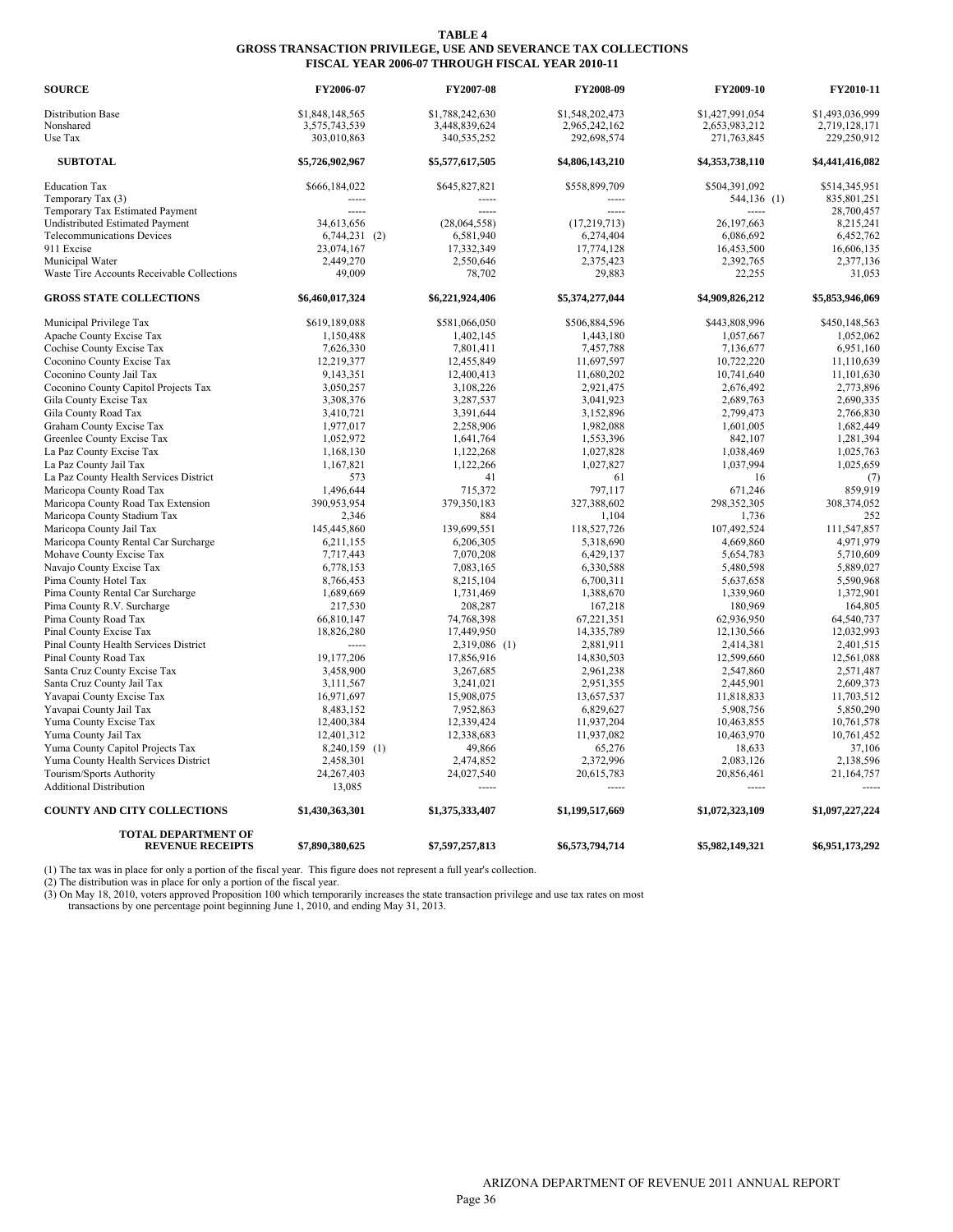#### **TABLE 5 STATE TRANSACTION PRIVILEGE, USE AND SEVERANCE TAX RATES FISCAL YEAR 2010-11 (1)**

| <b>TAXABLE ACTIVITIES</b>        | <b>DISTRIBUTION</b><br><b>BASE</b> | NONSHARED EDUCATION |         | TEMPORARY<br><b>TAX</b> | <b>TOTAL</b><br><b>TAX</b> |
|----------------------------------|------------------------------------|---------------------|---------|-------------------------|----------------------------|
| 1. Transporting and Towing       | $1.0\%$                            | $4.0\%$             | $0.6\%$ | $1.0\%$                 | $6.6\%$                    |
| 2. Nonmetalliferous Mining,      |                                    |                     |         |                         |                            |
| Oil and Gas Production           | $1.0\%$                            | 2.125%              | $0.0\%$ | $0.0\%$                 | 3.125%                     |
| 4. Utilities                     | 1.0%                               | $4.0\%$             | $0.6\%$ | $1.0\%$                 | $6.6\%$                    |
| 5. Communications                | $1.0\%$                            | $4.0\%$             | $0.6\%$ | $1.0\%$                 | $6.6\%$                    |
| 6. Railroads and Aircraft        | $1.0\%$                            | 4.0%                | $0.6\%$ | $1.0\%$                 | $6.6\%$                    |
| 7/8. Private Car/Pipelines       | $1.0\%$                            | $4.0\%$             | $0.6\%$ | $1.0\%$                 | $6.6\%$                    |
| 9. Publishing                    | $1.0\%$                            | $4.0\%$             | $0.6\%$ | $1.0\%$                 | $6.6\%$                    |
| 10. Printing                     | $1.0\%$                            | $4.0\%$             | $0.6\%$ | $1.0\%$                 | $6.6\%$                    |
| 11. Restaurants and Bars         | $2.0\%$                            | $3.0\%$             | $0.6\%$ | $1.0\%$                 | $6.6\%$                    |
| 12. Amusements                   | $2.0\%$                            | $3.0\%$             | $0.6\%$ | $1.0\%$                 | $6.6\%$                    |
| 14. Personal Property Rentals    | $2.0\%$                            | $3.0\%$             | $0.6\%$ | $1.0\%$                 | $6.6\%$                    |
| 15. Contracting                  | $1.0\%$                            | $4.0\%$             | $0.6\%$ | $1.0\%$                 | $6.6\%$                    |
| 17. Retail                       | $2.0\%$                            | $3.0\%$             | $0.6\%$ | $1.0\%$                 | $6.6\%$                    |
| 19. Mining Severance             | $2.0\%$                            | $0.5\%$             | $0.0\%$ | $0.0\%$                 | 2.5%                       |
| 25. Hotel/Motel Tax              | 2.75%                              | 2.75%               | $0.0\%$ | $1.0\%$                 | 6.5%                       |
| 29/30. Use and Use Inventory Tax | $0.0\%$                            | $5.0\%$             | $0.6\%$ | $1.0\%$                 | $6.6\%$                    |
| 49. Jet Fuel (per gallon)        | \$0.0122                           | \$0.0183            | \$0     | \$0                     | \$0.0305                   |
| 51. Jet Fuel Use (per gallon)    | \$0                                | \$0.0305            | \$0     | \$0                     | \$0.0305                   |

(1) On May 18, 2010, voters approved Proposition 100 which temporarily increases the state transaction privilege and use tax rates on most transactions by one percentage point beginning June 1, 2010 and ending May 31, 2013. This rate is not reflected on this table.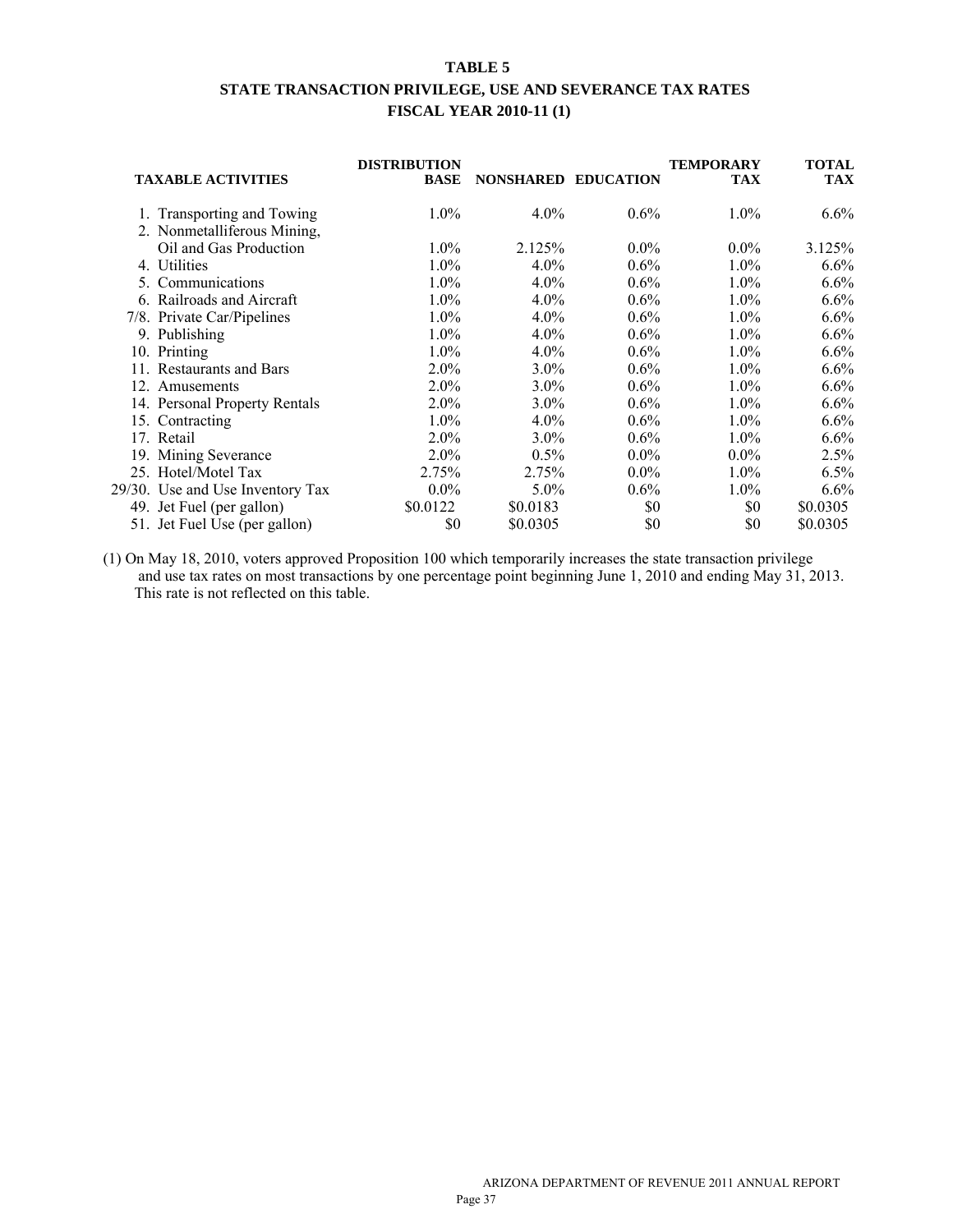#### **TABLE 6 NET TAXABLE SALES BY TRANSACTION PRIVILEGE, USE AND SEVERANCE TAX CLASSIFICATIONS (1) FISCAL YEAR 2006-07 THROUGH FISCAL YEAR 2010-11**

|                                  |                   | $%$ OF       |                   | $%$ OF       |                  | $%$ OF       |                  | $%$ OF       |                  | $%$ OF       |
|----------------------------------|-------------------|--------------|-------------------|--------------|------------------|--------------|------------------|--------------|------------------|--------------|
| <b>CLASSIFICATION</b>            | FY2006-07         | <b>TOTAL</b> | <b>FY2007-08</b>  | <b>TOTAL</b> | FY2008-09        | <b>TOTAL</b> | <b>FY2009-10</b> | <b>TOTAL</b> | FY2010-11        | <b>TOTAL</b> |
| Transporting (4)                 | \$43,350,656      | 0.04         | \$48,715,871      | 0.04         | \$37,920,229     | 0.04         | \$41,990,223     | 0.05         | \$41,555,032     | 0.05         |
| Mining, Oil & Gas                | 255,531,207       | 0.22         | 216,674,568       | 0.19         | 175,743,314      | 0.18         | 102,899,820      | 0.12         | 96,513,978       | 0.11         |
| Mining Severance                 | 1,743,361,330     | 1.51         | 1,752,522,103     | 1.56         | 729,481,920      | 0.76         | 1,164,231,217    | 1.33         | 1,609,450,811    | 1.80         |
| Utilities                        | 8,609,033,694     | 7.47         | 9,237,778,527     | 8.23         | 9,236,365,624    | 9.59         | 9,354,244,929    | 10.70        | 9,394,361,056    | 10.52        |
| Communications                   | 3,513,667,361     | 3.05         | 3,669,682,556     | 3.27         | 2,928,433,210    | 3.04         | 3,618,207,813    | 4.14         | 2,853,538,386    | 3.20         |
| Private Car and Pipelines        | 19,678,951        | 0.02         | 16,021,363        | 0.01         | 7,742,692        | 0.01         | 1,639,838        | n/a          | 1,908,310        | n/a(2)       |
| Publishing                       | 129,680,750       | 0.11         | 122,652,124       | 0.11         | 102,456,538      | 0.11         | 103,681,055      | 0.12         | 98, 343, 131     | 0.11         |
| <b>Job Printing</b>              | 397,801,716       | 0.35         | 391,037,724       | 0.35         | 307,581,474      | 0.32         | 236,985,401      | 0.27         | 266,564,040      | 0.30         |
| <b>Restaurants and Bars</b>      | 9,619,785,333     | 8.34         | 9,663,958,579     | 8.61         | 9,094,485,498    | 9.44         | 9,020,794,923    | 10.32        | 9,311,826,427    | 10.43        |
| Amusements                       | 1,086,363,361     | 0.94         | 1,146,344,296     | 1.02         | 1,053,047,833    | 1.09         | 1,051,919,242    | 1.20         | 994,092,112      | 1.11         |
| Commercial Lease (3)             | (1,707)           | n/a(2)       | (443, 473)        | n/a(2)       | 874              | n/a(2)       | 141,375          | n/a(2)       | 1,750            | n/a(2)       |
| <b>Personal Property Rentals</b> | 3,927,824,025     | 3.41         | 3,995,696,708     | 3.56         | 3,552,696,373    | 3.69         | 3,127,828,157    | 3.58         | 3,056,386,064    | 3.42         |
| Contracting                      | 22,415,050,588    | 19.44        | 20,156,298,616    | 17.95        | 14,882,705,766   | 15.45        | 9,311,612,411    | 10.65        | 8,983,260,649    | 10.06        |
| Retail                           | 55,009,403,286    | 47.72        | 52,626,992,989    | 46.86        | 46,174,068,033   | 47.94        | 42,913,931,049   | 49.08        | 45,898,838,365   | 51.42        |
| Hotel/Motel                      | 2,411,634,235     | 2.09         | 2,405,704,851     | 2.14         | 2,117,241,787    | 2.20         | 1,949,717,696    | 2.23         | 2,039,282,838    | 2.28         |
| Rental Occupancy Tax             | 1,064,998         | n/a(2)       | (2,669,444)       | n/a(2)       | (24, 871)        | n/a(2)       | (62, 113)        | n/a(2)       | 42,581           | n/a(2)       |
| Use Tax                          | 6,091,506,625     | 5.28         | 6,837,880,265     | 6.09         | 5,882,941,979    | 6.11         | 5,464,504,380    | 6.25         | 4,610,920,668    | 5.17         |
| Use Tax-Utilities                | 12,153,982        | 0.01         | 12,461,292        | 0.01         | 38,653,312       | 0.04         | (35,593,960)     | (0.04)       | 10,039,995       | 0.01         |
| Membership Camping               | 12,257            | 0.00(2)      | 51,662            | 0.00<br>(2)  | 10,780           | 0.00(2)      | 9,730            | n/a(2)       | 728              | n/a(2)       |
| <b>TOTAL</b>                     | \$115,286,902,648 | 100.00       | \$112,297,361,177 | 100.00       | \$96,321,552,366 | 100.00       | \$87,428,683,185 | 100.00       | \$89,266,926,922 | 100.00       |

(1) Net taxable sales are based upon tax receipts.

(2) Percent of total is less than 0.01%.

(3) Commercial Lease rate dropped to 0% effective July 1, 1997

(4) The Transportation/Towing and Railroads/Aircraft business classifications have been combined into one category and renamed Transporting

Figures may not add to total due to rounding.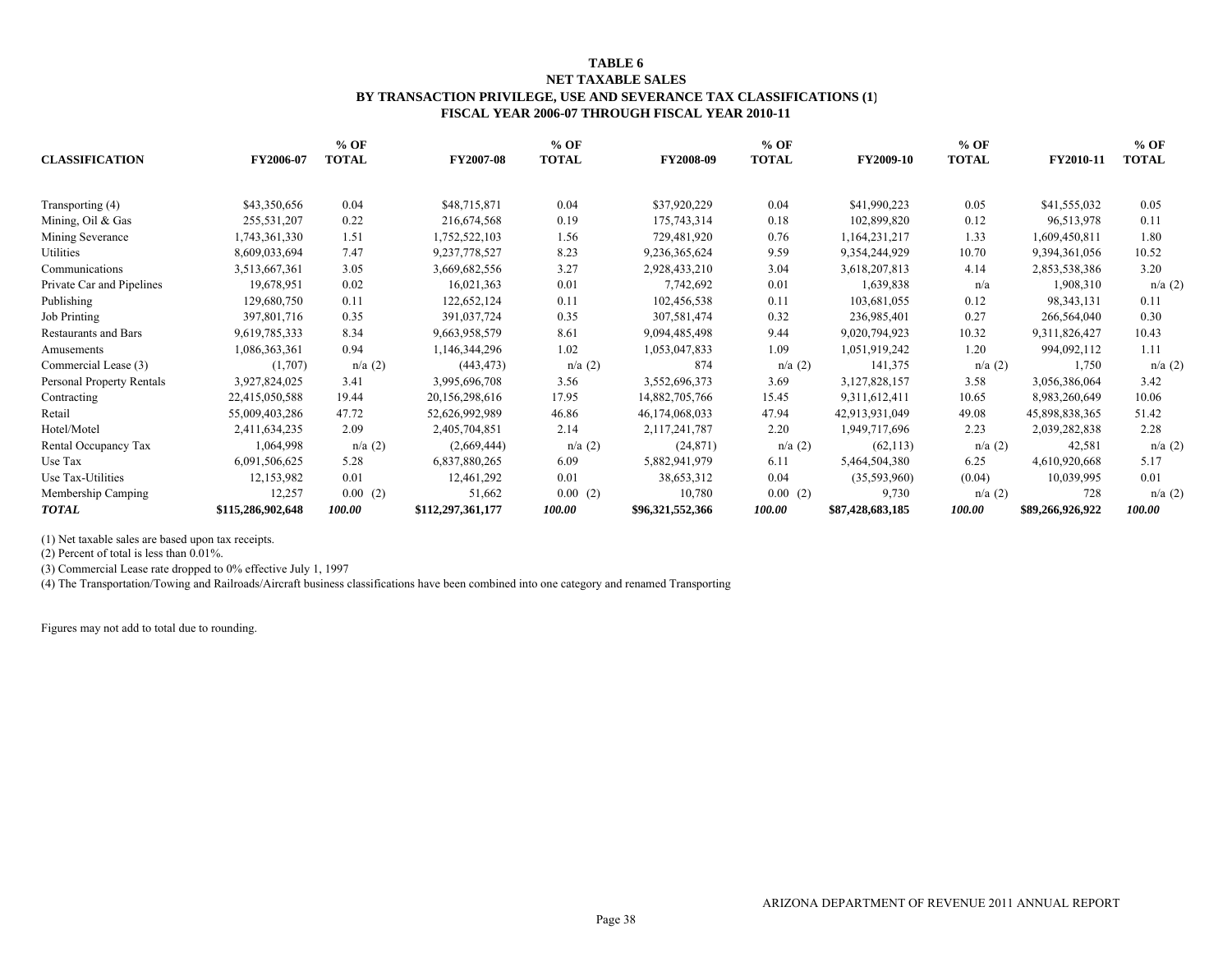#### TABLE 7 TRANSACTION PRIVILEGE, USE AND SEVERANCE TAX COLLECTIONS BY CLASS FISCAL YEAR 2010-11

|                                              | <b>DISTRIBUTION</b> |                  | <b>TOTAL</b>       |
|----------------------------------------------|---------------------|------------------|--------------------|
| <b>CLASSIFICATION</b>                        | <b>BASE</b>         | <b>NONSHARED</b> | <b>COLLECTIONS</b> |
| Transporting (1)                             | \$415,551           | \$1,662,203      | \$2,077,754        |
| Nonmetal Mining, Oil and Gas                 | 965,140             | 2,050,922        | 3,016,062          |
| <b>Mining Severance</b>                      | 32,189,016          | 8,047,254        | 40,236,270         |
| Timbering Severance - Ponderosa (3)          | 587                 | 147              | 734                |
| <b>Utilities</b>                             | 93,943,611          | 375,774,442      | 469,718,053        |
| Communications                               | 28,526,112          | 114,104,447      | 142,630,559        |
| <b>Private Car and Pipelines</b>             | 19,083              | 76,332           | 95,416             |
| Publishing                                   | 983,431             | 3,933,725        | 4,917,157          |
| <b>Job Printing</b>                          | 2,665,661           | 10,662,643       | 13,328,303         |
| <b>Restaurants and Bars</b>                  | 186,238,560         | 279,357,840      | 465,596,399        |
| <b>Amusements</b>                            | 19,881,842          | 29,822,763       | 49,704,606         |
| Commercial Lease (2)                         | 31                  | 32               | 63                 |
| <b>Rentals of Personal Property</b>          | 61,131,224          | 91,696,835       | 152,828,059        |
| Contracting                                  | 89,833,151          | 359,332,617      | 449,165,769        |
| Retail                                       | 918,026,834         | 1,377,040,252    | 2,295,067,086      |
| Hotel/Motel                                  | 56,080,378          | 56,080,378       | 112,160,756        |
| <b>Rental Occupancy Tax (3)</b>              | 856                 | 422              | 1,277              |
| <b>Use Tax Utilities</b>                     | 100,400             | 401,600          | 502,000            |
| <b>Use Tax</b>                               | $\bf{0}$            | 229,250,912      | 229,250,912        |
| <b>License Fees</b>                          | 0                   | 5,796,968        | 5,796,968          |
| <b>Membership Camping (3)</b>                | 15                  | 22               | 36                 |
| <b>Jet Fuel Tax</b>                          | 2,070,464           | 3,105,696        | 5,176,159          |
| Jet Fuel Use Tax                             | 0                   | 320,137          | 320,137            |
| <b>Non Sufficient Funds</b>                  | 0                   | 279              | 279                |
| <b>Telecommunications Service Assistance</b> | (34, 946)           | (139, 783)       | (174, 728)         |
| <b>TOTAL</b>                                 | \$1,493,037,000     | \$2,948,379,086  | \$4,441,416,085    |

(1) Transporting/Towing has been combined with Railroads/Aircraft for confidentiality purposes.

(2) Commercial Lease rate dropped to 0% effective July 1, 1997.

(3) Effective November 1, 2006, these rates were repealed.

Figures may not add to total due to rounding.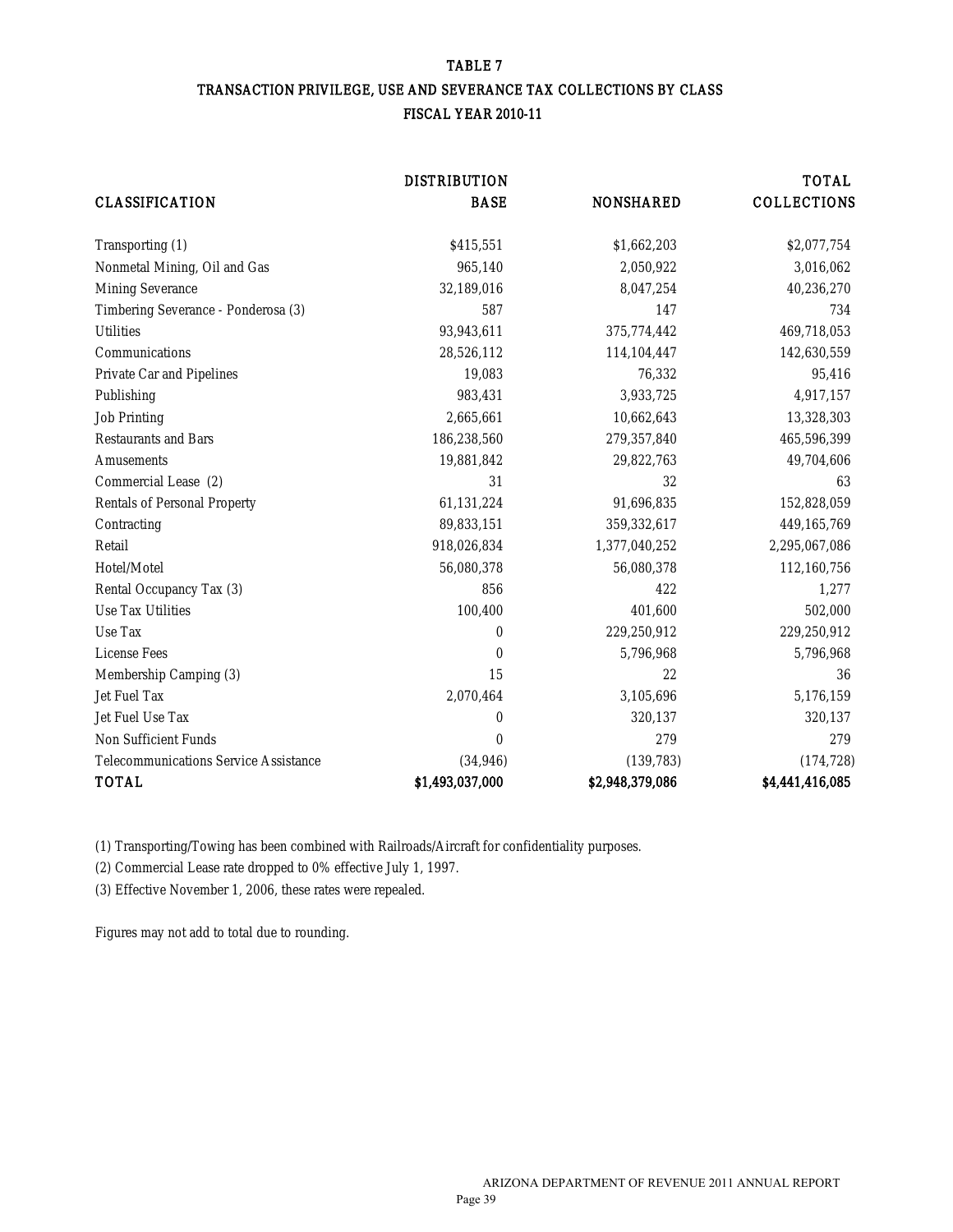#### **TABLE 8 DISTRIBUTION OF TRANSACTION PRIVILEGE, USE AND SEVERANCE TAX COLLECTIONS FISCAL YEAR 2010-11**

| Net Regular to State General Fund                               | \$3,463,327,544 |
|-----------------------------------------------------------------|-----------------|
| Net Estimated Payments to General Fund                          | 8,215,241       |
| Net to Cities                                                   | 373,259,250     |
| Net to Counties                                                 | 604,829,288     |
| Net to Education Fund                                           | 514, 345, 951   |
| Net to Temporary Tax $(1)$                                      | 835,801,251     |
| Temporary Tax Estimated Payment                                 | 28,700,457      |
| 911 Wireline/Excise, 911 Wireless, Telecommunications Devices,  |                 |
| Municipal Water, and Waste Tire Accounts Receivable Collections | 25,467,086      |
| <b>TOTAL GROSS COLLECTIONS</b>                                  | 5,853,946,069   |

#### **ADDITIONAL DISTRIBUTION FROM TRANSACTION PRIVILEGE, USE AND SEVERANCE TAX COLLECTIONS FISCAL YEAR 2010-11**

| Phoenix International Raceway - Highway Improvements | \$416.667    |  |
|------------------------------------------------------|--------------|--|
| Rio Nuevo                                            | 14,099,949 * |  |
| Sports and Tourism Authority                         | 8,111,976 *  |  |
| <b>Tribal Community Colleges</b>                     | 1,750,000    |  |
| <b>Convention Center</b>                             | 30,000,000   |  |
| Additional distribution of city collections          | (852,796)    |  |
|                                                      |              |  |

- (1) On May 18, 2010, voters approved Proposition 100 which temporarily increases the state transaction privilege and use tax rates on most transactions by one percentage point beginning June 1, 2010, and ending May 31, 2013.
- \* These figures include an estimate of the June distribution that occurred after the close of the fiscal year.

Figures may not add total due to rounding.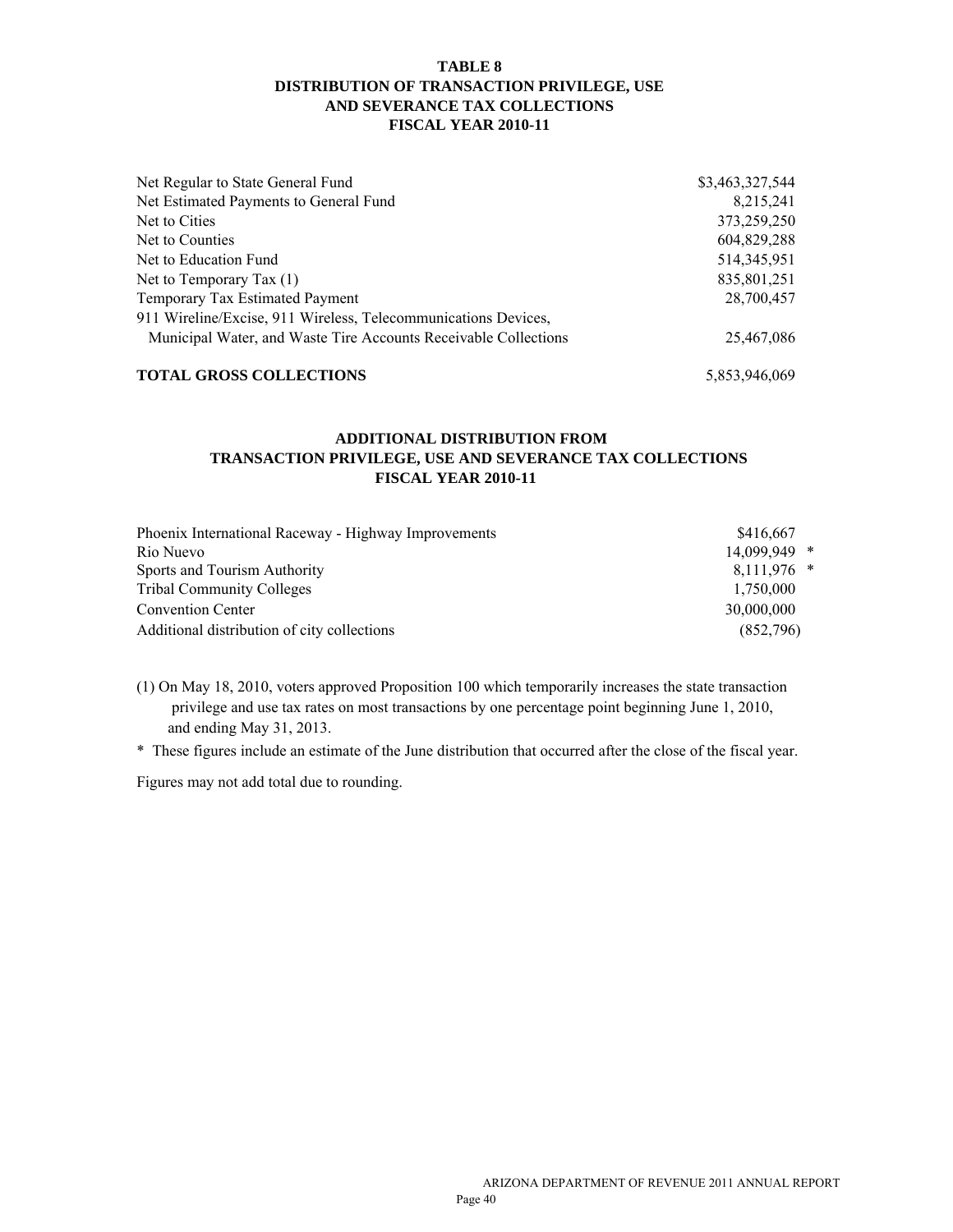## TABLE 9 TRANSACTION PRIVILEGE, USE AND SEVERANCE TAX COLLECTIONS (1) IN APACHE COUNTY FOR THE PERIOD BEGINNING JULY 1, 2010 AND ENDING JUNE 30, 2011

| <b>TAXABLE ACTIVITIES AND</b>       | <b>CALCULATED NET</b> | % CHANGE               |                    |
|-------------------------------------|-----------------------|------------------------|--------------------|
| <b>BUSINESS CLASSIFICATIONS</b>     | <b>TAXABLE INCOME</b> | <b>FROM FY 2009-10</b> | <b>COLLECTIONS</b> |
| <b>Utilities</b>                    | \$14,854,754          | 7.1%                   | \$742,738          |
| <b>Communications</b>               | 18,147,663            | $6.4\%$                | 1,616,383          |
| Publishing                          | 194.973               | $-36.4\%$              | 9,749              |
| <b>Job Printing</b>                 | 83,786                | $-43.2\%$              | 4,189              |
| <b>Restaurants and Bars</b>         | 13,293,764            | 15.5%                  | 664,688            |
| <b>Rentals of Personal Property</b> | 5,745,324             | 38.4%                  | 287,266            |
| Contracting (All)                   | 77,657,101            | $-11.9\%$              | 3,882,855          |
| Retail                              | 63,384,969            | $-0.8\%$               | 3,169,248          |
| Hotel/Motel                         | 12,023,044            | $-8.6\%$               | 661,267            |
| <b>Other Taxable Activities</b>     | 123,441,929           | 3.4%                   | 6,116,996          |
| <b>TOTAL</b>                        | \$328,827,306         | $-0.9\%$               | \$17,155,380       |

### NUMBER OF ACCOUNTS FISCAL YEAR 2008-09 THROUGH FISCAL YEAR 2010-11

| <b>TAXABLE ACTIVITIES AND</b>       |           |                  |           |
|-------------------------------------|-----------|------------------|-----------|
| <b>BUSINESS CLASSIFICATIONS</b>     | FY2008-09 | <b>FY2009-10</b> | FY2010-11 |
| <b>Utilities</b>                    | 24        | 26               | 24        |
| <b>Communications</b>               | 115       | 115              | 120       |
| Publishing                          | 12        | 14               | 14        |
| <b>Job Printing</b>                 | 10        | 11               | 12        |
| <b>Restaurants and Bars</b>         | 65        | 75               | 76        |
| <b>Rentals of Personal Property</b> | 176       | 171              | 150       |
| <b>Contracting (All)</b>            | 472       | 452              | 438       |
| Retail                              | 1,349     | 1,277            | 1,370     |
| Hotel/Motel                         | 58        | 56               | 52        |
| <b>Other Taxable Activities</b>     | 960       | 953              | 955       |
| <b>TOTAL</b>                        | 3,241     | 3,150            | 3,211     |

(1) License fees, Jet Fuel, Jet Fuel Use, Timber Severance, NSF, and Telecommunications Service Assistance are not included.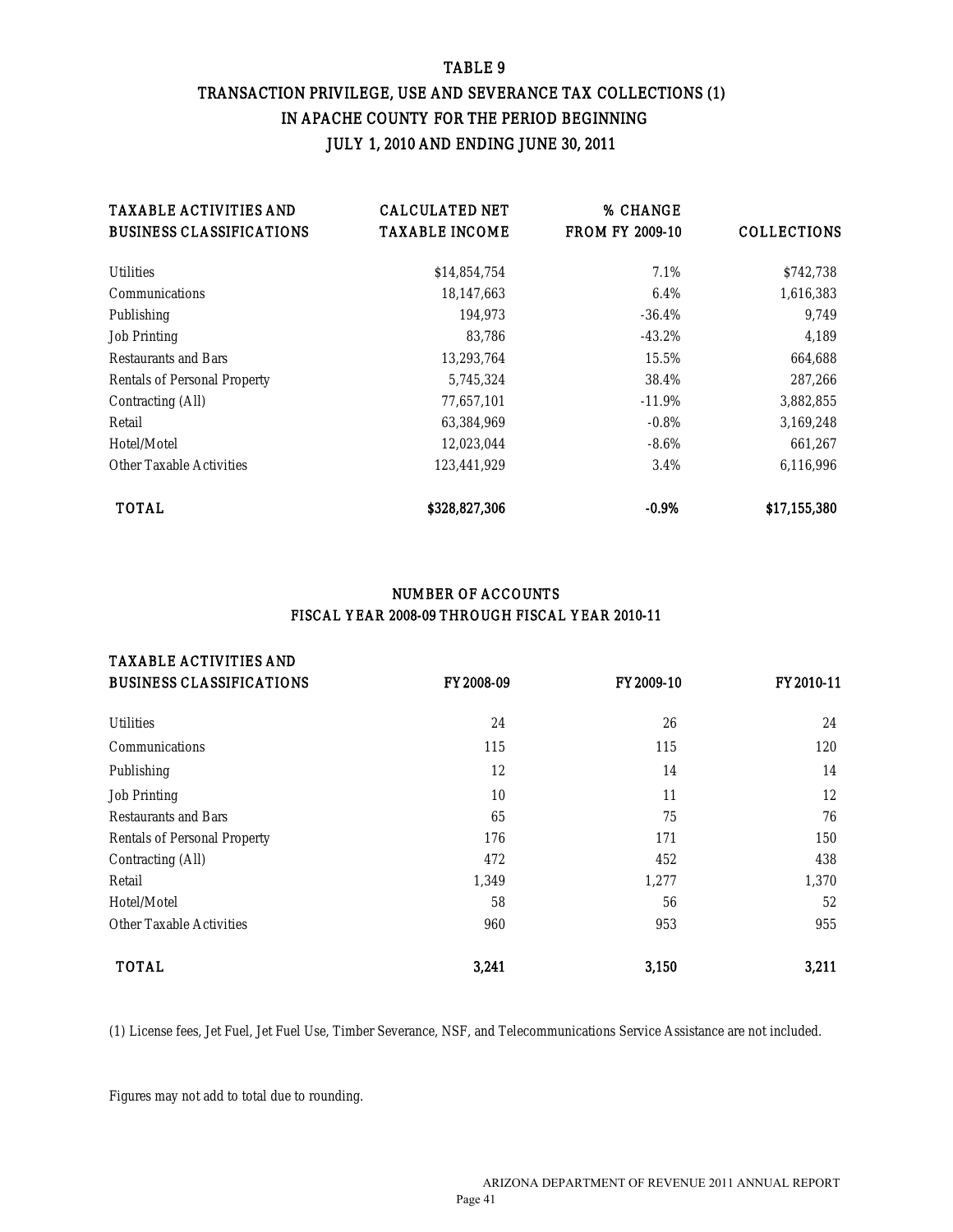#### TABLE 10

## TRANSACTION PRIVILEGE, USE AND SEVERANCE TAX COLLECTIONS (1) IN COCHISE COUNTY FOR THE PERIOD BEGINNING JULY 1, 2010 AND ENDING JUNE 30, 2011

| <b>TAXABLE ACTIVITIES AND</b>       | <b>CALCULATED NET</b> | % CHANGE               |                    |
|-------------------------------------|-----------------------|------------------------|--------------------|
| <b>BUSINESS CLASSIFICATIONS</b>     | <b>TAXABLE INCOME</b> | <b>FROM FY 2009-10</b> | <b>COLLECTIONS</b> |
| <b>Utilities</b>                    | \$181,770,459         | $-0.2\%$               | \$9,088,523        |
| <b>Communications</b>               | 54,217,977            | $-4.6\%$               | 2,710,899          |
| Publishing                          | 958.023               | <b>NA</b>              | 47,901             |
| <b>Job Printing</b>                 | 2,231,950             | 23.9%                  | 111,597            |
| <b>Restaurants and Bars</b>         | 131,614,670           | $0.9\%$                | 6,580,733          |
| <b>Amusements</b>                   | 6,113,067             | $0.9\%$                | 305,653            |
| <b>Rentals of Personal Property</b> | 16,698,477            | $-36.2\%$              | 834,924            |
| Contracting (All)                   | 210,886,243           | $-10.5\%$              | 10,544,312         |
| Retail                              | 732,815,898           | $0.6\%$                | 36,640,795         |
| Hotel/Motel                         | 44,112,703            | 2.6%                   | 2,426,199          |
| <b>Other Taxable Activities (2)</b> | 70,903,412            | NA                     | 3,430,628          |
| <b>TOTAL</b>                        | \$1,452,322,880       | $-2.4%$                | \$72,722,165       |

#### NUMBER OF ACCOUNTS FISCAL YEAR 2008-09 THROUGH FISCAL YEAR 2010-11

| <b>TAXABLE ACTIVITIES AND</b>       |                  |                  |                  |
|-------------------------------------|------------------|------------------|------------------|
| <b>BUSINESS CLASSIFICATIONS</b>     | <b>FY2008-09</b> | <b>FY2009-10</b> | <b>FY2010-11</b> |
| <b>Utilities</b>                    | 57               | 61               | 54               |
| <b>Communications</b>               | 208              | 198              | 193              |
| Publishing                          | NA.              | <b>NA</b>        | 20               |
| <b>Job Printing</b>                 | <b>NA</b>        | 28               | 27               |
| <b>Restaurants and Bars</b>         | 339              | 345              | 368              |
| <b>Amusements</b>                   | 63               | 65               | 55               |
| <b>Rentals of Personal Property</b> | 392              | 385              | 345              |
| <b>Contracting (All)</b>            | 1,179            | 1,144            | 1,131            |
| Retail                              | 3,437            | 3,371            | 3,545            |
| Hotel/Motel                         | 154              | 154              | 145              |
| <b>Other Taxable Activities (2)</b> | 1,542            | 1,488            | 1,521            |
| <b>TOTAL</b>                        | 7,371            | 7,239            | 7.404            |

(1) License fees, Jet Fuel, Jet Fuel Use, Timber Severance, NSF, and Telecommunications Service Assistance are not include (2) For FY11, fewer categories have been classified under Other Taxable Activities compared to FY10.

Figures may not add to total due to rounding.

.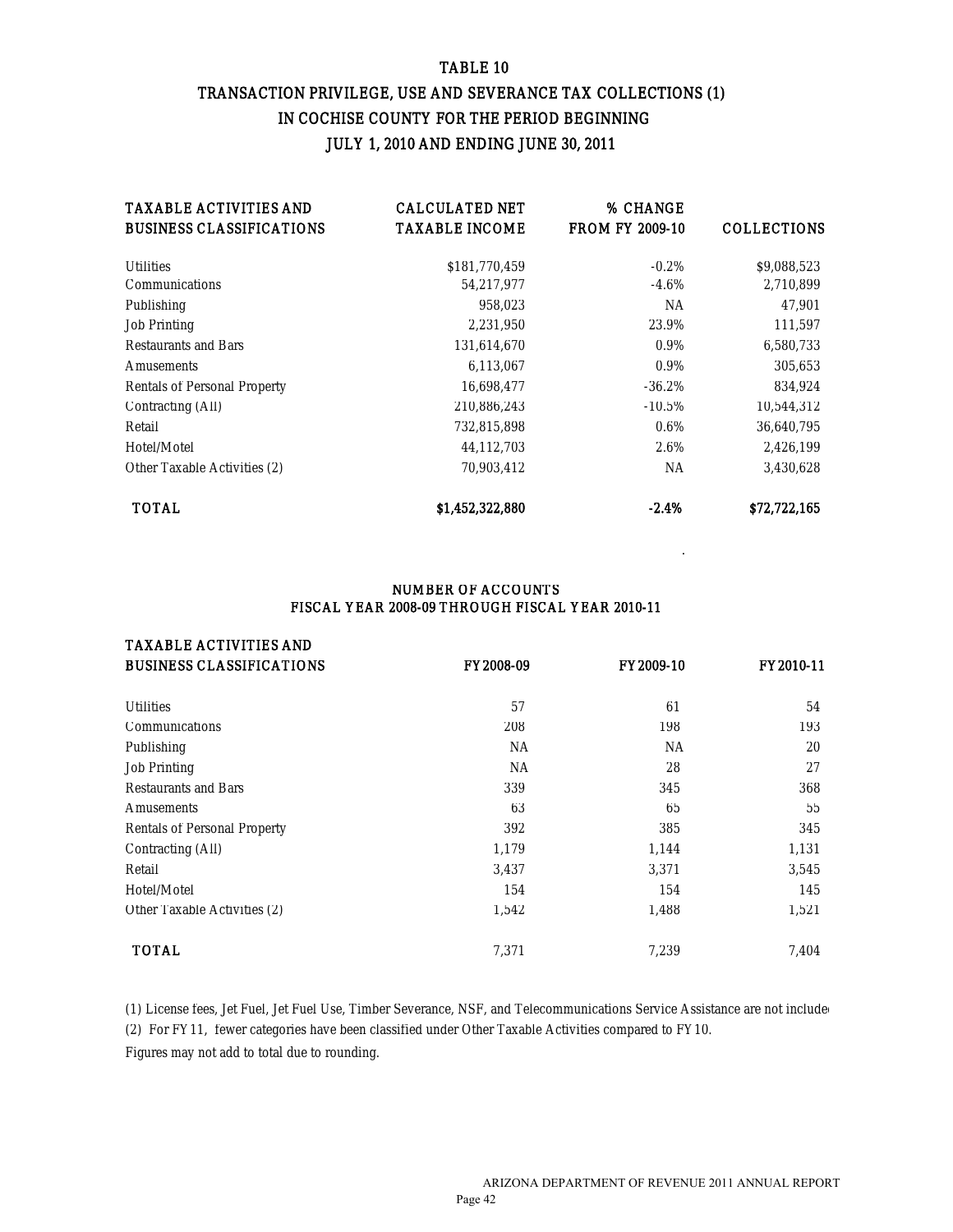#### TABLE 11

## TRANSACTION PRIVILEGE, USE AND SEVERANCE TAX COLLECTIONS (1) IN COCONINO COUNTY FOR THE PERIOD BEGINNING JULY 1, 2010 AND ENDING JUNE 30, 2011

| <b>TAXABLE ACTIVITIES AND</b><br><b>BUSINESS CLASSIFICATIONS</b> | <b>CALCULATED NET</b><br><b>TAXABLE INCOME</b> | % CHANGE<br><b>FROM FY 2009-10</b> | <b>COLLECTIONS</b> |
|------------------------------------------------------------------|------------------------------------------------|------------------------------------|--------------------|
|                                                                  |                                                |                                    |                    |
| <b>Utilities</b>                                                 | \$164,505,378                                  | $-3.4\%$                           | \$8,225,269        |
| <b>Communications</b>                                            | 58,959,776                                     | $-29.5\%$                          | 2,947,989          |
| Publishing                                                       | 2,074,926                                      | 35.4%                              | 103,746            |
| <b>Job Printing</b>                                              | 1,720,486                                      | $-14.5%$                           | 86,024             |
| <b>Restaurants and Bars</b>                                      | 326,512,270                                    | 3.5%                               | 16,325,613         |
| <b>Amusements</b>                                                | 65,000,878                                     | $0.6\%$                            | 3,250,044          |
| <b>Rentals of Personal Property</b>                              | 65,146,690                                     | 8.5%                               | 3,257,334          |
| <b>Contracting (All)</b>                                         | 290,777,728                                    | 13.1%                              | 14,538,886         |
| Retail                                                           | 959,438,865                                    | 3.4%                               | 47,971,943         |
| Hotel/Motel                                                      | 241,808,229                                    | 7.4%                               | 13,299,453         |
| <b>Other Taxable Activities</b>                                  | 110,758,385                                    | 27.5%                              | 5,445,673          |
| <b>TOTAL</b>                                                     | \$2,286,703,611                                | 4.2%                               | \$115,451,976      |

## NUMBER OF ACCOUNTS FISCAL YEAR 2008-09 THROUGH FISCAL YEAR 2010-11

| <b>TAXABLE ACTIVITIES AND</b>       |                  |                  |           |
|-------------------------------------|------------------|------------------|-----------|
| <b>BUSINESS CLASSIFICATIONS</b>     | <b>FY2008-09</b> | <b>FY2009-10</b> | FY2010-11 |
| <b>Utilities</b>                    | 43               | 41               | 45        |
| <b>Communications</b>               | 229              | 227              | 238       |
| Publishing                          | 31               | 33               | 33        |
| <b>Job Printing</b>                 | 45               | 44               | 42        |
| <b>Restaurants and Bars</b>         | 468              | 461              | 465       |
| <b>Amusements</b>                   | 99               | 97               | 102       |
| <b>Rentals of Personal Property</b> | 504              | 495              | 473       |
| <b>Contracting (All)</b>            | 1,826            | 1,719            | 1,695     |
| Retail                              | 4,352            | 4,243            | 4,491     |
| Hotel/Motel                         | 252              | 245              | 259       |
| <b>Other Taxable Activities</b>     | 1,876            | 1,889            | 1,907     |
| <b>TOTAL</b>                        | 9,725            | 9,494            | 9,750     |

(1) License fees, Jet Fuel, Jet Fuel Use, Timber Severance, NSF, and Telecommunications Service Assistance are not included.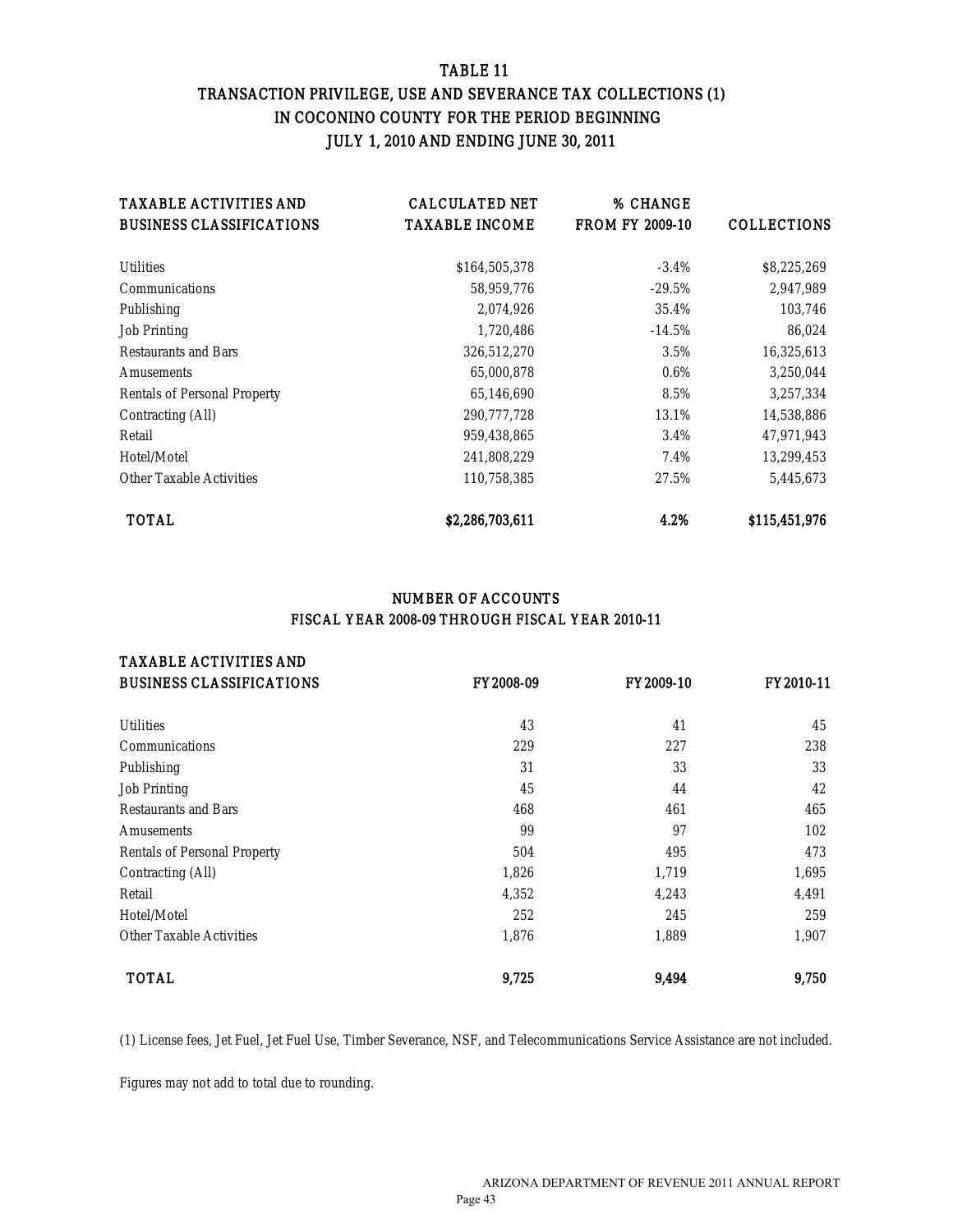## TABLE 12 TRANSACTION PRIVILEGE, USE AND SEVERANCE TAX COLLECTIONS (1) IN GILA COUNTY FOR THE PERIOD BEGINNING JULY 1, 2010 AND ENDING JUNE 30, 2011

| <b>TAXABLE ACTIVITIES AND</b><br><b>BUSINESS CLASSIFICATIONS</b> | <b>CALCULATED NET</b><br><b>TAXABLE INCOME</b> | % CHANGE<br><b>FROM FY 2009-10</b> | <b>COLLECTIONS</b> |
|------------------------------------------------------------------|------------------------------------------------|------------------------------------|--------------------|
| <b>Utilities</b>                                                 | \$116,344,910                                  | 3.9%                               | \$5,817,245        |
| <b>Communications</b>                                            | 20,151,574                                     | $-18.0\%$                          | 1,007,579          |
| Publishing                                                       | 585,726                                        | 4.2%                               | 29,286             |
| <b>Job Printing</b>                                              | 290,128                                        | $-24.6\%$                          | 14,506             |
| <b>Restaurants and Bars</b>                                      | 53,451,635                                     | $-2.0\%$                           | 2,672,582          |
| <b>Amusements</b>                                                | 2,097,918                                      | 41.0%                              | 104,896            |
| <b>Rentals of Personal Property</b>                              | 14,154,626                                     | $-16.0\%$                          | 707,731            |
| Contracting (All)                                                | 69,808,619                                     | $-3.1\%$                           | 3,490,431          |
| Retail                                                           | 245,276,546                                    | $0.9\%$                            | 12,263,827         |
| Hotel/Motel                                                      | 10,122,688                                     | 2.4%                               | 556,748            |
| <b>Other Taxable Activities</b>                                  | 47,437,734                                     | 4.4%                               | 1,756,182          |
| <b>TOTAL</b>                                                     | \$579,722,104                                  | $-0.2\%$                           | \$28,421,014       |

## NUMBER OF ACCOUNTS FISCAL YEAR 2008-09 THROUGH FISCAL YEAR 2010-11

| <b>TAXABLE ACTIVITIES AND</b>       |                  |                  |           |
|-------------------------------------|------------------|------------------|-----------|
| <b>BUSINESS CLASSIFICATIONS</b>     | <b>FY2008-09</b> | <b>FY2009-10</b> | FY2010-11 |
| <b>Utilities</b>                    | 37               | 34               | 31        |
| Communications                      | 167              | 158              | 166       |
| Publishing                          | 17               | 14               | 17        |
| <b>Job Printing</b>                 | 20               | 14               | 11        |
| <b>Restaurants and Bars</b>         | 171              | 162              | 175       |
| <b>Amusements</b>                   | 34               | 32               | 34        |
| <b>Rentals of Personal Property</b> | 277              | 261              | 227       |
| Contracting (All)                   | 841              | 794              | 790       |
| Retail                              | 2,107            | 2,039            | 2,174     |
| Hotel/Motel                         | 63               | 66               | 65        |
| <b>Other Taxable Activities</b>     | 1,018            | 978              | 1,060     |
| <b>TOTAL</b>                        | 4,752            | 4,552            | 4,750     |

(1) License fees, Jet Fuel, Jet Fuel Use, Timber Severance, NSF, and Telecommunications Service Assistance are not included.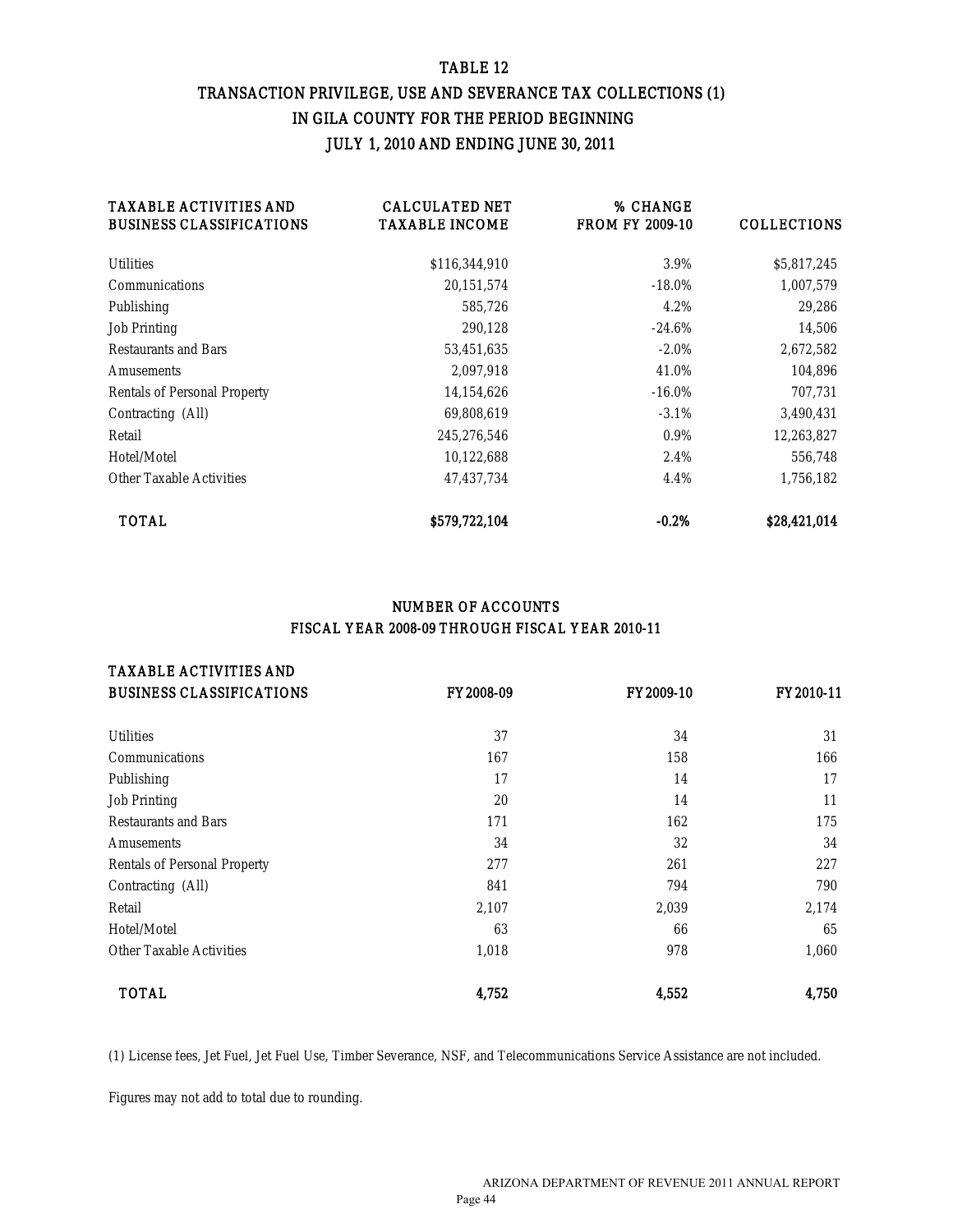## TABLE 13 TRANSACTION PRIVILEGE, USE AND SEVERANCE TAX COLLECTIONS (1) IN GRAHAM COUNTY FOR THE PERIOD BEGINNING JULY 1, 2010 AND ENDING JUNE 30, 2011

| <b>TAXABLE ACTIVITIES AND</b><br><b>BUSINESS CLASSIFICATIONS</b> | <b>CALCULATED NET</b><br><b>TAXABLE INCOME</b> | % CHANGE<br><b>FROM FY 2009-10</b> | <b>COLLECTIONS</b> |
|------------------------------------------------------------------|------------------------------------------------|------------------------------------|--------------------|
| <b>Communications</b>                                            | \$10,392,314                                   | $-24.0\%$                          | \$519,616          |
| <b>Restaurants and Bars</b>                                      | 24,689,619                                     | 7.7%                               | 1,234,481          |
| <b>Amusements</b>                                                | 1,124,709                                      | NA                                 | 56,235             |
| <b>Rentals of Personal Property</b>                              | 8,560,296                                      | 3.4%                               | 428,015            |
| Contracting (All)                                                | 28.220.413                                     | $-14.3%$                           | 1,411,021          |
| Retail                                                           | 202.421.794                                    | 10.4%                              | 10,121,090         |
| <b>Other Taxable Activities (2)</b>                              | 182,689,898                                    | NA                                 | 6,579,031          |
| <b>TOTAL</b>                                                     | \$458.099.042                                  | $-8.2%$                            | \$20,349,488       |

## NUMBER OF ACCOUNTS FISCAL YEAR 2008-09 THROUGH FISCAL YEAR 2010-11

## TAXABLE ACTIVITIES AND

| <b>BUSINESS CLASSIFICATIONS</b>     | <b>FY2008-09</b> | <b>FY2009-10</b> | <b>FY2010-11</b> |
|-------------------------------------|------------------|------------------|------------------|
| <b>Communications</b>               | 118              | 122              | 117              |
| <b>Restaurants and Bars</b>         | 67               | 68               | 62               |
| <b>Amusements</b>                   | <b>NA</b>        | <b>NA</b>        | 11               |
| <b>Rentals of Personal Property</b> | 167              | 164              | 143              |
| Contracting (All)                   | 401              | 356              | 328              |
| Retail                              | 1,283            | 1.270            | 1,326            |
| <b>Other Taxable Activities (2)</b> | 847              | 833              | 885              |
| <b>TOTAL</b>                        | 2,883            | 2,813            | 2.872            |

(1) License fees, Jet Fuel, Jet Fuel Use, Timber Severance, NSF, and Telecommunications Service Assistance are not included. (2) For FY11, fewer categories have been classified under the Other Taxable Activities compared to FY10.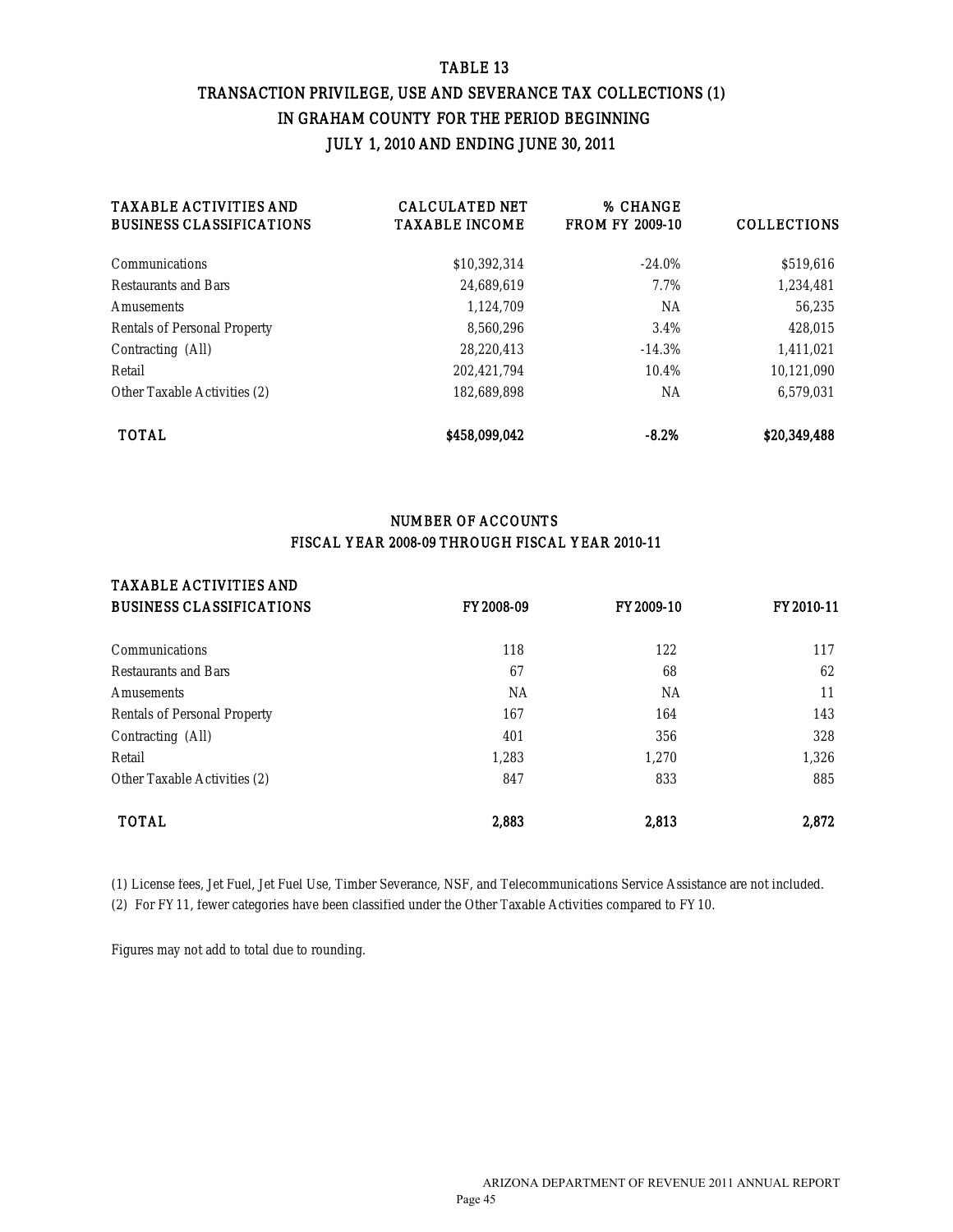## TABLE 14 TRANSACTION PRIVILEGE, USE AND SEVERANCE TAX COLLECTIONS (1) IN GREENLEE COUNTY FOR THE PERIOD BEGINNING JULY 1, 2010 AND ENDING JUNE 30, 2011

| <b>TAXABLE ACTIVITIES AND</b><br><b>BUSINESS CLASSIFICATIONS</b> | <b>CALCULATED NET</b><br><b>TAXABLE INCOME</b> | % CHANGE<br><b>FROM FY 2009-10</b> | <b>COLLECTIONS</b> |
|------------------------------------------------------------------|------------------------------------------------|------------------------------------|--------------------|
| <b>Communications</b>                                            | \$3,443,876                                    | $-6.7\%$                           | \$172,194          |
| <b>Restaurants and Bars</b>                                      | 4,183,467                                      | 5.0%                               | 209,173            |
| <b>Rentals of Personal Property</b>                              | 2.606.607                                      | 56.9%                              | 130,330            |
| Contracting (All)                                                | 32.443.507                                     | 327.8%                             | 1,622,175          |
| Retail                                                           | 149,161,906                                    | 61.5%                              | 7,458,095          |
| <b>Other Taxable Activities</b>                                  | 574.223.111                                    | 43.4%                              | 16,066,232         |
| <b>TOTAL</b>                                                     | \$766.062.475                                  | 50.3%                              | \$25,658,200       |

## NUMBER OF ACCOUNTS FISCAL YEAR 2008-09 THROUGH FISCAL YEAR 2010-11

#### TAXABLE ACTIVITIES AND

| <b>BUSINESS CLASSIFICATIONS</b>     | <b>FY2008-09</b> | <b>FY2009-10</b> | <b>FY2010-11</b> |
|-------------------------------------|------------------|------------------|------------------|
| <b>Communications</b>               | 80               | 71               | 76               |
| <b>Restaurants and Bars</b>         | 29               | 25               | 23               |
| <b>Rentals of Personal Property</b> | 71               | 69               | 63               |
| Contracting (All)                   | 147              | 117              | 131              |
| Retail                              | 500              | 482              | 552              |
| <b>Other Taxable Activities</b>     | 393              | 398              | 428              |
| <b>TOTAL</b>                        | 1.220            | 1,162            | 1.273            |

(1) License fees, Jet Fuel, Jet Fuel Use, Timber Severance, NSF, and Telecommunications Service Assistance are not included.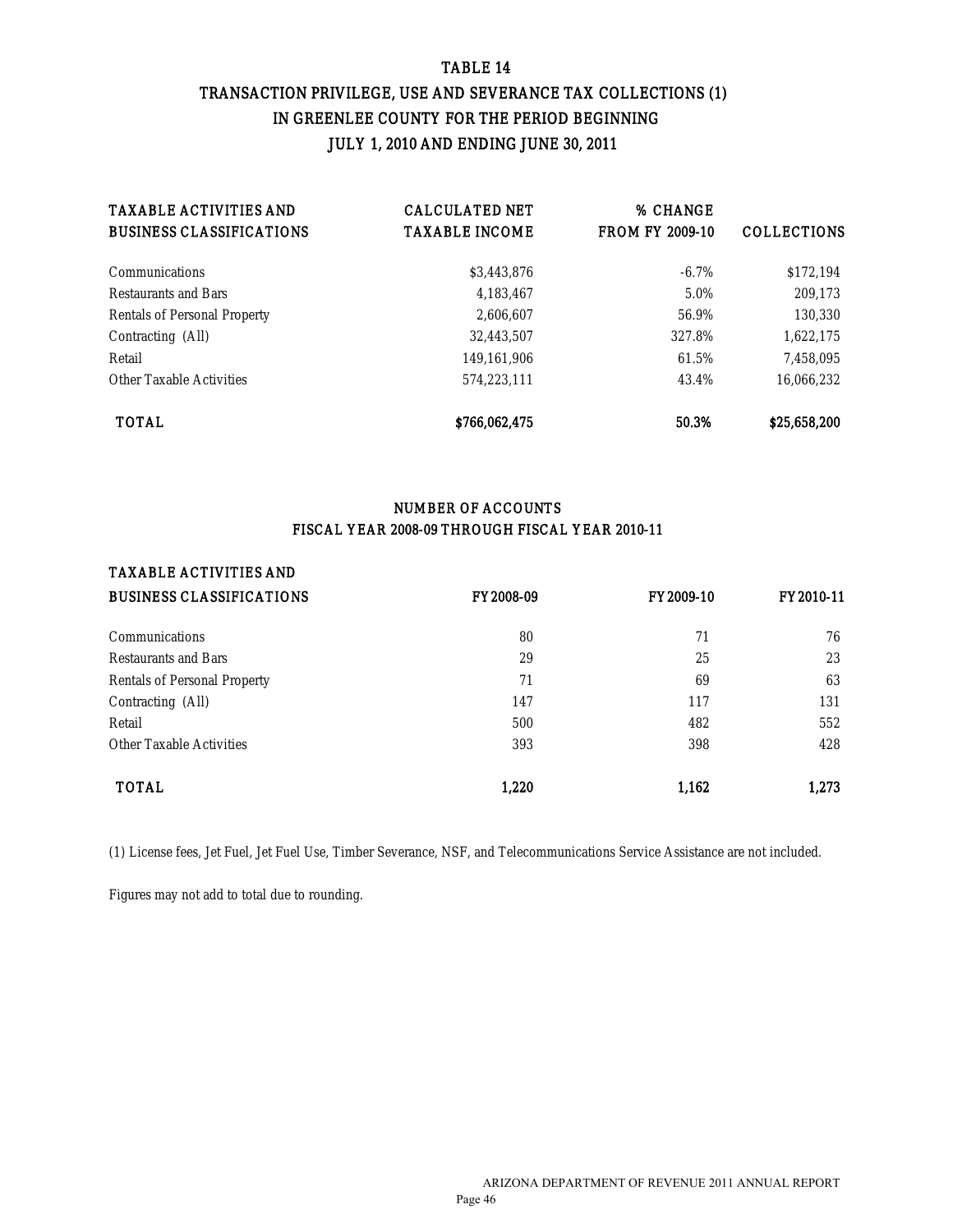## **TABLE 15 TRANSACTION PRIVILEGE, USE AND SEVERANCE TAX COLLECTIONS (1) IN LA PAZ COUNTY FOR THE PERIOD BEGINNING JULY 1, 2010 AND ENDING JUNE 30, 2011**

| <b>TAXABLE ACTIVITIES AND</b>   | <b>CALCULATED NET</b> | % CHANGE               |                    |
|---------------------------------|-----------------------|------------------------|--------------------|
| <b>BUSINESS CLASSIFICATIONS</b> | <b>TAXABLE INCOME</b> | <b>FROM FY 2009-10</b> | <b>COLLECTIONS</b> |
| <b>Utilities</b>                | \$25,392,770          | $-3.0\%$               | \$1,269,639        |
| Communications                  | 5,618,337             | $-36.7%$               | 280,917            |
| <b>Restaurants and Bars</b>     | 21,623,388            | $-25.1%$               | 1,081,169          |
| Amusements                      | 136,450               | $-47.8%$               | 6,823              |
| Rentals of Personal Property    | 2,949,712             | 291.7%                 | 147,486            |
| Contracting (All)               | 18,272,527            | $-21.6%$               | 913,626            |
| Retail                          | 124,608,528           | $-1.5\%$               | 6,230,426          |
| Hotel/Motel                     | 4,979,356             | $-21.4%$               | 273,865            |
| <b>Other Taxable Activities</b> | 6,112,214             | $-54.1%$               | 294,966            |
| <b>TOTAL</b>                    | \$209,693,282         | $-10.5%$               | \$10,498,917       |

#### **NUMBER OF ACCOUNTS FISCAL YEAR 2008-09 THROUGH FISCAL YEAR 2010-11**

## **TAXABLE ACTIVITIES AND**

| <b>BUSINESS CLASSIFICATIONS</b> | FY2008-09 | <b>FY2009-10</b> | <b>FY2010-11</b> |
|---------------------------------|-----------|------------------|------------------|
| Utilities                       | 19        | 19               | 19               |
| Communications                  | 122       | 115              | 115              |
| <b>Restaurants and Bars</b>     | 104       | 105              | 96               |
| Amusements                      | 10        | 9                | 8                |
| Rentals of Personal Property    | 152       | 146              | 128              |
| Contracting (All)               | 328       | 331              | 324              |
| Retail                          | 1,681     | 1,674            | 1,731            |
| Hotel/Motel                     | 48        | 46               | 50               |
| <b>Other Taxable Activities</b> | 628       | 671              | 703              |
| <b>TOTAL</b>                    | 3,092     | 3,116            | 3,174            |

(1) License fees, Jet Fuel, Jet Fuel Use, Timber Severance, NSF, and Telecommunications Service Assistance are not included.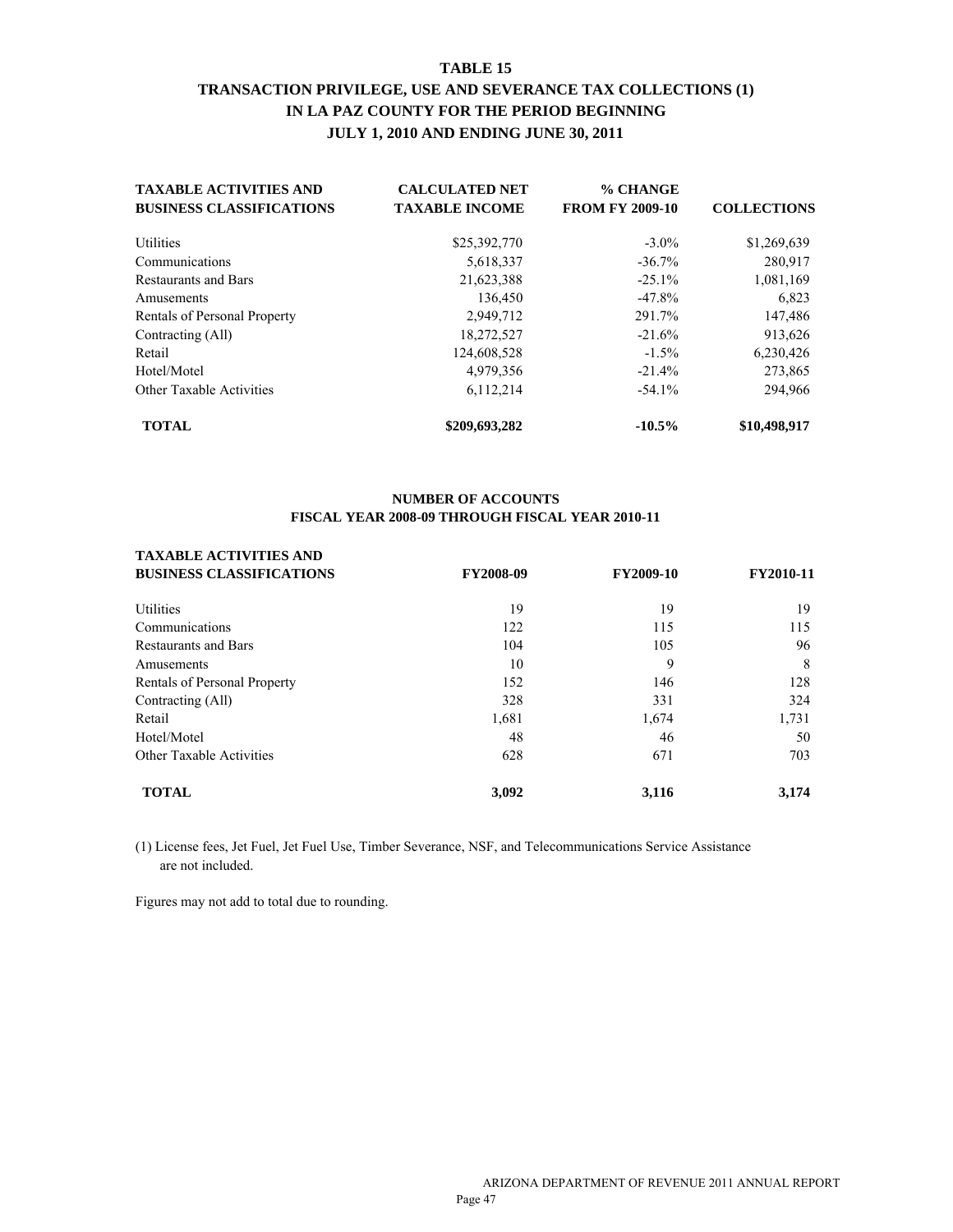## **TABLE 16 TRANSACTION PRIVILEGE, USE AND SEVERANCE TAX COLLECTIONS (1) IN MARICOPA COUNTY FOR THE PERIOD BEGINNING JULY 1, 2010 AND ENDING JUNE 30, 2011**

| <b>TAXABLE ACTIVITIES AND</b>   | <b>CALCULATED NET</b> | % CHANGE               |                    |
|---------------------------------|-----------------------|------------------------|--------------------|
| <b>BUSINESS CLASSIFICATIONS</b> | <b>TAXABLE INCOME</b> | <b>FROM FY 2009-10</b> | <b>COLLECTIONS</b> |
| <b>Utilities</b>                | \$5,899,757,247       | $0.4\%$                | \$294,987,862      |
| Communications                  | 1,844,985,092         | $-23.1%$               | 92,249,255         |
| Publishing                      | 67,074,275            | $-12.2%$               | 3,353,714          |
| <b>Job Printing</b>             | 218,091,144           | 17.8%                  | 10,904,557         |
| <b>Restaurants and Bars</b>     | 6,311,663,712         | 3.9%                   | 315,583,186        |
| Amusements                      | 719,130,343           | $-7.8\%$               | 35,956,517         |
| Rentals of Personal Property    | 2,327,017,746         | $-2.9%$                | 116,350,887        |
| Contracting (All)               | 5,600,658,554         | $-3.8\%$               | 280,032,928        |
| Retail                          | 30,989,829,989        | 8.3%                   | 1,549,491,499      |
| Hotel/Motel                     | 1,200,751,509         | $5.4\%$                | 66,041,333         |
| <b>Other Taxable Activities</b> | 3,431,270,093         | $-19.4%$               | 170,934,008        |
| <b>TOTAL</b>                    | \$58,610,229,705      | $1.7\%$                | \$2,935,885,746    |

#### **NUMBER OF ACCOUNTS FISCAL YEAR 2008-09 THROUGH FISCAL YEAR 2010-11**

| FY2008-09 | FY2009-10 | FY2010-11 |
|-----------|-----------|-----------|
| 144       | 132       | 152       |
| 608       | 637       | 640       |
| 285       | 269       | 261       |
| 905       | 810       | 809       |
| 6,458     | 6,346     | 6,593     |
| 732       | 707       | 720       |
| 3,055     | 2,763     | 2,619     |
| 15,341    | 14,147    | 13,866    |
| 46,571    | 44,305    | 45,017    |
| 648       | 663       | 666       |
| 10,676    | 10,025    | 10,153    |
| 85,423    | 80,804    | 81,496    |
|           |           |           |

(1) License fees, Jet Fuel, Jet Fuel Use, Timber Severance, NSF, and Telecommunications Service Assistance are not included.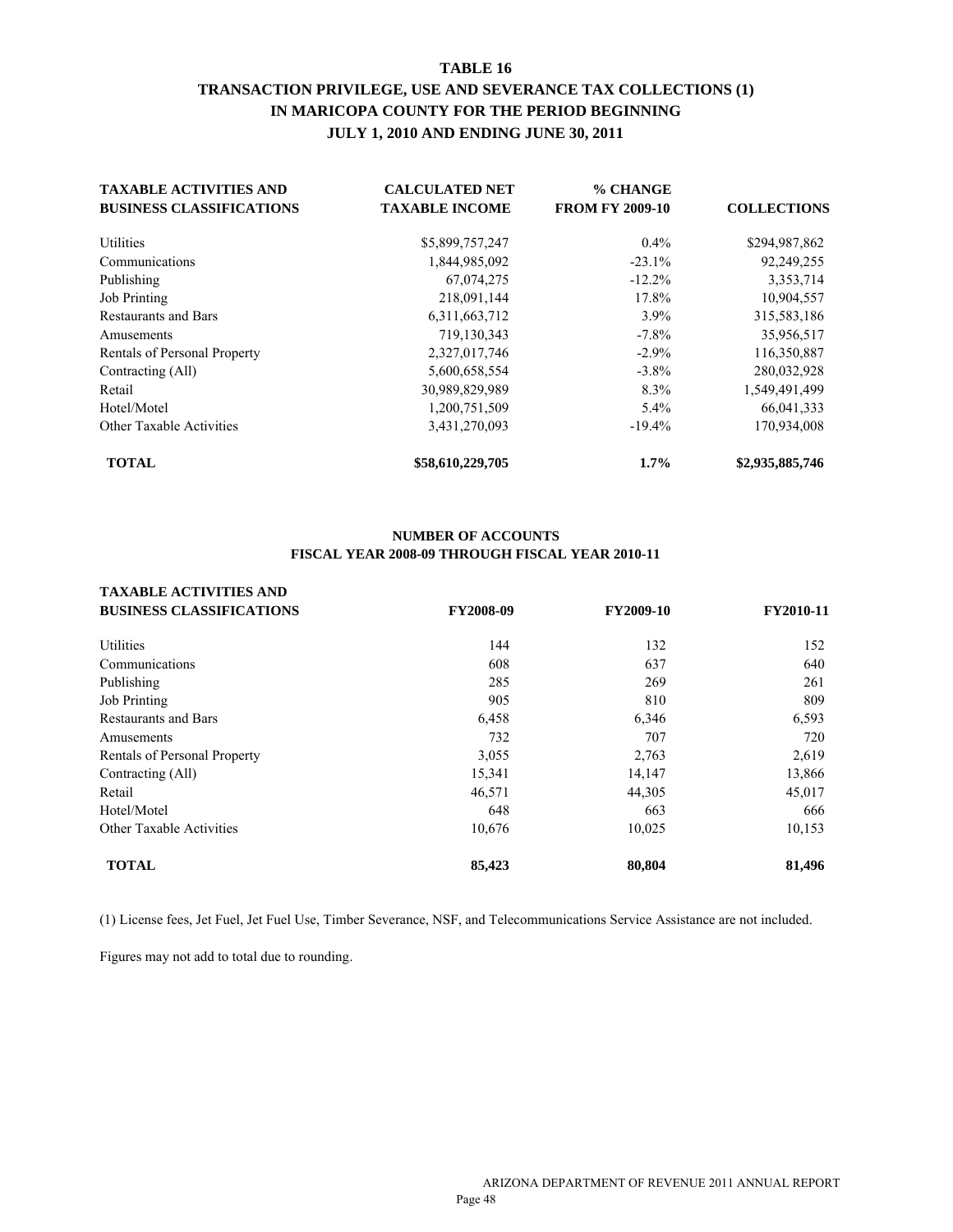## **TABLE 17 TRANSACTION PRIVILEGE, USE AND SEVERANCE TAX COLLECTIONS (1) IN MOHAVE COUNTY FOR THE PERIOD BEGINNING JULY 1, 2010 AND ENDING JUNE 30, 2011**

| <b>TAXABLE ACTIVITIES AND</b>   | <b>CALCULATED NET</b> | % CHANGE               |                    |
|---------------------------------|-----------------------|------------------------|--------------------|
| <b>BUSINESS CLASSIFICATIONS</b> | <b>TAXABLE INCOME</b> | <b>FROM FY 2009-10</b> | <b>COLLECTIONS</b> |
| Utilities                       | \$393,980,111         | 4.5%                   | \$19,699,006       |
| Communications                  | 81,125,975            | $-8.8\%$               | 4,056,299          |
| Publishing                      | 1,187,755             | $-3.6\%$               | 59,388             |
| Job Printing                    | 3,420,662             | $-8.8\%$               | 171,033            |
| <b>Restaurants and Bars</b>     | 202,947,760           | $1.3\%$                | 10,147,388         |
| Amusements                      | 14,716,501            | $-0.1\%$               | 735,825            |
| Rentals of Personal Property    | 53,720,875            | $-8.1\%$               | 2,686,044          |
| Contracting (All)               | 206, 735, 195         | $-29.2%$               | 10,336,760         |
| Retail                          | 1,259,518,625         | 7.4%                   | 62,975,931         |
| Hotel/Motel                     | 42,038,413            | $1.7\%$                | 2,312,113          |
| <b>Other Taxable Activities</b> | 110,760,364           | $10.6\%$               | 4,834,292          |
| <b>TOTAL</b>                    | \$2,370,152,237       | $0.8\%$                | \$118,014,077      |

#### **NUMBER OF ACCOUNTS FISCAL YEAR 2008-09 THROUGH FISCAL YEAR 2010-11**

| <b>TAXABLE ACTIVITIES AND</b>   |           |           |           |
|---------------------------------|-----------|-----------|-----------|
| <b>BUSINESS CLASSIFICATIONS</b> | FY2008-09 | FY2009-10 | FY2010-11 |
| Utilities                       | 58        | 58        | 54        |
| Communications                  | 186       | 178       | 175       |
| Publishing                      | 24        | 19        | 26        |
| <b>Job Printing</b>             | 46        | 33        | 33        |
| <b>Restaurants and Bars</b>     | 443       | 456       | 434       |
| Amusements                      | 76        | 75        | 64        |
| Rentals of Personal Property    | 514       | 477       | 454       |
| Contracting (All)               | 1,686     | 1,502     | 1,384     |
| Retail                          | 4,706     | 4,538     | 4,661     |
| Hotel/Motel                     | 154       | 147       | 152       |
| <b>Other Taxable Activities</b> | 1,909     | 1,884     | 1,957     |
| <b>TOTAL</b>                    | 9,802     | 9,367     | 9,394     |

(1) License fees, Jet Fuel, Jet Fuel Use, Timber Severance, NSF, and Telecommunications Service Assistance are not included.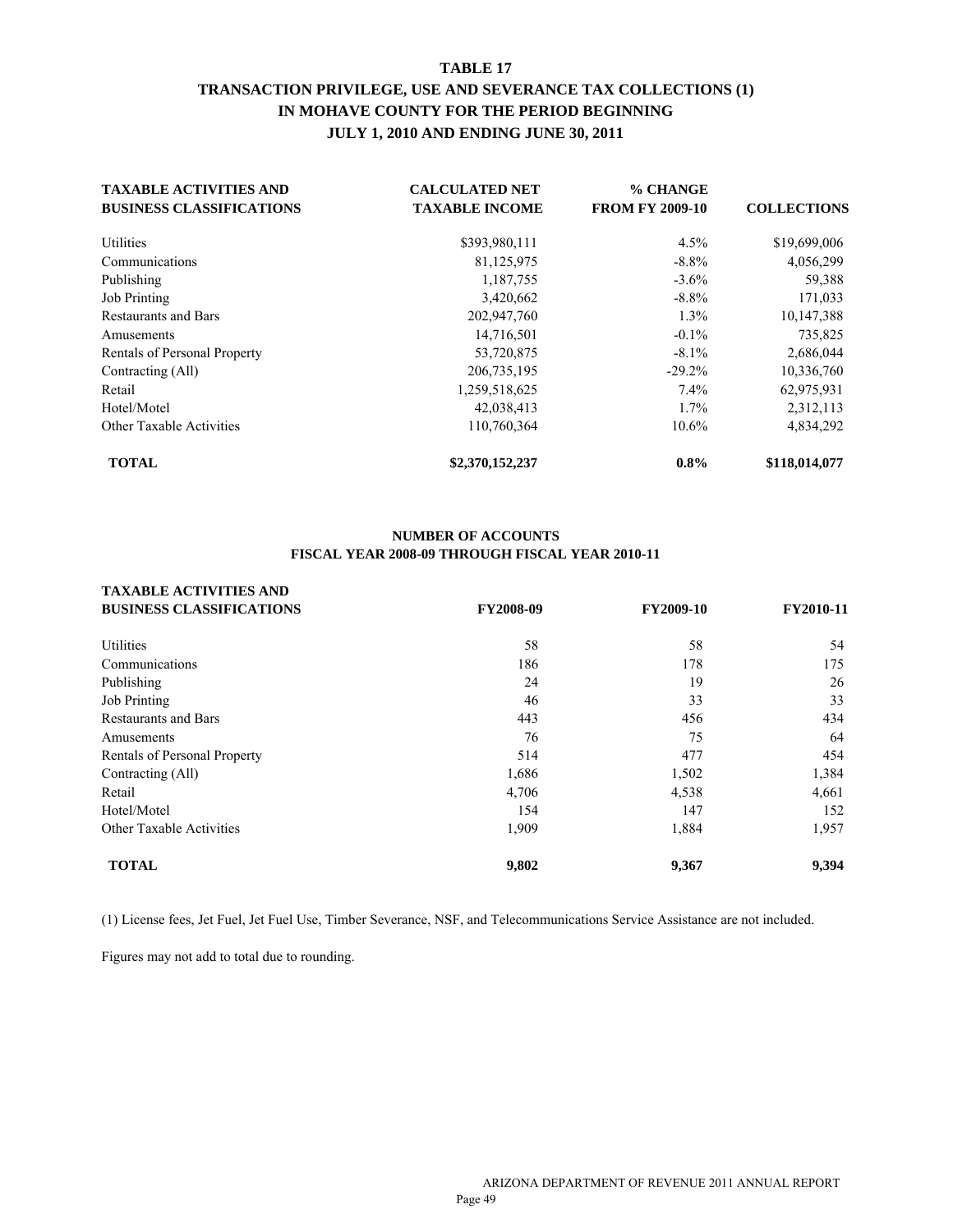## TABLE 18 TRANSACTION PRIVILEGE, USE AND SEVERANCE TAX COLLECTIONS (1) IN NAVAJO COUNTY FOR THE PERIOD BEGINNING JULY 1, 2010 AND ENDING JUNE 30, 2011

| <b>TAXABLE ACTIVITIES AND</b>       | <b>CALCULATED NET</b> | % CHANGE               |                    |
|-------------------------------------|-----------------------|------------------------|--------------------|
| <b>BUSINESS CLASSIFICATIONS</b>     | <b>TAXABLE INCOME</b> | <b>FROM FY 2009-10</b> | <b>COLLECTIONS</b> |
| <b>Utilities</b>                    | \$88,069,618          | $-6.3\%$               | \$4,403,481        |
| <b>Communications</b>               | 42,765,076            | 2.0%                   | 2,138,254          |
| Publishing                          | 747.100               | 22.0%                  | 37,355             |
| Printing                            | 749,608               | $-19.0\%$              | 37,480             |
| <b>Restaurants and Bars</b>         | 85,396,495            | $0.9\%$                | 4,269,825          |
| <b>Rentals of Personal Property</b> | 23,583,922            | $-3.7\%$               | 1,179,196          |
| <b>Contracting (All)</b>            | 131,311,459           | 23.8%                  | 6,565,573          |
| Retail                              | 758,732,589           | 7.5%                   | 37,936,629         |
| Hotel/Motel                         | 30,973,496            | 1.7%                   | 1,703,542          |
| <b>Other Taxable Activities (2)</b> | 49,702,396            | <b>NA</b>              | 2,460,318          |
| <b>TOTAL</b>                        | \$1,212,031,760       | 6.9%                   | \$60,731,654       |

#### NUMBER OF ACCOUNTS FISCAL YEAR 2008-09 THROUGH FISCAL YEAR 2010-11

#### TAXABLE ACTIVITIES AND

| <b>BUSINESS CLASSIFICATIONS</b>     | <b>FY2008-09</b> | FY2009-10 | FY2010-11 |
|-------------------------------------|------------------|-----------|-----------|
| <b>Utilities</b>                    | 39               | 39        | 40        |
| <b>Communications</b>               | 158              | 158       | 160       |
| Publishing                          | 22               | 21        | 23        |
| Printing                            | <b>NA</b>        | 20        | 24        |
| <b>Restaurants and Bars</b>         | 210              | 213       | 220       |
| <b>Rentals of Personal Property</b> | 308              | 319       | 281       |
| <b>Contracting (All)</b>            | 1,073            | 979       | 912       |
| Retail                              | 2,610            | 2,526     | 2,676     |
| Hotel/Motel                         | 153              | 148       | 146       |
| <b>Other Taxable Activities (2)</b> | 1,266            | 1,236     | 1,295     |
| <b>TOTAL</b>                        | 5.839            | 5.659     | 5,777     |

(1) License fees, Jet Fuel, Jet Fuel Use, Timber Severance, NSF, and Telecommunications Service Assistance are not included. (2) For FY11, more categories have been classified under the Other Taxable Activities compared to FY10. Figures may not add to total due to rounding.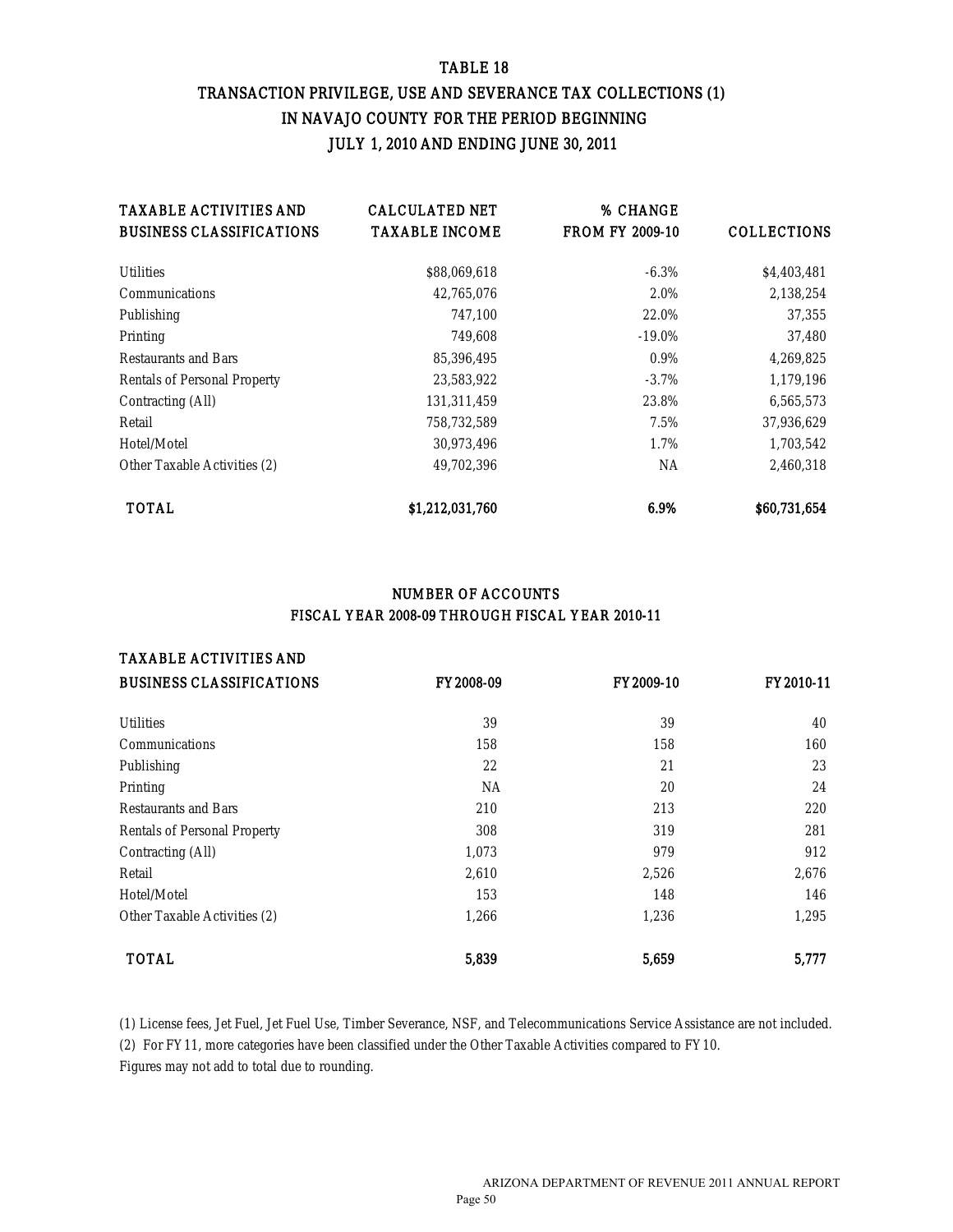## **TABLE 19 TRANSACTION PRIVILEGE, USE AND SEVERANCE TAX COLLECTIONS (1) IN PIMA COUNTY FOR THE PERIOD BEGINNING JULY 1, 2010 AND ENDING JUNE 30, 2011**

| <b>TAXABLE ACTIVITIES AND</b><br><b>BUSINESS CLASSIFICATIONS</b> | <b>CALCULATED NET</b><br><b>TAXABLE INCOME</b> | % CHANGE<br><b>FROM FY 2009-10</b> | <b>COLLECTIONS</b> |
|------------------------------------------------------------------|------------------------------------------------|------------------------------------|--------------------|
| Utilities                                                        | \$1,325,735,031                                | $0.2\%$                            | \$66,286,752       |
| Communications                                                   | 407,930,368                                    | $-17.7\%$                          | 20,396,518         |
| Publishing                                                       | 17,095,593                                     | 29.4%                              | 854,780            |
| <b>Job Printing</b>                                              | 32,032,590                                     | $-5.3\%$                           | 1,601,630          |
| <b>Restaurants and Bars</b>                                      | 1,416,093,033                                  | $2.2\%$                            | 70,804,652         |
| Amusements                                                       | 100,930,067                                    | $3.9\%$                            | 5,046,503          |
| Rentals of Personal Property                                     | 359,081,837                                    | $2.4\%$                            | 17,954,092         |
| Contracting (All)                                                | 1,327,137,628                                  | 4.9%                               | 66,356,881         |
| Retail                                                           | 6,625,513,140                                  | 2.1%                               | 331,275,657        |
| Hotel/Motel                                                      | 271,797,389                                    | $0.0\%$                            | 14,948,856         |
| <b>Other Taxable Activities</b>                                  | 1,052,079,153                                  | 20.2%                              | 39,042,796         |
| <b>TOTAL</b>                                                     | \$12,935,425,830                               | 2.7%                               | \$634,569,117      |

#### **NUMBER OF ACCOUNTS FISCAL YEAR 2008-09 THROUGH FISCAL YEAR 2010-11**

| <b>TAXABLE ACTIVITIES AND</b>   |           |           |           |
|---------------------------------|-----------|-----------|-----------|
| <b>BUSINESS CLASSIFICATIONS</b> | FY2008-09 | FY2009-10 | FY2010-11 |
| <b>Utilities</b>                | 90        | 77        | 87        |
| Communications                  | 325       | 318       | 303       |
| Publishing                      | 74        | 85        | 87        |
| <b>Job Printing</b>             | 167       | 154       | 160       |
| <b>Restaurants and Bars</b>     | 1,678     | 1,659     | 1,684     |
| Amusements                      | 210       | 204       | 203       |
| Rentals of Personal Property    | 1,145     | 1,069     | 1,010     |
| Contracting (All)               | 4,983     | 4,672     | 4,552     |
| Retail                          | 14,306    | 13,839    | 14,278    |
| Hotel/Motel                     | 261       | 257       | 254       |
| <b>Other Taxable Activities</b> | 4,008     | 3,870     | 4,062     |
| <b>TOTAL</b>                    | 27,247    | 26,204    | 26,680    |
|                                 |           |           |           |

(1) License fees, Jet Fuel, Jet Fuel Use, Timber Severance, NSF, and Telecommunications Service Assistance are not included.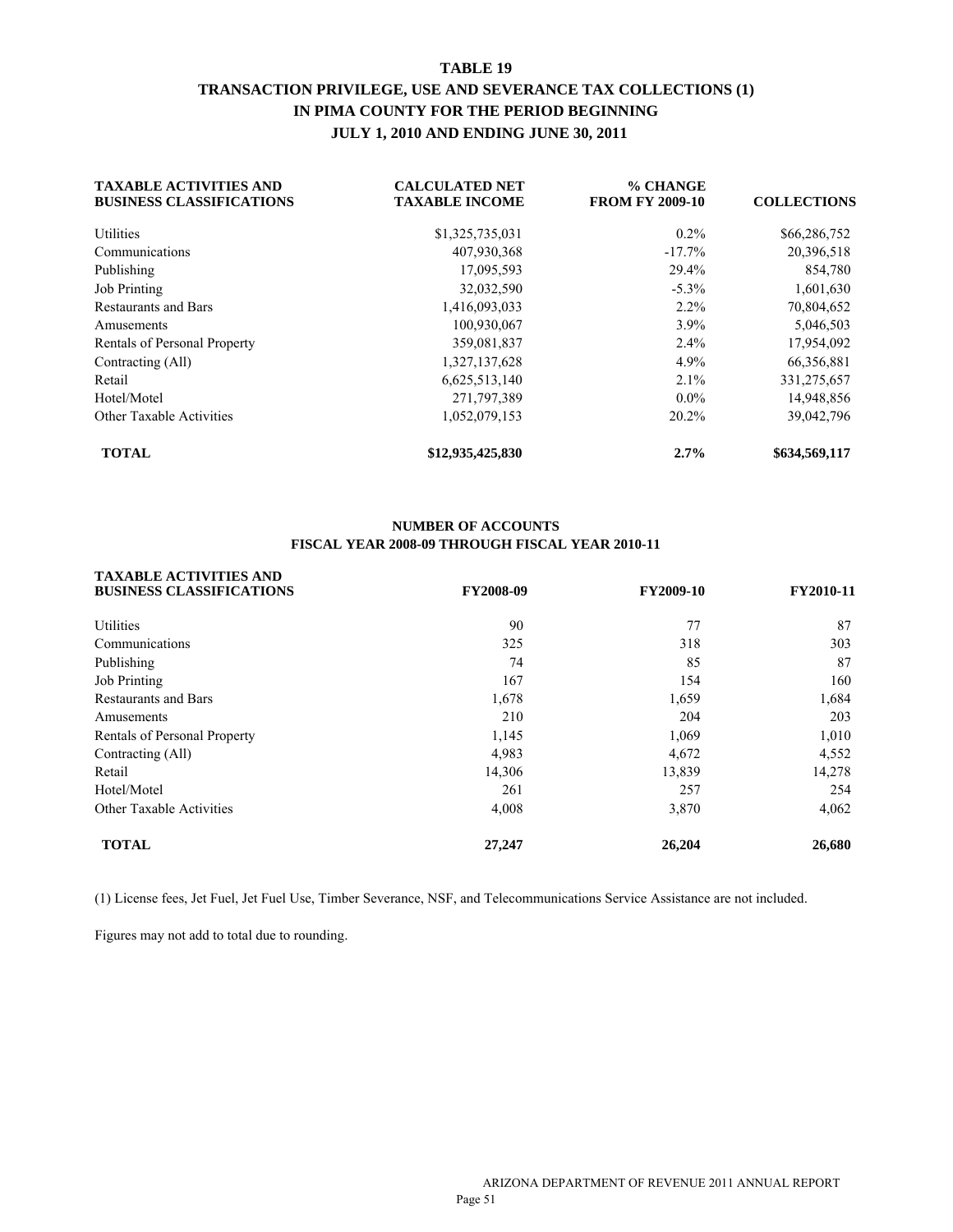## **TABLE 20 TRANSACTION PRIVILEGE, USE AND SEVERANCE TAX COLLECTIONS (1) IN PINAL COUNTY FOR THE PERIOD BEGINNING JULY 1, 2010 AND ENDING JUNE 30, 2011**

| <b>TAXABLE ACTIVITIES AND</b>   | <b>CALCULATED NET</b> | % CHANGE               |                    |
|---------------------------------|-----------------------|------------------------|--------------------|
| <b>BUSINESS CLASSIFICATIONS</b> | <b>TAXABLE INCOME</b> | <b>FROM FY 2009-10</b> | <b>COLLECTIONS</b> |
| <b>Utilities</b>                | \$462,610,104         | $-3.4\%$               | \$23,130,505       |
| Communications                  | 121,035,545           | $-22.6%$               | 6,051,777          |
| Publishing                      | 3,375,609             | $-11.1%$               | 168,780            |
| <b>Job Printing</b>             | 1,546,190             | $0.5\%$                | 77,310             |
| <b>Restaurants and Bars</b>     | 210,437,576           | $0.3\%$                | 10,521,879         |
| Amusements                      | 35,075,840            | 4.9%                   | 1,753,792          |
| Rentals of Personal Property    | 59,630,646            | 7.9%                   | 2,981,532          |
| Contracting (All)               | 398,424,490           | $-16.4%$               | 19,921,224         |
| Retail                          | 1,049,018,789         | 9.1%                   | 52,450,939         |
| Hotel/Motel                     | 21,897,135            | 12.8%                  | 1,204,342          |
| <b>Other Taxable Activities</b> | 317,884,827           | 21.0%                  | 11,509,229         |
| <b>TOTAL</b>                    | \$2,680,936,751       | $0.8\%$                | \$129,771,311      |

#### **NUMBER OF ACCOUNTS FISCAL YEAR 2008-09 THROUGH FISCAL YEAR 2010-11**

#### **TAXABLE ACTIVITIES AND BUSINESS CLASSIFICATIONS**

|                                 | FY2008-09 | FY2009-10 | FY2010-11 |
|---------------------------------|-----------|-----------|-----------|
| <b>Utilities</b>                | 64        | 72        | 73        |
| Communications                  | 227       | 228       | 223       |
| Publishing                      | 24        | 26        | 26        |
| <b>Job Printing</b>             | 36        | 40        | 32        |
| <b>Restaurants and Bars</b>     | 433       | 436       | 441       |
| Amusements                      | 98        | 89        | 93        |
| Rentals of Personal Property    | 506       | 471       | 437       |
| Contracting (All)               | 2,887     | 2,700     | 2,644     |
| Retail                          | 4,676     | 4,533     | 4,660     |
| Hotel/Motel                     | 106       | 110       | 114       |
| <b>Other Taxable Activities</b> | 1,756     | 1,740     | 1,816     |
| <b>TOTAL</b>                    | 10,813    | 10,445    | 10,559    |

(1) License fees, Jet Fuel, Jet Fuel Use, Timber Severance, NSF, and Telecommunications Service Assistance are not included.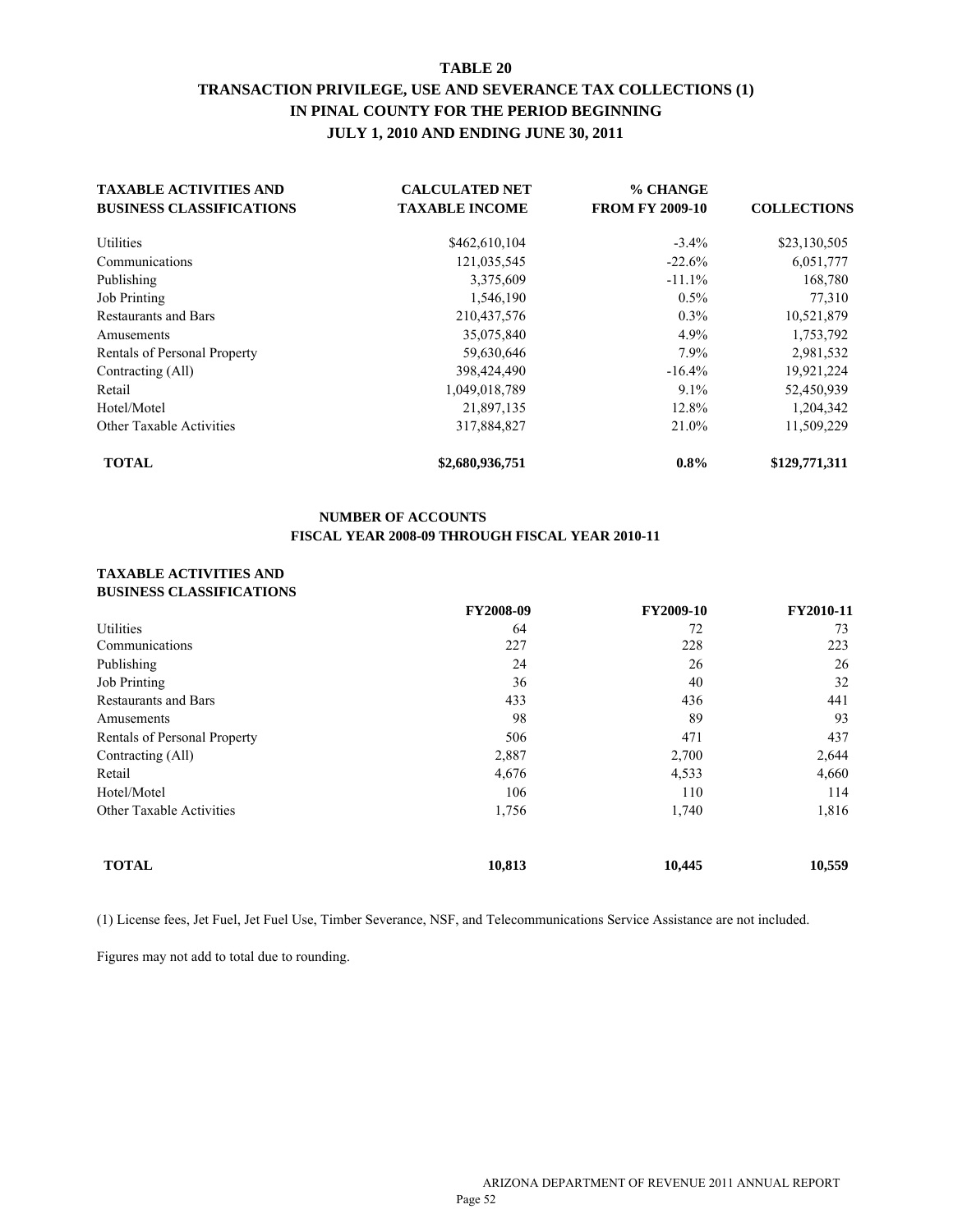## **TABLE 21 TRANSACTION PRIVILEGE, USE AND SEVERANCE TAX COLLECTIONS (1) IN SANTA CRUZ COUNTY FOR THE PERIOD BEGINNING JULY 1, 2010 AND ENDING JUNE 30, 2011**

| <b>TAXABLE ACTIVITIES AND</b>   | <b>CALCULATED NET</b> | % CHANGE               |                    |
|---------------------------------|-----------------------|------------------------|--------------------|
| <b>BUSINESS CLASSIFICATIONS</b> | <b>TAXABLE INCOME</b> | <b>FROM FY 2009-10</b> | <b>COLLECTIONS</b> |
| Utilities                       | \$47,941,846          | 37.2%                  | \$2,397,092        |
| Communications                  | 26,077,683            | $-4.1\%$               | 1,303,884          |
| <b>Job Printing</b>             | 469,589               | $3.8\%$                | 23,479             |
| <b>Restaurants and Bars</b>     | 42,171,454            | $-3.3\%$               | 2,108,573          |
| Amusements                      | 4,298,279             | $-11.8%$               | 214,914            |
| Rentals of Personal Property    | 11,988,808            | $-6.7\%$               | 599,440            |
| Contracting (All)               | 72,831,278            | 18.8%                  | 3,641,564          |
| Retail                          | 301,465,100           | $1.1\%$                | 15,073,255         |
| Hotel/Motel                     | 12,084,992            | $-3.3\%$               | 664,675            |
| <b>Other Taxable Activities</b> | 13,979,095            | $-8.9\%$               | 695.252            |
| <b>TOTAL</b>                    | \$533,308,125         | 4.3%                   | \$26,722,128       |

#### **NUMBER OF ACCOUNTS FISCAL YEAR 2008-09 THROUGH FISCAL YEAR 2010-11**

| <b>TAXABLE ACTIVITIES AND</b>   |           |           |           |
|---------------------------------|-----------|-----------|-----------|
| <b>BUSINESS CLASSIFICATIONS</b> | FY2008-09 | FY2009-10 | FY2010-11 |
| <b>Utilities</b>                | 20        | 21        | 21        |
| Communications                  | 136       | 133       | 133       |
| <b>Job Printing</b>             | 12        | 13        | 13        |
| <b>Restaurants and Bars</b>     | 137       | 133       | 131       |
| Amusements                      | 21        | 21        | 19        |
| Rentals of Personal Property    | 244       | 235       | 214       |
| Contracting (All)               | 633       | 572       | 546       |
| Retail                          | 1,889     | 1,894     | 1,998     |
| Hotel/Motel                     | 39        | 41        | 36        |
| <b>Other Taxable Activities</b> | 902       | 925       | 959       |
| <b>TOTAL</b>                    | 4,033     | 3,988     | 4,070     |

(1) License fees, Jet Fuel, Jet Fuel Use, Timber Severance, NSF, and Telecommunications Service Assistance are not included.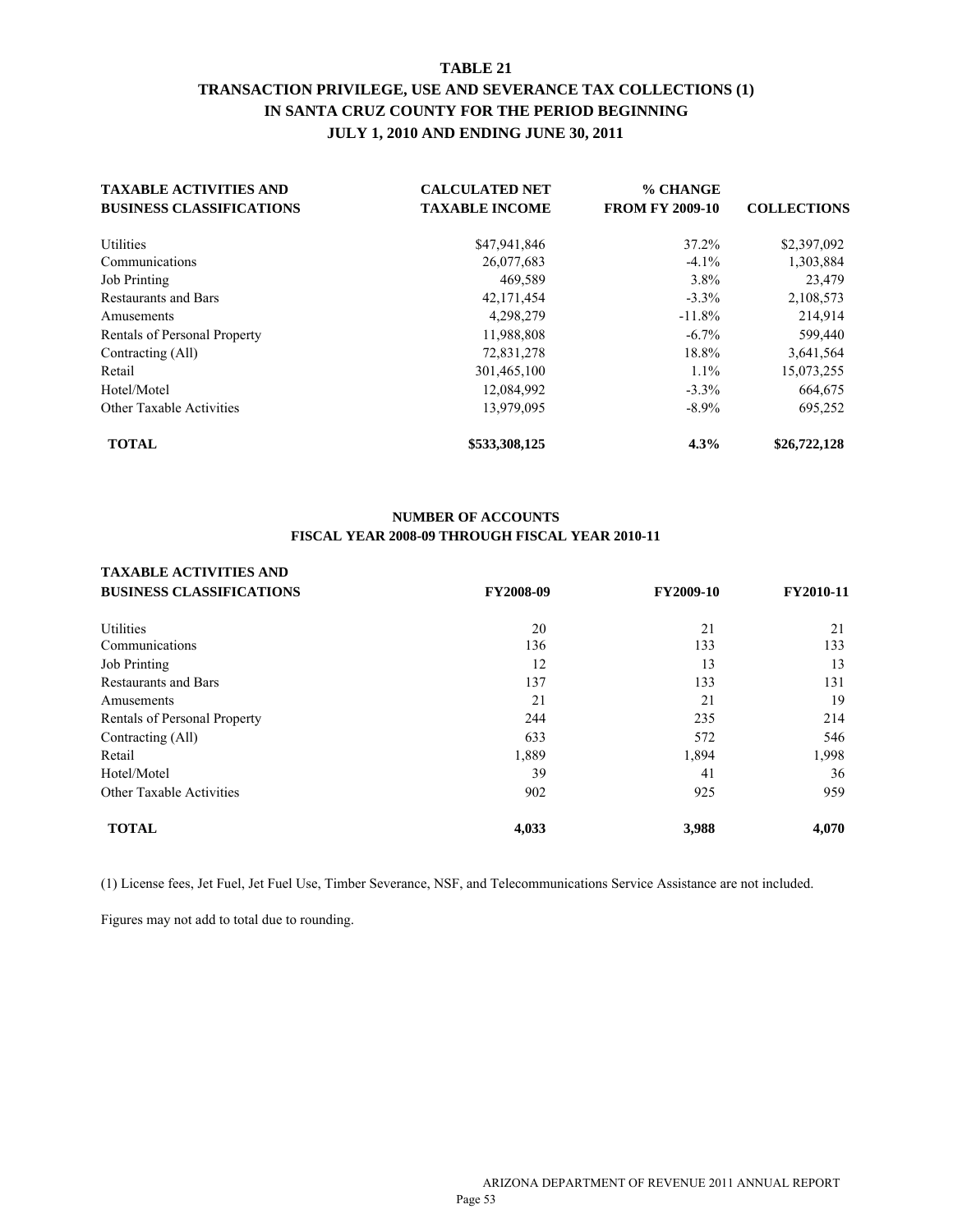## **TABLE 22 TRANSACTION PRIVILEGE, USE AND SEVERANCE TAX COLLECTIONS (1) IN YAVAPAI COUNTY FOR THE PERIOD BEGINNING JULY 1, 2010 AND ENDING JUNE 30, 2011**

| <b>TAXABLE ACTIVITIES AND</b>   | <b>CALCULATED NET</b> | % CHANGE               |                    |
|---------------------------------|-----------------------|------------------------|--------------------|
| <b>BUSINESS CLASSIFICATIONS</b> | <b>TAXABLE INCOME</b> | <b>FROM FY 2009-10</b> | <b>COLLECTIONS</b> |
| Utilities                       | \$311,621,139         | $0.3\%$                | \$15,581,057       |
| Communications                  | 90,036,971            | $-20.1\%$              | 4,501,849          |
| Publishing                      | 2,721,586             | $6.2\%$                | 136,079            |
| <b>Job Printing</b>             | 3,667,210             | $-16.8%$               | 183,360            |
| <b>Restaurants and Bars</b>     | 261, 217, 374         | 2.7%                   | 13,060,869         |
| Amusements                      | 26, 242, 374          | $0.0\%$                | 1,312,119          |
| Rentals of Personal Property    | 40,866,266            | $-11.8%$               | 2,043,313          |
| Contracting (All)               | 250,529,257           | $-15.7\%$              | 12,526,463         |
| Retail                          | 1,226,629,138         | 2.7%                   | 61,331,457         |
| Hotel/Motel                     | 91,184,158            | $6.8\%$                | 5,015,129          |
| <b>Other Taxable Activities</b> | 345, 203, 225         | 29.7%                  | 10,654,698         |
| <b>TOTAL</b>                    | \$2,649,918,697       | 1.9%                   | \$126,346,392      |

#### **NUMBER OF ACCOUNTS FISCAL YEAR 2008-09 THROUGH FISCAL YEAR 2010-11**

| <b>TAXABLE ACTIVITIES AND</b>   |           |                  |           |
|---------------------------------|-----------|------------------|-----------|
| <b>BUSINESS CLASSIFICATIONS</b> | FY2008-09 | <b>FY2009-10</b> | FY2010-11 |
| Utilities                       | 77        | 74               | 75        |
| Communications                  | 227       | 223              | 222       |
| Publishing                      | 44        | 42               | 48        |
| <b>Job Printing</b>             | 67        | 59               | 57        |
| <b>Restaurants and Bars</b>     | 641       | 611              | 623       |
| Amusements                      | 100       | 99               | 92        |
| Rentals of Personal Property    | 537       | 493              | 462       |
| Contracting (All)               | 2,756     | 2,472            | 2,326     |
| Retail                          | 6,193     | 5,956            | 6,140     |
| Hotel/Motel                     | 202       | 199              | 206       |
| <b>Other Taxable Activities</b> | 1,968     | 1,907            | 2,025     |
| <b>TOTAL</b>                    | 12,812    | 12,135           | 12,276    |

(1) License fees, Jet Fuel, Jet Fuel Use, Timber Severance, NSF, and Telecommunications Service Assistance are not included.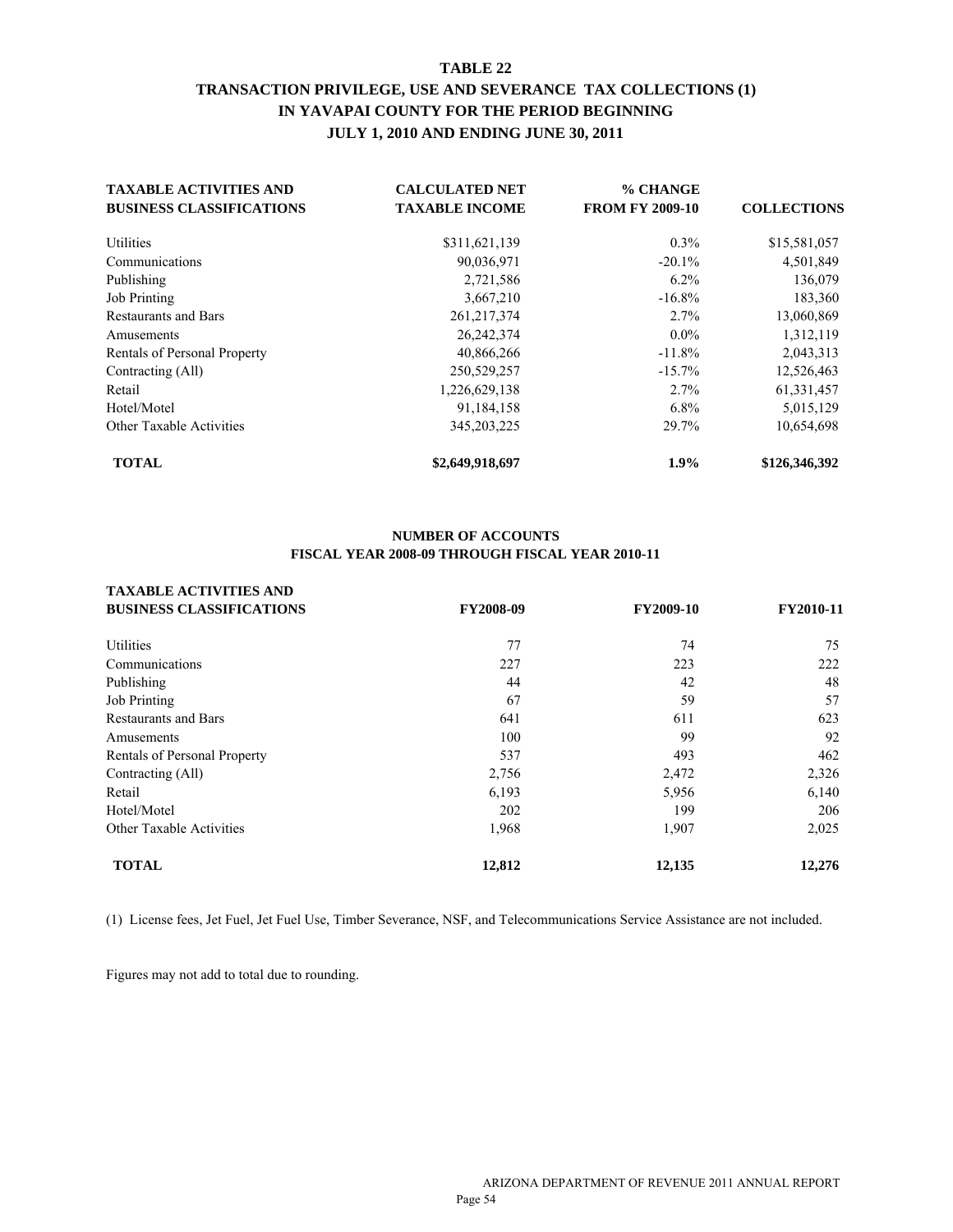## **TABLE 23 TRANSACTION PRIVILEGE, USE AND SEVERANCE TAX COLLECTIONS (1) IN YUMA COUNTY FOR THE PERIOD BEGINNING JULY 1, 2010 AND ENDING JUNE 30, 2011**

| <b>TAXABLE ACTIVITIES AND</b>   | <b>CALCULATED NET</b> | % CHANGE               |                    |
|---------------------------------|-----------------------|------------------------|--------------------|
| <b>BUSINESS CLASSIFICATIONS</b> | <b>TAXABLE INCOME</b> | <b>FROM FY 2009-10</b> | <b>COLLECTIONS</b> |
| Utilities                       | \$247,551,518         | $-0.6\%$               | \$12,377,576       |
| Communications                  | 68,650,158            | $-22.1%$               | 3,432,508          |
| <b>Restaurants and Bars</b>     | 206,530,211           | $2.2\%$                | 10,326,511         |
| Amusements                      | 13,500,781            | $-10.3%$               | 675,039            |
| Rentals of Personal Property    | 64,634,232            | $-2.1\%$               | 3,231,712          |
| Contracting (All)               | 267,566,651           | $-2.5%$                | 13,378,333         |
| Retail                          | 1,211,022,488         | $6.6\%$                | 60,551,124         |
| Hotel/Motel                     | 48,254,861            | 2.5%                   | 2,654,017          |
| <b>Other Taxable Activities</b> | 65,782,215            | $-3.4\%$               | 3,280,590          |
| <b>TOTAL</b>                    | \$2,193,493,116       | $2.2\%$                | \$109,907,410      |

#### **NUMBER OF ACCOUNTS FISCAL YEAR 2008-09 THROUGH FISCAL YEAR 2010-11**

| <b>TAXABLE ACTIVITIES AND</b>   |           |           |           |
|---------------------------------|-----------|-----------|-----------|
| <b>BUSINESS CLASSIFICATIONS</b> | FY2008-09 | FY2009-10 | FY2010-11 |
| Utilities                       | 40        | 41        | 32        |
| Communications                  | 202       | 188       | 191       |
| <b>Restaurants and Bars</b>     | 356       | 342       | 364       |
| Amusements                      | 46        | 41        | 45        |
| Rentals of Personal Property    | 446       | 430       | 411       |
| Contracting (All)               | 1,018     | 969       | 974       |
| Retail                          | 3,651     | 3,557     | 3,669     |
| Hotel/Motel                     | 112       | 104       | 102       |
| <b>Other Taxable Activities</b> | 1,629     | 1,616     | 1,681     |
| <b>TOTAL</b>                    | 7.500     | 7.288     | 7.469     |

(1) License fees, Jet Fuel, Jet Fuel Use, Timber Severance, NSF, and Telecommunications Service Assistance are not included.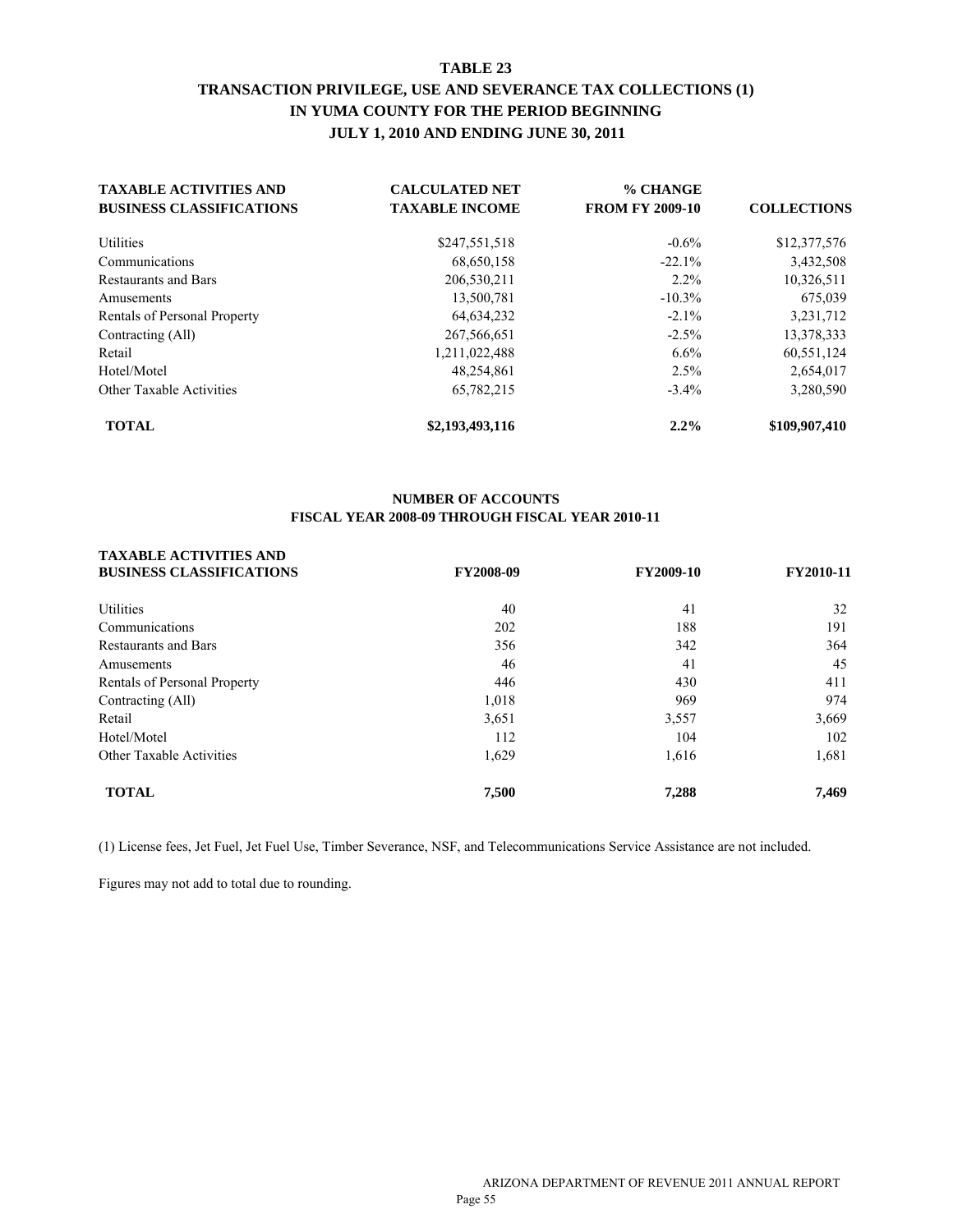#### **TABLE 24 STATE TRANSACTION PRIVILEGE AND SEVERANCE TAX DISTRIBUTION TO COUNTIES FISCAL YEAR 2006-07 THROUGH FISCAL YEAR 2010-11**

|               |               |                  |               |               |                  | % CHANGE FROM |
|---------------|---------------|------------------|---------------|---------------|------------------|---------------|
| <b>COUNTY</b> | FY2006-07     | <b>FY2007-08</b> | FY2008-09     | FY2009-10     | <b>FY2010-11</b> | FY 2009-10    |
| Apache        | \$5,021,042   | \$5,074,805      | \$4,487,263   | \$3,985,796   | \$4,116,316      | $3.3\%$       |
| Coconino      | 17,652,655    | 17,161,720       | 15,301,303    | 14,350,374    | 15,586,920       | 8.6%          |
| Cochise       | 13,078,428    | 12,547,126       | 11,305,289    | 10,616,654    | 10,880,090       | 2.5%          |
| Gila          | 5,375,594     | 5,370,720        | 4,696,318     | 4,225,153     | 4,381,303        | $3.7\%$       |
| Graham        | 3,419,080     | 3,551,781        | 3,146,715     | 3,321,780     | 3,234,712        | $-2.6\%$      |
| Greenlee      | 5,112,364     | 4,893,205        | 3,078,106     | 3,337,405     | 3,945,202        | 18.2%         |
| La Paz        | 2,027,860     | 1,962,689        | 1,742,796     | 1,654,035     | 1,717,668        | $3.8\%$       |
| Maricopa      | 480,738,808   | 465,016,355      | 400,099,771   | 367, 202, 478 | 383, 243, 745    | 4.4%          |
| Mohave        | 22,051,895    | 21,046,522       | 19,087,627    | 17,295,217    | 17,551,555       | $1.5\%$       |
| Navajo        | 10,999,752    | 10,977,266       | 9,747,301     | 8,831,817     | 9,326,061        | $5.6\%$       |
| Pima          | 106,931,317   | 104,069,379      | 90,391,382    | 84,769,872    | 88,630,774       | $4.6\%$       |
| Pinal         | 25,221,897    | 24,071,466       | 20,740,073    | 18,910,351    | 20,318,239       | $7.4\%$       |
| Santa Cruz    | 4,919,731     | 4,703,843        | 4, 101, 137   | 3,709,093     | 3,874,088        | $4.4\%$       |
| Yavapai       | 26,858,064    | 25,136,960       | 22,136,382    | 20,676,049    | 21,703,058       | $5.0\%$       |
| Yuma          | 19,276,498    | 18,833,253       | 17,115,359    | 15,593,103    | 16,319,557       | $4.7\%$       |
| Additional    |               |                  |               |               |                  |               |
| Distribution  | 7,612         |                  |               |               |                  |               |
|               | \$748,692,595 | \$724,417,089    | \$627,176,822 | \$578,479,176 | \$604,829,288    | $4.6\%$       |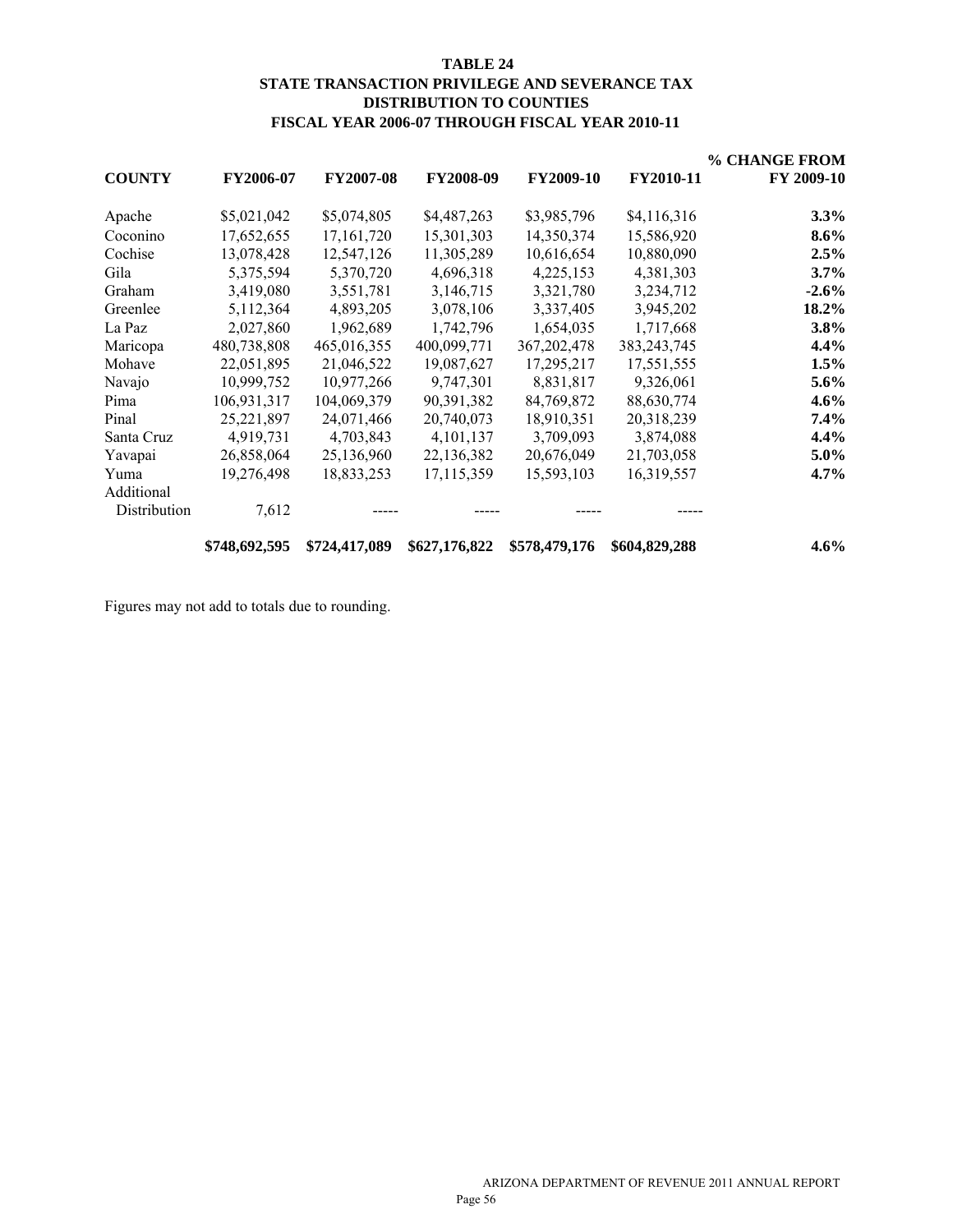#### **TABLE 25 STATE TRANSACTION PRIVILEGE AND SEVERANCE TAX DISTRIBUTION TO MUNICIPALITIES FISCAL YEAR 2010-11**

| <b>CITIES</b>           | <b>AMOUNT</b> | <b>COUNTY TOTAL</b> | <b>CITIES</b>        | <b>AMOUNT</b> | <b>COUNTY TOTAL</b> |
|-------------------------|---------------|---------------------|----------------------|---------------|---------------------|
| <b>APACHE</b>           |               |                     |                      |               |                     |
| Eagar                   | \$342,268     |                     | Scottsdale           | \$17,843,974  |                     |
| Springerville           | 157,288       |                     | Surprise             | 6,946,254     |                     |
| St. Johns               | 293,130       | \$792,686           | Tempe                | 12,656,738    |                     |
| <b>COCHISE</b>          |               |                     | Tolleson             | 497,422       |                     |
| Benson                  | \$365,038     |                     | Wickenburg           | 466,798       |                     |
| <b>Bisbee</b>           | 496,027       |                     | Youngtown            | 471,436       | \$265,788,114       |
| Douglas                 | 1,316,667     |                     | <b>MOHAVE</b>        |               |                     |
| Huachuca City           | 140,151       |                     | <b>Bullhead City</b> | \$2,931,958   |                     |
| Sierra Vista            | 3,343,690     |                     | Colorado City        | 317,038       |                     |
| Tombstone               | 121,645       |                     | Kingman              | 1,992,973     |                     |
| Willcox                 | 296,363       | \$6,079,581         | Lake Havasu City     | 4,081,876     | \$9,323,845         |
| <b>COCONINO</b>         |               |                     | <b>NAVAJO</b>        |               |                     |
| Flagstaff               | \$4,711,821   |                     | Holbrook             | \$412,560     |                     |
| Fredonia                | 86,269        |                     | Pinetop-Lakeside     | 319,406       |                     |
|                         | 544,838       |                     | Show Low             |               |                     |
| Page                    |               |                     |                      | 761,358       |                     |
| Tusayan                 | 56,491        |                     | Snowflake            | 381,877       |                     |
| Williams                | 239,791       | \$5,639,210         | Taylor               | 313,738       |                     |
| <b>GILA</b>             |               |                     | Winslow              | 751,206       | \$2,940,146         |
| Globe                   | \$573,629     |                     | <b>PIMA</b>          |               |                     |
| Hayden                  | 66,716        |                     | Marana               | \$2,099,083   |                     |
| Miami                   | 148,780       |                     | Oro Valley           | 3,024,857     |                     |
| Payson                  | 1,179,574     |                     | Sahuarita            | 1,144,921     |                     |
| <b>Star Valley</b>      | 155,477       |                     | South Tucson         | 430,853       |                     |
| Winkelman               | 33,294        | \$2,157,470         | Tucson               | 40,464,579    | \$47,164,293        |
| <b>GRAHAM</b>           |               |                     | <b>PINAL</b>         |               |                     |
| Pima                    | \$168,286     |                     | Apache Junction      | \$2,618,154   |                     |
| Safford                 | 717,425       |                     | Casa Grande          | 2,590,692     |                     |
| Thatcher                | 350,172       | \$1,235,882         | Coolidge             | 649,935       |                     |
| <b>GREENLEE</b>         |               |                     | Eloy                 | 887,563       |                     |
| Clifton                 | \$203,336     |                     | Florence             | 1,603,753     |                     |
| Duncan                  | 61,351        | \$264,688           | Kearny               | 170,072       |                     |
| <b>LA PAZ</b>           |               |                     | Mammoth              | 132,571       |                     |
| Parker                  | \$249,622     |                     | Maricopa             | 1,401,489     |                     |
| Quartzsite              | 275,918       | \$525,540           | Superior             | 246,175       | \$10,300,406        |
| <b>MARICOPA</b>         |               |                     | <b>SANTA CRUZ</b>    |               |                     |
| Avondale                | \$5,351,475   |                     | Nogales              | \$1,663,463   |                     |
| Buckeye                 | 2,112,351     |                     | Patagonia            | 70,336        | \$1,733,799         |
| Carefree                | 279,707       |                     | YAVAPAI              |               |                     |
| Cave Creek              | 366,259       |                     | Camp Verde           | \$821,815     |                     |
| Chandler                | 17,695,102    |                     | Chino Valley         | 932,899       |                     |
| El Mirage               | 2,450,986     |                     | Clarkdale            | 284,290       |                     |
| Fountain Hills          | 1,860,421     |                     | Cottonwood           | 833,496       |                     |
| Gila Bend               | 151,090       |                     | Dewey-Humboldt       | 307,403       |                     |
| Gilbert                 | 13,787,266    |                     | Jerome               | 26,001        |                     |
| Glendale                | 18,438,079    |                     | Prescott             | 3,112,851     |                     |
| Goodyear                | 3,661,678     |                     | Prescott Valley      | 2,603,320     |                     |
| Guadalupe               | 424,757       |                     | Sedona               | 830,562       | \$9,752,637         |
| Litchfield Park         | 352,682       |                     | <b>YUMA</b>          |               |                     |
|                         |               |                     |                      |               |                     |
| Mesa<br>Paradise Valley | 34,220,312    |                     | San Luis<br>Somerton | \$1,771,253   |                     |
|                         | 1,053,639     |                     |                      | 775,953       |                     |
| Peoria                  | 10,673,717    |                     | Wellton              | 156,751       |                     |
| Phoenix                 | 112,704,366   |                     | Yuma                 | 6,856,996     | \$9,560,954         |
| Queen Creek             | 1,321,604     |                     | <b>TOTAL</b>         | \$373,259,250 | \$373,259,250       |

City Distributions are based on relative population.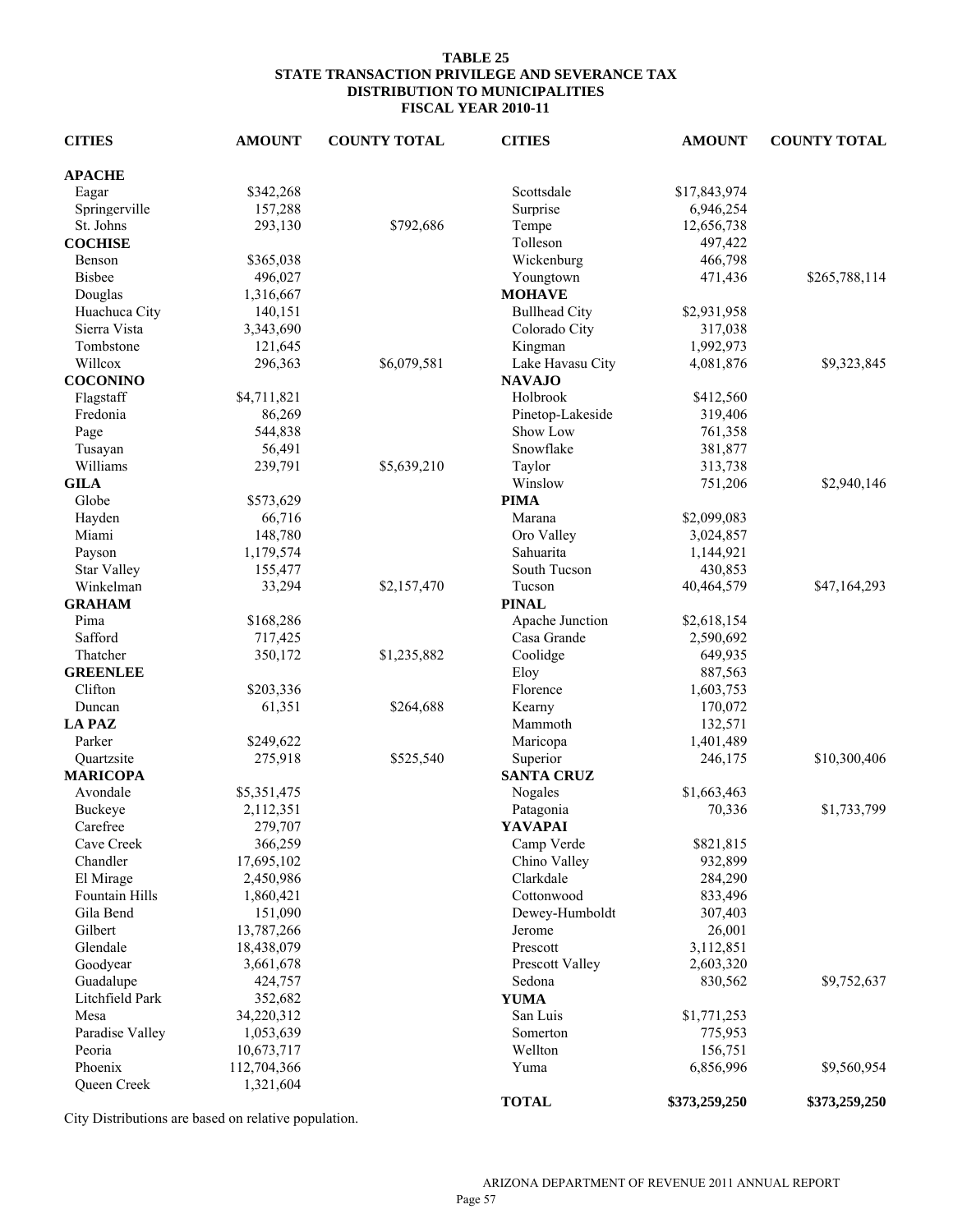#### **TABLE 26 MUNICIPAL PRIVILEGE TAX COLLECTION PROGRAM COLLECTIONS BY CITY FISCAL YEAR 2010-11**

|                     | <b>RATE</b> |                    |                    | <b>RATE</b> |                    |
|---------------------|-------------|--------------------|--------------------|-------------|--------------------|
| <b>CITY</b>         | (PERCENT)   | <b>COLLECTIONS</b> | <b>CITY</b>        | (PERCENT)   | <b>COLLECTIONS</b> |
| Apache Junction (1) |             | \$18,890           | Miami              | 2.5         | 310,717            |
| Benson              | 2.5         | 2,929,455          | Oro Valley         | 2.0         | 11,476,740         |
| <b>Bisbee</b>       | 2.5         | 1,886,240          | Page               | 3.0         | 6,902,409          |
| Buckeye             | 3.0         | 12,272,078         | Paradise Valley    | 1.65        | 7,706,533          |
| Bullhead City (2)   |             | 30,052             | Parker             | 2.0         | 1,158,961          |
| Camp Verde          | 2.0         | 1,763,488          | Patagonia          | 3.0         | 158,776            |
| Carefree            | 3.0         | 2,685,710          | Payson             | 2.1         | 5,915,905          |
| Casa Grande         | 1.8         | 19,149,877         | Pima               | 2.0         | 177,967            |
| Cave Creek          | 3.0         | 3,958,241          | Pinetop-Lakeside   | 2.5         | 3,335,049          |
| Chino Valley        | 3.0         | 3,379,524          | Prescott Valley    | 2.3         | 10,208,968         |
| Clarkdale           | 3.0         | 720,550            | Quartzsite         | 2.5         | 1,185,566          |
| Clifton             | 3.0         | 493,894            | Queen Creek        | 2.3         | 11,528,626         |
| Colorado City       | 2.0         | 275,148            | Safford            | 2.5         | 5,442,836          |
| Coolidge            | 3.0         | 6,024,881          | Sahuarita          | 2.0         | 6,634,462          |
| Cottonwood          | 3.0         | 10,330,388         | Saint Johns        | 2.0         | 602,444            |
| Dewey-Humboldt      | 2.0         | 381,225            | San Luis           | 4.0         | 5,659,566          |
| Douglas (3)         |             | 2,094,447          | Sedona (4)         |             | 7,346,267          |
| Duncan              | 2.0         | 91,327             | Show Low           | 2.0         | 8,383,267          |
| Eagar               | 3.0         | 970,225            | Sierra Vista       | 1.8         | 17,086,526         |
| El Mirage           | 3.0         | 5,254,422          | Snowflake          | 2.0         | 1,079,366          |
| Eloy                | 3.0         | 5,075,388          | Somerton (5)       |             | 840,415            |
| Florence            | 2.0         | 3,091,482          | South Tucson       | 2.5         | 1,664,576          |
| Fountain Hills      | 2.6         | 7,824,394          | Springerville      | 3.0         | 1,474,401          |
| Fredonia            | 4.0         | 294,632            | <b>Star Valley</b> | 2.0         | 265,111            |
| Gila Bend           | 3.0         | 1,995,257          | Superior           | 2.0         | 472,275            |
| Gilbert             | 1.5         | 48,442,729         | Surprise           | 2.2         | 29,003,705         |
| Globe               | 2.0         | 3,497,246          | Taylor             | 2.0         | 584,701            |
| Goodyear            | 2.5         | 32,241,273         | Thatcher           | 2.0         | 1,934,732          |
| Guadalupe           | 3.0         | 1,151,021          | Tolleson           | 2.5         | 11,716,215         |
| Hayden              | 3.0         | 1,888,871          | Tombstone          | 2.5         | 668,428            |
| Holbrook            | 3.0         | 2,607,108          | Tusayan            | 2.0         | 1,939,682          |
| Huachuca City       | 1.5         | 144,649            | Wellton            | 2.5         | 907,705            |
| Jerome              | 3.5         | 611,734            | Wickenburg         | 2.2         | 2,577,393          |
| Kearny              | 3.0         | 405,896            | Willcox $(6)$      |             | 1,833,960          |
| Kingman             | $2.0\,$     | 11,264,735         | Williams           | 3.0         | 3,709,394          |
| Lake Havasu City    | 2.0         | 14,055,662         | Winkelman          | 3.5         | 104,256            |
| Litchfield Park     | 2.8         | 3,285,878          | Winslow            | 3.0         | 4,420,674          |
| Mammoth             | 2.0         | 58,744             | Youngtown          | 3.0         | 1,008,980          |
| Marana              | $2.0\,$     | 22,687,715         | Yuma               | 1.7         | 29,976,974         |
| Maricopa            | $2.0\,$     | \$7,409,558        |                    |             |                    |
|                     |             |                    | <b>TOTAL</b>       |             | \$450,148,563      |

Rates may have changed throughout the year. Current rates, are located here:

http://www.azdor.gov/Business/TransactionPrivilegeTax/TPTRates.aspx

(1) Effective July 1, 2007, Apache Junction no longer participates in the municipal privilege tax collection program.

(2) Effective March 1, 2009, Bullhead City no longer participates in the municipal privilege tax collection program.

(3) Effective October 1, 2010, Douglas no longer participates in the municipal privilege tax collection program. (4) Effective January 1, 2011, Sedona no longer participates in the municipal privilege tax collection program.

(5) Effective February 1, 2011, Somerton no longer participates in the municipal privilege tax collection program.

(6) Effective March 1, 2011, Willcox no longer participates in the municipal privilege tax collection program.

For those cities who have left the program, collections shown include periods prior to and up to the effective date.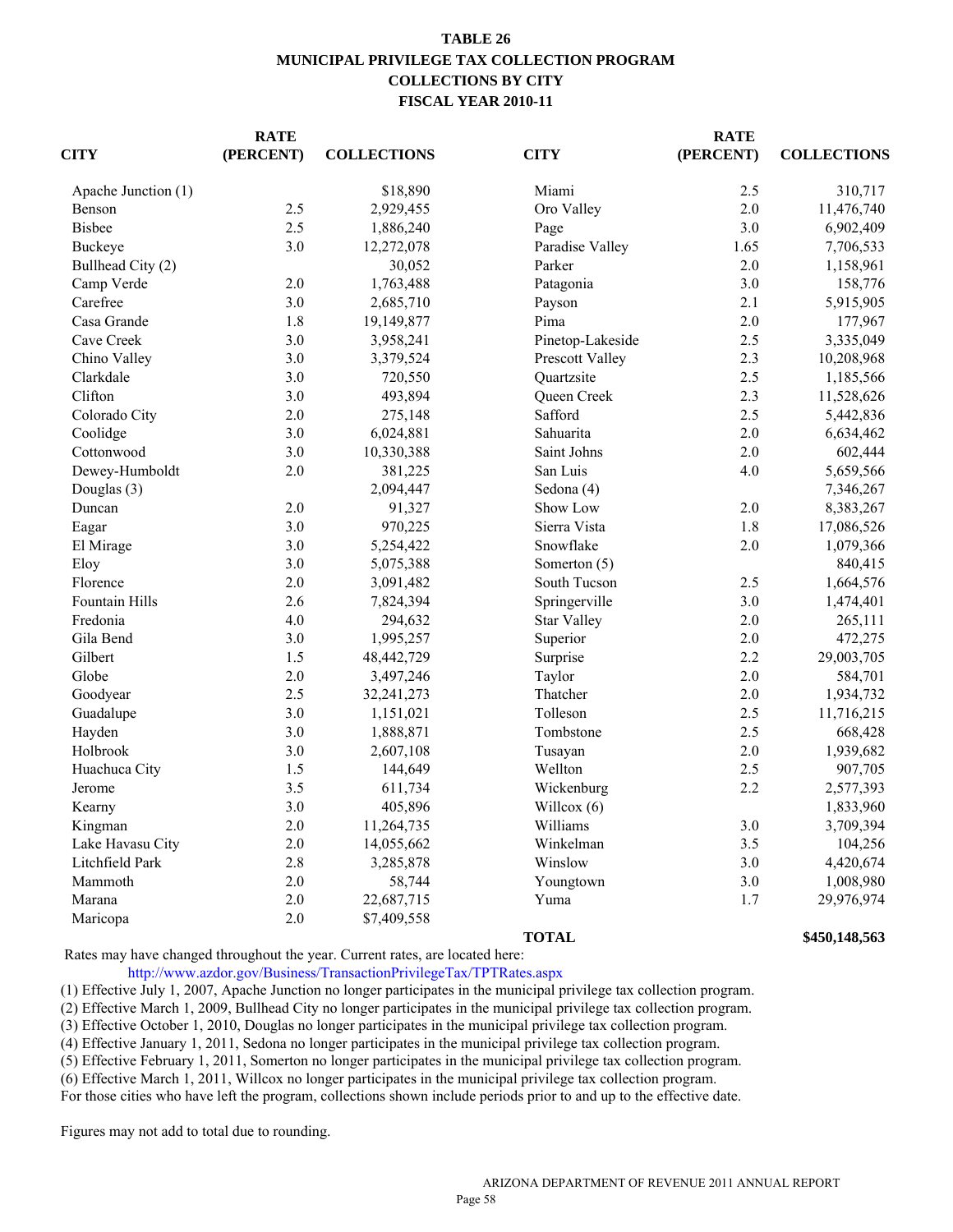#### **TABLE 27 MUNICIPAL PRIVILEGE TAX COLLECTION PROGRAM FISCAL YEAR 2006-07 THROUGH FISCAL YEAR 2010-11**

| <b>FISCAL</b><br><b>YEAR</b> | <b>TOTAL</b><br><b>COLLECTIONS</b> | <b>NUMBER OF CITIES</b><br><b>IN PROGRAM</b> |
|------------------------------|------------------------------------|----------------------------------------------|
| 2006-07                      | \$619,189,088                      | 78                                           |
| 2007-08                      | \$581,066,050                      | 77                                           |
| 2008-09                      | \$506,884,596                      | 76                                           |
| 2009-10                      | \$443,808,887                      | 76                                           |
| 2010-11                      | \$450,148,563                      | 73                                           |

#### **NON PROGRAM CITY MUNICIPAL PRIVILEGE TAX COLLECTIONS (1)**

| <b>APACHE JUNCTION</b><br>\$9,623,100<br>\$9,956,281      |  |
|-----------------------------------------------------------|--|
| <b>AVONDALE</b><br>\$29,211,279<br>\$29,634,273           |  |
| <b>BULLHEAD CITY</b><br>\$10,070,859<br>$$10,873,867$ (4) |  |
| <b>CHANDLER</b><br>\$80,107,904<br>\$83,971,941           |  |
| DOUGLAS (2)<br>N/A<br>\$4,245,832                         |  |
| <b>FLAGSTAFF</b><br>\$23,362,125<br>\$22,892,321          |  |
| <b>GLENDALE</b><br>\$92,770,357<br>\$93,259,414           |  |
| <b>MESA</b><br>\$122,748,163<br>\$121,531,121             |  |
| <b>NOGALES</b><br>\$5,318,300<br>\$9,745,548              |  |
| <b>PEORIA</b><br>\$56,276,937<br>\$58,082,216             |  |
| <b>PHOENIX</b><br>\$593,755,547<br>\$646,849,227          |  |
| <b>PRESCOTT</b><br>\$22,501,740<br>$$22,459,454$ (3)      |  |
| <b>SCOTTSDALE</b><br>\$133,432,384<br>\$142,666,455       |  |
| SEDONA (2)<br>N/A<br>\$12,899,694                         |  |
| SOMERTON (2)<br>N/A<br>\$538,923                          |  |
| \$120,542,000<br><b>TEMPE</b><br>\$106,846,000            |  |
| <b>TUCSON</b><br>\$182,441,010<br>\$166,572,972           |  |
| WILLCOX (2)<br>\$565,122<br>N/A                           |  |

(1) Pursuant to HB 2513, Chapter 154, Second Regular Session, 2010. This is for informational purposes only as reported by the cities. The department does not collect for these cities.

(2) These cities became non-program cities in FY 2010-11.

(3) Corrected figures.

(4) Unaudited figure.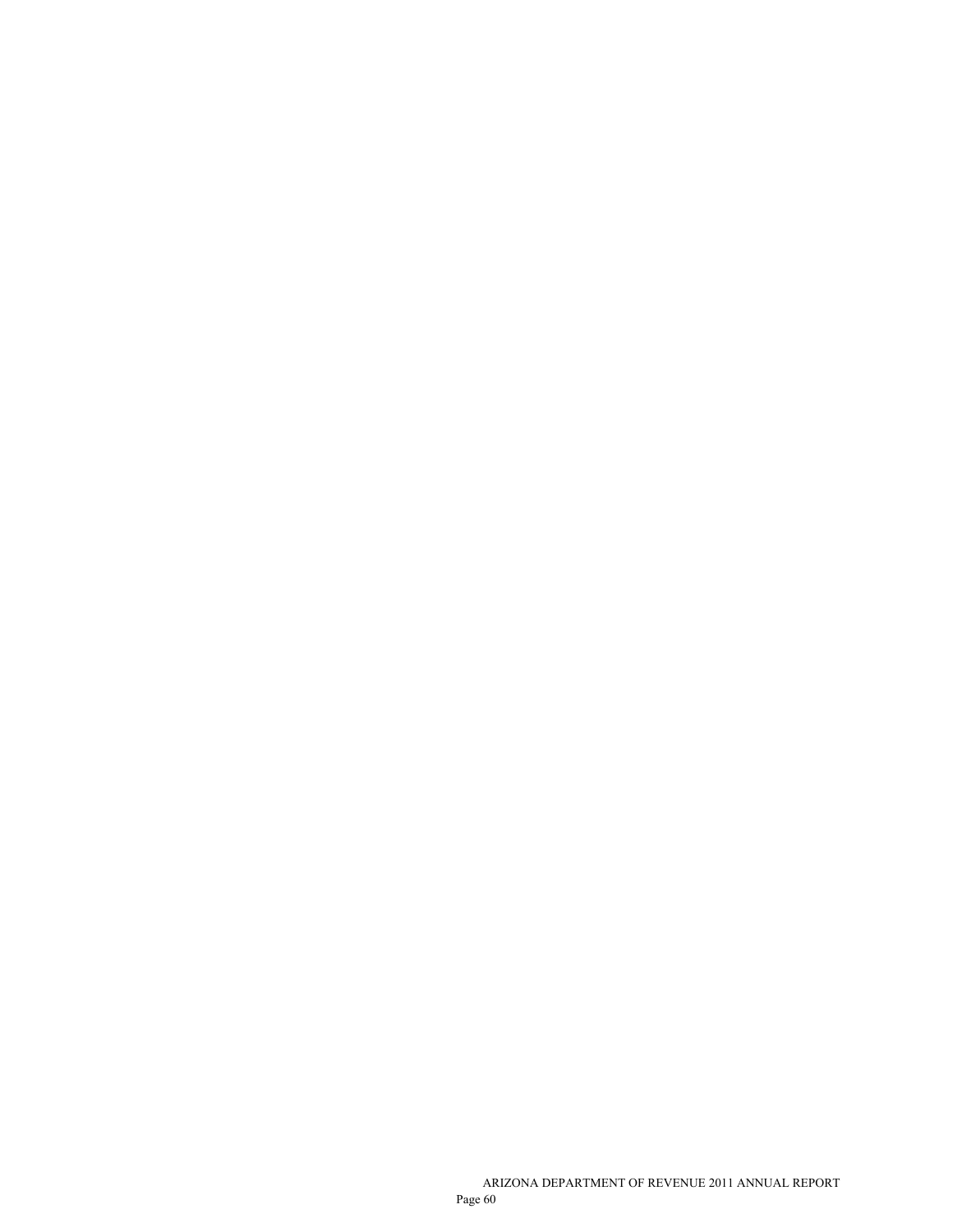# **INCOME TAX**

The State of Arizona imposes two types of income tax: corporate, which applies to incorporated businesses and certain other entities operating in this state; and individual, which is levied upon those persons who reside in or earn income in the state *(Refer to Table 28).*

## **CORPORATE INCOME TAX MAJOR FEATURES**

Every corporation doing business in Arizona is required to file a corporate income tax return. Corporations filed returns with the state and made payments of \$560 million during fiscal year 2011 *(Refer to Table 28).*

## **INDIVIDUAL INCOME TAX MAJOR FEATURES**

l

For tax year 2008 filed in 2009, approximately 2.6 million individual filers reported Arizona gross income (defined as federal adjusted gross income) totaling more than \$118.9 billion. Individuals with Arizona gross income of more than \$75,000, in the preceding or current year, are required to file Arizona estimated tax payments. An individual can apply any portion of an income tax refund toward the following year's income tax as an estimated payment.

The graduated rate structure for the 2008 tax year ranged from 2.59 percent to a maximum of 4.54 percent on an individual's income over \$150,000 (or joint income over \$300,000).

## **DISTRIBUTION**

State income tax collections are shared with Arizona municipalities in an Urban Revenue Sharing Program. *(Refer to Tables 28 and 29)*.

Voluntary taxpayer contributions to Aid to Education Fund, Citizens Clean Elections Fund, Domestic Violence Shelter Fund, Child Abuse Prevention Fund, Arizona Wildlife Fund, Special Olympics Fund, Neighbors Helping Neighbors Fund, I Did Not Pay Enough Fund, Veteran's Donation Fund, National Guard Relief Fund, and political parties are distributed to the appropriate agency, political party or organization *(Refer to Table 28)*.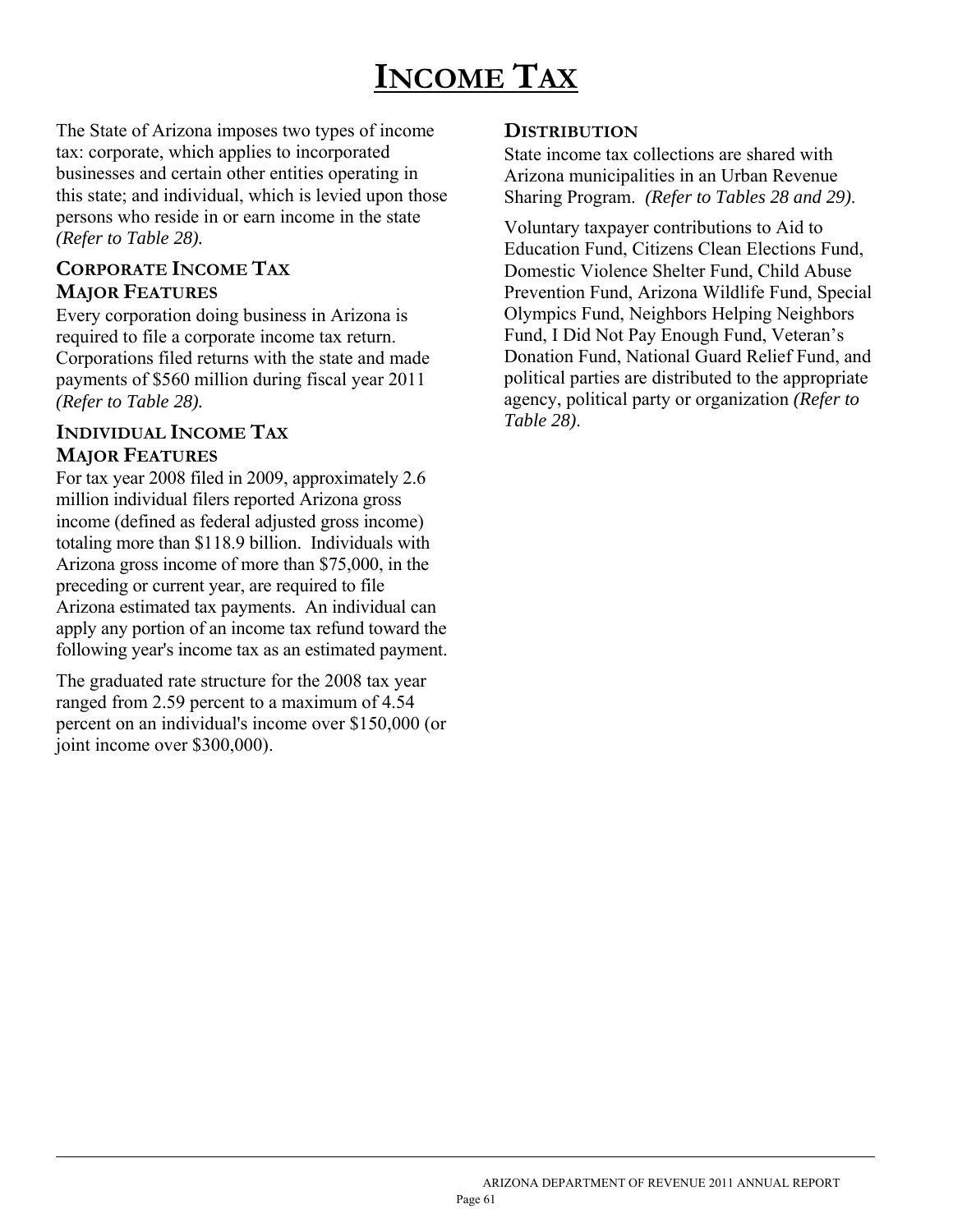## **CORPORATE AND INDIVIDUAL INCOME TAX CREDITS**

| <b>CREDIT</b>                                                                                                                              | <b>AVAILABLE TO</b>                                                                                                                                                                                                                                                                                                                            |
|--------------------------------------------------------------------------------------------------------------------------------------------|------------------------------------------------------------------------------------------------------------------------------------------------------------------------------------------------------------------------------------------------------------------------------------------------------------------------------------------------|
| <b>Agricultural Pollution Control</b><br><b>Equipment</b>                                                                                  | Taxpayers that incur expenses during the taxable year to purchase<br>agricultural pollution control equipment.                                                                                                                                                                                                                                 |
| <b>Agricultural Water Conservation</b><br><b>System</b>                                                                                    | Taxpayers that incur expenses to purchase and install an agricultural<br>water conservation system in Arizona.                                                                                                                                                                                                                                 |
| <b>Clean Elections</b>                                                                                                                     | For donations made directly to the Clean Elections Fund or a<br>donation made on the tax return.                                                                                                                                                                                                                                               |
| <b>Contributions to Charities</b><br>that Provide Assistance<br>to the Working Poor                                                        | Individual taxpayers that make cash contributions to certain charities<br>that provide help to the working poor. The credit is \$200 or \$400,<br>depending upon filing status.                                                                                                                                                                |
| <b>Corporate Contributions To</b><br><b>School Tuition Organizations</b>                                                                   | Corporate credit that allows taxpayers to make cash contributions to<br>school tuition organizations. The amount of the donation must be<br>pre-approved by the department. There is an annual limit to the<br>aggregate amount of donations made.                                                                                             |
| <b>Corporate Contributions To</b><br><b>School Tuition Organizations</b><br>for Displaced Students or<br><b>Students with Disabilities</b> | Corporate credit that allows taxpayers to make cash contributions to<br>school tuition organizations that provides scholarships or grants to<br>displaced students or students with disabilities. The amount of the<br>donation must be pre-approved by the department. There is an annual<br>limit to the aggregate amount of donations made. |
| <b>Defense Contracting</b>                                                                                                                 | Taxpayers certified by the Arizona Department of Commerce as a<br>qualified defense contractor for qualified increases in employment.                                                                                                                                                                                                          |
| <b>Employing Arizona</b><br><b>National Guard Members</b>                                                                                  | Credit for employers who have an employee that is a member of the<br>Arizona National Guard if the employee is placed on active duty. The<br>credit is \$1,000 for each employee placed on active duty.                                                                                                                                        |
| <b>Employment of</b><br><b>TANF Recipients</b>                                                                                             | Taxpayers that employ recipients of Temporary Assistance for Needy<br>Families (TANF).                                                                                                                                                                                                                                                         |
| <b>Enterprise Zone</b>                                                                                                                     | Taxpayers whose business is located in an Arizona enterprise zone<br>that have a net increase in qualified employment positions.                                                                                                                                                                                                               |
| <b>Environmental Technology</b><br><b>Facility</b>                                                                                         | Taxpayers that incur expenses in constructing a qualified<br>environmental technology manufacturing, producing, or processing<br>facility as described in ARS § 41-1514.02.                                                                                                                                                                    |
| Family                                                                                                                                     | A credit for taxpayers below certain income levels, with differing<br>amounts for different household sizes.                                                                                                                                                                                                                                   |
| <b>Healthy Forest Enterprises</b>                                                                                                          | Businesses that operate a healthy forest enterprise may receive a non-<br>refundable credit against corporate and individual income tax<br>liabilities.                                                                                                                                                                                        |
| <b>Income Taxes Paid to</b><br><b>Another State or Country</b>                                                                             | Taxpayers that paid a net income tax to Arizona and another qualified<br>state or foreign country, on the same income.                                                                                                                                                                                                                         |

 $\overline{a}$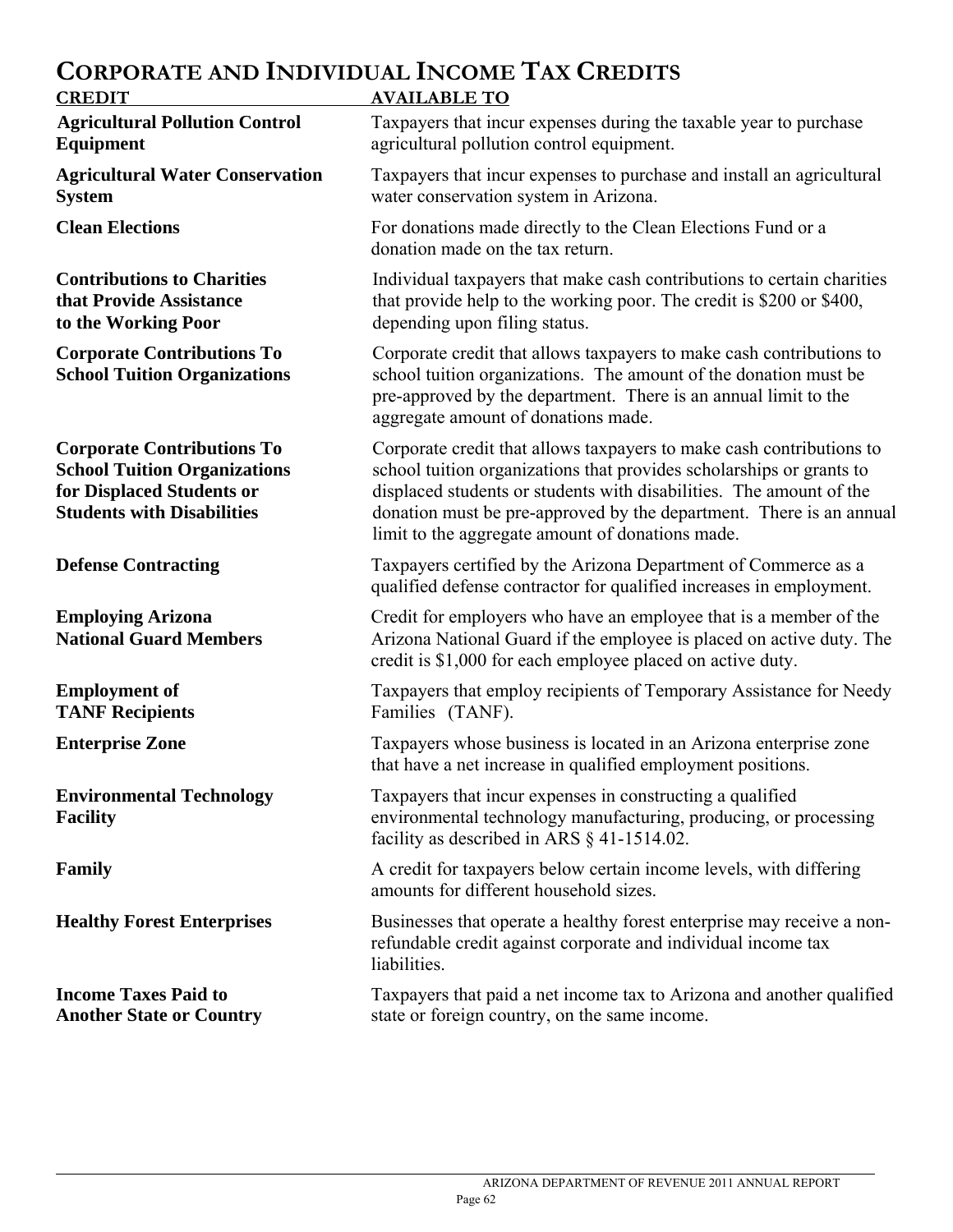| <b>CREDIT</b>                                                                              | <b>AVAILABLE TO</b>                                                                                                                                                                                                                                                                                                                                                                        |
|--------------------------------------------------------------------------------------------|--------------------------------------------------------------------------------------------------------------------------------------------------------------------------------------------------------------------------------------------------------------------------------------------------------------------------------------------------------------------------------------------|
| <b>Increased Excise Taxes</b>                                                              | A refundable credit for Arizona residents whose federal adjusted<br>gross income is beneath a certain threshold (\$25,000 or less for<br>Married Filing Joint or Head of Household, or \$12,500 for Married<br>Filing Separately or Single) and who cannot be claimed as a<br>dependent by any other taxpayer to mitigate the increase in<br>transaction privilege tax rate for education. |
| <b>Investment in Qualified</b><br><b>Small Businesses</b>                                  | Allows a credit for investments in qualified small businesses to<br>individuals.                                                                                                                                                                                                                                                                                                           |
| <b>Military Family Relief Fund</b>                                                         | Individual taxpayers that make contributions to the fund which helps<br>service members and their families faced with unforeseen expenses<br>when a loved one becomes a casualty of war. The credit is \$200 or<br>\$400, depending upon filing status.                                                                                                                                    |
| <b>Military Reuse Zone</b>                                                                 | Taxpayers with a net increase in employment of full-time employees<br>working in a military reuse zone.                                                                                                                                                                                                                                                                                    |
| <b>Motion Picture</b><br><b>Productions Costs</b>                                          | Provides a transferable tax credit against corporate and individual<br>income tax liabilities for motion picture production companies that<br>produce motion pictures completely or partially in Arizona.                                                                                                                                                                                  |
| <b>Pollution Control</b>                                                                   | Taxpayers that purchase real or personal property that is used within<br>Arizona in the taxpayer's trade or business to control or prevent<br>pollution.                                                                                                                                                                                                                                   |
| <b>Private School</b><br><b>Tuition Organizations</b>                                      | Individual taxpayers that made contributions to a school tuition<br>organization that provides scholarships or grants to qualified schools.<br>The credit is \$500 or \$1000, depending upon filing status.                                                                                                                                                                                |
| <b>Property Tax</b>                                                                        | A refundable credit for property taxes accrued if certain age and<br>income level conditions are met.                                                                                                                                                                                                                                                                                      |
| <b>Public School Extra</b><br><b>Curricular Activity</b>                                   | Individual taxpayers that make contributions or paid certain fees to<br>public schools in Arizona. The credit is \$200 or \$400, depending<br>upon filing status.                                                                                                                                                                                                                          |
| <b>Recycling Equipment</b>                                                                 | Taxpayers who acquire and place in service recycling equipment in<br>Arizona. This credit was repealed for corporations not individuals.                                                                                                                                                                                                                                                   |
| <b>Renewable Energy Industry</b>                                                           | This credit provides refundable individual and corporate income tax<br>credits for expanding or locating qualified renewable energy<br>operations in this state.                                                                                                                                                                                                                           |
| <b>Research and Development</b>                                                            | Corporate taxpayers with an increase in qualifying research and<br>development expenses conducted in Arizona.                                                                                                                                                                                                                                                                              |
| <b>School Site Donation</b>                                                                | This tax credit is for the donation of real property and improvements<br>to an Arizona school district or Arizona charter school for use as a<br>school or as a site for the construction of a school.                                                                                                                                                                                     |
| <b>Solar Energy Devices</b>                                                                | Individual taxpayers who install a solar energy device in his or her<br>residence located in Arizona.                                                                                                                                                                                                                                                                                      |
| <b>Solar Energy Devices -</b><br><b>Commercial &amp; Industrial</b><br><b>Applications</b> | This credit is available to individuals, corporations and S<br>corporations. The credit is 10% of the cost of the installed device, not<br>to exceed \$25,000 with respect to the same building in the same tax<br>year, or \$50,000 in total credits in any given year.                                                                                                                   |

 $\overline{a}$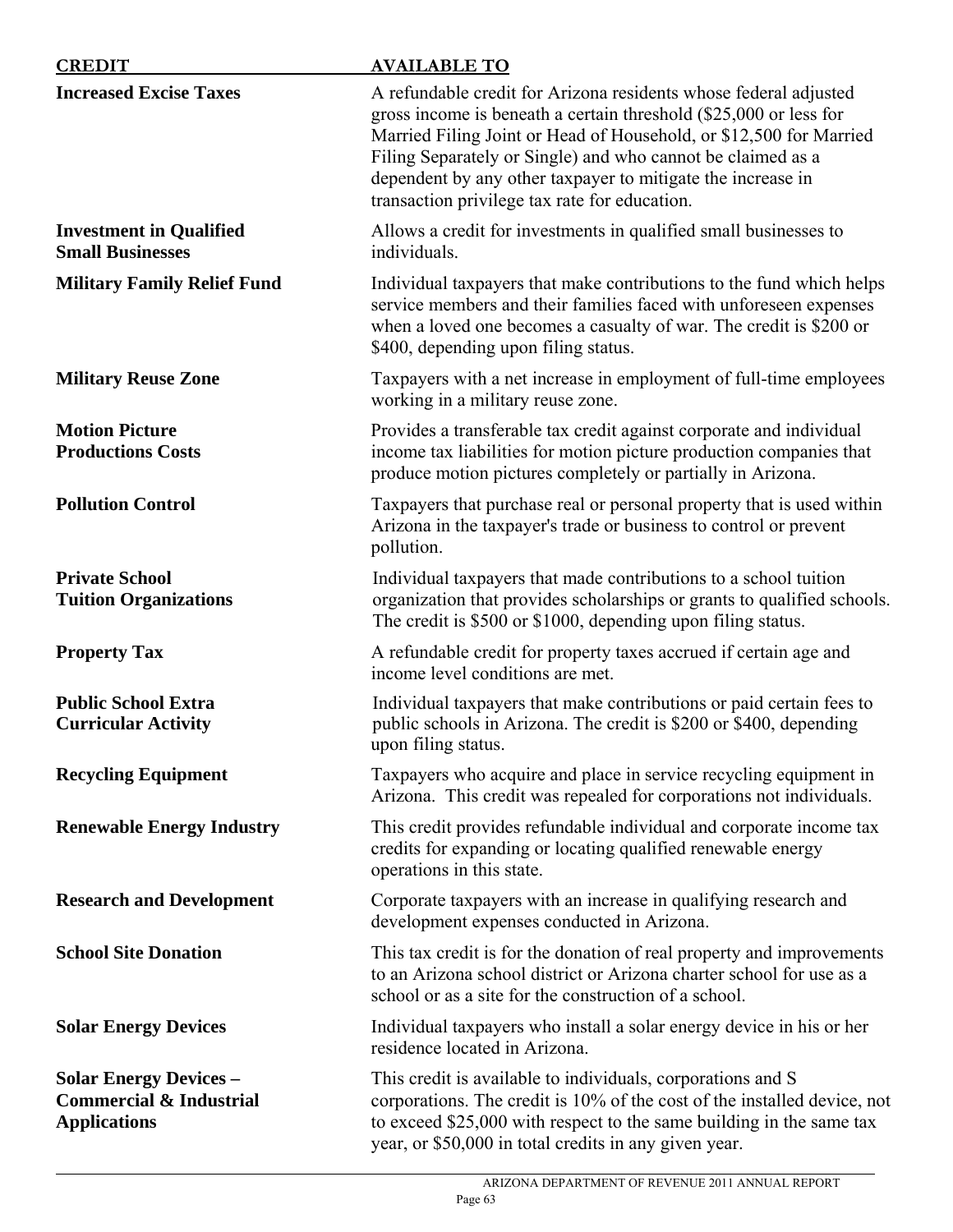| <b>CREDIT</b>                                                                                              | <b>AVAILABLE TO</b>                                                                                                                                                                                                                                          |
|------------------------------------------------------------------------------------------------------------|--------------------------------------------------------------------------------------------------------------------------------------------------------------------------------------------------------------------------------------------------------------|
| <b>Solar Hot Water Heater</b><br><b>Plumbing Stub Outs and</b><br><b>Electric Vehicle Recharge Outlets</b> | Taxpayers for the installation of solar hot water heater plumbing<br>stub outs and electric vehicle recharge outlets in houses or<br>dwelling units constructed by the taxpayer. The houses or dwelling<br>units must be located in Arizona.                 |
| <b>Taxes Paid for Coal Consumed</b><br>in Generating Electrical Power                                      | Corporate taxpayers that allows a credit equal to 30 percent of the<br>amount paid by the seller or purchaser as transaction privilege tax or<br>use tax for coal sold to the taxpayer that is consumed in the<br>generation of electrical power in Arizona. |
| <b>Water Conservation System</b>                                                                           | An individual may qualify for this credit if the taxpayer installed a<br>qualifying water conservation system in the taxpayer's residence<br>located in Arizona.                                                                                             |

 $\overline{a}$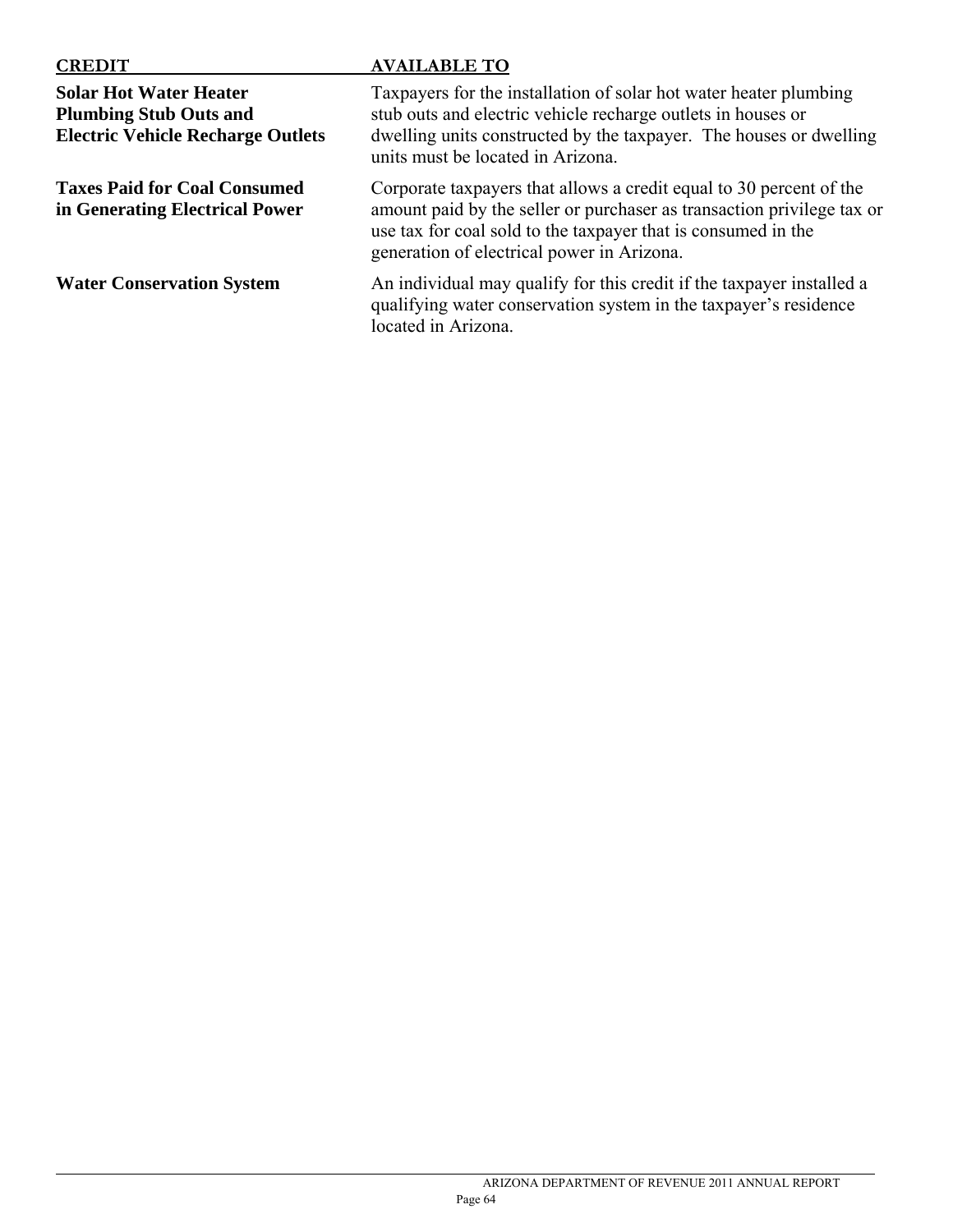#### TABLE 28 INCOME TAX COLLECTIONS FISCAL YEAR 2006-07 THROUGH FISCAL YEAR 2010-11

|                                                    |                 |                  |                      |                  |                 | <b>PERCENT OF</b><br><b>NET COLLECTIONS</b> |
|----------------------------------------------------|-----------------|------------------|----------------------|------------------|-----------------|---------------------------------------------|
| <b>SOURCE</b>                                      | FY2006-07       | <b>FY2007-08</b> | <b>FY2008-09</b>     | <b>FY2009-10</b> | FY2010-11       | <b>IN FY2010-11</b>                         |
| <b>Withheld from Wages</b>                         |                 |                  |                      |                  |                 |                                             |
| <b>Gross Revenue</b>                               | \$3,294,287,540 | \$3,344,770,438  | \$3,092,546,185      | \$3,017,256,893  | \$3,234,666,688 |                                             |
| <b>Refunds and Charge-offs</b>                     | (19,969,915)    | (22, 167, 786)   | (13, 229, 118)       | (10, 152, 178)   | (7,044,562)     |                                             |
| <b>NET</b>                                         | \$3,274,317,624 | \$3,322,602,653  | \$3,079,317,068      | \$3,007,104,715  | \$3,227,622,125 | 94.1%                                       |
| Individuals & Fiduciaries                          |                 |                  |                      |                  |                 |                                             |
| <b>Gross Revenue</b>                               | \$1,677,949,795 | \$1,461,050,780  | \$967,788,513        | \$768,011,214    | \$867,110,332   |                                             |
| <b>Regular Refunds and Charge-offs</b>             | (1,285,344,591) | (1,369,350,067)  | (1,471,652,247)      | (1,351,901,223)  | (1,224,167,109) |                                             |
| Attorney Fees - Ladewig refunds (1)                | (4,853,277)     | (2,575)          | -----                | -----            | $- - - - -$     |                                             |
| <b>NET</b>                                         | \$387,751,926   | \$91,698,139     | (S503, 863, 734)     | (\$583,890,008)  | (S357,056,777)  | $-10.4%$                                    |
| Corporations                                       |                 |                  |                      |                  |                 |                                             |
| Gross Revenue (2)                                  | \$1,070,723,965 | \$985,305,494    | \$749,362,551        | \$650,925,393    | \$659,266,690   |                                             |
| <b>Refunds and Charge-offs</b>                     | (84, 540, 518)  | (200, 615, 179)  | (157, 110, 835)      | (237, 644, 455)  | (98, 958, 514)  |                                             |
| NET                                                | \$986,183,448   | \$784,690,315    | \$592,251,716        | \$413,280,938    | \$560,308,176   | 16.3%                                       |
| <b>Subtotal</b>                                    |                 |                  |                      |                  |                 |                                             |
| <b>Net Collections</b>                             | \$4,648,252,998 | \$4,198,991,106  | \$3.167.705.050      | \$2,836,495,645  | \$3,430,873,524 | 100.0%                                      |
| Less distributions for:                            |                 |                  |                      |                  |                 |                                             |
| <b>Urban Revenue Sharing</b>                       | \$551,230,661   | \$684,538,927    | \$727,677,400<br>(3) | \$628,644,630    | \$474,006,520   |                                             |
| <b>Child Abuse Prevention</b>                      | 250,683         | 260,062          | 232,949              | 220,098          | 159,694         |                                             |
| <b>Veteran's Donation Fund</b>                     | -----           | 65,085           | 300,509              | 69,746           | 88,604          |                                             |
| <b>Aid to Education</b>                            | 38,309          | 107,173          | 79,933               | 84,117           | 65,775          |                                             |
| <b>Domestic Violence Shelter</b>                   | 195,840         | 196,622          | 183,973              | 161,673          | 118,629         |                                             |
| <b>Special Olympics</b>                            | 106,425         | 105,085          | 103,287              | 98,752           | 72,928          |                                             |
| <b>Wildlife Contributions</b>                      | 255,738         | 235,199          | 226,343              | 202,627          | 156,130         |                                             |
| <b>Neighbors Helping Neighbors</b>                 | 53,507          | 55,421           | 59,433               | 52,383           | 33,099          |                                             |
| <b>Clean Elections (2)</b>                         | 6,159,217       | 6,685,252        | 6,355,933            | 6,019,188        | 6,199,220       |                                             |
| <b>National Guard Relief Fund</b>                  | 1.1.1.1         | 264,523          | 87,491               | 71,775           | 48,845          |                                             |
| I Did Not Pay Enough Fund                          | $- - - - -$     | $1 - 1 - 1$      | -----                | -----            | 17,121          |                                             |
| <b>Democratic Party</b>                            | 31,304          | 31,539           | 18,554               | 14,595           | 10,691          |                                             |
| <b>Libertarian Party</b>                           | 3,315           | 2,310            | 1,918                | 1,162            | 1,094           |                                             |
| <b>Republican Party</b>                            | 21,444          | 18,081           | 10,573               | 9,335            | 7,744           |                                             |
| <b>Green Party</b>                                 | $\bf{0}$        | 557              | 684                  | 578              | 319             |                                             |
| <b>Subtotal Distributions</b>                      | \$558,346,443   | \$692,565,835    | \$735,338,981        | \$635,650,660    | \$480,986,414   |                                             |
| <b>NET REVENUE TO STATE</b><br><b>GENERAL FUND</b> | \$4,089,906,556 | \$3,506,425,271  | \$2,432,366,069      | \$2,200,844,986  | \$2,949,887,110 |                                             |
|                                                    |                 |                  |                      |                  |                 |                                             |
| <b>WQARF</b> Distribution                          | \$15,000,000    | \$15,000,000     | \$13,000,000         | \$7,000,000      | \$7,000,000     |                                             |
| <b>Sports and Tourism Authority</b>                | \$5,148,528     | \$4,121,337      | \$4,200,254          | \$6,419,515      | \$5,810,440     |                                             |

(1) Attorney fees relating to the Ladewig class action lawsuit were paid from individual income tax refunds.

(3) Pursuant to HB 2871, Chapter 351, 2nd Regular Session, 2006, the sum of \$727,677,400 was appropriated from the general fund, of which \$10,549,800 was appropriated as repayment to incorporated cities and towns as distributed in FY04.

<sup>(2)</sup> Corrected figures.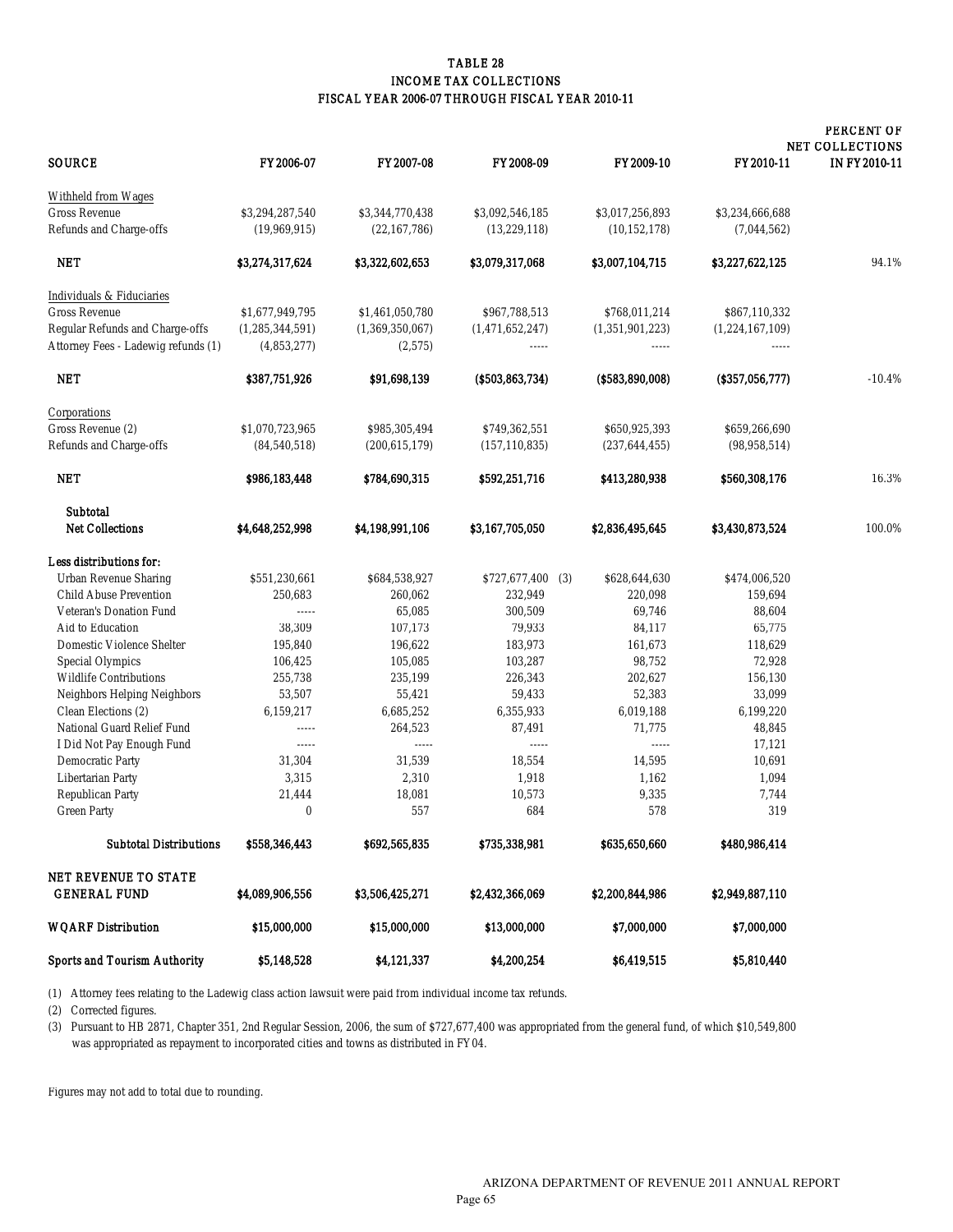#### **TABLE 29 EXEMPTIONS, DEDUCTIONS AND CREDITS TAX YEAR 2007 THROUGH TAX YEAR 2010**

|             |                      |                  | AGE 65           |                  | <b>STANDARD</b>  | MAXIMUM           | <b>MAXIMUM</b>    |
|-------------|----------------------|------------------|------------------|------------------|------------------|-------------------|-------------------|
| <b>TAX</b>  | <b>PERSONAL</b>      | <b>BLIND</b>     | AND OVER         | <b>DEPENDENT</b> | <b>DEDUCTION</b> | <b>PROPERTY</b>   | <b>FAMILY</b>     |
| <b>YEAR</b> | <b>EXEMPTION</b> (2) | <b>EXEMPTION</b> | <b>EXEMPTION</b> | <b>EXEMPTION</b> | LIMIT(1)         | <b>TAX CREDIT</b> | <b>TAX CREDIT</b> |
| 2007        | \$2.100              | \$1.500          | \$2.100          | \$2,300          | \$4,373/\$8,745  | \$502             | \$240             |
| 2008        | 2.100                | .500             | 2.100            | 2,300            | 4.521/9.042      | 502               | 240               |
| 2009        | 2.100                | .500             | 2.100            | 2,300            | 4.677/9.354      | 502               | 240               |
| 2010        | 2.100                | .500             | 2,100            | 2,300            | 4,677/9,354      | 502               | 240               |

(1) Amounts shown are for individual and married-filing-jointly returns.

(2) Beginning with tax year 1997, married filers claiming at least one dependent are entititled to an additional \$2,100 personal exemption.

#### **INDIVIDUAL INCOME TAX CREDITS TAX YEAR 2007 THROUGH TAX YEAR 2009**

|                                                                                 | TAX YEAR 2007    |                | <b>TAX YEAR 2008</b> |                |                  | TAX YEAR 2009  |
|---------------------------------------------------------------------------------|------------------|----------------|----------------------|----------------|------------------|----------------|
| <b>CREDIT</b>                                                                   | <b>CLAIMANTS</b> | <b>CREDITS</b> | <b>CLAIMANTS</b>     | <b>CREDITS</b> | <b>CLAIMANTS</b> | <b>CREDITS</b> |
| <b>Agricultural Pollution Control</b>                                           | (1)              | (1)            | $\overline{4}$       | \$13,524       | (2)              | (2)            |
| <b>Agricultural Water Conservation</b>                                          | 134              | \$1,851,865    | 105                  | \$1,322,254    | (2)              | (2)            |
| <b>Clean Elections</b>                                                          | 34,358           | \$815,625      | 33,966               | \$773,000      | 26,088           | \$633,415      |
| Commercial & Industrial Solar Energy<br>Contributions to Charities that Provide | 15               | \$54,558       | 54                   | \$277,914      | 31               | \$122,232      |
| Assistance to the Working Poor                                                  | 18,280           | \$5,860,953    | 36,568               | \$11,059,408   | 51,799           | \$13,602,655   |
| <b>Defense Contracting</b>                                                      | $\theta$         | \$0            | $\mathbf{0}$         | \$0            | (2)              | (2)            |
| Donations to Military Family Relief Fund                                        |                  | ---            | 2,361                | \$778,300      | 3.185            | \$998,331      |
| <b>Employing National Guard Members</b>                                         | (1)              | (1)            | (1)                  | (1)            | (1)              | (1)            |
| <b>Employment of TANF Recipients</b>                                            | 5                | \$12,666       | $\mathbf{0}$         | \$0            | (2)              | (2)            |
| Enterprise Zone                                                                 | 149              | \$1,006,150    | 119                  | \$716,157      | (2)              | (2)            |
| <b>Environmental Technology</b>                                                 | (1)              | (1)            | (1)                  | (1)            | (2)              | (2)            |
| Family Tax Credit                                                               | 518,820          | \$6,784,150    | 501,013              | \$5,811,534    | 515,867          | \$5,270,319    |
| <b>Healthy Forest Enterprises</b>                                               | $\mathbf{0}$     | \$0            | $\mathbf{0}$         | \$0            | (2)              | (2)            |
| Income Taxes Paid to Other States                                               | 27,706           | \$105,315,257  | 31,103               | \$78,837,292   | 30,125           | \$75,216,168   |
| Increased Excise Taxes Paid                                                     | 579,464          | \$30,444,007   | 605,599              | \$32,308,185   | 664,675          | \$35,928,030   |
| Investment in Qualified Small Buiness                                           | 73               | \$276,742      | 111                  | \$395,014      | 174              | \$502,538      |
| Military Reuse Zone                                                             | $\Omega$         | \$0            | $\mathbf{0}$         | \$0            | (2)              | (2)            |
| Motion Picture Production & Infrastructure                                      | 4                | \$128,165      |                      | \$267,771      | 5                | \$77,267       |
| <b>Pollution Control Device</b>                                                 | 10               | \$7,962        |                      | \$2,399        | (2)              | (2)            |
| Private School Tuition Organization (3)                                         | 76,065           | \$54,303,282   | 78,407               | \$55,261,284   | 73,430           | \$50,880,647   |
| Property Tax                                                                    | 16,810           | \$5,979,296    | 15,675               | \$5,722,697    | 17,366           | \$6,606,391    |
| Public School Extra Curricular Activity (3)                                     | 214,356          | \$44,069,896   | 233,450              | \$45,164,366   | 239,031          | \$42,716,767   |
| Recycling Equipment                                                             | $\theta$         | \$0            | $\Omega$             | \$0            | (2)              | (2)            |
| Research and Development                                                        | 260              | \$3,377,197    | 308                  | \$4,714,103    | 306              | \$4,388,344    |
| School Site Donation                                                            | 68               | \$2,749,005    | 54                   | \$312,899      | (2)              | (2)            |
| Solar Energy                                                                    | 2,509            | \$1,209,393    | 4,982                | \$2,499,721    | 2,281            | \$922,376      |
| Solar Hot Water Heater &                                                        |                  |                |                      |                |                  |                |
| <b>Plumbing Stub Outs</b>                                                       | $\Omega$         | \$0            | 6                    | \$630          | (2)              | (2)            |
| <b>Water Conservation Systems</b>                                               | 61               | \$36,227       | 209                  | \$106,860      | 206              | \$102,180      |
| <b>Total</b>                                                                    | 1,489,150        | \$264,284,077  | 1,544,109            | \$246,345,913  | 1,624,569        | \$237,907,980  |

(1) Too few claimants to allow release of information without violating confidentiality laws.

(2) Credits claimed for tax years are being reviewed. No data is available at this time.

(3) Data reported is based on donation information provided to the Department of Revenue by the Private School Tuition Organizations and the Public Schools. For the purposes of this report, it is assumed that all credit was used in the tax year.

Figures for all credits shown here are subject to change, due to the verification process.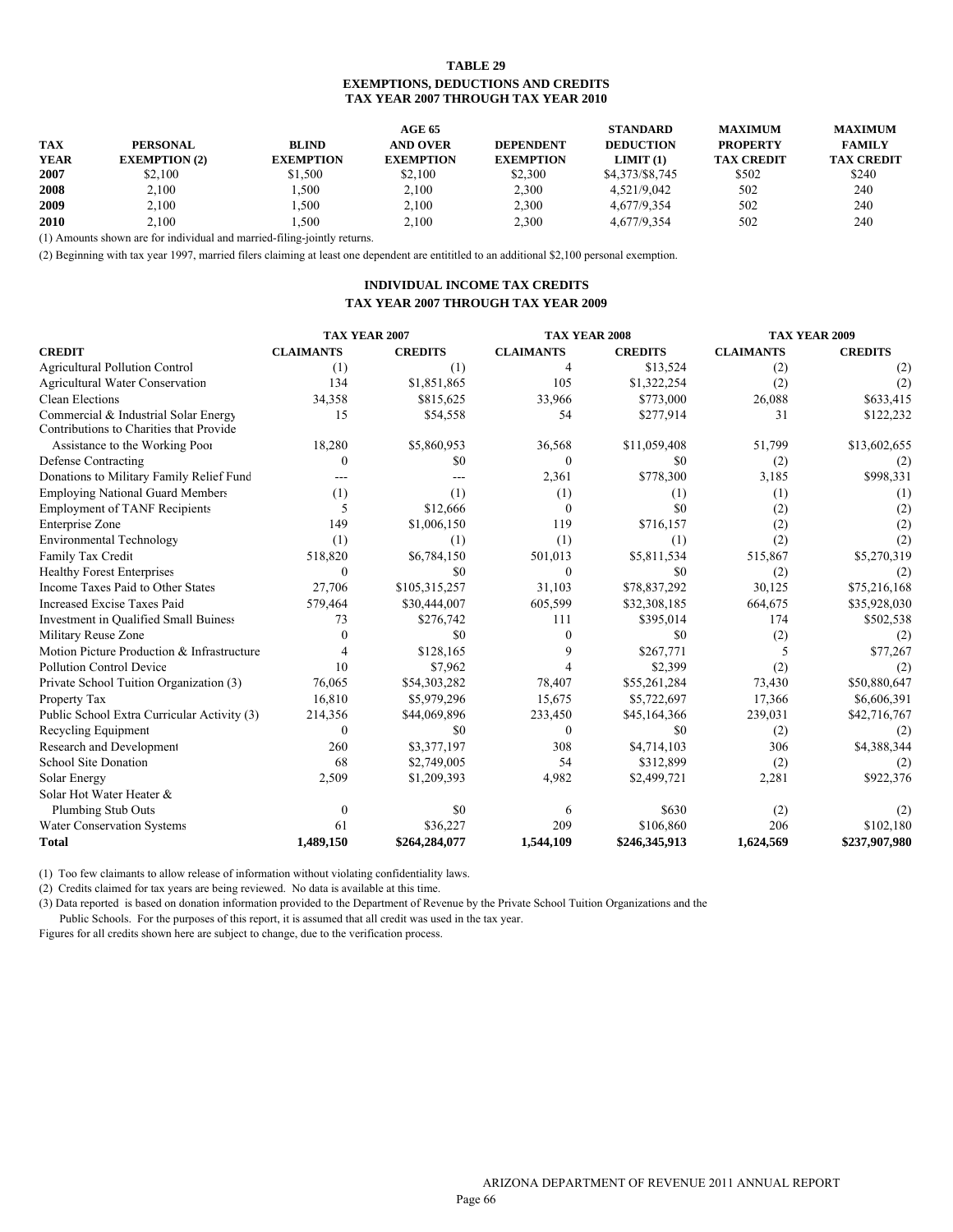## **TABLE 30 RESIDENT INDIVIDUAL INCOME TAX LIABILITY BY FEDERAL ADJUSTED GROSS INCOME TAX YEAR 2008 (1)**

| <b>FEDERAL ADJUSTED</b>    | # OF          | $%$ OF       |                  | $%$ OF       |
|----------------------------|---------------|--------------|------------------|--------------|
| <b>GROSS INCOME</b>        | <b>FILERS</b> | <b>TOTAL</b> | <b>LIABILITY</b> | <b>TOTAL</b> |
|                            |               |              |                  |              |
| Negative Income            | 44,265        | 1.85%        | \$223,294        | 0.01%        |
| \$0.01 to \$1,999          | 42,815        | 1.79%        | 17,647           | $0.00\%$     |
| \$2,000 to \$5,999         | 125,239       | 5.23%        | 48,941           | $0.00\%$     |
| \$6,000 to \$9,999         | 148,616       | 6.21%        | 2,921,115        | 0.11%        |
| \$10,000 to \$13,999       | 154,830       | 6.47%        | 9,352,108        | 0.35%        |
| \$14,000 to \$19,999       | 237,947       | 9.94%        | 28,005,788       | 1.04%        |
| \$20,000 to \$24,999       | 182,771       | 7.64%        | 39,126,890       | 1.46%        |
| \$25,000 to \$29,999       | 161,948       | 6.77%        | 51,927,500       | 1.93%        |
| \$30,000 to \$39,999       | 271,961       | 11.36%       | 130,751,434      | 4.86%        |
| \$40,000 to \$49,999       | 199,794       | 8.35%        | 136,478,515      | 5.08%        |
| \$50,000 to \$74,999       | 333,945       | 13.96%       | 333, 311, 195    | 12.40%       |
| \$75,000 to \$99,999       | 202,770       | 8.47%        | 316,091,909      | 11.76%       |
| \$100,000 to \$199,999     | 226,199       | 9.45%        | 645,245,243      | 24.00%       |
| \$200,000 to \$499,999     | 48,655        | 2.03%        | 395,705,171      | 14.72%       |
| \$500,000 to \$999,999     | 7,547         | 0.32%        | 176,758,653      | 6.57%        |
| \$1,000,000 to \$4,999,999 | 3,359         | 0.14%        | 230,297,911      | 8.57%        |
| \$5,000,000 and over       | 329           | 0.01%        | 192,397,757      | 7.16%        |
| <b>TOTAL</b>               | 2,392,990     | 100.00%      | \$2,688,661,071  | 100.00%      |

(1) This summary combines all liability reported on the Arizona Form 140 and 140A Individual Income tax returns for tax year 2008, filed from January 2009 forward.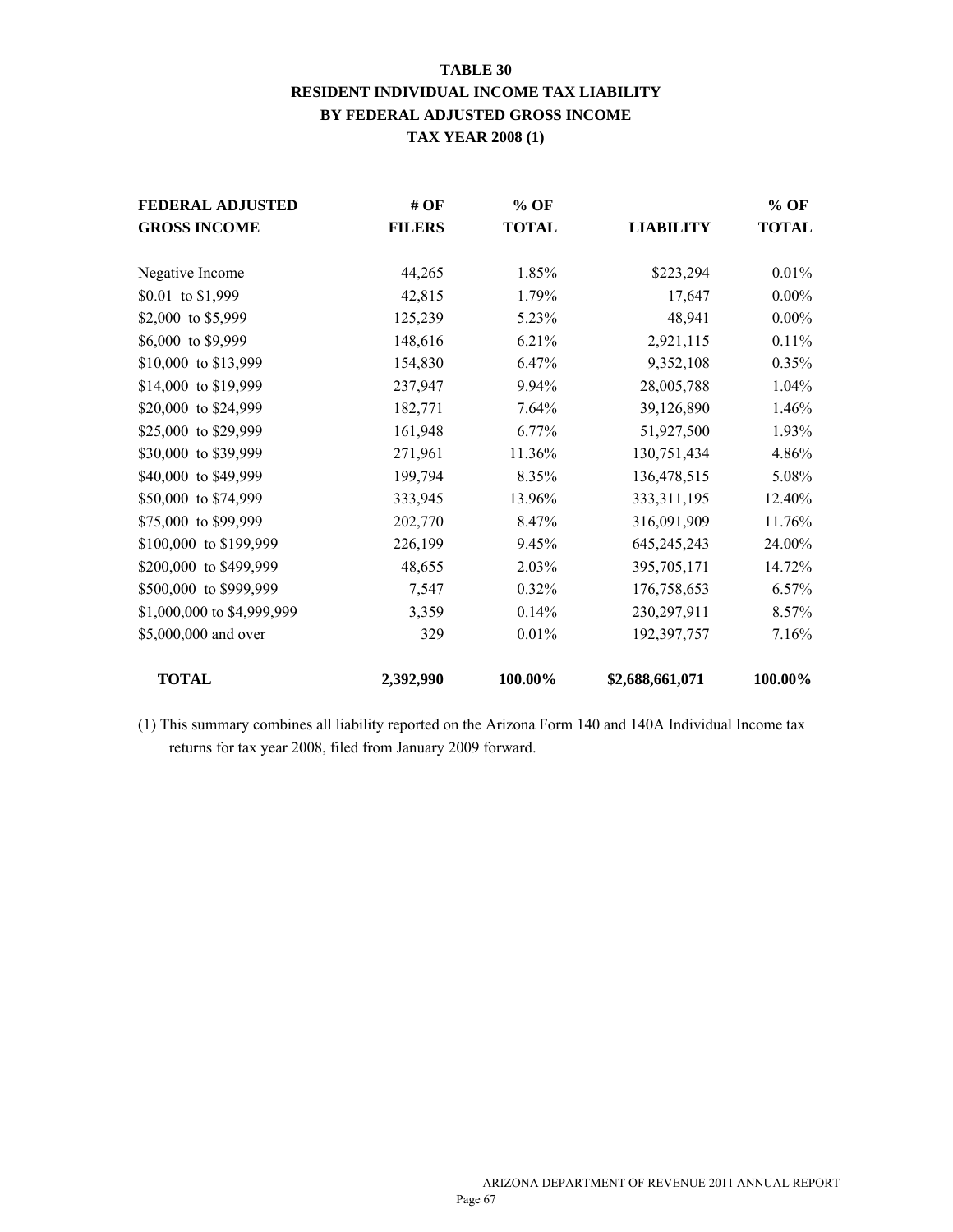#### **TABLE 31**

## **NONRESIDENT/ PART YEAR RESIDENT INDIVIDUAL INCOME TAX LIABILITY BY FEDERAL ADJUSTED GROSS INCOME TAX YEAR 2008 (1)**

| <b>ARIZONA PORTION OF</b>  |               |              |                  |              |
|----------------------------|---------------|--------------|------------------|--------------|
| <b>FEDERAL ADJUSTED</b>    | # OF          | $%$ OF       |                  | $%$ OF       |
| <b>GROSS INCOME</b>        | <b>FILERS</b> | <b>TOTAL</b> | <b>LIABILITY</b> | <b>TOTAL</b> |
|                            |               |              |                  |              |
| Negative Income            | 39,557        | 16.27%       | 2,547,039        | 1.40%        |
| \$0.01 to \$1,999          | 23,788        | 9.78%        | 21,727           | 0.01%        |
| \$2,000 to \$5,999         | 35,823        | 14.73%       | 106,075          | 0.06%        |
| \$6,000 to \$9,999         | 26,467        | 10.89%       | 851,919          | 0.47%        |
| \$10,000 to \$13,999       | 19,960        | 8.21%        | 1,857,178        | 1.02%        |
| \$14,000 to \$19,999       | 22,172        | 9.12%        | 4,130,448        | 2.27%        |
| \$20,000 to \$24,999       | 13,274        | 5.46%        | 4,067,239        | 2.23%        |
| \$25,000 to \$29,999       | 9,861         | 4.06%        | 4,037,180        | 2.22%        |
| \$30,000 to \$39,999       | 13,841        | 5.69%        | 7,927,988        | 4.35%        |
| \$40,000 to \$49,999       | 9,075         | 3.73%        | 7,369,416        | 4.05%        |
| \$50,000 to \$74,999       | 12,834        | 5.28%        | 15,526,542       | 8.52%        |
| \$75,000 to \$99,999       | 5,915         | 2.43%        | 11,200,651       | 6.15%        |
| \$100,000 to \$199,999     | 6,768         | 2.78%        | 22,958,701       | 12.60%       |
| \$200,000 to \$499,999     | 2,633         | 1.08%        | 24,226,950       | 13.30%       |
| \$500,000 to \$999,999     | 641           | 0.26%        | 15,467,611       | 8.49%        |
| \$1,000,000 to \$4,999,999 | 449           | 0.18%        | 31,624,163       | 17.36%       |
| \$5,000,000 and over       | 70            | 0.03%        | 28, 251, 365     | 15.51%       |
| <b>TOTAL</b>               | 243,128       | 100.00%      | \$182,172,192    | 100.00%      |

(1) This summary combines all liability reported on the Arizona Form 140NR and 140PY Individual Income tax returns for tax year 2008, filed from January 2009 forward.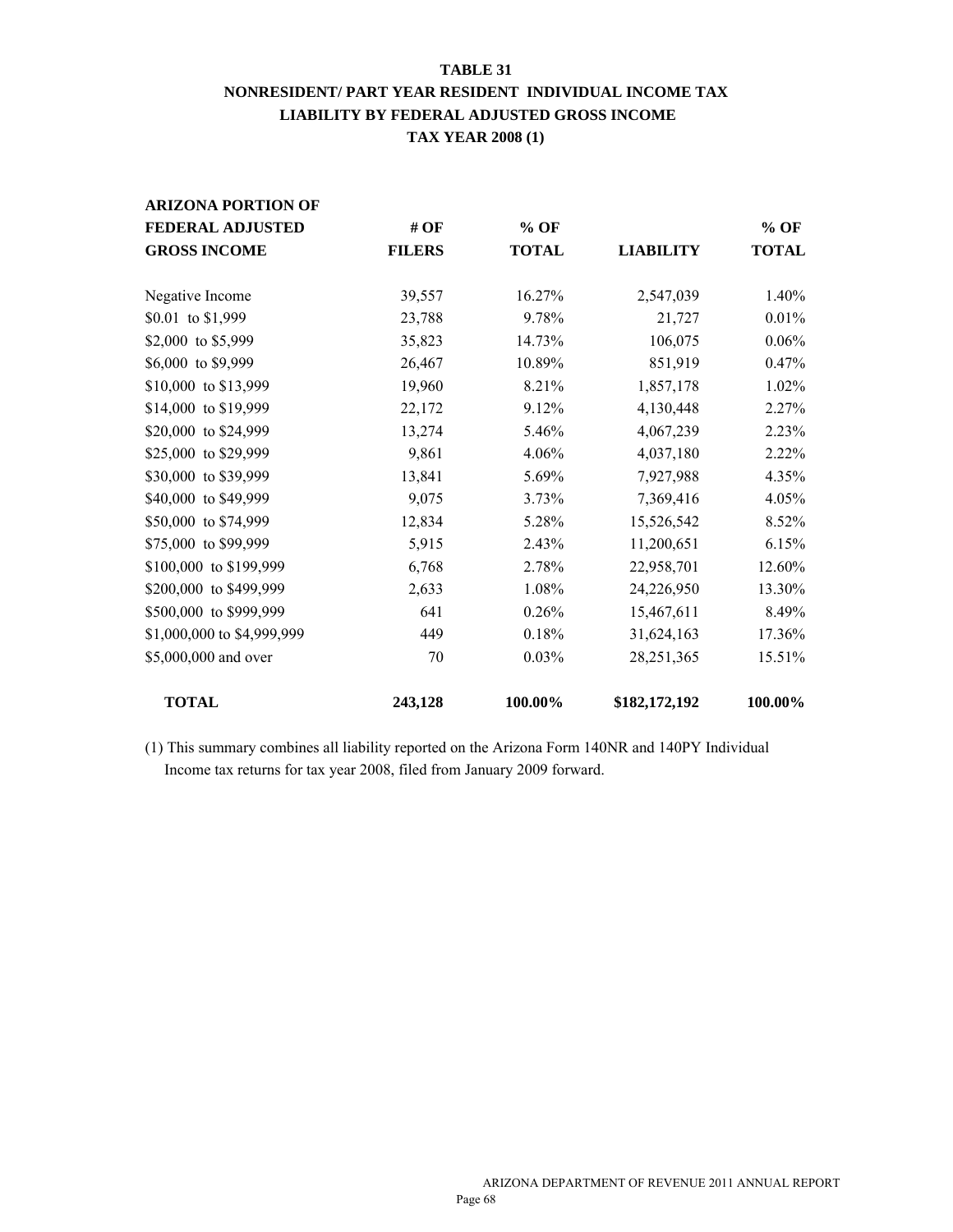## **TABLE 32 CORPORATE INCOME TAX CORPORATE TAXPAYER BY SIZE OF TAX LIABILITY TAX YEAR 2008 (1)**

| <b>CORPORATE</b>            | # OF          | $%$ OF       |                  | $\%$ OF      |
|-----------------------------|---------------|--------------|------------------|--------------|
| <b>TAX LIABILITY</b>        | <b>FILERS</b> | <b>TOTAL</b> | <b>LIABILITY</b> | <b>TOTAL</b> |
| \$50 Minimum                | 35,628        | 73.1%        | \$1,682,249      | $0.3\%$      |
| \$50.01 to \$99.99          | 1,140         | 2.3%         | 81,061           | $0.0\%$      |
| \$100 to \$999.99           | 4,933         | $10.1\%$     | 1,944,541        | $0.4\%$      |
| \$1,000 to \$4,999.99       | 3,546         | $7.3\%$      | 8,469,079        | 1.6%         |
| \$5,000 to \$9,999.99       | 1,020         | $2.1\%$      | 7,093,280        | $1.3\%$      |
| \$10,000 to \$49,999.99     | 1,470         | $3.0\%$      | 31,908,102       | $6.0\%$      |
| \$50,000 to \$99,999.99     | 339           | $0.7\%$      | 22,737,986       | 4.2%         |
| \$100,000 to \$499,999.99   | 488           | $1.0\%$      | 97,848,966       | 18.2%        |
| \$500,000 to \$999,999.99   | 96            | $0.2\%$      | 62,806,664       | 11.7%        |
| \$1,000,000 to \$15,000,000 | 109           | $0.2\%$      | 301,692,091      | 56.3%        |
| <b>TOTAL</b>                | 48,769        | 100.0%       | \$536,264,019    | 100.0%       |

#### **CORPORATE INCOME TAX CREDITS TAX YEAR 2008**

|                                                 | # $OF$        | <b>CREDIT</b> | <b>CARRYFORWARD</b> |
|-------------------------------------------------|---------------|---------------|---------------------|
| <b>CREDIT TYPE</b>                              | <b>FILERS</b> | <b>USED</b>   | <b>AVAILABLE</b>    |
| <b>Agricultural Pollution Control Equipment</b> | 0             | \$0           | \$0                 |
| Clean Elections                                 | 329           | \$22,558      | \$0                 |
| Commercial & Industrial Solar Energy            | 7             | \$74,899      | \$10,651            |
| Contributions to School Tuition Organizations   | 71            | \$5,392,745   | \$1,432,469         |
| Defense Contracting                             | $\ast$        |               |                     |
| <b>Employing National Guard Members</b>         | 5             | \$3,100       | \$5,900             |
| <b>Employment of TANF Recipients</b>            | 8             | \$29,006      | \$11,364            |
| <b>Enterprise Zone</b>                          | 105           | \$7,089,948   | \$4,666,379         |
| <b>Environmental Technology</b>                 | $\ast$        |               |                     |
| <b>Healthy Forest Enterprises</b>               | $\ast$        | *             | *                   |
| Military Reuse Zone                             | $\ast$        | $\ast$        | $\ast$              |
| Motion Picture Production/Infrastructure        | 11            | \$7,377,180   | \$174,388           |
| Pollution Control Equipment                     | 17            | \$1,418,256   | \$3,570,094         |
| Research & Development                          | 229           | \$49,175,176  | \$790,758,088       |
| School Site Donation                            |               |               |                     |
| Solar Hot Water Heater Plumbing Stub-Outs       | 0             | \$0           | \$0                 |
| Taxes Paid on Coal Used in Electric Generation  | $\ast$        | *             | $\ast$              |
| Water Conservation                              | $\Omega$      | \$0           | \$0                 |
| TOTAL (2)                                       | 795           | \$82,349,128  | \$833,437,722       |

(1) This summary combines all liability on the Arizona Form 120 Corporate Income Tax returns for tax year 2008 filed from January 2009 forward.

(2) Total is for all credits, including those for which information cannot be divulged individually.

\* The single asterisk indicates that no information can be released due to confidentiality laws in Arizona. Figures may not add to total due to rounding.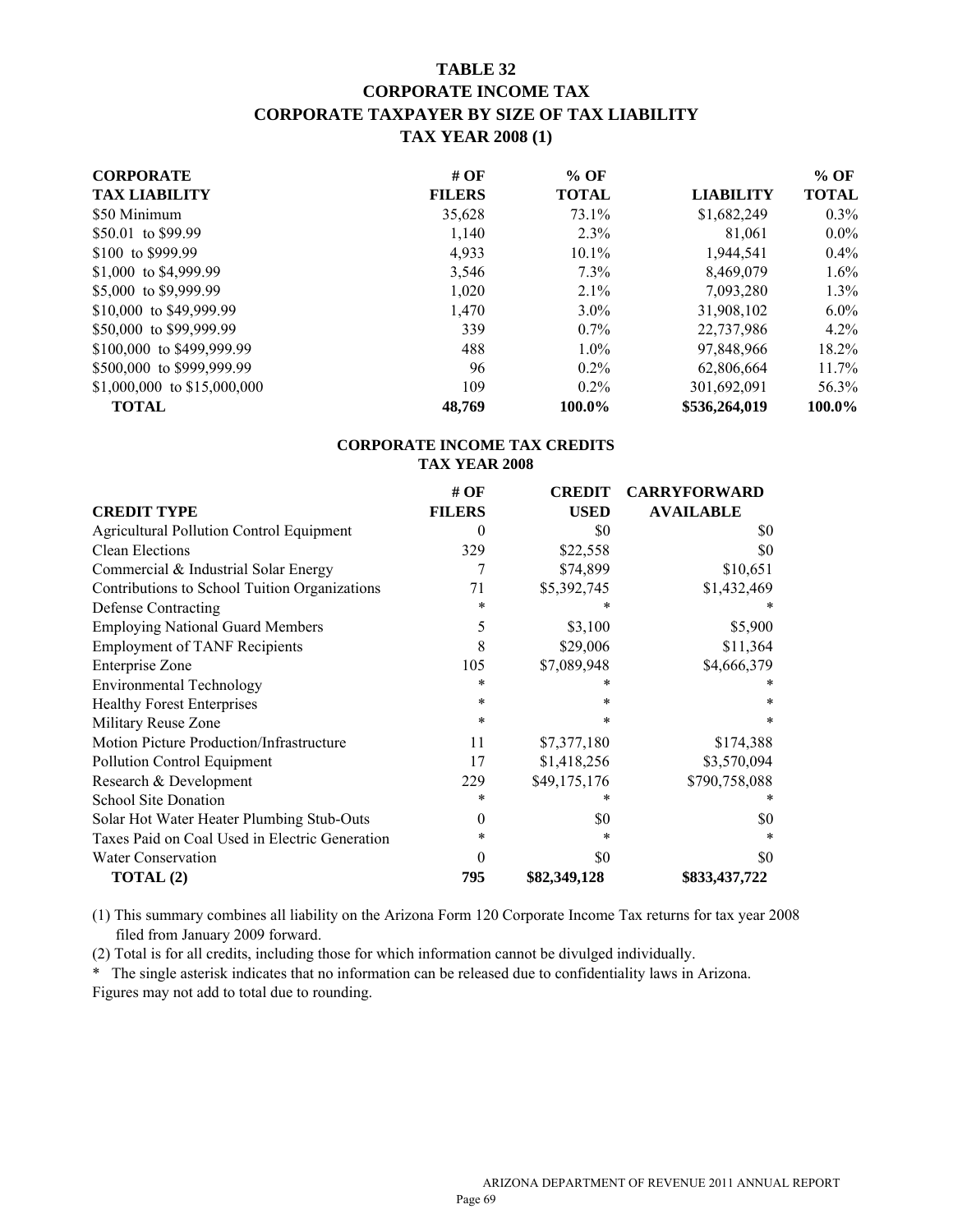## **TABLE 33 AVERAGE FEDERAL ADJUSTED GROSS INCOME AND AVERAGE TAX LIABILITY PER RETURN BY COUNTY FOR TAX YEAR 2008**



l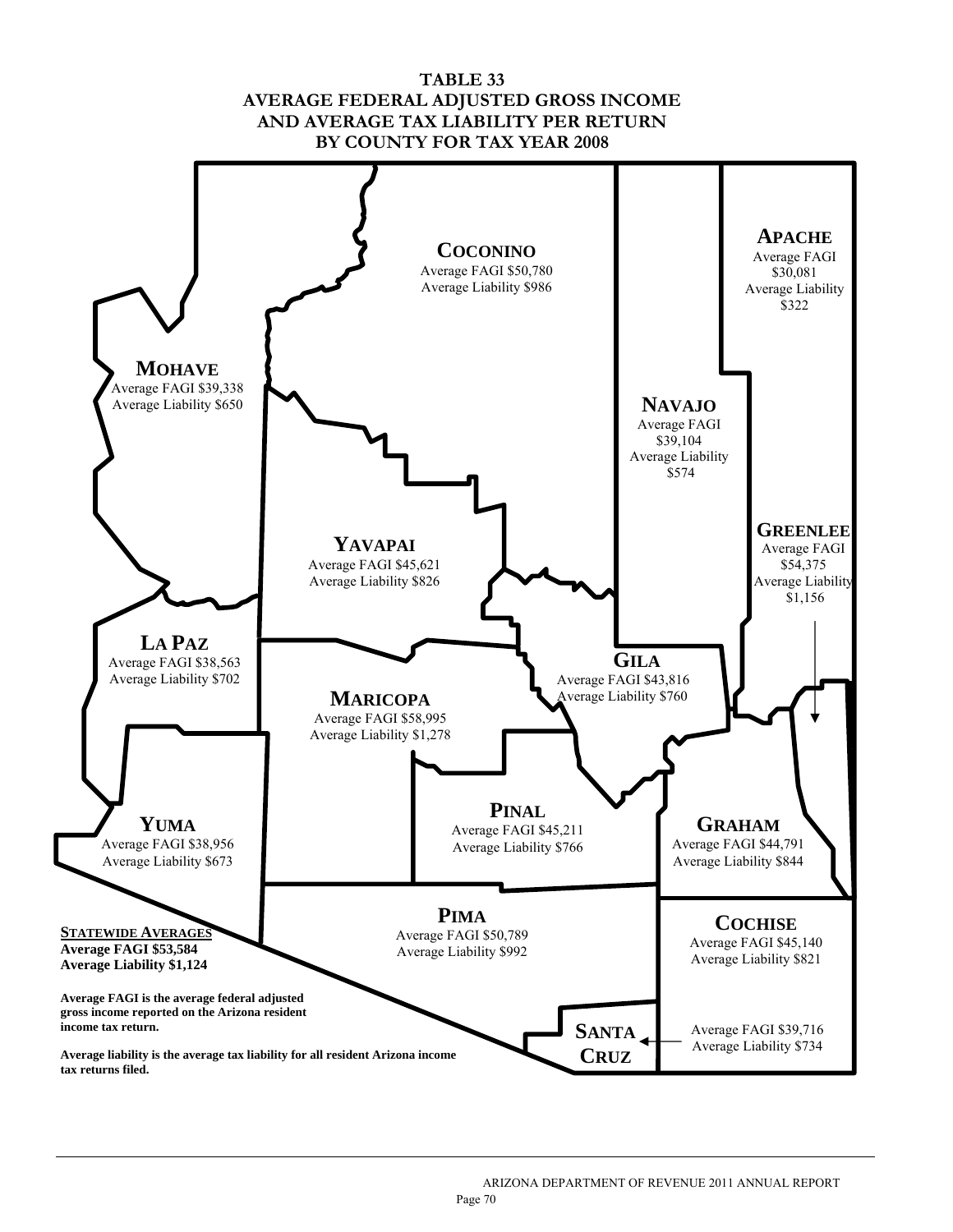## **TABLE 34 URBAN REVENUE SHARING FISCAL YEAR 2006-07 THROUGH FISCAL YEAR 2010-11**

| <b>FISCAL YEAR</b> | <b>AMOUNT</b>      |
|--------------------|--------------------|
| 2006-07            | \$551,230,661      |
| 2007-08            | \$684,538,927      |
| 2008-09            | $$727,677,400$ (1) |
| 2009-10            | \$628,644,630      |
| 2010-11            | \$474,006,520      |

(1) Pursuant to HB 2871, Chapter 351, 2nd Regular Session, 2006, the sum of \$727,677,400 was appropriated from the state general fund, of which \$10,549,800 was appropriated as repayment to incorporated cities and towns as distributed in FY04.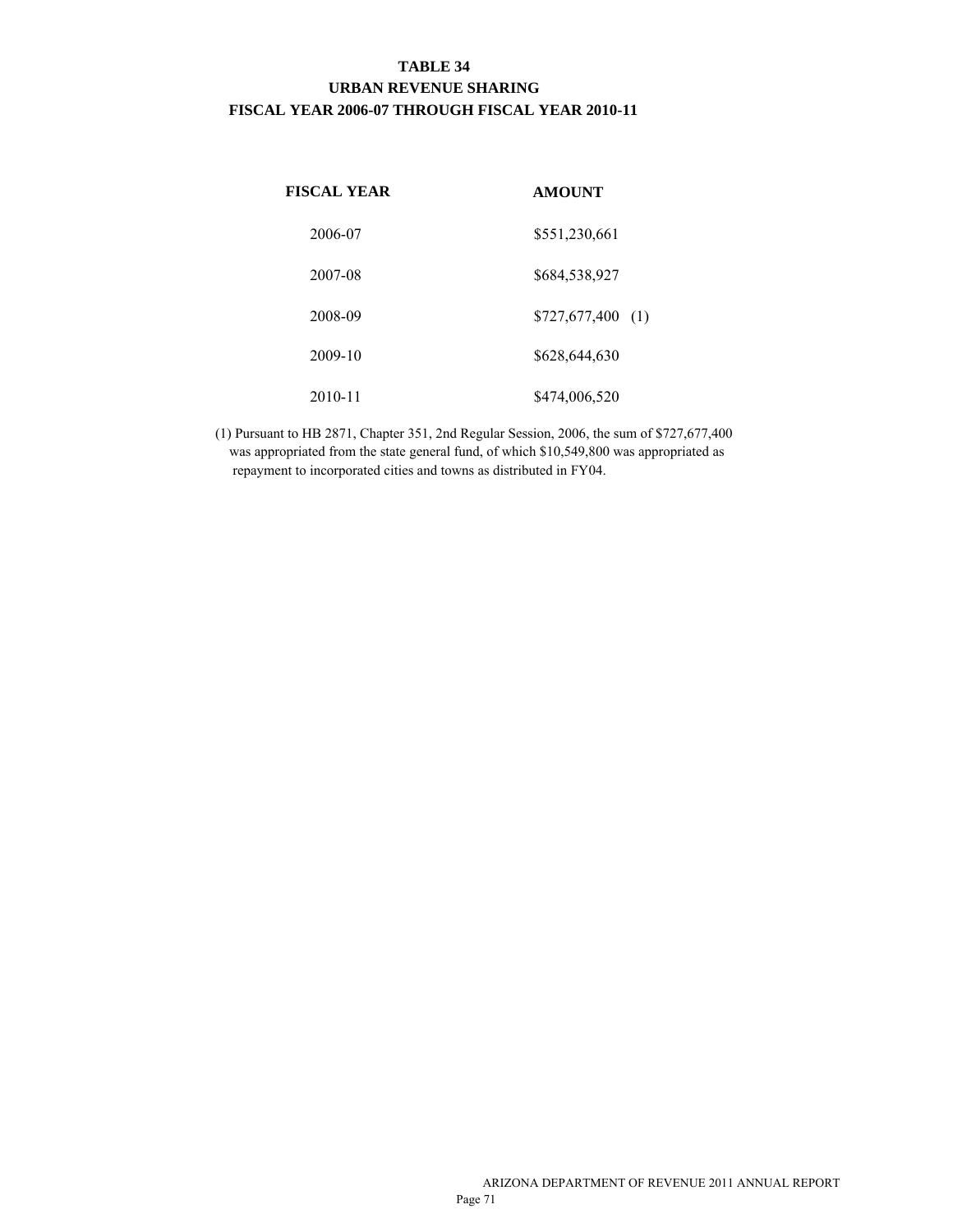#### **TABLE 35 DISTRIBUTION OF INCOME TAX AS URBAN REVENUE SHARING TO MUNICIPALITIES IN FISCAL YEAR 2010-11**

| <b>CITIES BY COUNTY</b> | <b>AMOUNT</b> | % OF TOTAL | <b>CITIES BY COUNTY</b> | <b>AMOUNT</b> | % OF TOTAL |
|-------------------------|---------------|------------|-------------------------|---------------|------------|
| <b>APACHE</b>           |               |            | Queen Creek             | \$1,597,620   | 0.34%      |
| Eagar                   | \$431,671     | 0.09%      | Scottsdale              | 22,849,062    | 4.82%      |
| St. Johns               | 376,191       | 0.08%      | Surprise                | 8,591,077     | 1.81%      |
| Springerville           | 200,992       | 0.04%      | Tempe                   | 16,137,384    | 3.40%      |
| <b>COCHISE</b>          |               |            | Tolleson                | 632,468       | 0.13%      |
| Benson                  | 461,357       | 0.10%      | Wickenburg              | 591,491       | 0.12%      |
| <b>Bisbee</b>           | 639,476       | 0.13%      | Youngtown               | 599,862       | 0.13%      |
| Douglas                 | 1,673,637     | 0.35%      | <b>MOHAVE</b>           |               |            |
| Huachuca City           | 178,119       | 0.04%      | <b>Bullhead City</b>    | 3,719,085     | 0.78%      |
| Sierra Vista            | 4,252,469     | 0.90%      | Colorado City           | 397,118       | 0.08%      |
| Tombstone               | 104,476       | 0.02%      |                         | 2,517,025     | 0.53%      |
| Willcox                 |               |            | Kingman                 |               |            |
|                         | 378,138       | 0.08%      | Lake Havasu City        | 5,200,976     | 1.10%      |
| <b>COCONINO</b>         |               |            | <b>NAVAJO</b>           |               |            |
| Flagstaff               | 5,955,305     | 1.26%      | Holbrook                | 528,030       | 0.11%      |
| Fredonia*               | 145,999       | 0.03%      | Pinetop-Lakeside        | 405,391       | 0.09%      |
| Page                    | 692,036       | 0.15%      | Show Low                | 962,134       | 0.20%      |
| Tusayan*                | 145,999       | 0.03%      | Snowflake               | 480,337       | 0.10%      |
| Williams                | 306,112       | 0.06%      | Taylor                  | 399,064       | 0.08%      |
| <b>GILA</b>             |               |            | Winslow                 | 957,268       | 0.20%      |
| Globe                   | 729,509       | 0.15%      | <b>PIMA</b>             |               |            |
| Hayden*                 | 145,999       | 0.03%      | Marana                  | 2,601,218     | 0.55%      |
| Miami                   | 190,286       | 0.04%      | Oro Valley              | 3,834,911     | 0.81%      |
| Payson                  | 1,501,845     | 0.32%      | Sahuarita               | 1,361,685     | 0.29%      |
| <b>Star Valley</b>      | 195,250       | 0.04%      | South Tucson            | 547,983       | 0.12%      |
| Winkelman*              | 145,999       | 0.03%      | Tucson                  | 51,563,980    | 10.88%     |
| <b>GRAHAM</b>           |               |            | <b>PINAL</b>            |               |            |
| Pima                    | 193,591       | 0.04%      | Apache Junction         | 3,316,127     | 0.70%      |
| Safford                 | 911,035       | 0.19%      | Casa Grande             | 3,160,395     | 0.67%      |
| Thatcher                | 442,864       | 0.09%      | Coolidge                | 796,182       | 0.17%      |
| <b>GREENLEE</b>         |               |            | Eloy                    | 1,082,827     | 0.23%      |
| Clifton                 | 252,676       | 0.05%      | Florence                | 1,998,242     | 0.42%      |
| Duncan*                 | 145,999       | 0.03%      | Kearny                  | 218,901       | 0.05%      |
| <b>LA PAZ</b>           |               |            | Mammoth                 | 171,500       | 0.04%      |
| Parker                  | 319,251       | 0.07%      | Maricopa                | 1,550,900     | 0.33%      |
| Quartzsite              | 350,398       | 0.07%      | Superior                | 316,621       | 0.07%      |
| <b>MARICOPA</b>         |               |            | <b>SANTA CRUZ</b>       |               |            |
| Avondale                | 6,750,611     | 1.42%      | Nogales                 | 2,124,774     | 0.45%      |
| Buckeye                 | 2,472,836     | 0.52%      | Patagonia*              | 145,999       | 0.03%      |
| Carefree                | 358,574       | 0.08%      | <b>YAVAPAI</b>          |               |            |
| Cave Creek              |               |            |                         |               |            |
|                         | 463,888       | 0.10%      | Camp Verde              | 1,044,381     | 0.22%      |
| Chandler                | 22,468,783    | 4.74%      | Chino Valley            | 1,199,626     | 0.25%      |
| El Mirage               | 3,120,586     | 0.66%      | Clarkdale               | 358,185       | 0.08%      |
| Fountain Hills          | 2,383,874     | 0.50%      | Cottonwood              | 1,057,034     | 0.22%      |
| Gila Bend               | 192,719       | 0.04%      | Dewey-Humboldt          | 392,251       | 0.08%      |
| Gilbert                 | 17,280,849    | 3.65%      | Jerome*                 | 145,999       | 0.03%      |
| Glendale                | 23,590,446    | 4.98%      | Prescott                | 3,968,257     | 0.84%      |
| Goodyear                | 4,498,039     | 0.95%      | Prescott Valley         | 3,267,948     | 0.69%      |
| Guadalupe               | 540,684       | 0.11%      | Sedona                  | 1,064,334     | 0.22%      |
| Litchfield Park         | 440,723       | 0.09%      | <b>YUMA</b>             |               |            |
| Mesa                    | 43,614,424    | 9.20%      | San Luis                | 2,231,840     | 0.47%      |
| Paradise Valley         | 1,349,324     | 0.28%      | Somerton                | 948,994       | 0.20%      |
| Peoria                  | 13,445,840    | 2.84%      | Wellton                 | 191,746       | 0.04%      |
| Phoenix                 | 143,647,008   | 30.30%     | Yuma                    | 8,692,400     | 1.83%      |
|                         |               |            | <b>TOTAL</b>            | \$474,006,520 | $100.00\%$ |

City distributions are based on relative population.

\*Population adjusted to reflect minimum requirement of 1,500 per HB 2391, Chapter 290, 2nd Regular Session, 2008.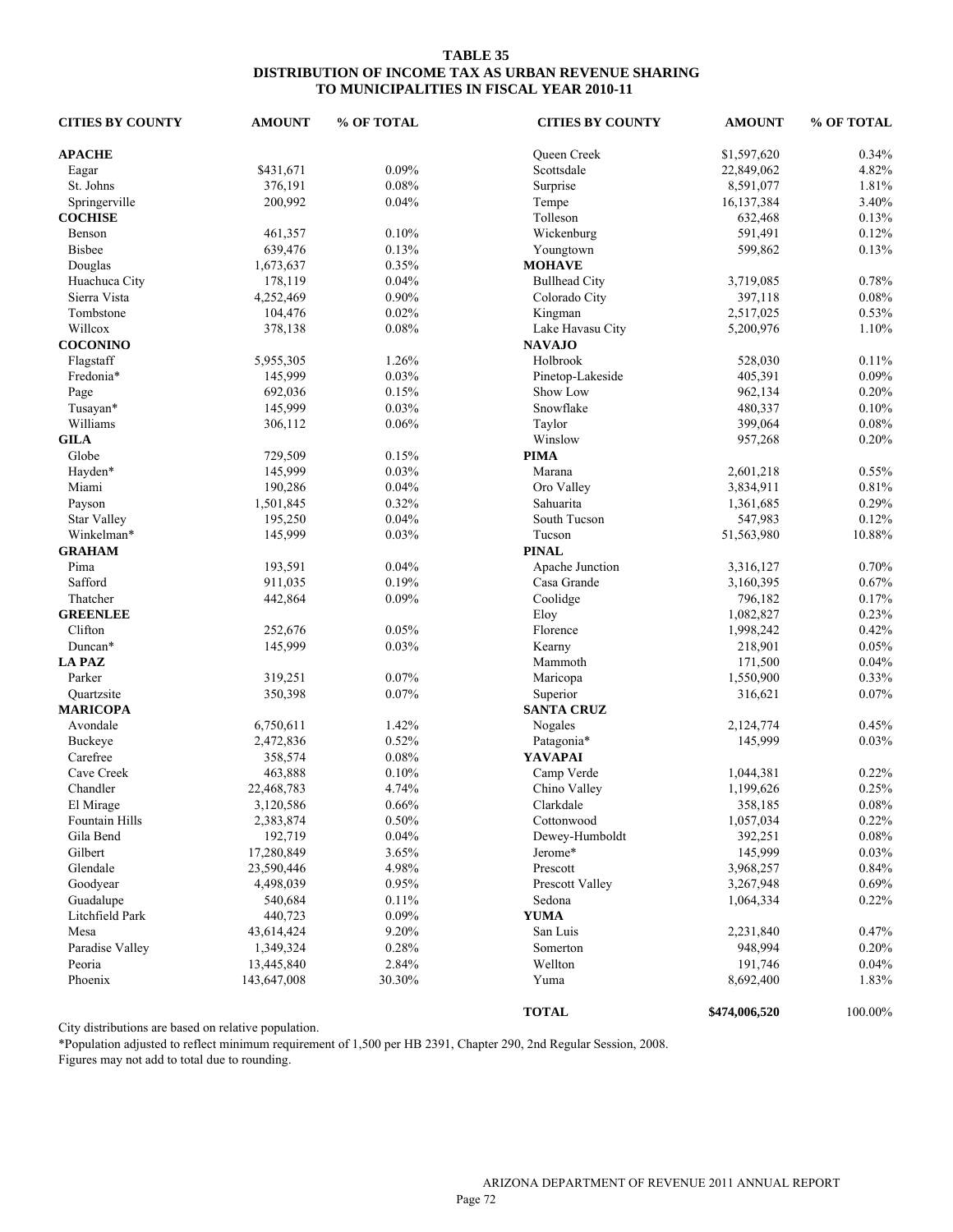# **PROPERTY TAX**

In Arizona, property taxation is an "ad valorem" tax (ad valorem, meaning "according to value"). The tax is calculated from two different bases: full cash value (market value) and limited value (i.e., statutorily-controlled value). The full cash value is used to calculate tax rates to pay for voter-initiated bonds, overrides, and special district levies (*Refer to Table 37*). Taxes based upon the limited value provide revenues to maintain the basic operations of state, county and city government, schools, and other public entities (*Refer to Table 36*). Limited values cannot exceed the full cash value of each property. Taxes calculated on the limited value, called primary taxes, are added to those derived from the full cash value, or secondary taxes, to produce the total annual tax bill. All taxable property in Arizona is classified according to its actual use. Each classification is assigned a specific assessment ratio prescribed by law, which is multiplied by the full cash and limited values to produce an assessed value (See Figure 1). The assessed value is the basis for calculating tax bills.

## **GENERAL PROPERTY TAX ADMINISTRATION**

The duties of valuing property for tax purposes are divided between the department and the fifteen county assessors' offices. The department values utilities, airlines, railroads, mines, telecommunication companies, and other geographically-dispersed properties (Centrally Valued Properties). The values for those properties the department appraises are transmitted to the County Boards of Supervisors for entry upon the county tax rolls for levy and collection of property taxes.

The county assessors, using the appraisal standards, guidelines and manuals the department adopted, are responsible for the appraisal and assessment of other classes of property, including residential, commercial, and agricultural properties (Locally Assessed Properties).

Appeals of valuation or classification for locally assessed properties originate with the property owner's petition for review filed with the county assessor. Subsequent appeals may be filed with either the local County Board of Equalization or the State Board of Equalization or the Arizona Tax Court, a division of the Maricopa County Superior Court.

## **TAX COLLECTION AND DISTRIBUTION**

County treasurers collect all property taxes (except those assessed upon airline flight properties and private rail car companies) and distribute receipts to all taxing entities. The department collects taxes levied on airline flight property and private rail cars and deposits the taxes with the Arizona State Treasurer. Taxes on airline flight properties and private rail car companies are levied at the average state tax rate. This rate is derived by dividing the total of all of the levies in the state by the total net assessed value in the state. This calculation produces the weighted average of all of the levies in the state and is referred to as the "average state tax rate<sup>"</sup>

## **EQUALIZATION**

The department's primary tool in evaluating assessors' assessment performance is its sales ratio study, which compares values established by the county assessors with sales prices of recently sold properties. These studies are performed several times each year by county, type of property, and market area.

Sales ratios are derived by dividing full cash values by sales prices of recently sold properties. The median ratio is the middle ratio in a sorted (low to high) array of sales ratios; 50% of the ratios lie above the median and 50% fall below it. The median ratio is the most commonly used.

The sales ratio studies include coefficients of dispersion which are a measure of how all taxpayers are treated. Coefficient of dispersion targets are currently 25 % for vacant land and commercial properties, 15 % for residential properties in Maricopa and Pima counties, and 20 % on residential properties in all other counties. Lower coefficients of dispersion indicate greater equity in property assessments.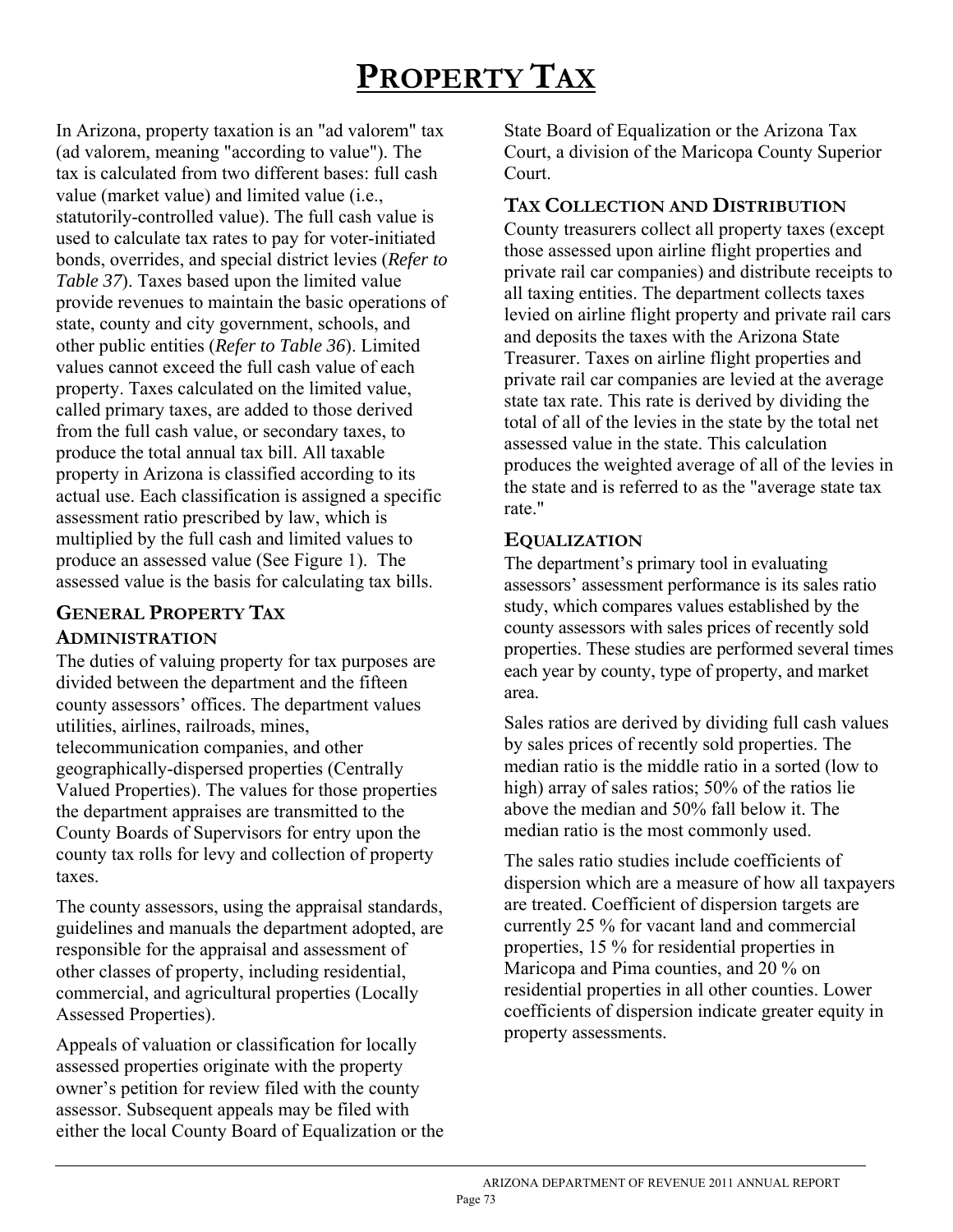## **Centrally Valued Properties**

The Centrally Valued Property Unit is responsible for the annual valuation of 11 industries for ad valorem property tax purposes.

Generally, these are large, complex properties which are often located in more than one county and/or in more than one state. Values determined for such properties are apportioned to the individual taxing jurisdictions. They are referred to as centrally valued because they are valued by the department rather than the 15 county assessors.

The assessment and appeals calendar for centrally valued properties coincides with the calendar for locally assessed properties.

## **Figure 1**

| <b>Class</b>      | <b>Legal Classification</b>                          |                              |
|-------------------|------------------------------------------------------|------------------------------|
| 1.1               | Mines                                                | 20%                          |
| $1.3 - 1.7, 1.11$ | <b>Utilities</b>                                     | 20%                          |
| 1.12              | Commercial Real                                      | 20%                          |
| 1.13              | <b>Commercial Personal</b>                           | First $$67,268$ exempt;      |
|                   |                                                      | $20\%$ on the remainder      |
| 2R                | Agricultural Real; Vacant Land                       | 16%                          |
| 2P                | <b>Agricultural Personal</b>                         | First $$67,268$ exempt;      |
|                   |                                                      | $16\%$ on the remainder      |
| 3                 | Residential                                          | 10%                          |
| 4                 | Rental Residential                                   | 10%                          |
| 5                 | Railroads, Airlines                                  | 15%                          |
| 6                 | Historic Property; Foreign Trade Zones;              |                              |
|                   | <b>Qualified Environmental Technology Facilities</b> | $5\%$                        |
| 7                 | Commercial Historic                                  | Combination $1\%$ and $20\%$ |
| 8                 | Rental Residential Historic                          | Combination $1\%$ and $10\%$ |
| 9                 | Improvements on government property                  | $1\%$                        |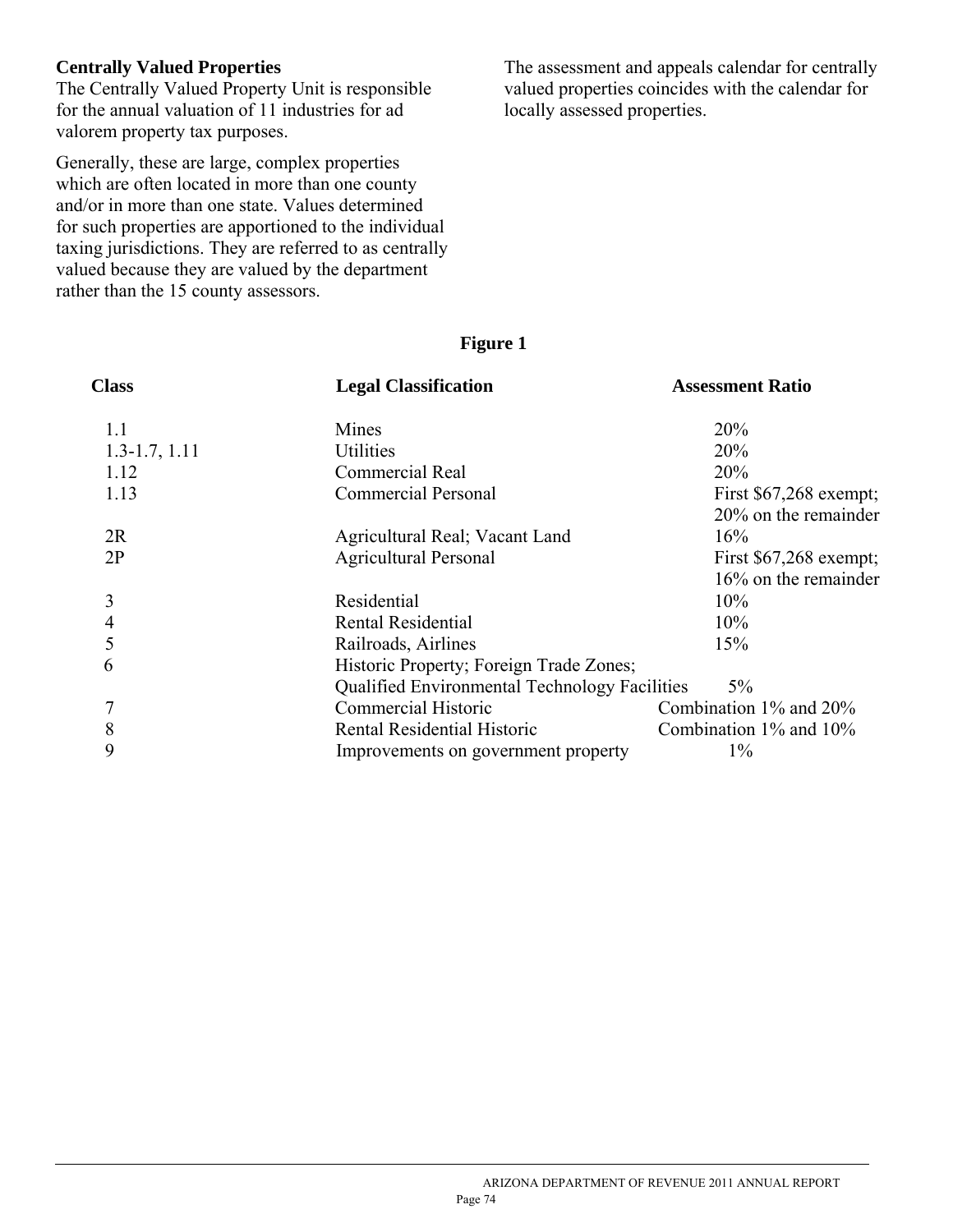## **INDUSTRIES VALUED BY THE DEPARTMENT**

| <b>Industry</b> | <b>Number of Companies</b> |      |      |  |  |
|-----------------|----------------------------|------|------|--|--|
|                 | 2009                       | 2010 | 2011 |  |  |
|                 |                            |      |      |  |  |
| Electric & Gas* |                            |      |      |  |  |
|                 |                            |      |      |  |  |
|                 |                            |      |      |  |  |
|                 |                            |      |      |  |  |
|                 |                            |      |      |  |  |
|                 |                            |      |      |  |  |
|                 |                            |      |      |  |  |
|                 |                            |      |      |  |  |
|                 |                            |      |      |  |  |
|                 |                            |      |      |  |  |
|                 |                            |      |      |  |  |
|                 |                            |      |      |  |  |

\* Includes Salt River Project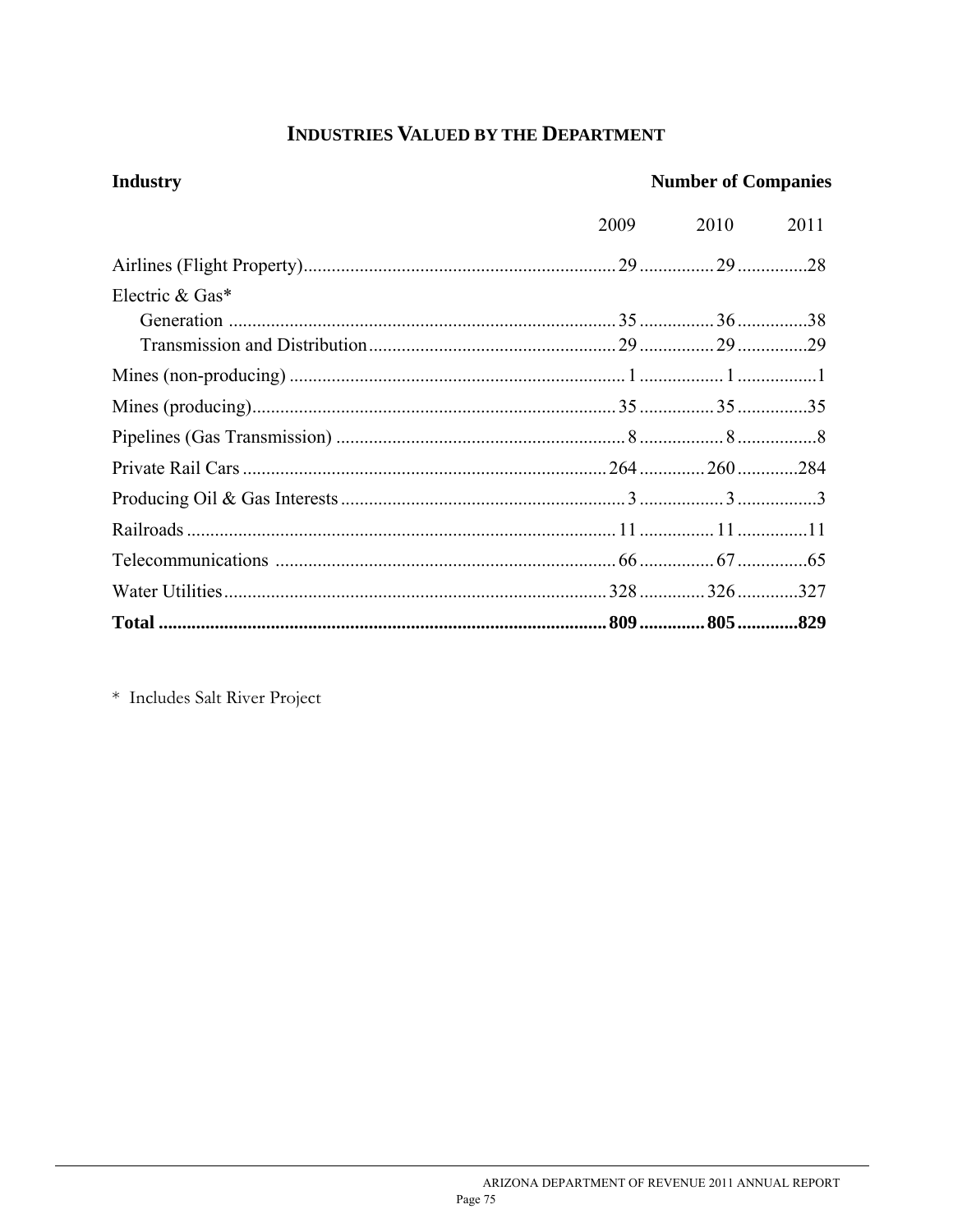#### **TABLE 36 STATE OF ARIZONA 2011 PRIMARY PROPERTY TAX LEVIES**

| <b>TAX</b>                                              | <b>NET ASSESSED</b> | <b>STATE</b>  | <b>COUNTY</b>   | <b>CITIES</b> and | <b>COMMUNITY</b> | <b>SCHOOLS</b>  | ALL          | <b>TOTAL</b>    | <b>PRIMARY</b> |
|---------------------------------------------------------|---------------------|---------------|-----------------|-------------------|------------------|-----------------|--------------|-----------------|----------------|
| <b>AUTHORITY</b>                                        | <b>VALUATION</b>    |               |                 | <b>TOWNS</b>      | <b>COLLEGES</b>  |                 | <b>OTHER</b> |                 | <b>RATE</b>    |
| <b>APACHE</b>                                           | \$525,209,726       | \$2,236,868   | \$2,239,494     | \$0               | \$0              | \$10,607,086    | \$0          | \$15,083,448    | \$3            |
| <b>COCHISE</b>                                          | \$1,049,827,355     | \$4,494,193   | \$27,585,264    | \$2,304,942       | \$17,486,974     | \$39,113,583    | \$0          | \$90,984,956    | \$9            |
| <b>COCONINO</b>                                         | \$1,808,850,474     | \$9,445,305   | \$7,783,484     | \$5,981,316       | \$6,600,495      | \$59,836,772    | \$0          | \$89,647,372    | \$5            |
| <b>GILA</b>                                             | \$517,793,688       | \$2,205,283   | \$21,695,556    | \$2,053,913       | \$3,538,084      | \$20,103,782    | \$0          | \$49,596,618    | \$10           |
| <b>GRAHAM</b>                                           | \$228,474,104       | \$973,071     | \$4,239,565     | \$236,765         | \$4,899,627      | \$3,563,870     | \$0          | \$13,912,898    | \$6            |
| <b>GREENLEE</b>                                         | \$280,460,740       | \$1,194,482   | \$2,169,644     | \$269,798         | \$0              | \$6,929,594     | \$0          | \$10,563,518    | \$4            |
| <b>LA PAZ</b>                                           | \$226,792,253       | \$965,908     | \$4,477,786     | \$0               | \$3,665,643      | \$5,211,975     | \$0          | \$14,321,312    | \$6            |
| <b>MARICOPA</b>                                         | \$38,492,098,635    | \$178,076,209 | \$477,883,528   | \$208,804,913     | \$389,655,514    | \$1,391,892,912 | \$0          | \$2,646,313,076 | \$7            |
| <b>MOHAVE</b>                                           | \$1,932,681,722     | \$8,231,291   | \$35,167,077    | \$4,096,455       | \$18,899,694     | \$66,607,730    | \$0          | \$133,002,247   | \$7            |
| <b>NAVAJO</b>                                           | \$1,026,137,125     | \$4,396,690   | \$6,140,405     | \$378,353         | \$12,710,760     | \$31,553,989    | \$0          | \$55,180,197    | \$5            |
| <b>PIMA</b>                                             | \$8,310,120,212     | \$35,689,873  | \$284,113,374   | \$14,761,306      | \$90,131,564     | \$350,483,227   | \$0          | \$775,179,344   | \$9            |
| <b>PINAL</b>                                            | \$2,160,151,164     | \$9,203,084   | \$86,487,234    | \$16,408,929      | \$34,713,629     | \$76,977,051    | \$0          | \$223,789,927   | \$10           |
| <b>SANTA CRUZ</b>                                       | \$382,619,719       | \$1,632,979   | \$10,795,615    | \$0               | \$267,451        | \$18,595,985    | \$0          | \$31,292,030    | \$8            |
| <b>YAVAPAI</b>                                          | \$2,712,177,881     | \$14,337,685  | \$38,797,705    | \$1,716,796       | \$38,714,700     | \$81,174,579    | \$0          | \$174,741,465   | \$6            |
| <b>YUMA</b>                                             | \$1,247,085,332     | \$5,311,336   | \$23,478,870    | \$10,496,746      | \$20,156,641     | \$50,007,592    | \$0          | \$109,451,185   | \$9            |
| <b>TOTAL STATE</b>                                      | \$60,900,480,130    | \$278,394,257 | \$1,033,054,601 | \$267,510,232     | \$641,440,776    | \$2,212,659,727 | \$0          | \$4,433,059,593 | 7.28           |
| 7.28<br><b>AVERAGE STATE PRIMARY TAX RATE PER \$100</b> |                     |               |                 |                   |                  |                 |              |                 |                |

#### **2010 PRIMARY PROPERTY TAX LEVIES**

| <b>TAX</b><br><b>AUTHORITY</b>                          | <b>NET ASSESSED</b><br><b>VALUATION</b> | <b>STATE</b>  | <b>COUNTY</b>   | <b>CITIES</b> and<br><b>TOWNS</b> | <b>COMMUNITY</b><br><b>COLLEGES</b> | <b>SCHOOLS</b>  | ALL<br><b>OTHER</b> | <b>TOTAL</b>    | <b>PRIMARY</b><br><b>RATE</b> |
|---------------------------------------------------------|-----------------------------------------|---------------|-----------------|-----------------------------------|-------------------------------------|-----------------|---------------------|-----------------|-------------------------------|
| <b>APACHE</b>                                           | \$503,365,682                           | \$1,793,995   | \$2,210,782     | \$0                               | \$0                                 | \$12,377,734    | $\$0$               | \$16,382,511    | 3.25                          |
| <b>COCHISE</b>                                          | \$1,042,041,186                         | \$3,771,832   | \$27,380,674    | \$2,278,564                       | \$16,655,986                        | \$40,153,802    | \$0                 | \$90,240,858    | 8.66                          |
| <b>COCONINO</b>                                         | \$1,920,050,800                         | \$7,449,835   | \$7,589,961     | \$5,851,734                       | \$6,436,010                         | \$59,529,288    | \$0                 | \$86,856,828    | 4.52                          |
| <b>GILA</b>                                             | \$568,461,573                           | \$2,025,997   | \$23,818,540    | \$2,067,505                       | \$3,398,263                         | \$17,905,097    | \$0                 | \$49,215,402    | 8.66                          |
| <b>GRAHAM</b>                                           | \$217,455,207                           | \$775,010     | \$3,942,898     | \$212,293                         | \$4,647,670                         | \$5,171,569     | \$0                 | \$14,749,440    | 6.78                          |
| <b>GREENLEE</b>                                         | \$269,441,653                           | \$960,290     | \$2,072,715     | \$211,989                         | \$0                                 | \$5,643,556     | \$0                 | \$8,888,550     | 3.30                          |
| <b>LA PAZ</b>                                           | \$225,558,163                           | \$803,889     | \$4,198,991     | \$0                               | \$3,383,372                         | \$4,435,485     | \$0                 | \$12,821,737    | 5.68                          |
| <b>MARICOPA</b>                                         | \$46,842,818,990                        | \$186,918,565 | \$492,544,015   | \$218,149,391                     | \$371,276,183                       | \$1,445,595,488 | \$0                 | \$2,714,483,642 | 5.79                          |
| <b>MOHAVE</b>                                           | \$2,321,464,632                         | \$8,359,312   | \$34,330,879    | \$4,096,228                       | \$18,260,641                        | \$67,066,315    | \$0                 | \$132,113,375   | 5.69                          |
| <b>NAVAJO</b>                                           | \$1,059,004,850                         | \$3,794,811   | \$5,900,775     | \$371,761                         | \$11,975,227                        | \$30,865,755    | \$0                 | \$52,908,329    | 5.00                          |
| <b>PIMA</b>                                             | \$8,939,647,260                         | \$32,093,371  | \$296,197,333   | \$12,113,357                      | \$87,206,259                        | \$353,430,949   | \$0                 | \$781,041,269   | 8.74                          |
| <b>PINAL</b>                                            | \$2,562,246,078                         | \$9,134,973   | \$102,574,088   | \$16,060,653                      | \$37,665,018                        | \$80,086,963    | \$0                 | \$245,521,695   | 9.58                          |
| <b>SANTA CRUZ</b>                                       | \$411,470,857                           | \$1,469,566   | \$11,609,650    | \$0                               | \$287,618                           | \$19,864,506    | \$0                 | \$33,231,340    | 8.08                          |
| <b>YAVAPAI</b>                                          | \$3,187,559,879                         | \$11,390,998  | \$43,108,560    | \$1,715,672                       | \$38,397,561                        | \$80,989,674    | \$0                 | \$175,602,465   | 5.51                          |
| <b>YUMA</b>                                             | \$1,301,330,388                         | \$4,637,942   | \$22,681,316    | \$10,299,712                      | \$19,519,956                        | \$38,858,431    | \$0                 | \$95,997,357    | 7.38                          |
| <b>TOTAL STATE</b>                                      | \$71,371,917,198                        | \$275,380,386 | \$1,080,161,177 | \$273,428,859                     | \$619,109,764                       | \$2,261,974,612 | \$0                 | \$4,510,054,798 | 6.32                          |
| <b>AVERAGE STATE PRIMARY TAX RATE PER \$100</b><br>6.32 |                                         |               |                 |                                   |                                     |                 |                     |                 |                               |

NOTE: Some increase/decrease due to reporting tax levies in different authorities than in previous years.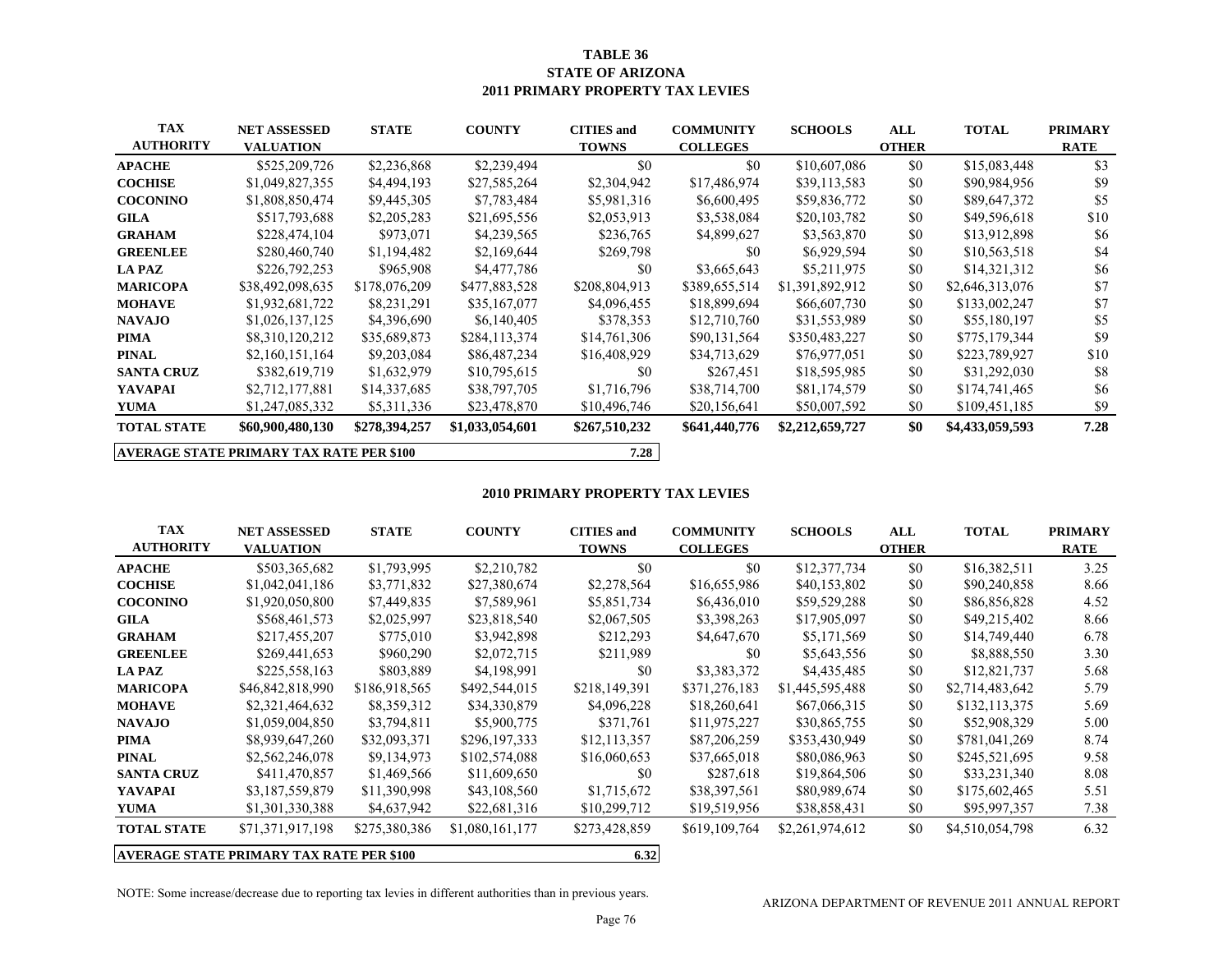#### **TABLE 37 STATE OF ARIZONA 2011 SECONDARY PROPERTY TAX LEVIES**

| <b>TAX</b>                                          | <b>NET ASSESSED</b> | <b>STATE</b> | <b>COUNTY</b> | <b>CITIES</b> and | <b>COMMUNITY</b> | <b>SCHOOLS</b>  | ALL           | <b>TOTAL</b>    | <b>SECONDARY</b> |
|-----------------------------------------------------|---------------------|--------------|---------------|-------------------|------------------|-----------------|---------------|-----------------|------------------|
| <b>AUTHORITY</b>                                    | <b>VALUATION</b>    |              |               | <b>TOWNS</b>      | <b>COLLEGES</b>  |                 | <b>OTHER</b>  |                 | <b>RATE</b>      |
| <b>APACHE</b>                                       | \$550,508,747       | \$0          | \$7,829,871   | \$0               | \$1,921,276      | \$2,308,541     | \$5,237,775   | \$17,297,463    | 3.14             |
| <b>COCHISE</b>                                      | \$1,092,081,033     | \$0          | \$4,870,685   | \$172,132         | \$0              | \$4,213,781     | \$9,697,104   | \$18,953,702    | 1.74             |
| <b>COCONINO</b>                                     | \$1,840,142,610     | \$0          | \$13,945,574  | \$6,620,618       | \$1,996,555      | \$20,440,975    | \$16,731,306  | \$59,735,028    | 3.25             |
| <b>GILA</b>                                         | \$526,039,289       | \$0          | \$1,578,373   | \$61,921          | \$0              | \$5,883,293     | \$7,195,453   | \$14,719,040    | 2.80             |
| <b>GRAHAM</b>                                       | \$238,954,912       | \$0          | \$336,296     | \$0               | \$0              | \$1,704,528     | \$602,886     | \$2,643,710     | 1.11             |
| <b>GREENLEE</b>                                     | \$280,746,565       | \$0          | \$578,296     | \$0               | \$0              | \$1,733,843     | \$38,521      | \$2,350,660     | 0.84             |
| <b>LA PAZ</b>                                       | \$241,409,065       | \$0          | \$241,409     | \$0               | \$795,926        | \$1,514,274     | \$4,534,093   | \$7,085,702     | 2.94             |
| <b>MARICOPA</b>                                     | \$38,760,296,714    | \$0          | \$84,722,990  | \$260,146,003     | \$75,935,239     | \$873,526,511   | \$179,923,390 | \$1,474,254,133 | 3.80             |
| <b>MOHAVE</b>                                       | \$1,997,158,478     | \$0          | \$19,861,822  | \$0               | \$0              | \$16,063,286    | \$22,864,708  | \$58,789,816    | 2.94             |
| <b>NAVAJO</b>                                       | \$1,040,412,117     | \$0          | \$6,024,536   | \$0               | \$0              | \$12,692,116    | \$14,814,242  | \$33,530,894    | 3.22             |
| <b>PIMA</b>                                         | \$8,448,281,586     | \$0          | \$118,789,320 | \$26,146,666      | \$2,093,725      | \$134,920,546   | \$77,768,870  | \$359,719,127   | 4.26             |
| <b>PINAL</b>                                        | \$2,218,641,620     | \$0          | \$6,672,552   | \$3,772,628       | \$5,455,640      | \$43,759,239    | \$27,551,391  | \$87,211,450    | 3.93             |
| <b>SANTA CRUZ</b>                                   | \$399,635,559       | \$0          | \$2,489,025   | \$0               | \$0              | \$3,874,675     | \$7,015,750   | \$13,379,450    | 3.35             |
| YAVAPAI                                             | \$2,753,690,772     | \$0          | \$12,658,691  | \$1,589,986       | \$5,234,100      | \$18,367,241    | \$37,771,365  | \$75,621,383    | 2.75             |
| <b>YUMA</b>                                         | \$1,312,293,848     | \$0          | \$13,724,004  | \$0               | \$4,326,208      | \$17,301,832    | \$1,003,825   | \$36,355,869    | 2.77             |
| <b>TOTAL STATE</b>                                  | \$61,700,292,915    | \$0          | \$294,323,444 | \$298,509,954     | \$97,758,669     | \$1,158,304,681 | \$412,750,679 | \$2,261,647,427 | 3.67             |
| 3.67<br> AVERAGE STATE SECONDARY TAX RATE PER \$100 |                     |              |               |                   |                  |                 |               |                 |                  |

#### **2010 SECONDARY PROPERTY TAX LEVIES**

| <b>TAX</b><br><b>AUTHORITY</b>                            | <b>NET ASSESSED</b><br><b>VALUATION</b> | <b>STATE</b> | <b>COUNTY</b> | <b>CITIES</b> and<br><b>TOWNS</b> | <b>COMMUNITY</b><br><b>COLLEGES</b> | <b>SCHOOLS</b>  | ALL<br><b>OTHER</b> | <b>TOTAL</b>    | <b>SECONDARY</b><br><b>RATE</b> |
|-----------------------------------------------------------|-----------------------------------------|--------------|---------------|-----------------------------------|-------------------------------------|-----------------|---------------------|-----------------|---------------------------------|
| <b>APACHE</b>                                             | \$541,020,129                           | \$0          | \$7,875,078   | \$0                               | \$1,183,211                         | \$3,140,033     | \$5,438,098         | \$17,636,420    | 3.26                            |
| <b>COCHISE</b>                                            | \$1,111,756,015                         | \$0          | \$4,949,764   | \$178,528                         | \$0                                 | \$5,383,270     | \$9,747,494         | \$20,259,056    | 1.82                            |
| <b>COCONINO</b>                                           | \$2,053,368,455                         | \$0          | \$14,082,008  | \$7,228,554                       | \$1,962,851                         | \$20,284,344    | \$18,320,873        | \$61,878,630    | 3.01                            |
| <b>GILA</b>                                               | \$600,837,768                           | \$0          | \$1,802,806   | \$145,000                         | \$0                                 | \$5,011,316     | \$7,307,825         | \$14,266,947    | 2.37                            |
| <b>GRAHAM</b>                                             | \$242,900,116                           | \$0          | \$343,133     | \$0                               | \$0                                 | \$1,769,745     | \$558,243           | \$2,671,121     | 1.10                            |
| <b>GREENLEE</b>                                           | \$269,703,589                           | \$0          | \$470,655     | \$0                               | \$0                                 | \$1,547,276     | \$38,921            | \$2,056,852     | 0.76                            |
| <b>LA PAZ</b>                                             | \$245,133,007                           | \$0          | \$245,133     | \$0                               | \$745,940                           | \$1,451,976     | \$4,469,020         | \$6,912,069     | 2.82                            |
| <b>MARICOPA</b>                                           | \$49,707,952,123                        | \$0          | \$91,764,578  | \$338,512,479                     | \$89,482,591                        | \$970,433,144   | \$196,383,282       | \$1,686,576,074 | 3.39                            |
| <b>MOHAVE</b>                                             | \$2,526,548,121                         | \$0          | \$25,199,705  | \$0                               | \$0                                 | \$19,947,569    | \$27,649,280        | \$72,796,554    | 2.88                            |
| <b>NAVAJO</b>                                             | \$1,116,355,302                         | \$0          | \$6,510,252   | \$0                               | \$0                                 | \$13,837,832    | \$15,484,828        | \$35,832,912    | 3.21                            |
| <b>PIMA</b>                                               | \$9,342,561,193                         | \$0          | \$125,524,063 | \$24,506,213                      | \$10,215,925                        | \$144,172,697   | \$81,064,985        | \$385,483,883   | 4.13                            |
| <b>PINAL</b>                                              | \$2,673,415,335                         | \$0          | \$7,973,982   | \$3,993,230                       | \$3,085,121                         | \$50,135,458    | \$29,121,468        | \$94,309,259    | 3.53                            |
| <b>SANTA CRUZ</b>                                         | \$442,659,975                           | \$0          | \$2,759,623   | \$0                               | \$0                                 | \$4,046,851     | \$7,507,210         | \$14,313,684    | 3.23                            |
| <b>YAVAPAI</b>                                            | \$3,350,111,921                         | \$0          | \$12,745,719  | \$1,579,609                       | \$5,235,677                         | \$20,814,092    | \$42,345,699        | \$82,720,796    | 2.47                            |
| <b>YUMA</b>                                               | \$1,418,967,607                         | \$0          | \$13,973,903  | \$0                               | \$4,369,550                         | \$15,477,612    | \$1,093,095         | \$34,914,160    | 2.46                            |
| <b>TOTAL STATE</b>                                        | \$75,643,290,656                        | \$0          | \$316,220,402 | \$376,143,613                     | \$116,280,866                       | \$1,277,453,215 | \$446,530,321       | \$2,532,628,417 | 3.35                            |
| 3.35<br><b>AVERAGE STATE SECONDARY TAX RATE PER \$100</b> |                                         |              |               |                                   |                                     |                 |                     |                 |                                 |

NOTE: Some increase/decrease due to reporting tax levies in different authorities than in previous years.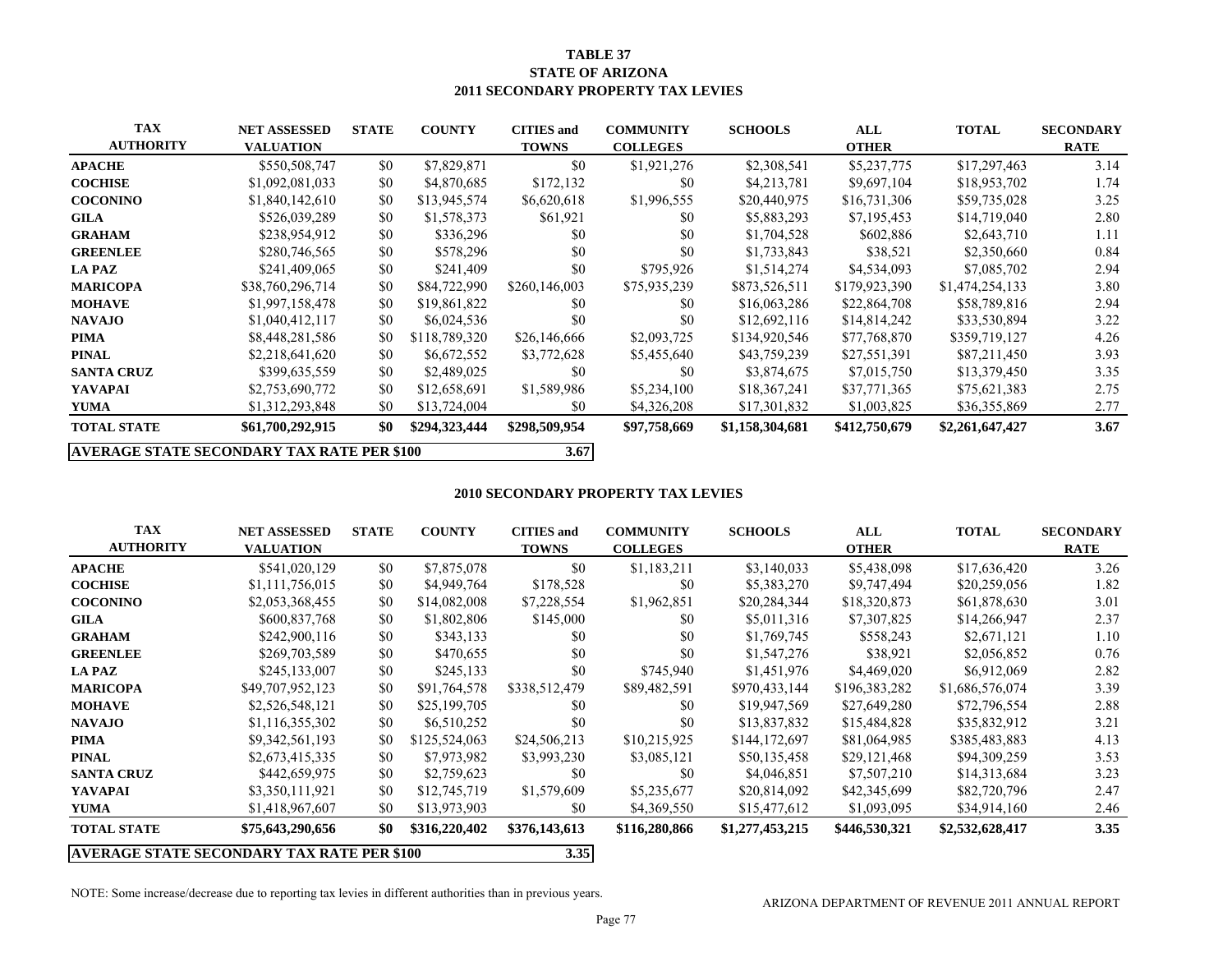### **TABLE 38 AVERAGE PROPERTY TAX RATES PER \$100 OF ASSESSED VALUATION 2008 THROUGH 2011**

|                           |                | 2008             | 2009           |                  |  |  |
|---------------------------|----------------|------------------|----------------|------------------|--|--|
|                           | <b>PRIMARY</b> | <b>SECONDARY</b> | <b>PRIMARY</b> | <b>SECONDARY</b> |  |  |
| <b>School Districts</b>   | \$3.53         | \$1.44           | \$3.19         | \$1.51           |  |  |
| <b>Counties</b>           | 1.48           | 0.37             | 1.42           | 0.37             |  |  |
| <b>State</b>              | 0.03           | 0.00             | 0.36           | 0.00             |  |  |
| <b>Cities and Towns</b>   | 0.35           | 0.50             | 0.35           | 0.51             |  |  |
| <b>Community Colleges</b> | 0.85           | 0.15             | 0.80           | 0.14             |  |  |
| <b>Special Districts</b>  | 0.00           | 0.53             | 0.00           | 0.53             |  |  |
|                           | \$6.24         | \$2.99           | \$6.13         | \$3.07           |  |  |
| <b>TOTAL</b>              | \$9.23         |                  |                | \$9.20           |  |  |
|                           |                | 2010             |                | 2011             |  |  |
|                           | <b>PRIMARY</b> | <b>SECONDARY</b> | <b>PRIMARY</b> | <b>SECONDARY</b> |  |  |
| <b>School Districts</b>   | \$3.17         | \$1.69           | \$3.63         | \$1.88           |  |  |
| <b>Counties</b>           | 1.51           | 0.42             | 1.70           | 0.48             |  |  |
| <b>State</b>              | 0.39           | 0.00             | 0.46           | 0.00             |  |  |
| <b>Cities and Towns</b>   | 0.38           | 0.50             | 0.44           | 0.48             |  |  |
| <b>Community Colleges</b> | 0.87           | 0.15             | 1.05           | 0.16             |  |  |
| <b>Special Districts</b>  | 0.00           | 0.59             | 0.00           | 0.67             |  |  |
|                           | \$6.32         | \$3.35           | \$7.28         | \$3.67           |  |  |
| <b>TOTAL</b>              | \$9.67         |                  | \$10.94        |                  |  |  |

School district rate includes Unorganized School Districts. Figures may not add to total due to rounding.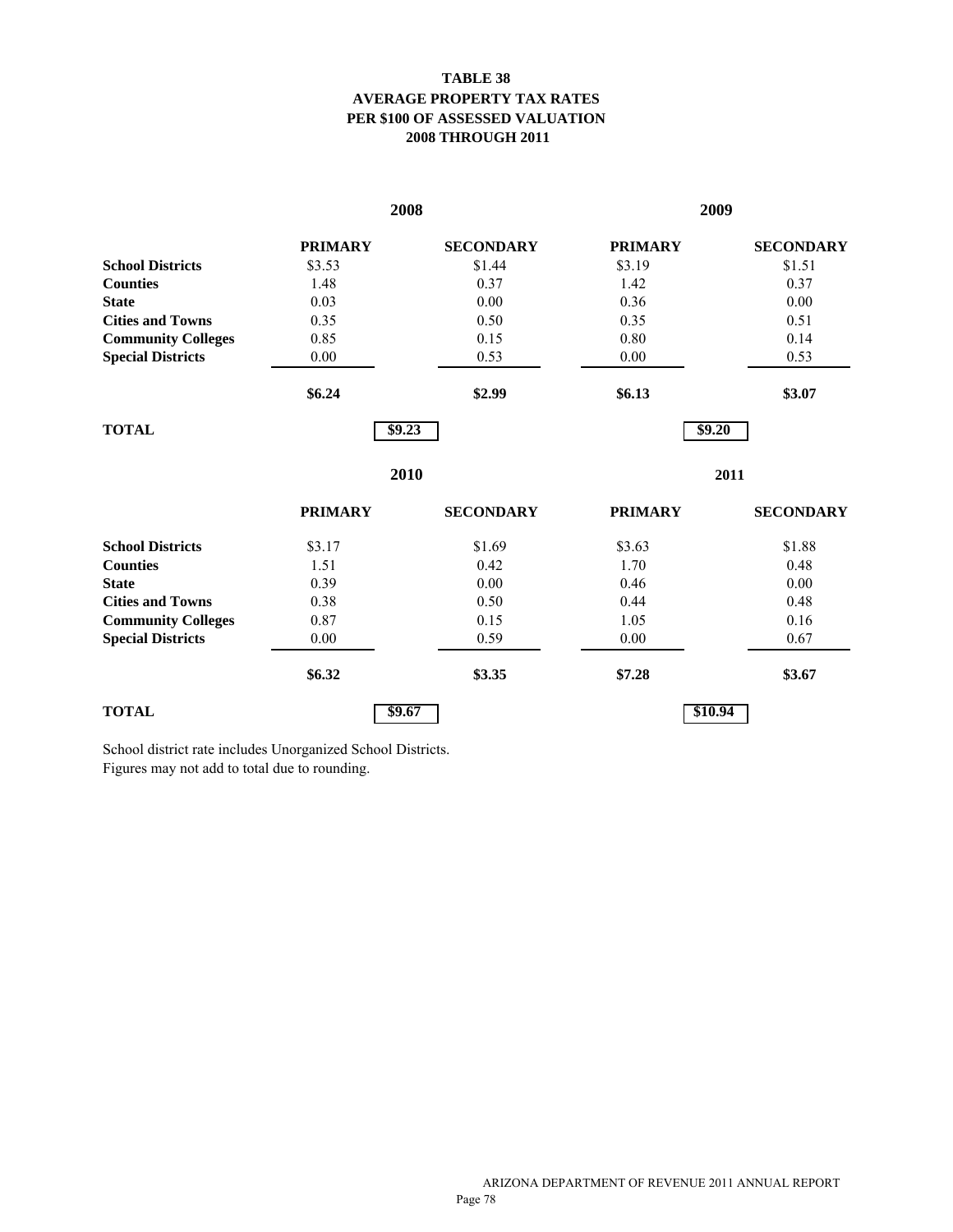# **ALL OTHER SOURCES OF REVENUE**

Bingo

Estate Tax

Luxury Tax

Unclaimed Property & Escheated Estates

Waste Tire Fees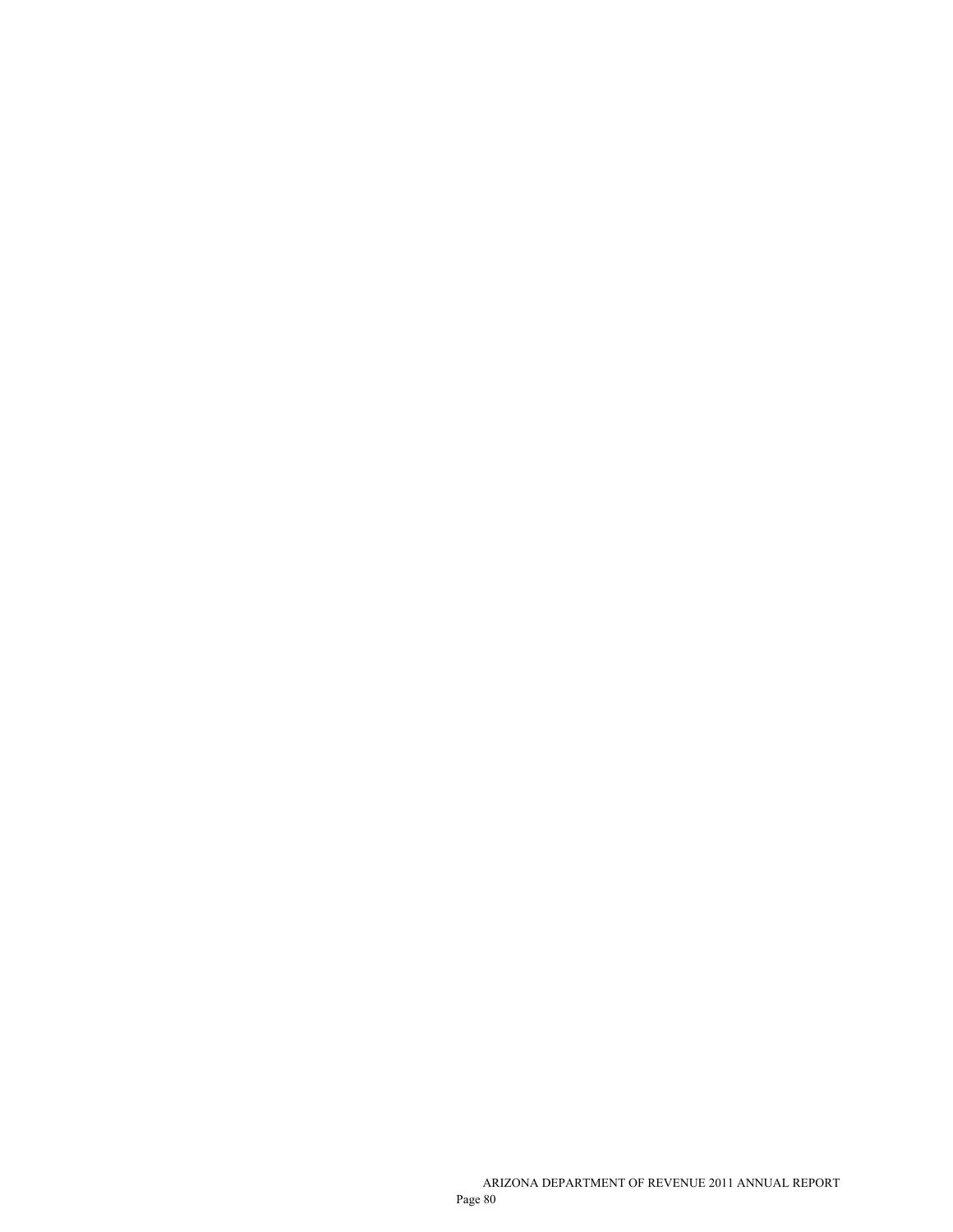# **BINGO**

l

The tax on state licensed bingo operations is based on a multi-tiered licensing structure. There are three classes of bingo licenses, each of which has a different tax rate.

Each licensee's tax rate is based on bingo receipts. Class A licensees, whose gross receipts do not exceed \$15,600 per year, are taxed at 2.5 percent of their adjusted gross receipts. (Adjusted gross receipts are the monies left after paying prizes.) Class B and Class C licensees are taxed on their gross receipts. Class B licensees, whose gross receipts do not exceed \$300,000, are taxed at 1.5 percent of their gross receipts. Class C licensees, whose gross receipts exceed \$300,000 per year, are taxed at 2 percent of their gross receipts from bingo.

> **TABLE 39 BINGO COLLECTIONS FISCAL YEAR 2006-07 THROUGH FISCAL YEAR 2010-11**

All taxes collected are deposited in the state general fund *(Refer to Table 39)*.

# **Fiscal** Amount  **Year**  2006-07 \$619,387 2007-08 \$558,330 2008-09 \$531,588 2009-10 \$520,655 2010-11 \$504,905

### **BINGO COLLECTIONS**

|                               | FY2006-07 | <b>FY2007-08</b> | <b>FY2008-09</b> | <b>FY2009-10</b> | <b>FY2010-11</b> |
|-------------------------------|-----------|------------------|------------------|------------------|------------------|
| Licenses                      | \$18,092  | \$18,393         | \$19,735         | \$19,718         | \$27,576         |
| Proceeds<br>Penalty, Interest | 596,773   | 539,576          | 510,177          | 499,206          | 476,482          |
| and Miscellaneous             | 4,522     | 361              | 1,676            | 1,731            | 847              |
| <b>TOTAL</b>                  | \$619,387 | \$558,330        | \$531,588        | \$520,655        | \$504,905        |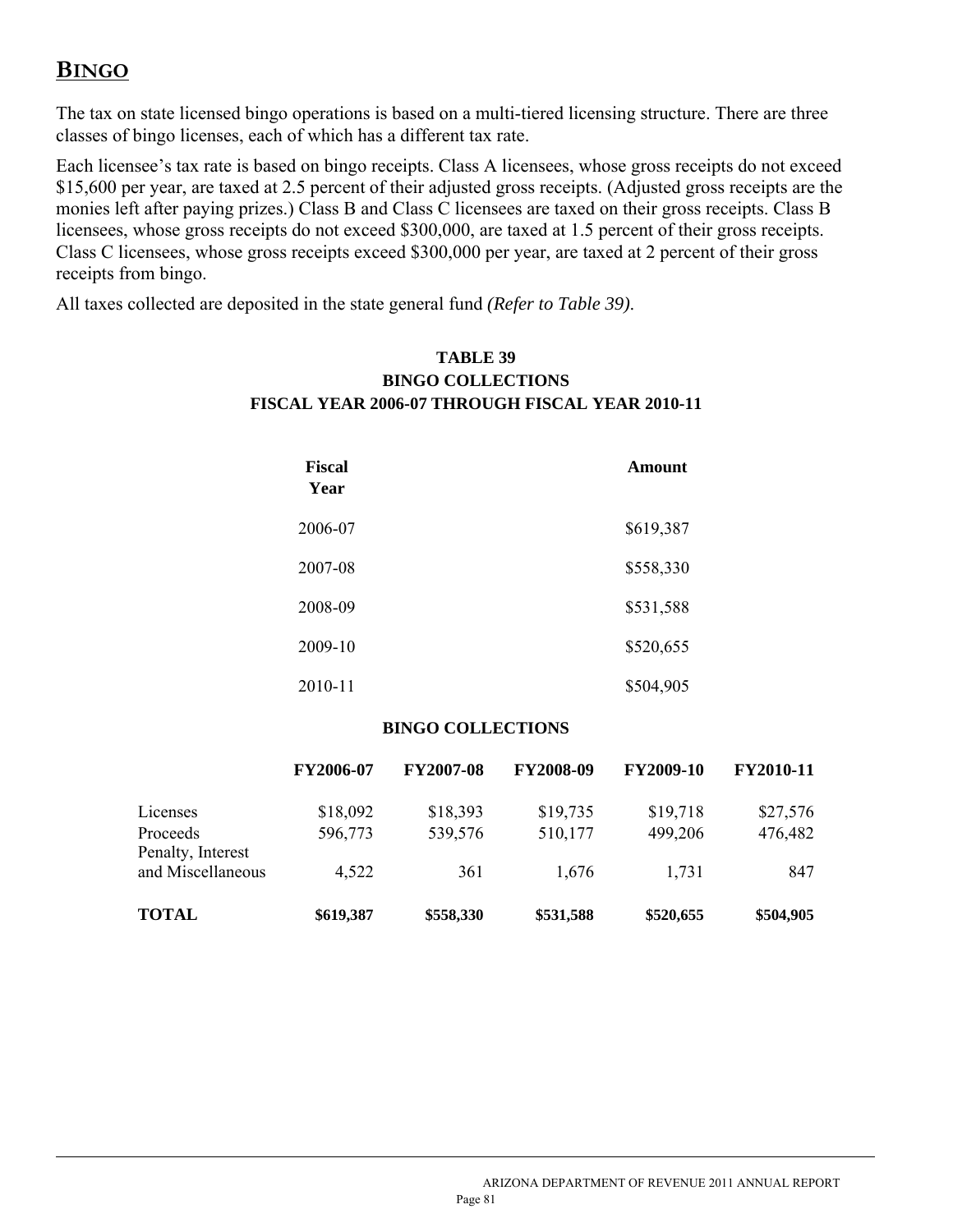# **ESTATE TAX**

 $\overline{a}$ 

Arizona's Estate Tax was effectively repealed January 1, 2005, following the elimination of the Federal State Death Tax Credit by Congress. No Arizona estate tax is owed on the estate of a person who dies after 2004 and there is no requirement to file an Arizona Form 76. We continue to receive late original returns and amended tax returns for decedents with a date of death prior to 2005 as it can take years to settle a complicated estate.

Only estates that are required to file a federal estate tax return are required to file an Arizona Estate Tax return.

The Arizona estate tax for an Arizona resident decedent is an amount equal to the federal credit for state death taxes. If the decedent owned real or tangible personal property located in another state, the Arizona tax is reduced by either the amount of death tax paid to the other state or a prorated share of the federal credit, whichever is less.

The Arizona estate tax for a nonresident decedent is a prorated share of the federal credit, based on the value of real property and tangible personal property having actual situs in Arizona this year.

The Arizona estate tax is a tax on the transfer of property or interest in property that takes effect upon the owner's death. The estate tax is imposed on the net taxable estate before distribution, differing from the inheritance tax, which is imposed on the portion of the estate received by a beneficiary. Arizona does not impose inheritance or gift taxes. Estate taxes are deposited into the state general fund. (*Refer to Table 40*.)

The Special Taxes Unit of the Arizona Department of Revenue is responsible for the collection of estate taxes and the processing of estate tax returns and reports of personal representative of decedent.

### **TABLE 40 ESTATE TAX COLLECTIONS FISCAL YEAR 2006-07 THROUGH FISCAL YEAR 2010-11**

| <b>Fiscal</b><br>Year | <b>Collections</b> | <b>Refunds</b> | <b>Net</b>    |
|-----------------------|--------------------|----------------|---------------|
| 2006-07               | \$860,033          | \$1,410,797    | $(\$550,763)$ |
| 2007-08               | \$414,711          | \$94,508       | \$320,203     |
| 2008-09               | \$234,065          | \$23,693       | \$210,372     |
| 2009-10               | \$363,755          | \$0            | \$363,755     |
| 2010-11               | \$437,372          | \$0            | \$437,372     |

Figures may not add to total due to rounding.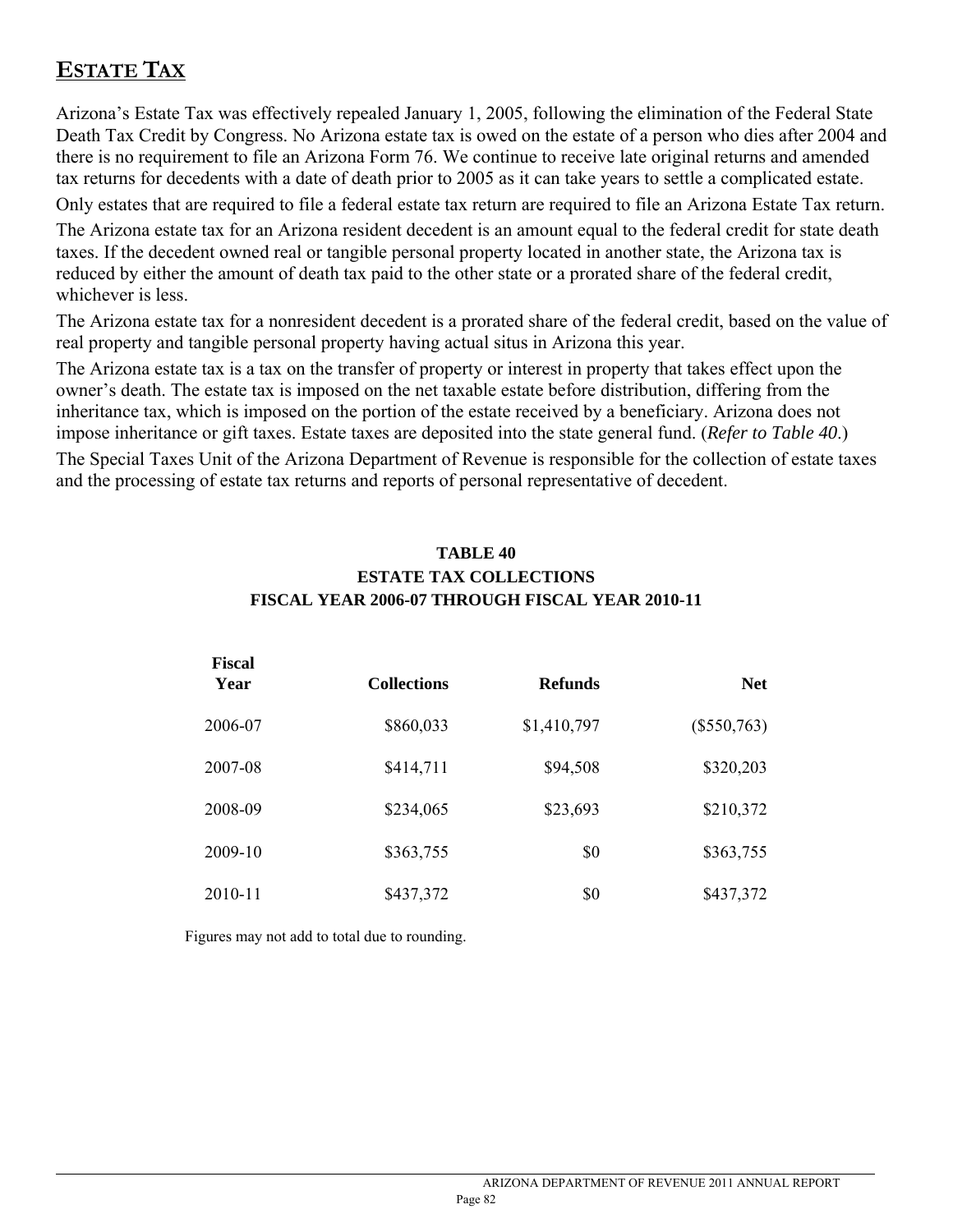# **LUXURY TAX**

Arizona's luxury tax applies to cigarettes, other tobacco products, and alcoholic beverages. The department is responsible for issuing tobacco licenses and stamps and collecting taxes on tobacco products and alcoholic beverages. The department also investigates and confiscates contraband tobacco products. During the 2011 fiscal year, over \$391 million was received in luxury tax collections.

Of the monies collected per the Tobacco Products Referendum (Prop 303), \$41.8 million was distributed to the Prop 204 Protection Account, \$26.9 million to the Medically Needy Account, \$19.9 million for Emergency Health Services, \$5.0 million for Health Research, and \$2.0 million for Health Education. Due to the passage of the Tobacco Tax and Health Care Initiative in November 1994, \$49.1 million was distributed to the Medically Needy Fund, \$16.1 million to the Health Education Fund and \$3.5 million to the Health Research Fund. The Corrections Fund, established by the Legislature in 1984 to pay for prison construction, received \$27.1 million. The Drug Treatment and Education Fund received \$8.3 million, and the Corrections Revolving Fund received \$3.3 million due to the passage of Proposition 200 in 1994. The Smoke Free AZ fund received \$3.1 million due to the passage of Proposition 201 in 2006. The Early Childhood Development and Health Fund received \$130.1 million due to the passage of Proposition 203 in 2006. The remaining \$53.6 million was deposited into the state general fund. *(Refer to Table 41)*

# **Luxury Tax Rates**

l

| per cigarette                                                                                                                                                                                                   | \$0.10                        |
|-----------------------------------------------------------------------------------------------------------------------------------------------------------------------------------------------------------------|-------------------------------|
| package of 20                                                                                                                                                                                                   | \$2.00                        |
| package of 25                                                                                                                                                                                                   | \$2.50                        |
| <b>Cigars</b><br>small cigars weighing not more<br>than $3 \text{ lbs}/1,000 \text{ package of } 20 \text{ or less}$<br>selling for \$0.05 or less (each 3 cigars)<br>selling for more than \$0.05 (each cigar) | \$0.441<br>\$0.218<br>\$0.218 |
| <b>Smoking Tobacco</b><br>snuff, fine cut, chewing, etc. (per ounce)<br>Cavendish, plug, or twist (per ounce)                                                                                                   | \$0.223<br>\$0.055            |
| <b>Spirituous Liquors</b><br>per gallon                                                                                                                                                                         | \$3.00                        |
| <b>Vinous Liquors</b> more than 24% alcohol (per gallon)                                                                                                                                                        | \$4.00                        |
| <b>Vinous Liquors</b> less than 24% alcohol (per gallon)                                                                                                                                                        | \$0.84                        |
| <b>Malt Liquor (Beer)</b>                                                                                                                                                                                       |                               |
| per gallon                                                                                                                                                                                                      | \$0.16                        |
| per barrel (31 gallons)                                                                                                                                                                                         | \$4.96                        |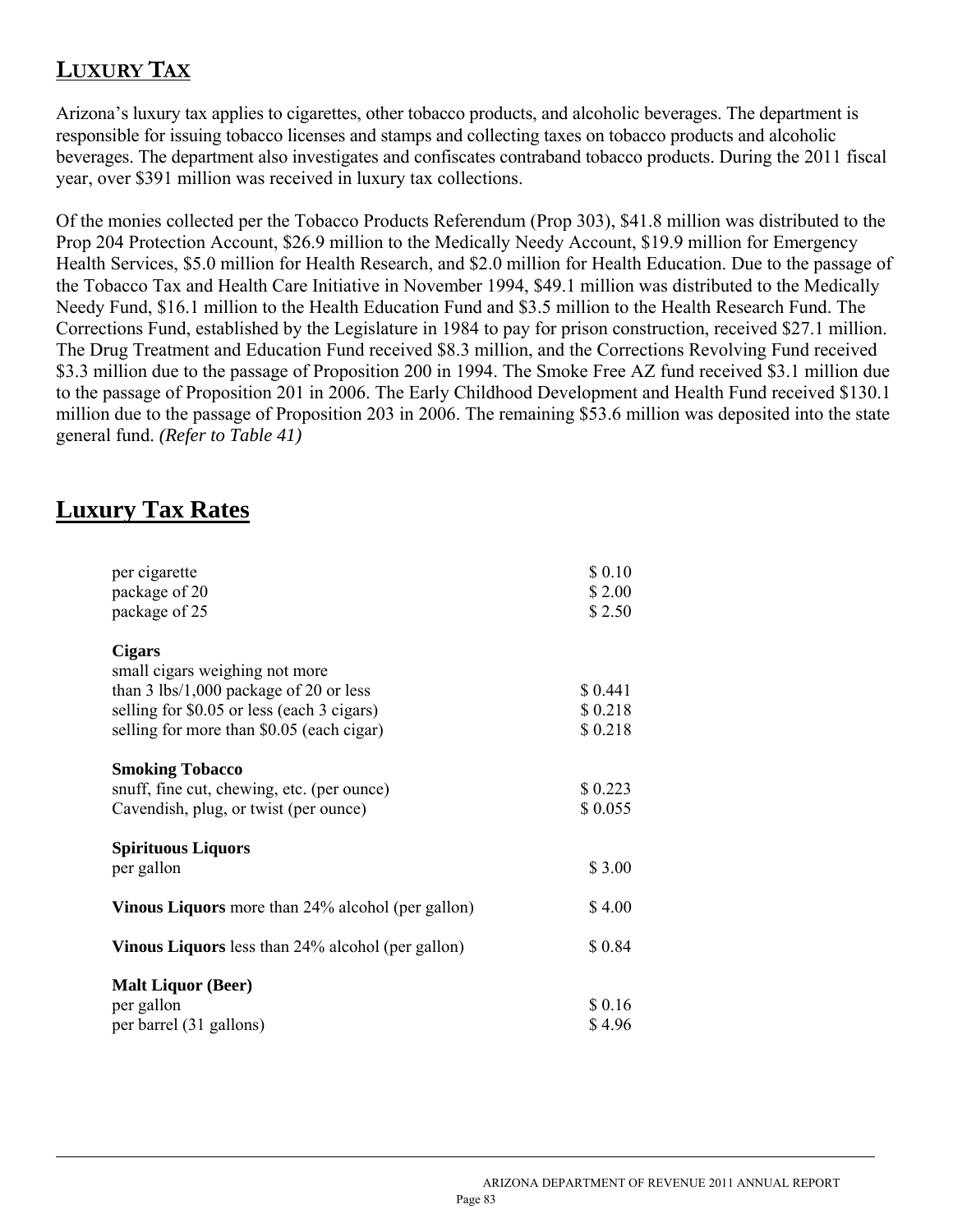#### TABLE 41 LUXURY TAX COLLECTIONS FISCAL YEAR 2006-07 THROUGH FISCAL YEAR 2010-11

| SOURCE:                                   | FY2006-07     | FY2007-08     | FY2008-09     |     | FY2009-10     | FY2010-11      | <b>PERCENT OF</b><br><b>COLLECTIONS</b><br><b>IN FY2010-11</b> |
|-------------------------------------------|---------------|---------------|---------------|-----|---------------|----------------|----------------------------------------------------------------|
| <b>Spirituous Liquor</b>                  | \$27,674,933  | \$27,613,939  | \$28,341,033  |     | \$29,304,713  | \$28,202,704   | 7.2%                                                           |
| <b>Vinous Liquor</b>                      | 10,755,478    | 13,006,487    | 13,006,125    |     | 13,881,407    | 13,596,155     | 3.5%                                                           |
| <b>Malt Liquor</b>                        | 24,758,494    | 23,936,126    | 22,831,547    |     | 22,232,715    | 21,566,369     | 5.5%                                                           |
| <b>Liquor Collections</b>                 | \$63,188,905  | \$64,556,551  | \$64,178,705  |     | \$65,418,835  | \$63,365,229   |                                                                |
| <b>Tobacco - All Types</b>                |               |               |               |     |               |                |                                                                |
| <b>Gross Revenue</b>                      | \$363,934,467 | \$412,769,855 | \$380,593,991 |     | \$340,839,935 | \$340,754,224  |                                                                |
| Refunds                                   | (5,317,826)   | (4,761,258)   | (6, 251, 626) |     | (6,635,450)   | (12, 281, 284) |                                                                |
| Licenses                                  | 8,100         | 7,100         | 7,075         |     | 7,900         | 7,710          |                                                                |
| <b>Administrative Expenses</b>            | (502, 860)    | (587, 463)    | (646, 800)    |     | (662, 742)    | (673,071)      |                                                                |
| <b>Net Tobacco Collections</b>            | \$358,121,881 | \$407,428,234 | \$373,702,640 |     | \$333,549,643 | \$327,807,579  | 83.8%                                                          |
| <b>TOTAL COLLECTIONS</b>                  | \$421,310,786 | \$471,984,785 | \$437,881,344 |     | \$398,968,478 | \$391,172,807  | 100.0%                                                         |
| <b>DISTRIBUTIONS:</b>                     |               |               |               |     |               |                |                                                                |
| <b>State General Fund</b>                 | \$65.808.829  | \$61,037,231  | \$57,878,187  |     | \$55,352,260  | \$53,599,408   |                                                                |
| Wine Promotional Fund (4)                 | 35,965        | 29,003        |               |     |               | -----          |                                                                |
| Tobacco Tax & Health Care Fund (1)        | 94,770,504    | 79,033,025    | 73,785,519    | (5) | 65,051,516    | 64,799,725     |                                                                |
| <b>Tobacco Products Tax Fund (1)</b>      | 137,624,177   | 116, 127, 254 | 108,934,079   | (5) | 96,335,427    | 95,586,289     |                                                                |
| Drug Treatment & Education Fund           | 8,323,287     | 8,576,309     | 8,434,654     |     | 8,551,873     | 8,303,445      |                                                                |
| <b>DOC Revolving Fund</b>                 | 3,313,709     | 3,411,936     | 3,358,868     |     | 3,407,130     | 3,307,459      |                                                                |
| <b>Department of Corrections Fund</b>     | 28,697,521    | 28,703,383    | 26,861,628    |     | 28,587,983    | 27,130,247     |                                                                |
| DOC Transfer from Prop 200 Funds          | 783,145       | 1,479,783     | 1,855,867     |     | 637,075       | 1,322,335      |                                                                |
| Prop 200 Transfer from Prop 303 Funds (1) | 5,729,557     | 4,835,440     | 2,539,738     |     | 4,037,828     | 3,982,185      |                                                                |
| Smoke Free AZ (2)                         | 1,778,847     | 3,946,308     | 2,868,990     |     | 3,888,483     | 3,058,479      |                                                                |
| <b>Early Childhood Development</b>        |               |               |               |     |               |                |                                                                |
| and Health Fund (3)                       | 74,445,246    | 164,805,113   | 151,363,815   |     | 133,118,902   | 130,083,235    |                                                                |
| <b>TOTAL DISTRIBUTIONS</b>                | S421.310.786  | \$471.984.785 | \$437.881.344 |     | \$398,968,478 | \$391.172.807  |                                                                |

(1) In November 2002, Proposition 303 increased the Luxury tax on cigarettes from \$0.029 to \$0.059 per cigarette and created the Tobacco Products Tax Fund. Tax rates on other tobacco products also increased. Distributions of the increased rates are made to the Tobacco Products Tax Fund. Proposition 303 also changed the name of the Health Care Fund to the Tobacco Tax & Health Care Fund and established a hold harmless fund for the Prop 200 accounts.

(2) In December 2006, Proposition 201 increased the Luxury tax on cigarettes from \$0.059 to \$0.061 per cigarette and created the Smoke Free Arizona Fund. Tax rates on other tobacco products were not increased. Distribution of the increased cigarette rate is made to the Smoke Free Arizona Fund.

(3) In December 2006, Proposition 203 increased the Luxury tax on cigarettes from \$0.061 to \$.10 per cigarette and created the Early Childhood Development and Health Fund. Tax rates on other tobacco products were also increased. Distributions of the increased rates are made to the Early Childhood Development and Health Fund.

(4) The Wine Promotional Fund ended in FY05. Distributions were completed in FY08.

(5) The Tobacco Tax & Health Care Fund and the Tobacco Products Fund holding accounts had undistributed balances of \$706,653.52 and \$1,943,037.88 respectively at the end of fiscal year 2009. These amounts will be distributed in fiscal year 2010.

Figures may not add to total due to rounding.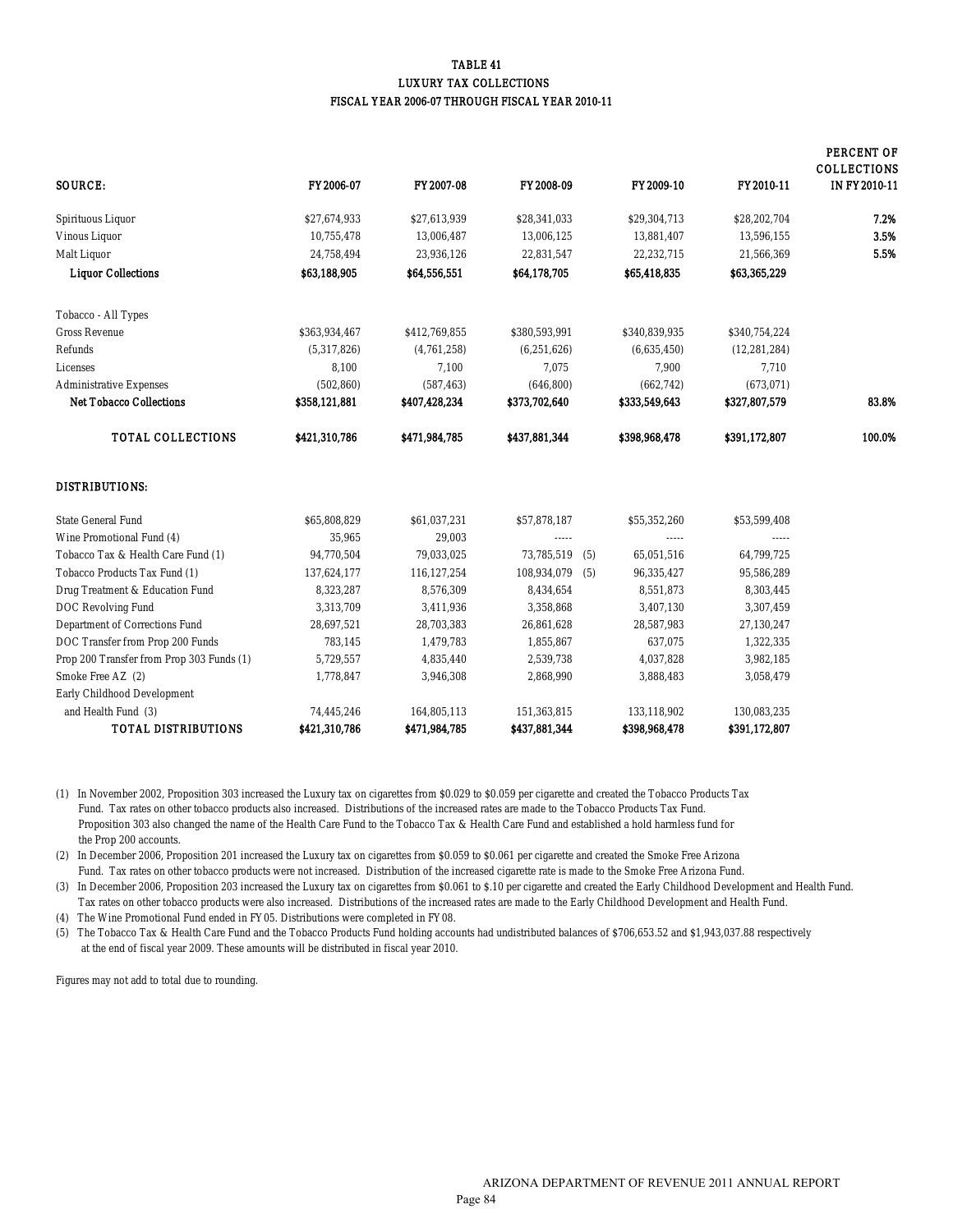# **UNCLAIMED PROPERTY**

Responsibilities of the Unclaimed Property Program include the collection, safekeeping, and disposition of abandoned property and escheated estates.

The Unclaimed Property staff establishes and maintains records of these types of funds along with other tangible personal property that is presumed to be abandoned. This property is received from business associations, banking and financial institutions, insurance companies, fiduciaries, state courts, and governmental agencies.

Common examples of unclaimed property are:

- State warrants not cashed after six months.
- Payroll checks written to employees not cashed after one year.
- Contents of safe deposit boxes on which rent has not been paid for three years.
- Government and Court property not claimed in two years.
- Stock or other equity interest in a business association or financial institution with no activity for three years.
- Bank or credit union accounts with no activity for three years.
- Cashier and other official checks not cashed in three years.
- Checks written to vendors or customers not cashed after three years.
- Money orders not cashed in three years.
- Traveler's checks not cashed in fifteen years.

There is no statute of limitations for filing a claim for unclaimed property. Owners may recover their property at any time with proper documentation.

## **ESCHEATED ESTATES**

l

In addition to their Unclaimed Property responsibilities, staff members also establish and maintain records of Escheated Estates. An Escheated Estate is created when a person dies without leaving a will and has no known heirs. When this condition exists, his or her property reverts to the state as the original and ultimate proprietor after seven years. Funds received from escheated estates are deposited into the Permanent State School Fund. *(Refer to Table 42.)*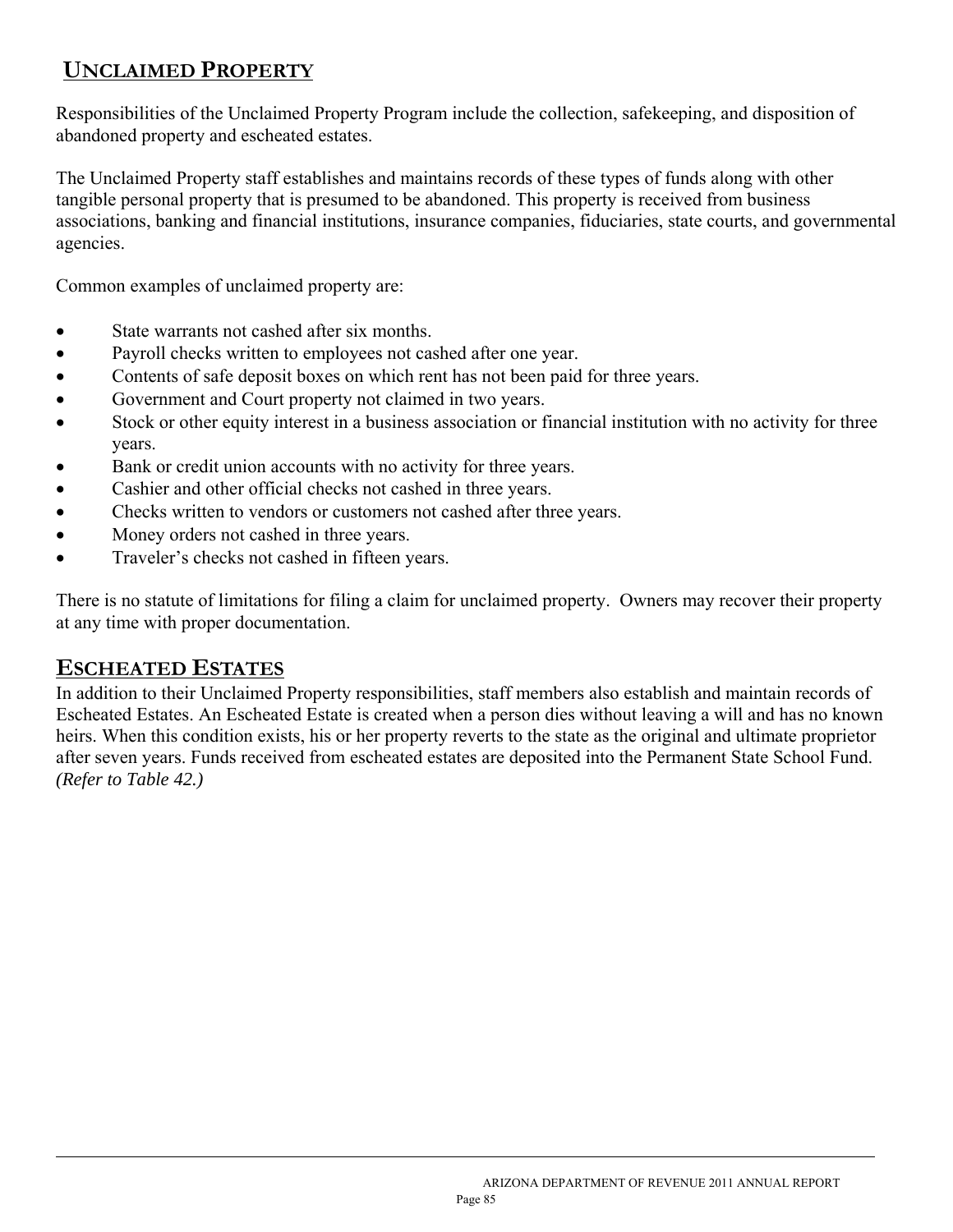#### **TABLE 42 UNCLAIMED PROPERTY COLLECTIONS AND DISTRIBUTIONS FISCAL YEAR 2006-07 THROUGH FISCAL YEAR 2010-11**

| <b>SOURCE:</b>                             | FY2006-07      | FY2007-08      | FY2008-09      | FY2009-10        | FY2010-11     | <b>PERCENT OF</b><br><b>COLLECTIONS</b><br><b>IN FY2010-11</b> |
|--------------------------------------------|----------------|----------------|----------------|------------------|---------------|----------------------------------------------------------------|
|                                            |                |                |                |                  |               |                                                                |
| <b>UNCLAIMED PROPERTY</b>                  | \$97,125,191   | \$136,446,760  | \$74,337,392   | \$161,637,025    | \$121,263,602 |                                                                |
| Refunds                                    | (22, 541, 073) | (27,859,528)   | (22, 267, 197) | (24,207,862)     | (34,677,629)  |                                                                |
| Expenses                                   | (3,112,161)    | (5,555,692)    | (2,099,913)    | $--- (6)$        | $- - - - -$   |                                                                |
| <b>NET</b>                                 | \$71,471,956   | \$103,031,540  | \$49,970,281   | \$137,429,163    | \$86,585,973  | 99.8%                                                          |
| <b>ESCHEATED ESTATES</b>                   | 552,507        | 647,669        | 643,679        | 320,538          | 370,786       |                                                                |
| Refunds                                    | (7,679)        | (281, 484)     | (466,307)      | (94, 959)        | (230, 340)    |                                                                |
| <b>NET</b>                                 | \$544,828      | \$366,184      | \$177,373      | \$225,579        | \$140,446     | 0.2%                                                           |
| <b>TOTAL NET REVENUE</b>                   | \$72,016,784   | \$103,397,724  | \$50,147,654   | \$137,654,742    | \$86,726,419  | 100.0%                                                         |
| <b>DISTRIBUTIONS:</b>                      |                |                |                |                  |               |                                                                |
| General Fund                               | 11,703,745     | 9,755,359      | 9,526,605      | 100,034,835      | 49,120,855    |                                                                |
| Housing Fund                               | 40,972,902     | 33,684,313     | 28,554,062     | $10,500,000$ (6) | 10,500,000    |                                                                |
| Kerr                                       | 83,340 (2)     | -----          |                | $\cdots$         | -----         |                                                                |
| <b>Utility Assistance Fund</b>             | 2,550,675      | $26,336$ (4)   |                |                  |               |                                                                |
| Racing Fund                                | 14,899,237     | 12,248,841     | 10,383,295     | $--- (6)$        | $- - - - -$   |                                                                |
| Victim Restitution Fund                    | 1,250,347      | 173,068        | 144,618        | 739,422          | 1,143,835     |                                                                |
| HB 2786 Sec Sale                           |                | 47,132,471 (3) | -----          | -----            | -----         |                                                                |
| Operating transfers (5)                    | -----          |                | 1,352,600      | 1,634,300        | 1,262,200     |                                                                |
| Admin Fund (6)                             | $- - - - -$    |                | $\cdots$       | 24,500,000       | 24,500,000    |                                                                |
| <b>Net to Permanent State School Fund:</b> |                |                |                |                  |               |                                                                |
| <b>Escheated Estates</b>                   | 544,828        | 366,184        | 177,373(7)     | 225,579          | $140,446$ (1) |                                                                |
| Unclaimed Shares/dividends                 | 9,482          | 7,208          | 6,719          | 19,914           | 58,381        |                                                                |
| <b>Storage Facility</b>                    | 2,227          | 3,944          | 2,383          | 692              | 701           |                                                                |
| <b>TOTAL DISTRIBUTION</b>                  | \$72,016,784   | \$103,397,724  | \$50,147,654   | \$137,654,742    | \$86,726,419  |                                                                |

(1) FY 11 Escheated Estates will be transferred in FY 12.

(2) Kerr Unclaimed Property for FY07 is to be deposited to the State General Fund, per HB2867

(3) Proceeds from the sale of securities in FY08 were deposited in the General Fund per HB 2786, Chapter 260, 1st Regular Session, 2007

(4) FY08 was the final year for the Utility Assistance Fund transfer.

(5) Pursuant to SB 1001, Chapter 1, 1st Special Seesion, 2009.

(6) Pursuant to SB 1003, Chapter 3, 4th Special Session, 2009.

(7) Pursuant to HB 2051, Chapter 1, 1st Regular Session, 2009, \$189,600 transferred to the State General Fund, remaining cash balance of \$798.53 moved to PSF in FY 10

Figures may not add to total due to rounding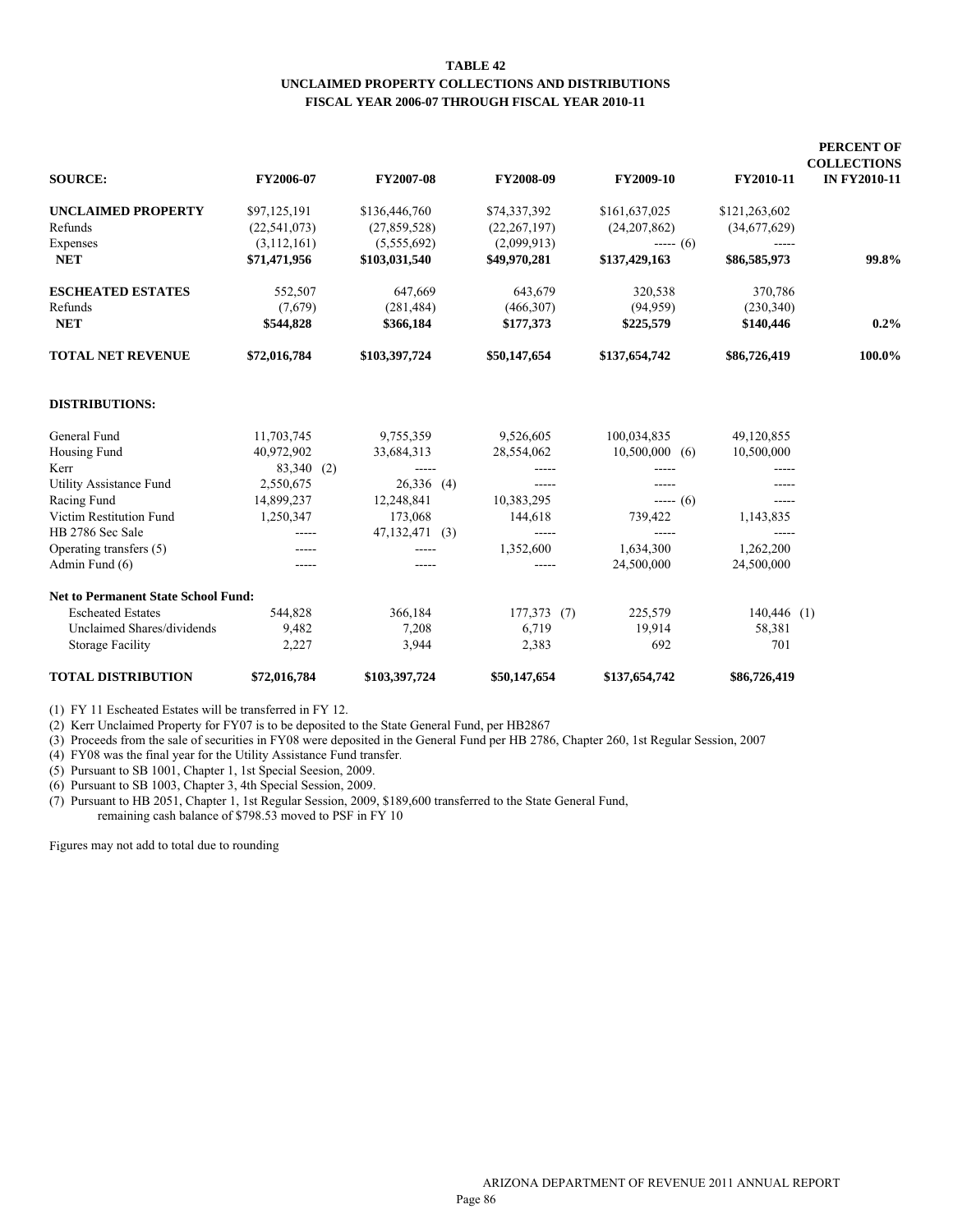# **WASTE TIRE**

The Arizona waste tire fee is a fee applied to the sale of new motor vehicle tires. The fee is to be collected quarterly at a rate of two percent of the purchase price not to exceed two dollars per tire.

During fiscal year 2011, the department collected \$8,155,363 and distributed 3.5% percent to the Arizona Department of Environmental Quality with the remainder being distributed to the counties based on the number of motor vehicles registered in the county *(Refer to Tables 43)*. The distribution is performed quarterly.

### **TABLE 43**

### **WASTE TIRE FEE DISTRIBUTIONS FISCAL YEAR 2006-07 THROUGH FISCAL YEAR 2010-11**

|                              | FY2006-07   | <b>FY2007-08</b> | <b>FY2008-09</b> | <b>FY2009-10</b> | <b>FY2010-11</b> |
|------------------------------|-------------|------------------|------------------|------------------|------------------|
| Apache                       | \$105,927   | \$103,134        | \$95,378         | \$97,963         | \$103,880        |
| Cochise                      | 223,763     | 216,915          | 199,557          | 204,708          | 215,256          |
| Coconino                     | 211,377     | 205,128          | 187,696          | 191,303          | 200,347          |
| Gila                         | 116,236     | 112,443          | 103,035          | 105,054          | 110,165          |
| Graham                       | 49,226      | 49,073           | 46,443           | 47,450           | 48,835           |
| <b>Greenlee</b>              | 15,915      | 16,192           | 15,263           | 15,395           | 15,231           |
| La Paz                       | 49,332      | 47,522           | 44,034           | 45,573           | 49,117           |
| <b>Maricopa</b>              | 4,995,305   | 4,814,030        | 4,319,137        | 4,296,301        | 4,357,598        |
| <b>Mohave</b>                | 413,274     | 403,198          | 366,003          | 370,916          | 390,315          |
| <b>Navajo</b>                | 174,781     | 171,073          | 157,354          | 160,731          | 168,210          |
| Pima                         | 1,190,164   | 1,152,277        | 1,047,700        | 1,057,356        | 1,092,320        |
| <b>Pinal</b>                 | 353,172     | 369,984          | 354,234          | 365,864          | 393,137          |
| Santa Cruz                   | 80,076      | 78,644           | 72,277           | 73,531           | 77,565           |
| Yavapai                      | 416,633     | 406,174          | 369,189          | 372,547          | 387,234          |
| Yuma                         | 258,530     | 254,235          | 236,624          | 243,142          | 260,715          |
| <b>Arizona Department of</b> |             |                  |                  |                  |                  |
| <b>Environmental Quality</b> | 313,865     | 304,664          | 276,153          | 277,383          | 285,438          |
| <b>Total</b>                 | \$8,967,577 | \$8,704,684      | \$7,890,076      | \$7,925,216      | \$8,155,363      |

Figures may not add to total due to rounding.

 $\overline{a}$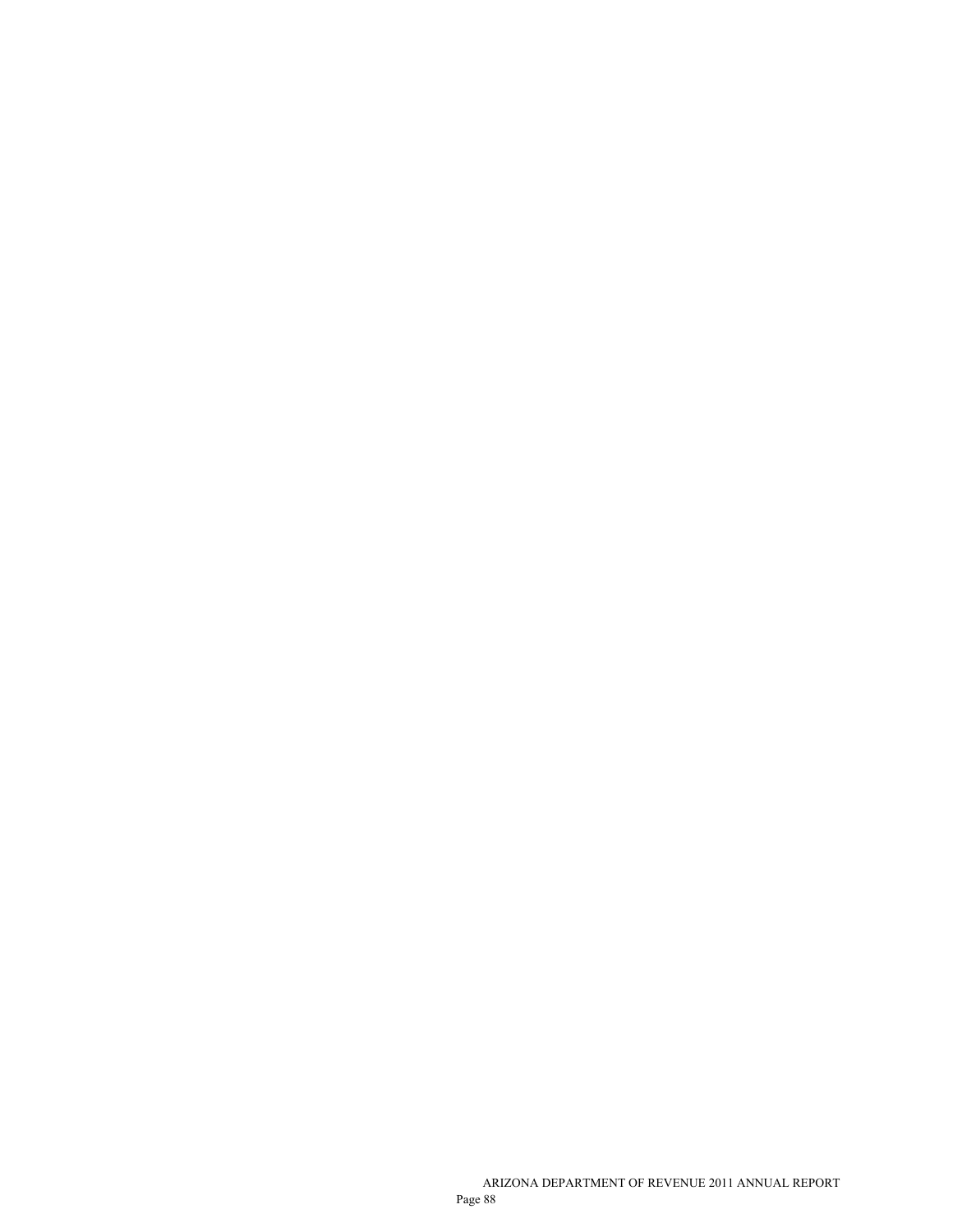**LEGISLATIVE SUMMARY**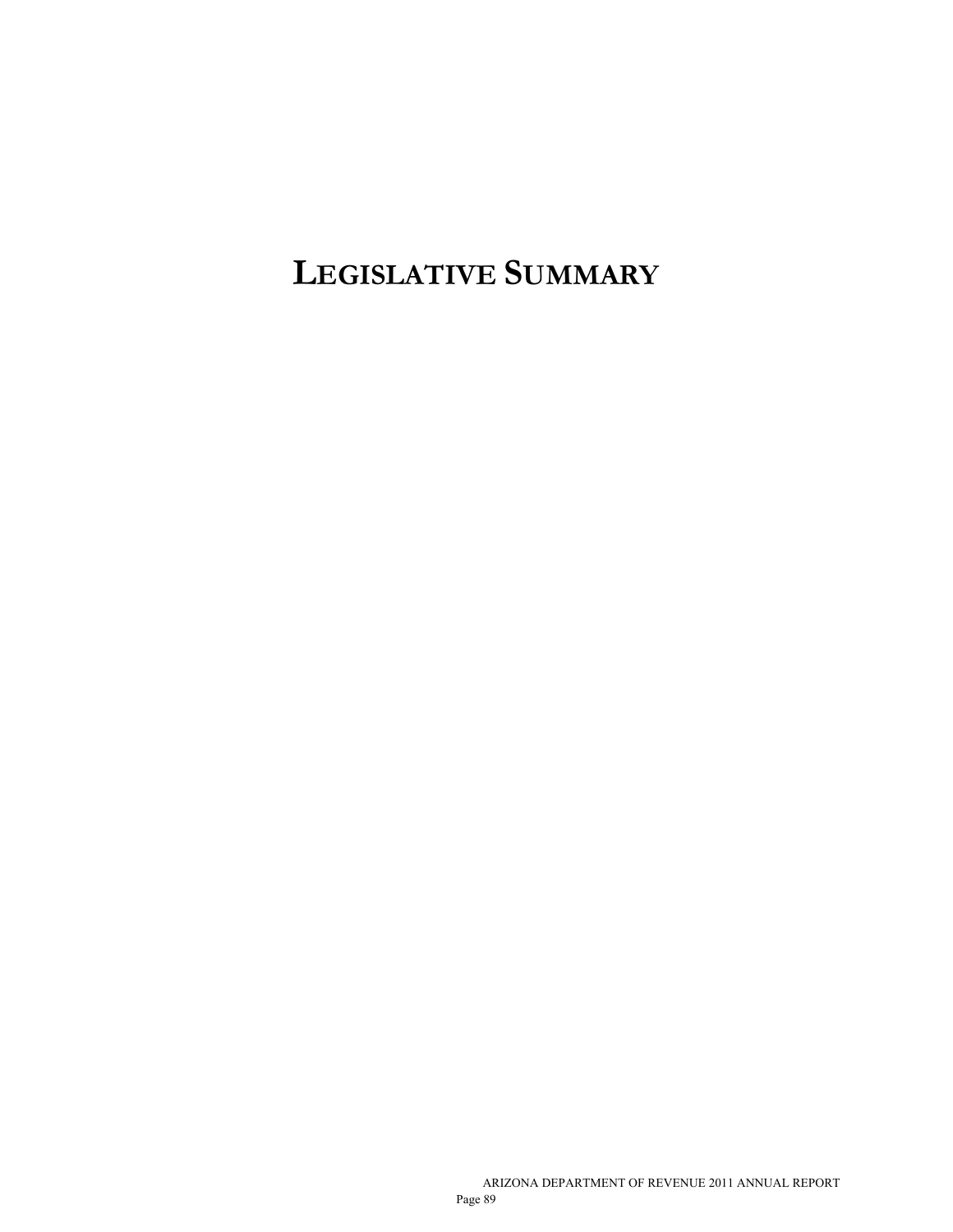# **LEGISLATIVE SUMMARY**

The following is intended to give a brief summary of the 2011 tax-related legislation im pacting the Department of Revenue (DOR) and not intended to discu ss the details of any specific enactment. Detailed summaries of these bills can also be found at [www.azleg.gov.](http://www.azleg.gov/) Please refer to the particular legislation for more definitive information.

The general effective date for legislation enacted dur ing the First Regular Sess ion is July 20, 2011. All legislation will have this effective date unless otherwise noted in the summary.

Copies of these bills can be downloaded at [www.azleg.state.az.us/FinalDisposition.asp](http://www.azleg.state.az.us/FinalDisposition.asp) or may be requested from the Secretary of State's Office by calling (602) 542-4086.

# **Income Tax**

**House Bill 2008 (Chapter 4)** 

Internal revenue code conformity

Incorporates the federal changes made in 2010 into Arizona's definition of "internal revenue code."

## **House Bill 2236 (Chapter 329**)

Tax set-off; political subdivisions

Allows the Department of Revenue's liability setoff program to be used to offset taxpayer debts to counties, cities and other political subdivisions.

# **House Bill 2332 (Chapter 128)**

IRS; conformity policy; penalties

Penalties and interest cannot be assessed on a taxpayer if the taxpayer filed a timely return and paid taxes due, the state definition of the internal revenue code was subsequently amended to subject additional income to taxation, and with the next year's timely return, the taxpayer reports those items and pays the additional tax.

Requires taxpayers to disclose on the individual income tax form the amount of use tax due if the person purchased tangible personal property for a nonbusiness purpose and a seller/retailer did not collect the tax.

# **House Bill 2384 (Chapter 55)**

 $\overline{a}$ 

Abortion; public funding prohibition; taxes

Excludes organizations that provide, pay for, promote, provide coverage of, or provide referrals for abortions from being listed as a Qualifying Charitable Organization that is able to accept contributions that qualify for the tax credit for donations to organizations that provide assistance to the working poor.

# **House Bill 2556 (Chapter 287)**

Health savings accounts; tax incentives

Establishes, for tax years 2012 through 2014, an individual and corporate income tax credit of \$360 per employee for employers that provides a qualified health insurance plan for its employees.

To be eligible, the employer must have paid a minimum of \$360 per employee in health insurance, offered the plan to every employee; and, in the first year that this credit is claimed, the employer must have not provided health insurance coverage for 90 days preceding the offer of coverage. Employers must add any amount of deduction on the taxpayer's federal tax return for health insurance premiums or contributions to health savings accounts for which the credit is claimed to Arizona adjusted gross income.

# **Senate Bill 1616 (Chapter 28)**

Budget; brb; FY 2011-12

Establishes a state and county tax recovery program for the period of September 1 through October 1, 2011 for tax years 2004 through 2009. All taxes administered or collected by DOR are included for recovery except estate and property taxes. If the taxpayer complies with all tax requirements all or part of the civil penalties are abated or waived and an interest at a reduced rate for tax liabilities is imposed

To qualify, taxpayers are required to submit a complete and correct application and pay the tax, plus any interest due before October 1, 2011. A taxpayer is ineligible to participate in the tax recovery if:

- an audit determination has become final with respect to the taxable period for which recovery is sought;
- the taxpayer is a party to any criminal investigation that is pending on January 1, 2011 in any court for failure to file or failure to pay, or for fraud with respect to any tax imposed;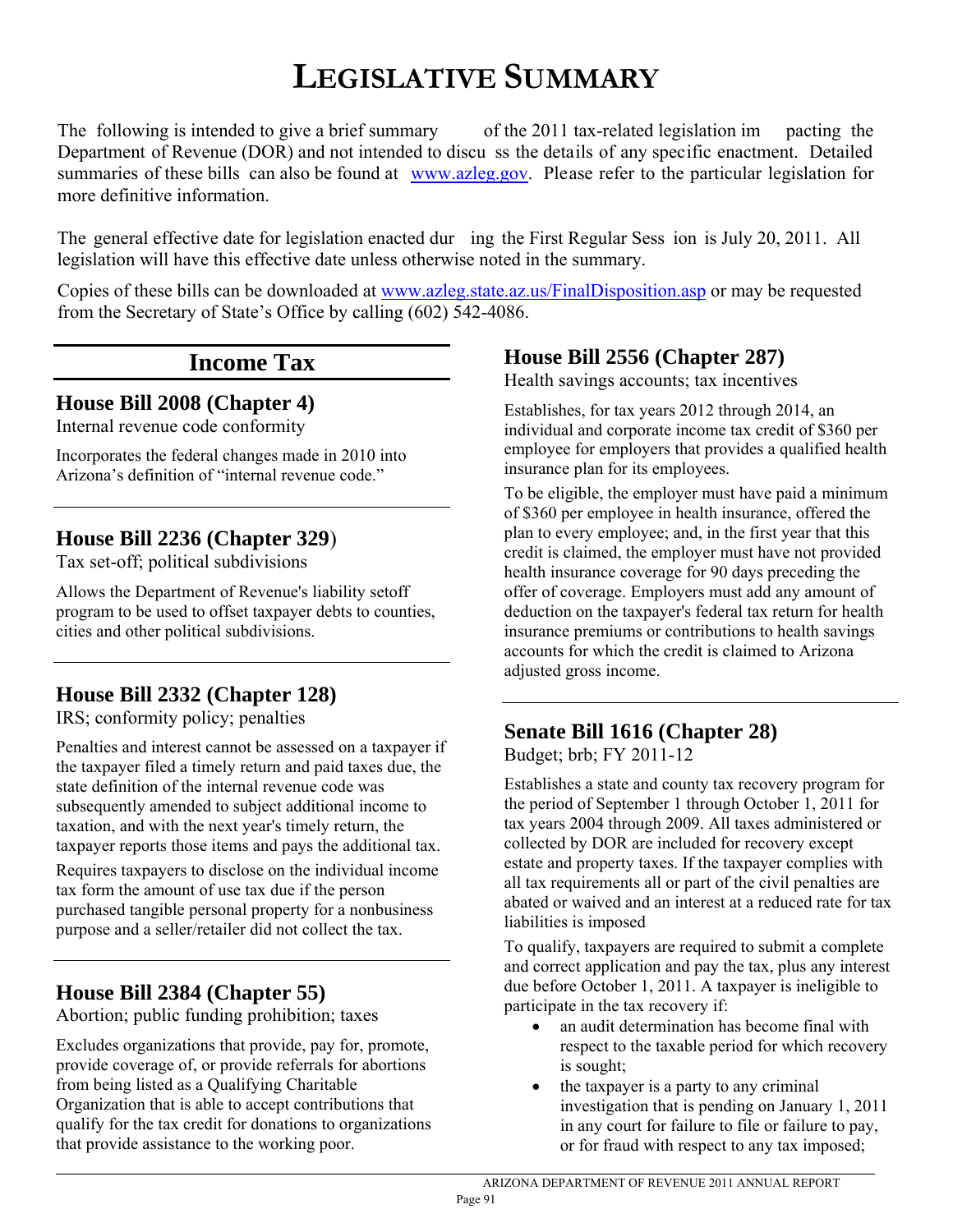- the taxpayer is has been the subject of a past taxrelated criminal investigation, indictment or prosecution if it resulted in a conviction, guilty plea or plea of non contest;
- the taxpayer has been convicted of a crime relating to any period or assessment that is the basis of the penalty or interest with respect to the recovery period; or
- the taxpayer is a party to a closing agreement with DOR with respect to the recovery period.

The application for recovery constitutes an express and absolute waiver of all administrative and judicial rights of appeal. The State Board of Tax Appeals or any court must dismiss any action pending before that body if it receives a notification from DOR that recovery has been granted.

### **Second Special Session House Bill 2001 (Chapter 1)**

Arizona Commerce Authority; business incentives

See summary under Multiple Tax Types.

# **Transaction Privilege Tax/ Use Tax**

### **House Bill 2336 (Chapter 129)**

City tax code; official copy

Beginning July 1, 2012, the Department of Revenue is required to maintain the official copy of the Model City Tax Code.

DOR must post the MCTC on the its official website, and all changes to the code must be reflected in the official copy on file within 10 days after approval.

## **House Bill 2341 (Chapter 300)**

Transaction privilege tax exemptions

Expands the transaction privilege tax exemption for sales and use taxes for sales of aircraft, navigational and communication instruments and other accessories and related equipment to foreign governments to include use within the state.

## **Senate Bill 1160 (Chapter 40)**

Municipal transaction privilege tax; residential rentals

Retroactive to January 1, 2011, prohibits municipalities from imposing or increasing transaction privilege taxes on renting residential property unless the increase is approved by the voters at a regular, municipal election.

### **Senate Bill 1165 (Chapter 66)**

Municipal taxes; auditors & collectors

Prohibits municipalities from employing auditors on a contingent fee basis for auditing transaction privilege tax levies, or from entering into contracts with a third party for collection of a transaction privilege tax.

Does not apply to contracts entered into on or before Jan. 1, 2011; however, contract renewals are prohibited.

### **Senate Bill 1166 (Chapter 144)**

Municipal tax exemption; commercial lease

Exempts commercial leases of real property between two corporations 80% of whose voting shares are owned by the same shareholders municipal transaction privilege or use tax.

### **Senate Bill 1178 (Chapter 321)**

County judgment bonds

Authorizes County Boards of Supervisors to issue bonds to pay legal judgments against the county (including court costs and attorney fees).

Before Dec. 31, 2011, a county may by unanimous vote of the Board, levy an excise tax to provide for the bond payments.

## **Senate Bill 1217 (Chapter 249)**

Shared revenues; provisional community colleges

Beginning Oct. 1, 2011, includes provisional community college districts in the definition of "community college district" for purposes of the distribution of state shared sales tax revenues.

Establishes the apportionment of transaction privilege tax revenue for provisional community college districts.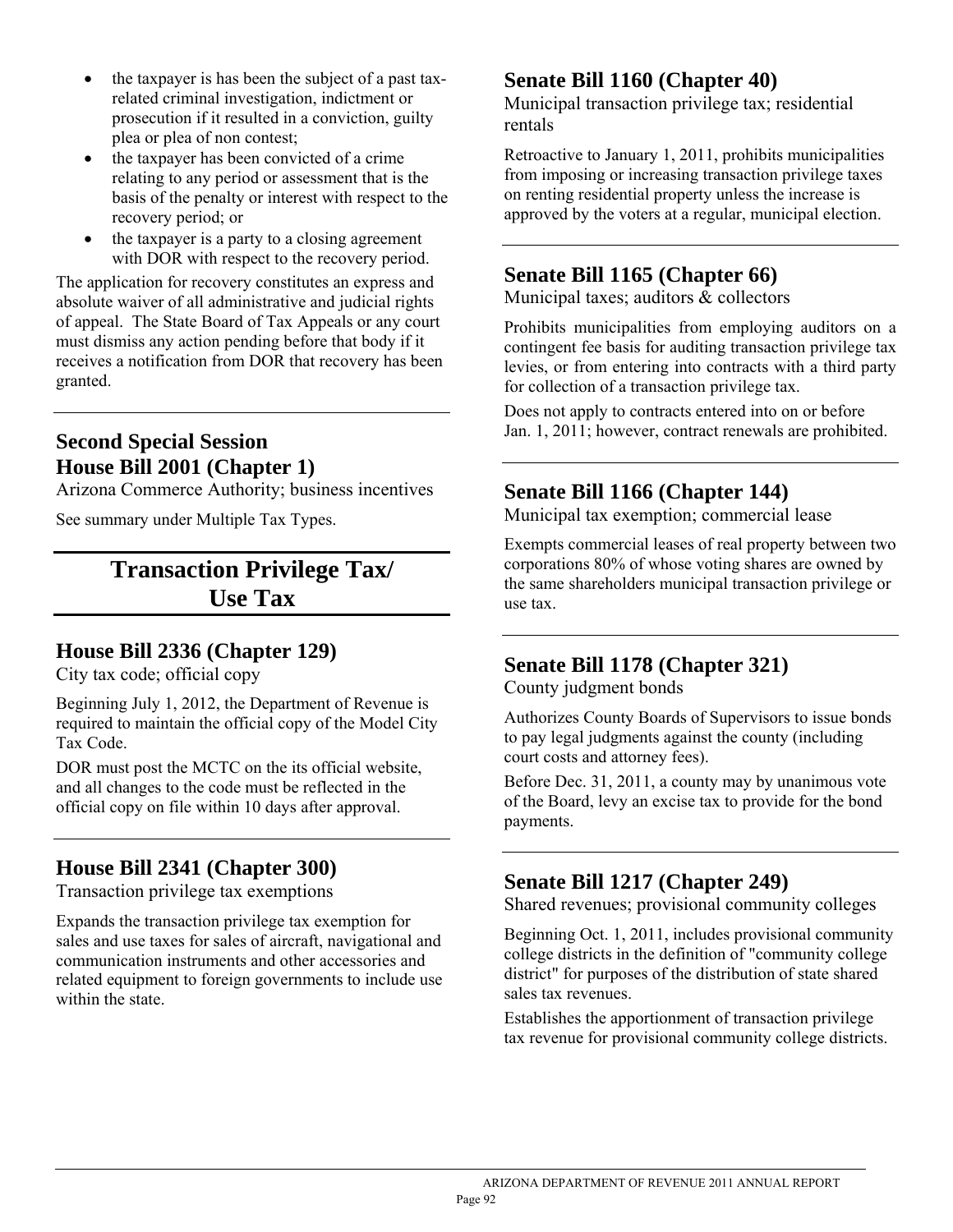# **Property Tax**

# **House Bill 2552 (Chapter 8)**

Agricultural property tax classification; equine

Expands the eligibility for land to be classified as agricultural (Class 2) for property tax purposes to include land and improvements devoted to commercial breeding, raising, boarding or training equine or an equine rescue facility registered with the Department of Agriculture.

## **Senate Bill 1105 (Chapter 98)**

Real estate transfer affidavit; transmission

Eliminates the requirement that the Department of Revenue is the permanent repository for real estate transfer affidavits. County Recorders are required to scan original real estate transfer affidavits and transmit a copy to DOR and to the Arizona State Library, Archives and Public Records.

The original or a digital copy must also be transmitted to the County Assessor, who is required to transmit data from the affidavit to DOR. After the original document is no longer needed by the County, Recorders are required to transmit the original to the state archives.

## **Senate Bill 1226 (Chapter 342)**

Municipalities; levy limit override

Until December 31, 2012, municipalities with a population between 25,000 and 40,000, are authorized to call an election to ask voter approval to levy a property tax that exceeds its property tax limit.

# **Senate Bill 1293 (Chapter 232)**

Property tax; residential rentals

Expands the eligibility for properties that rent rooms to transient lodgers to be included in the residential rental property (Class Four) classification. The maximum number of rentable rooms at the property is increased to eight and the requirement that average annual occupancy cannot exceed 50% is eliminated.

# **Unclaimed Property**

## **House Bill 2201 (Chapter 315)**

Private taxpayer rulings; unclaimed property

Authorizes the Department of Revenue to issue *holder information rulings* (HIRs) which, like *private holder rulings* (PHRs) currently issued, provide specific

unclaimed property determinations based on the specific fact situations of requesting holders of abandoned property.

Unlike PHRs, taxpayers can request HIRs anonymously, but must still reveal their identities to DOR after issuance if they wish for the rulings to be binding for purposes of abating interest and penalties.

Additionally, H.B. 2201 allows taxpayers to submit written requests that the Director of DOR consider withholding publication of their PHRs or HIRs based on their unique facts and circumstances. Based on the Director's nonappealable determination on whether to publish a ruling, the holder may withdraw its ruling request.

# **Senate Bill 1103 (Chapter 63)**

Unclaimed property; exempt child support

Includes child support payments, collected through the support payment clearinghouse, in the list of items exempt from the definition of *property* for the purposes reporting abandoned property to the Department of Revenue.

# **Multiple Tax Types/Miscellaneous**

# **House Bill 2202 (Chapter 316)**

Department of Revenue closing agreements

Modifies the process for determining cases of taxpayer misunderstanding or misapplication of law. The Department of Revenue is required make an initial determination regarding whether a class of affected taxpayer exists. After a determination that such a class exists, a hearing is required, at which, DOR must reach a decision on the nature of the misunderstanding or misapplication and on the proposed definition of the class of affected taxpayer within 60 days of the hearing.

A taxpayer who is denied relief either because of the DOR's definition of the affected class or determined ineligible for relief may appeal to the State Board of Tax Appeals within 60 days.

The definition of "affected class" is expanded to include taxpayers who directly compete with one another or taxpayers who fall under the same North American Industrial Classification Code System code.

Includes a legislative intent clause, which states the purpose is to bring entire classes of taxpayers into compliance with Arizona tax law on a prospective basis in situations where widespread noncompliance was due to a misunderstanding or misapplication of law.